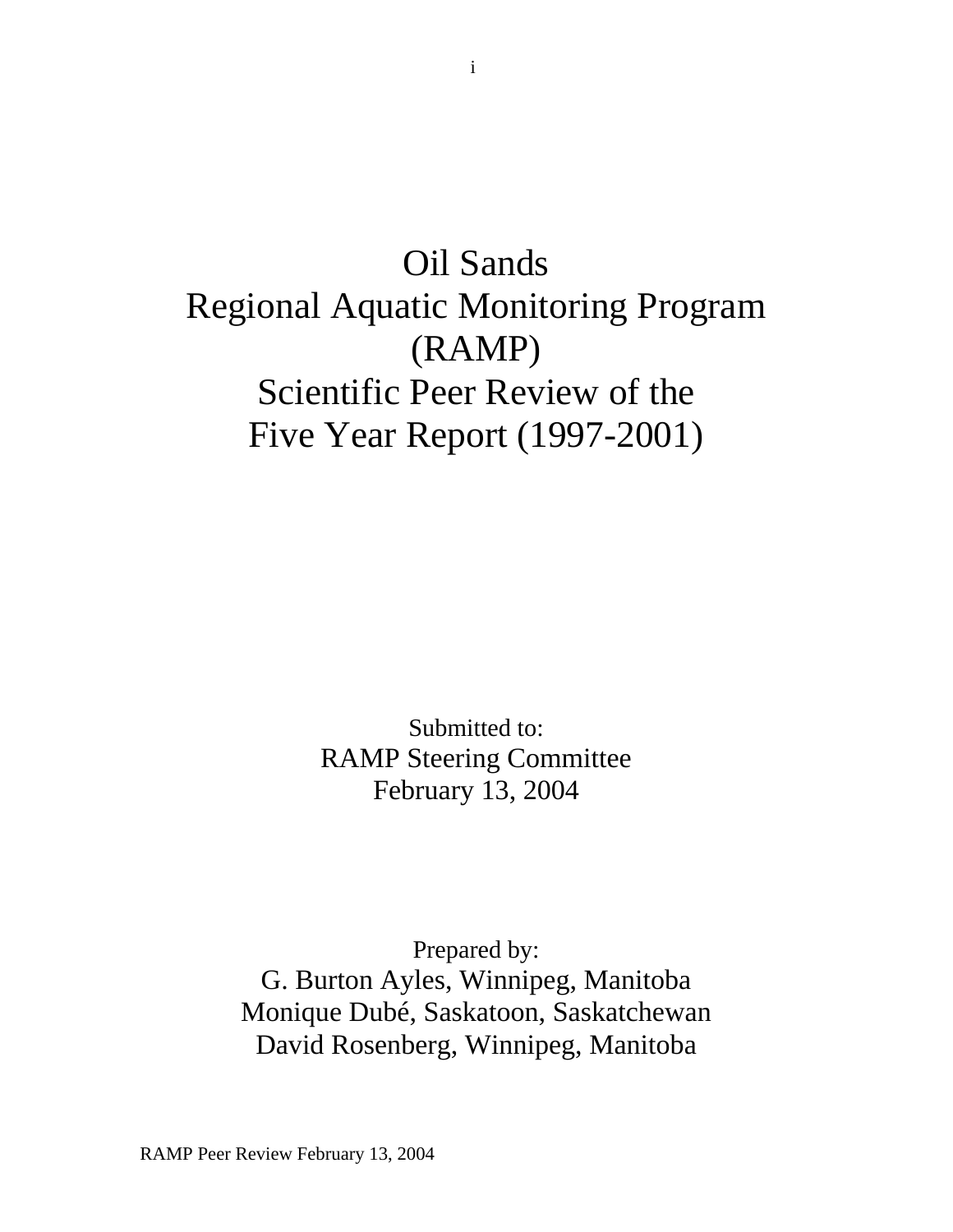# **TABLE OF CONTENTS**

| $\mathbf{1}$<br><b>INTRODUCTION</b><br>3<br><b>METHODOLOGY FOR THE REVIEW OF RAMP</b><br>8<br>ASSESSMENT OF CLIMATE AND HYDROLOGY COMPONENT<br>ASSESSMENT OF WATER QUALITY COMPONENT<br>ASSESSMENT OF SEDIMENT QUALITY COMPONENT<br>ASSESSMENT OF BENTHIC INVERTEBRATES COMPONENT<br>ASSESSMENT OF FISH POPULATIONS COMPONENT<br>ASSESSMENT OF AQUATIC VEGETATION COMPONENT<br>ASSESSMENT OF ACID SENSITIVE LAKES COMPONENT<br><b>OVERALL ASSESSMENT OF THE RAMP AND</b><br><b>RECOMMENDATIONS FOR THE FUTURE</b><br><b>ACKNOWLEDGEMENTS</b><br><b>BIBLIOGRAPHY</b><br><b>APPENDIX I. RAMP OBJECTIVES</b><br><b>APPENDIX II. REVIEWERS BIOGRAPHIES</b><br>APPENDIX III. OIL SANDS REGIONAL AQUATIC MONITORING<br>PROGRAM (RAMP) SCIENTIFIC PEER REVIEW OF THE FIVE<br>YEAR REPORT (1997-2001): REVIEW OF BIOSTATISTICS<br>APPENDIX IV. OIL SANDS REGIONAL AQUATIC MONITORING<br>PROGRAM (RAMP): SCIENTIFIC PEER REVIEW OF THE FIVE<br>YEAR REPORT (1997-2001): REVIEWS OF INDIVIDUAL RAMP<br><b>COMPONENTS. TABLE OF CONTENTS</b> | <b>EXECUTIVE SUMMARY</b> | iii |
|-----------------------------------------------------------------------------------------------------------------------------------------------------------------------------------------------------------------------------------------------------------------------------------------------------------------------------------------------------------------------------------------------------------------------------------------------------------------------------------------------------------------------------------------------------------------------------------------------------------------------------------------------------------------------------------------------------------------------------------------------------------------------------------------------------------------------------------------------------------------------------------------------------------------------------------------------------------------------------------------------------------------------------------|--------------------------|-----|
|                                                                                                                                                                                                                                                                                                                                                                                                                                                                                                                                                                                                                                                                                                                                                                                                                                                                                                                                                                                                                                   |                          |     |
|                                                                                                                                                                                                                                                                                                                                                                                                                                                                                                                                                                                                                                                                                                                                                                                                                                                                                                                                                                                                                                   |                          |     |
|                                                                                                                                                                                                                                                                                                                                                                                                                                                                                                                                                                                                                                                                                                                                                                                                                                                                                                                                                                                                                                   |                          |     |
|                                                                                                                                                                                                                                                                                                                                                                                                                                                                                                                                                                                                                                                                                                                                                                                                                                                                                                                                                                                                                                   |                          | 24  |
|                                                                                                                                                                                                                                                                                                                                                                                                                                                                                                                                                                                                                                                                                                                                                                                                                                                                                                                                                                                                                                   |                          | 32  |
|                                                                                                                                                                                                                                                                                                                                                                                                                                                                                                                                                                                                                                                                                                                                                                                                                                                                                                                                                                                                                                   |                          | 35  |
|                                                                                                                                                                                                                                                                                                                                                                                                                                                                                                                                                                                                                                                                                                                                                                                                                                                                                                                                                                                                                                   |                          | 40  |
|                                                                                                                                                                                                                                                                                                                                                                                                                                                                                                                                                                                                                                                                                                                                                                                                                                                                                                                                                                                                                                   |                          | 44  |
|                                                                                                                                                                                                                                                                                                                                                                                                                                                                                                                                                                                                                                                                                                                                                                                                                                                                                                                                                                                                                                   |                          | 49  |
|                                                                                                                                                                                                                                                                                                                                                                                                                                                                                                                                                                                                                                                                                                                                                                                                                                                                                                                                                                                                                                   |                          | 58  |
|                                                                                                                                                                                                                                                                                                                                                                                                                                                                                                                                                                                                                                                                                                                                                                                                                                                                                                                                                                                                                                   |                          |     |
|                                                                                                                                                                                                                                                                                                                                                                                                                                                                                                                                                                                                                                                                                                                                                                                                                                                                                                                                                                                                                                   |                          | 67  |
|                                                                                                                                                                                                                                                                                                                                                                                                                                                                                                                                                                                                                                                                                                                                                                                                                                                                                                                                                                                                                                   |                          | 68  |
|                                                                                                                                                                                                                                                                                                                                                                                                                                                                                                                                                                                                                                                                                                                                                                                                                                                                                                                                                                                                                                   |                          | 72  |
|                                                                                                                                                                                                                                                                                                                                                                                                                                                                                                                                                                                                                                                                                                                                                                                                                                                                                                                                                                                                                                   |                          | 73  |
|                                                                                                                                                                                                                                                                                                                                                                                                                                                                                                                                                                                                                                                                                                                                                                                                                                                                                                                                                                                                                                   |                          | 81  |
|                                                                                                                                                                                                                                                                                                                                                                                                                                                                                                                                                                                                                                                                                                                                                                                                                                                                                                                                                                                                                                   |                          |     |
|                                                                                                                                                                                                                                                                                                                                                                                                                                                                                                                                                                                                                                                                                                                                                                                                                                                                                                                                                                                                                                   |                          |     |
|                                                                                                                                                                                                                                                                                                                                                                                                                                                                                                                                                                                                                                                                                                                                                                                                                                                                                                                                                                                                                                   |                          |     |
|                                                                                                                                                                                                                                                                                                                                                                                                                                                                                                                                                                                                                                                                                                                                                                                                                                                                                                                                                                                                                                   |                          |     |
|                                                                                                                                                                                                                                                                                                                                                                                                                                                                                                                                                                                                                                                                                                                                                                                                                                                                                                                                                                                                                                   |                          |     |
|                                                                                                                                                                                                                                                                                                                                                                                                                                                                                                                                                                                                                                                                                                                                                                                                                                                                                                                                                                                                                                   |                          | 116 |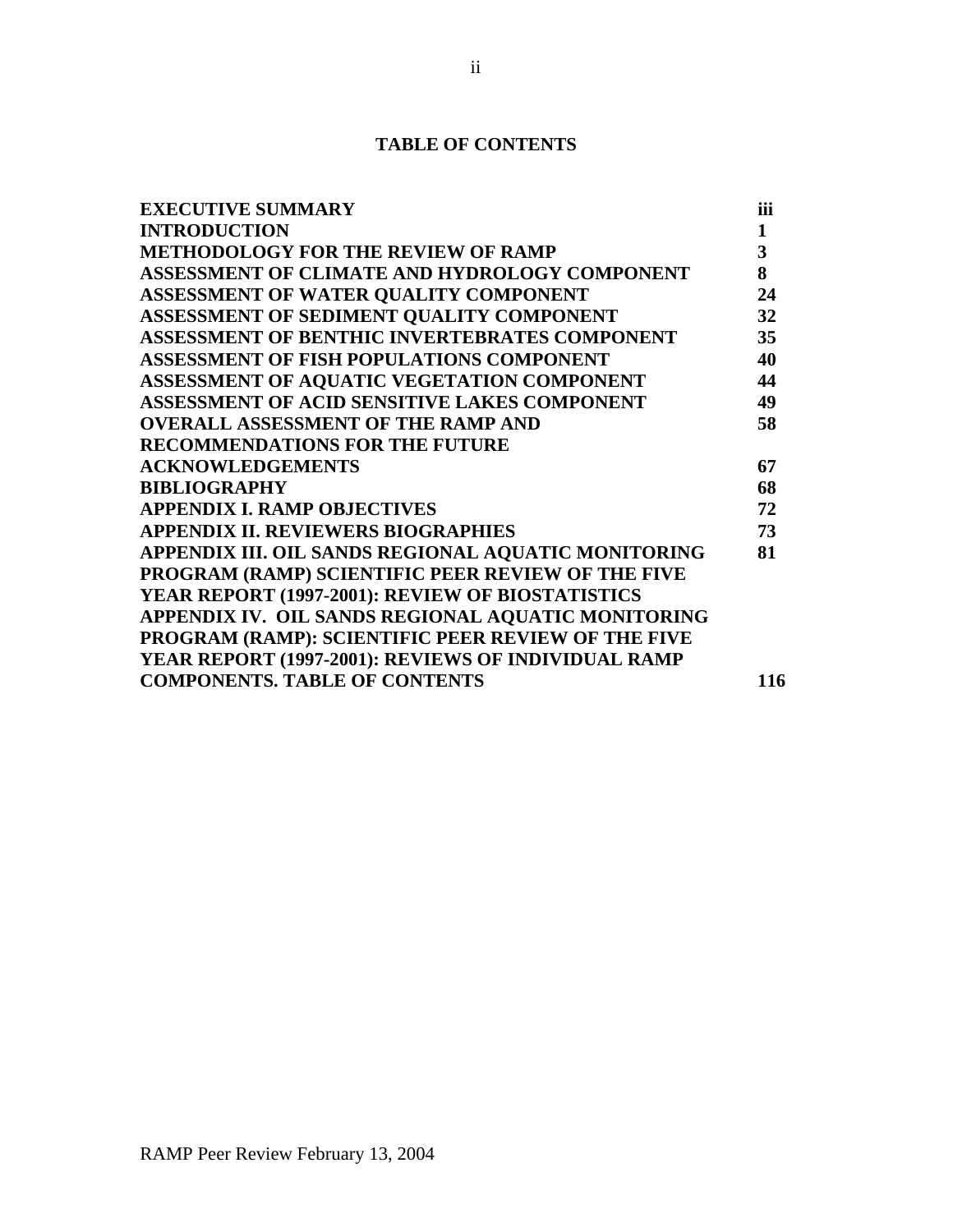# **EXECUTIVE SUMMARY**

The Oil Sands Regional Aquatics Monitoring Program (RAMP) is a multi-stakeholder, multi-objective long-term program, designed to incorporate both traditional and scientific knowledge to address monitoring needs in the Region. The RAMP organizational structure is a Steering Committee with representatives from the oil and gas industry, other industries in the Region, First Nations, and provincial and federal governments. In 2003, the Steering Committee initiated an independent scientific peer review of the monitoring program to ensure that the program continued to meet monitoring objectives and to ensure that knowledge and understanding being applied was appropriate to the task.

The specific purposes of the review were:

- 1. to assess the program for adequacy against the relevant objectives of RAMP;
- 2. to evaluate the program design, methods, and results of RAMP with respect to the objectives of detecting change, determining regional variability and cumulative effects, and verifying EIA predictions; and
- 3. to provide recommendations for changes to the program, including an assessment of the potential impact of those changes to the integrity of the program in the future.

The review was based primarily on a Five Year Report that presented the results of the monitoring program between 1997 and 2001. Discipline specialists carried out reviews of the various components of RAMP viz., climate and hydrology, water quality, sediment quality, benthic invertebrates, fish populations, aquatic vegetation and acid sensitive lakes. The review has been structured around the three fundamental goals of RAMP as identified in the Five Year Report, i.e. characterizing existing variability, detecting regional trends and cumulative effects, and monitoring to verify EIA predictions.

Narrative summaries of the assessments, including major gaps and recommendations for each component, are presented in this report. As well, there is a general assessment of common themes or issues and recommendations for future improvement of the overall program. Details of the assessments of the various components or programs of RAMP are found in Appendix IV of this report.

The reviewers found many signs of positive progress with RAMP. The very existence of a major regional aquatic monitoring program is a very positive sign for Alberta. Beginning joint monitoring by companies in 1997 was a progressive initiative leading to benefits now and in the future. The companies involved are to be commended for their vision and their significant financial contribution over the years. A long-term initiative such as this is rare. As well, the RAMP initiative to draw individual components into a comprehensive regional aquatic monitoring program is seen as a positive step towards relevance and effectiveness. This program offers a significant opportunity to ensure environmental protection, support environmental rehabilitation in the future and enhance our level of knowledge and understanding of boreal aquatic ecosystems in a disturbed and undisturbed setting.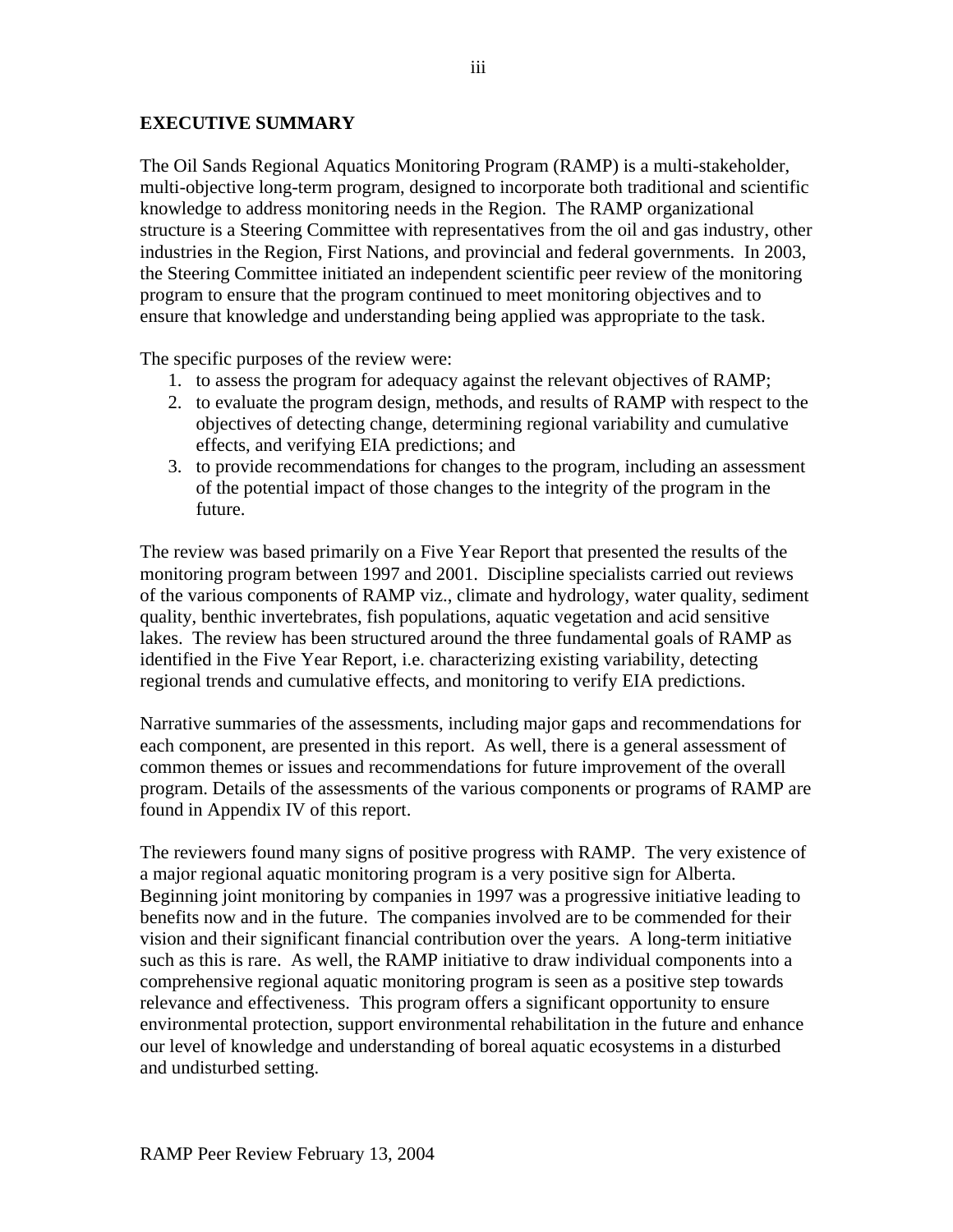The general consensus of the reviewers was that the Five Year Report was well organized and written in a manner that is accessible to most stakeholders, with a few exceptions. It fairly describes the evolution of RAMP over the years and, with the unfortunate exception of the aquatic vegetation and the acid sensitive lakes programs, which were not addressed, it is a good description of what was done. The problems with the report are found in lack of details of methods, failure to describe rationales for program changes, examples of inappropriate statistical analysis, and unsupported conclusions.

That being said, the reviewers raised significant concerns about the Program itself. They felt there was a serious problem related to scientific leadership, that individual components of the plan seemed to be designed, operated and analyzed independent of other components, that there was no overall regional plan, that clear questions were not been addressed in the monitoring and that there were significant shortfalls with respect to statistical design of the individual components.

Based on the results of the individual reviews the Design and Integration Team presents the following recommendations for future improvement of monitoring of the aquatic environment of the Oil Sands Region of Alberta:

# **I. Organizational Recommendation on Scientific Leadership**

We recommend that RAMP establish a new independent position of project scientific leader reporting to the RAMP Steering Committee and responsible for the overall scientific design of the program and ensuring program quality and relevance through independent peer review. RAMP should also establish an ongoing system of independent scientific input to the program through (1) informal or formal commentary on early ideas and initial plans; (2) workshops and planning sessions that involve independent researchers, and RAMP contractor staff and RAMP technical committee members in interchange and debate; (3) formal written review of monitoring plans; and (4) formal review of progress on a periodic basis.

# **II. Primary Technical Recommendations**

**1. Adoption of an Ecosystem Approach and Decision-Making Strategy.** We recommend that RAMP adopt a strategic, integrated, regional monitoring design and decision-making strategy for measurement of development-related change at an ecosystem level while incorporating site-specific needs. Monitoring must fit within the context of an adaptive management framework and focus beyond project-specific needs. This approach should:

• Consider how decisions on change will be made and the information that is required to make those decisions. For example, what indicators will be measured to assess a particular development activity? What will the indicator be compared against to determine when a change has occurred? Will changes of a certain magnitude and direction trigger a specific line of decisions or an approach to greater monitoring intensity? What will the process be if water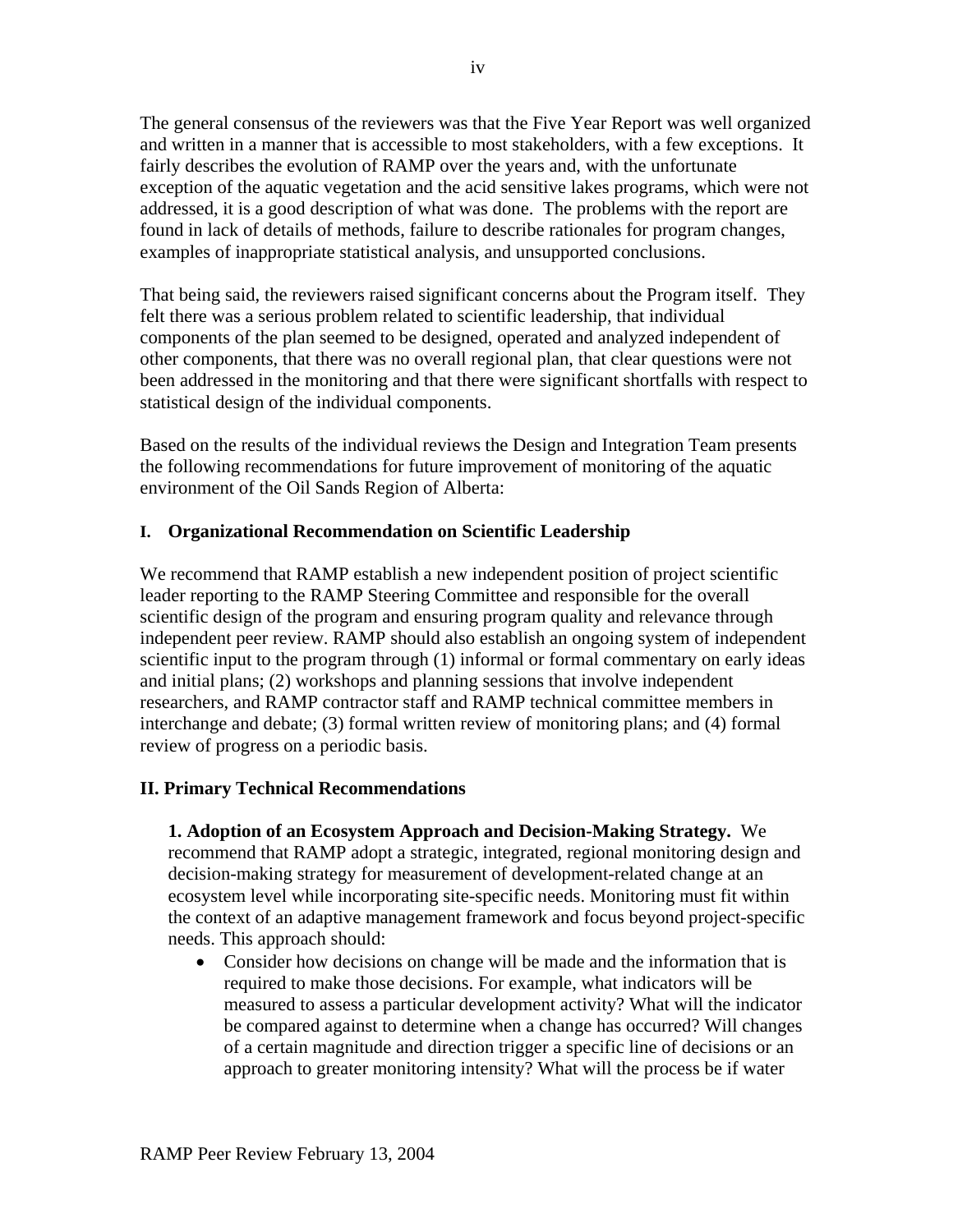quality indicators show a change but no change was measured in fish indicators?

- Consider the development projections to 2020 in the oil sands area and select strategic monitoring locations accordingly. Depending upon the watershed, development level, and physical, chemical, and biological characteristics the monitoring approach can be customized. Sampling intensity and frequency can also be customized;
- Integrate RAMP components (i.e. hydrology, water and sediment quality, benthic invertebrate community structure, fish population health, aquatic vegetation and acid sensitive lakes) at integrated monitoring stations;
- Use adaptive feedback loops within and among components for constant examination of experimental designs and results; changes should be made to the program based on solid results rather than on speculation;
- Show clear links to objectives and have clearly stated hypotheses or testable study objectives; and
- Ensure that all terms, especially statistical ones, are defined and used precisely in reports, and a glossary for all component subject areas be produced as an aid to authors and readers of reports. Precise use of terms aids understanding.

**2. Adoption of Effects-Based Monitoring within the Strategy.** We recommend that RAMP orient its efforts towards effects-based monitoring. The objective should be to document environmental change occurring as a result of development, not to carry out descriptive studies. Included in the effects-based approach should be the following:

- Selection of key response indicators for each RAMP component, based upon potential changes resulting from oil sands development;
- On-going synthesis of information related to development pressures including type of development activity, location of activity, stressors released, effects predicted, assumptions used in predictive tools, location of modeling nodes, etc. A monitoring program designed to monitor development-related change cannot do so in the absence of information on the development. This was recognized as a significant shortfall of the RAMP program. Reviewers recognized that much of this information is likely included in the EIA reports. However, effects-based monitoring mandates an on-going comparison between development activities and environmental condition. One without the other will not measure development-related change;
- Establishing a core level of consistency for sample station selection, indicator selection, sampling frequency and timing that does not change from year to year;
- Selection of reference and "low-impact" stations within or outside the Region for each component subject area. Those subject areas that can go into an established biomonitoring program will get this benefit automatically;
- Use of biostatistical analyses that report statistical confidence levels and power analyses for indicators of change. These statistical results are critical to assist with interpretation of the environmental changes to establish confidence in the decision-making strategy;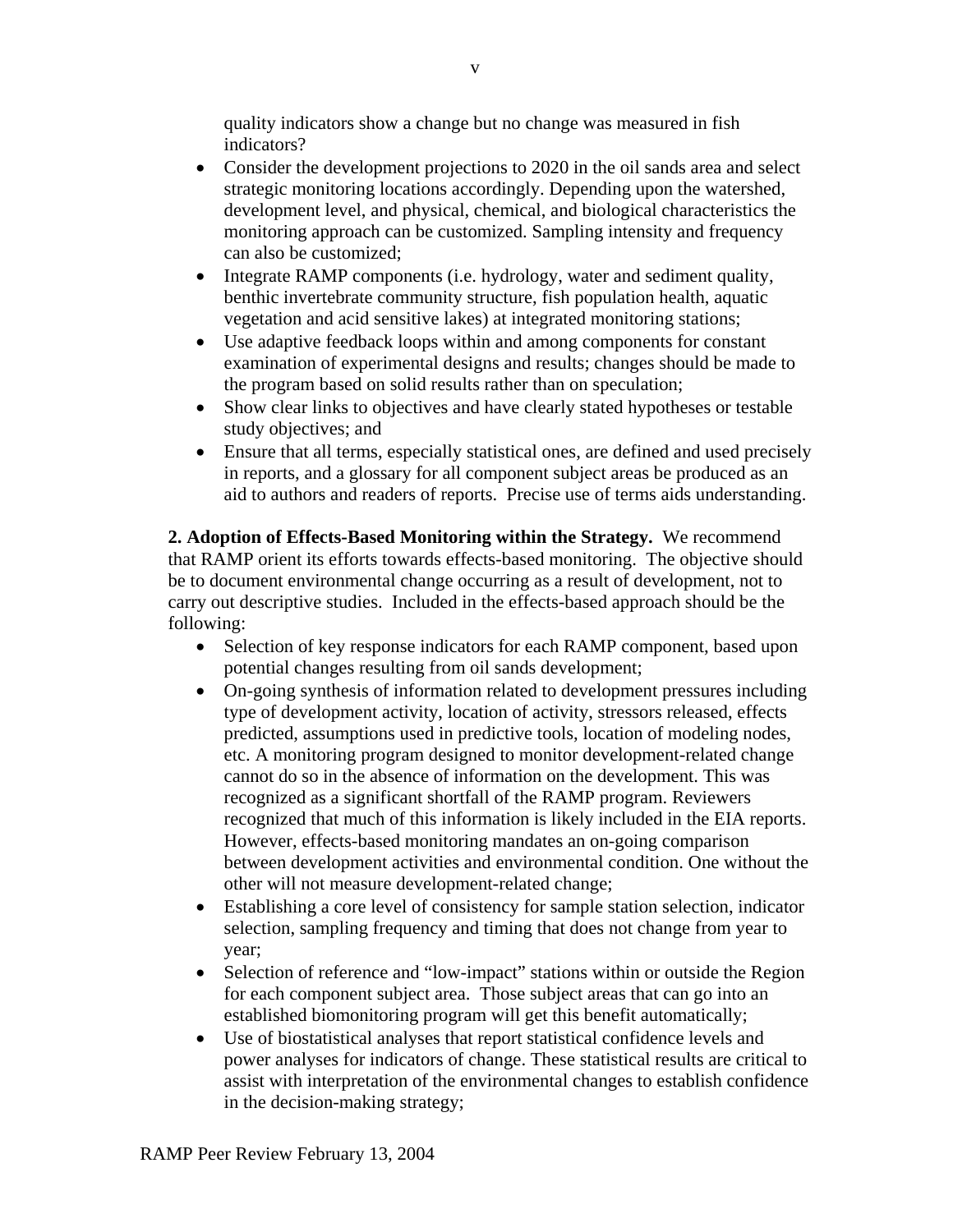- Consideration of the knowledge and understanding gained from other successful effects-based monitoring programs that measure developmentrelated change relative to natural variability; for pertinent subject areas such as water quality, benthos, fish and possibly aquatic vegetation, a bona fide, regional biomonitoring program (Environmental Effects Monitoring [EEM] or the Reference Condition Approach [RCA]) should be initiated; and
- Incorporation of other existing regional information such as NRBS, NREI, PERD, EEM, the Muskeg River design initiative (CEMA) and information collected independently by industry. Future periodic summary reports, such as the next Five Year Report, should incorporate monitoring results and studies from programs other than RAMP, if the information contributes to the objectives.

**3. Testing Environmental Impact Assessments (EIA) Prediction.** We recommend that RAMP complete an exercise to test predictions from already completed EIAs using actual data generated on a site or sites. As a first step in this evaluation, RAMP should prepare a synthesis or summary, on a project-specific basis, of what the impact predictions were for different project activities, including location and timing of impact and Valued Ecosystem Components (VECs) affected.

**4. Development of an Information Management System.** We recommend that RAMP establish a comprehensive information management and assessment system, including an electronic database management system that would enable electronic reporting of raw data in a standard and consistent format, interchange of data among component subject areas, and on-going assessment of data using consistent analyses.

**5. Increased Emphasis on the Athabasca River as a Priority Watershed.** We recommend that RAMP use the Athabasca River as a central focus for monitoring across component subject areas because it is the largest and most important aquatic ecosystem in the region and the natural recipient of the effects of oil sands development.

# **II. Secondary Technical Recommendations**

**1. Contributions to New Knowledge**. We recommend that RAMP recognize the importance of creating new knowledge and incorporating this knowledge into the monitoring program through an adaptive management framework.

**2. Traditional Ecological Knowledge (TEK)**. We recommend that RAMP actively promote the use of TEK by incorporating it into the design of scientific programs. Key indicators for future monitoring and the interpretation of results need to be identified, and specific, ongoing programs should be devoted to observing changes in these key indicators.

**3. Publications**. We recommend that RAMP initiate a policy of encouraging individuals and the contractor to publish monitoring data and new knowledge in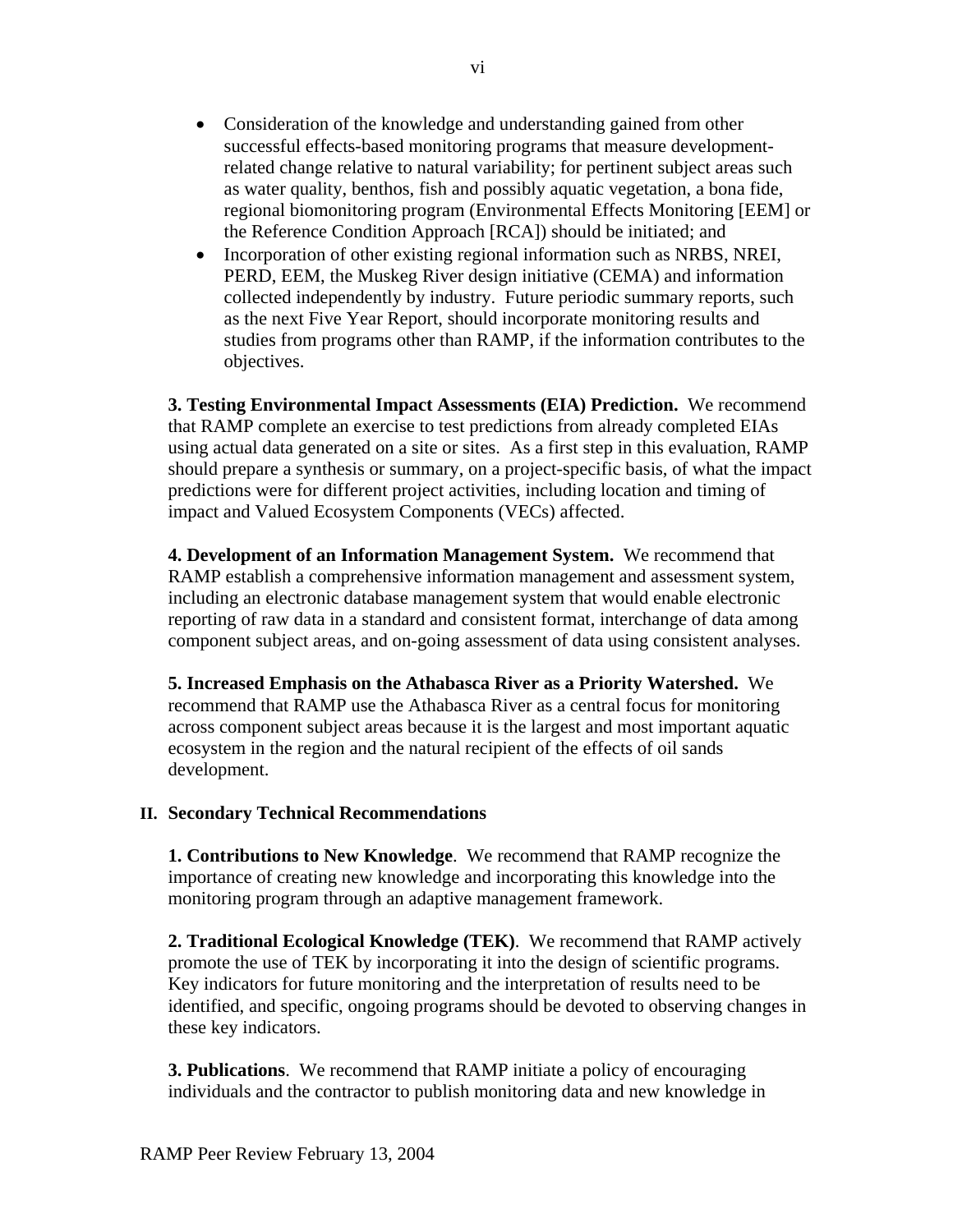established technical and primary publications as well as in-house reports. RAMP should also establish a RAMP Technical Report Series for wider distribution of monitoring results within the region, provincially and nationally.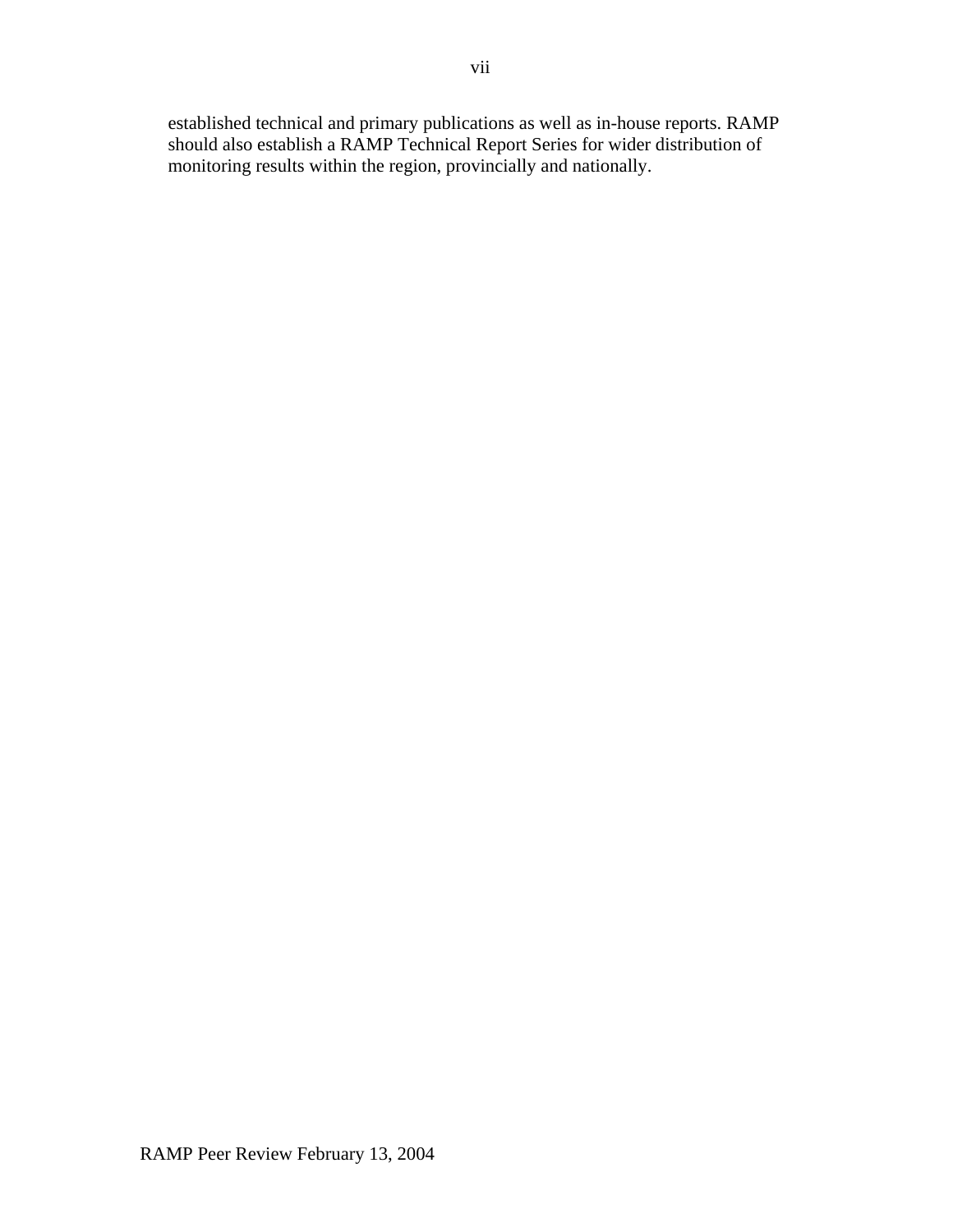# **INTRODUCTION**

Environmental Impact Assessments (EIAs) in the Oil Sands Region of northeastern Alberta document baseline environmental conditions and predict effects of proposed developments. Understanding long-term natural variability in the region is essential in determining if changes to the aquatic environment are due to the effects of development, natural extremes or both. The Oil Sands Regional Aquatics Monitoring Program (RAMP) is a multi-stakeholder, multi-objective long-term program, designed to incorporate both traditional and scientific knowledge to address the monitoring needs in the Region. The RAMP organizational structure is a Steering Committee with representatives from the oil and gas industry, other industries in the Region, First Nations, and provincial and federal governments. There are four subcommittees: Technical, Communications, Finance and Investigators. The RAMP technical program was initiated in 1997 and annual reports have been produced since 1997 (RAMP, 1997- 2001). In May 2003, under the direction of the RAMP Steering Committee, the contractor, Golder and Associates,  $(Golder)^{1}$  completed a Five Year Report covering the period 1997 to 2001 (RAMP, 2003).

In 2003, the Steering Committee initiated an independent scientific peer review of the monitoring program to ensure that the program continued to meet monitoring objectives and to ensure that knowledge and understanding being applied was appropriate to the task. The Steering Committee established a Review Team<sup>2</sup>, who contracted with us, Dr. Burton Ayles, Dr. David Rosenberg and Dr. Monique Dubé (the Design and Integration Team), to design, lead and coordinate the review.

The specific purposes of the review were:

- 1. to assess the program for adequacy against the relevant objectives of RAMP;
- 2. to evaluate the program design, methods and results of RAMP with respect to the objectives of detecting change, determining regional variability and cumulative effects, and verifying EIA predictions; and
- 3. too provide recommendations for changes to the program including an assessment of the potential impact of those changes to the integrity of the program in the future.

This report presents the results of our review. Our description of the structure of the review includes a brief discussion of the need for an independent scientific peer review in environmental and resource management programs, the contribution such reviews can make to improved planning and decision making and considerations of what should be included in a review. We then describe the specific process for this review. The subsequent sections are summaries of the independent scientific peer reviews of the various components of RAMP viz., climate and hydrology, water quality, sediment quality, benthic invertebrates, fish populations, aquatic vegetation and acid sensitive lakes. These assessments include specific recommendations for each component. The

 $\overline{a}$ 

<sup>&</sup>lt;sup>1</sup> Beginning in 2003, RAMP contracted with Hatfield Consulting (Hatfield) to carry out the monitoring aspects of RAMP.

 $2\overline{B}$  Bryan Kemper, Christine Brown, Preston McEachern, and Mark Spafford.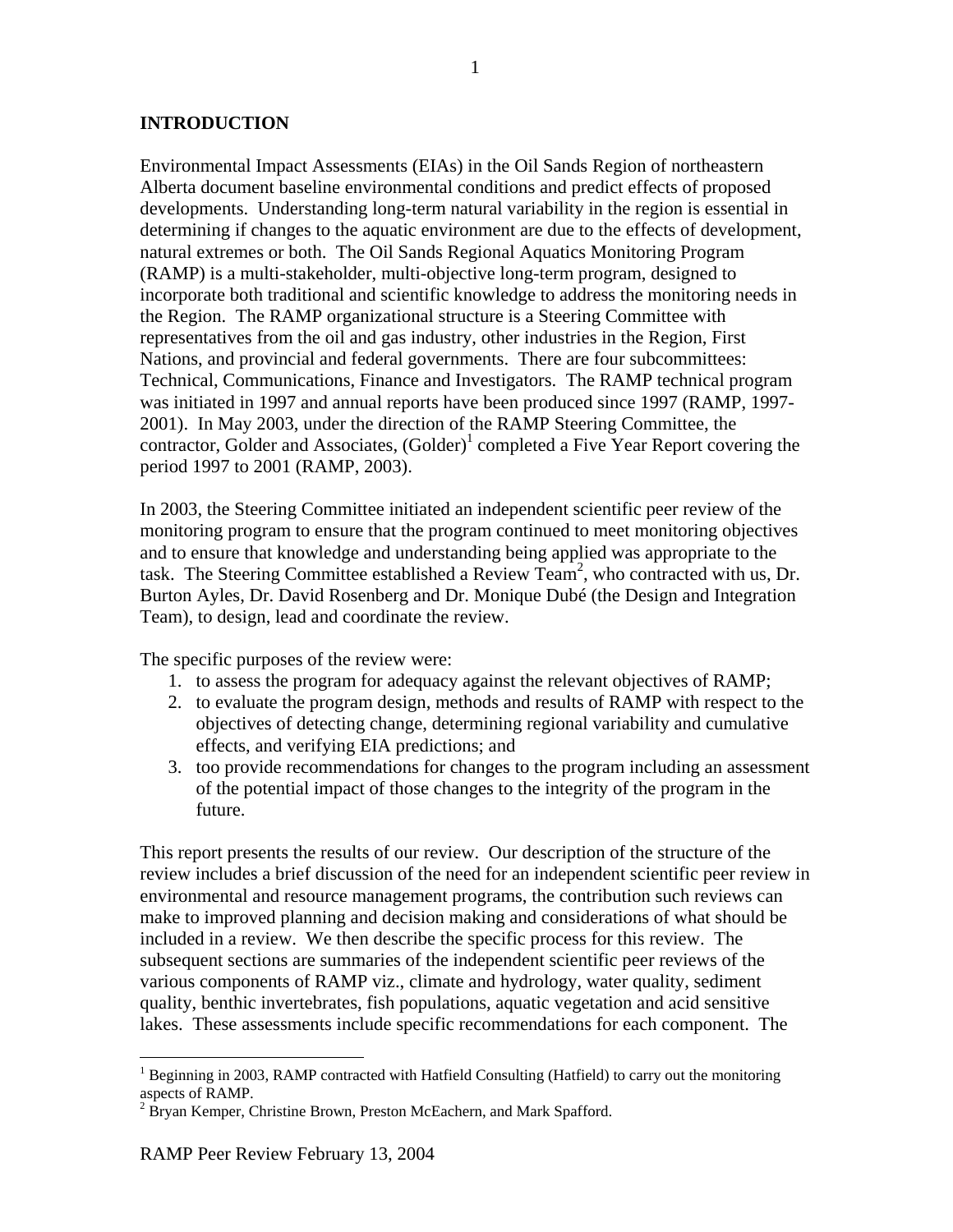final section provides our overall assessment and recommendations. A separate Appendix (Appendix IV) contains detailed reviews of each of the components following a prescribed template.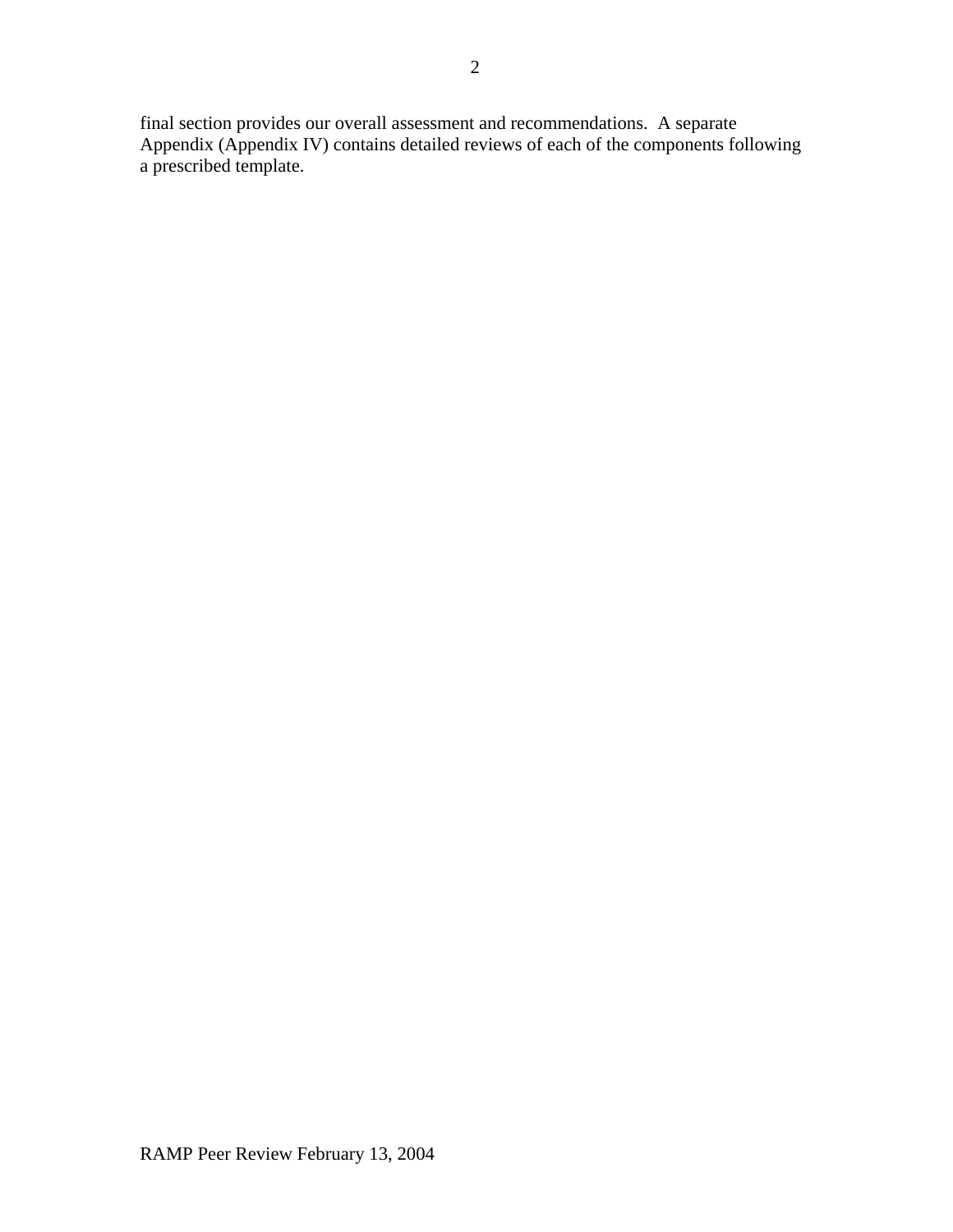#### **METHODOLOGY FOR THE REVIEW OF RAMP**

#### *General Approach*

Peer review has traditionally been used to assure the quality of research carried out in government and academic laboratories. The process for large-scale planning and evaluation of complex environmental and resource management programs is neither well established nor universally accepted (Fleishman, 2001), but it is our belief that independent scientific peer review can contribute significantly to the design, operation and modification of monitoring of the aquatic environment of the Oil Sands Region. Independent scientific review can help to ensure that decisions reflect the best current scientific knowledge. It can help to focus RAMP on objective scientific variables apart from historical, economic or social variables. It will help to raise the trust of all stakeholders in the RAMP. And, perhaps most importantly, without an independent scientific peer review, any claims of objective and scientific validity may be suspect (adapted from Meffe et al., 1998). It was our intention that this review address only science issues in the belief that this approach should help RAMP to clarify areas of potential overlap between science and non-science. Non-science issues fall under the purview of RAMP, the companies and the stakeholders, not our review.

Our independent scientific review should be a tool for improvement of RAMP. Most environmental regulatory agencies accept the "precautionary principle" as a general guideline for doing business, and many environmental regulators use terms like "current best practices" or "best available science" (Dorcey and Hall, 1981; CSTA, 1999; Bisbal, 2002; WSOCD, 2002) and the Alberta Energy Utilities Board uses the phrase "best available technologies". Our expectations are that RAMP programs should follow the precautionary principle and they should be using the best science. As well as an expectation of good science, there are other characteristics that guided us in the development of the plan for this review. We felt it was important that bias and special interest were minimized so we selected reviewers who are not involved directly in aquatic monitoring or research in the Region. This choice made the task somewhat harder because individual reviewers did not have much background knowledge and had to take time to familiarize themselves with the overall area. The reviewers possibly being unaware of some pertinent information or program introduced the possibility of errors in our assessments and recommendations. However, we feel that the risks of error were justified by the benefits of impartiality. We tried to minimize such mistakes, and ensure that all relevant information was considered, by reviewing additional information beyond the Five Year Review Report (see template reports for details), holding an interim meeting with the RAMP Technical Committee and periodic exchanges with the Review Team. We have attempted to ensure that our conclusions and recommendations are consistent with available scientific information and that our assumptions are explicit. We did not enter into the planning for this review with a standardized or set format in mind. Circumstances for independent scientific review of large-scale environmental projects vary greatly by issue, and we felt that our process had to be tailored specifically to the monitoring program at hand. We developed our process based on our personal knowledge of research management and control, reviews of current literature on independent scientific reviews of natural resource management projects (e.g. Meffe et. al.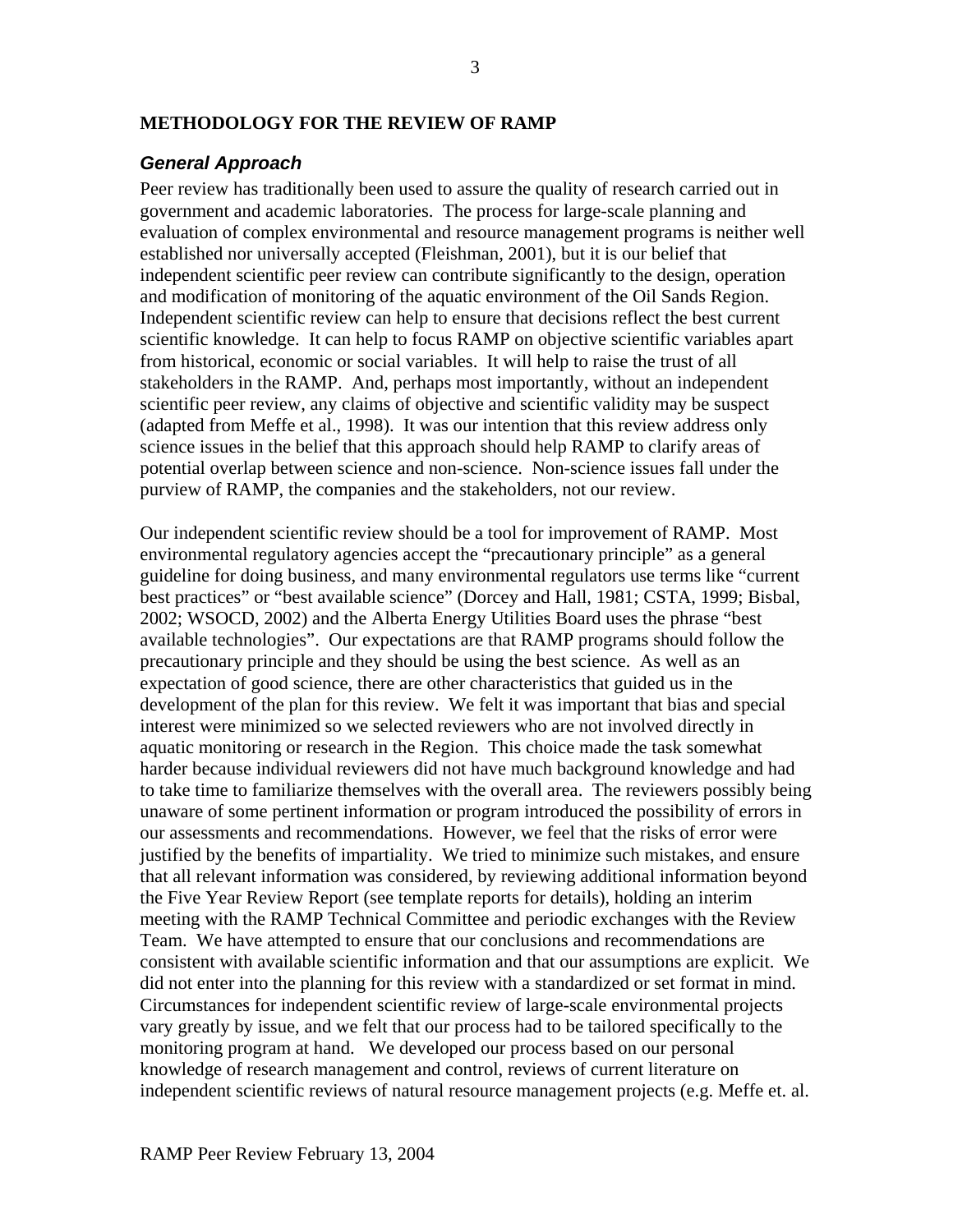1998; CSTA 1999; Roosenberg, 2000; Fleishman 2001). Our initial plans were modified after discussion with the Review Team and individual reviewers, and we modified the process as we proceeded and problems were identified. We did not always agree with suggestions from the individual reviewers or the RAMP Review Team and, ultimately, the responsibility for the review process is ours. We know that there are risks associated with alternative monitoring plans and we hope to give RAMP the knowledge to make the necessary decisions.

# *Scope of this Review*

Our review is based on the published annual and summary reports of RAMP. Specific programs in RAMP were established each year by committees and subcommittees after consultation with industrial, aboriginal, environmental and regulatory stakeholders and expert independent consultants. As the Oil Sands Region experienced rapid growth from 1997 to 2001, changes to RAMP were made annually. These changes not only affected RAMP's objectives, and organizational structure, but the study area and study design as well. Potential sampling methods, sentinel species and reference lakes and streams were also evaluated during this period. Some methods were adopted and then abandoned during following years. Through the years, RAMP included the following environmental monitoring in the Oil Sands Region:

- hydrology and climate (monitoring began in 1995, but became a component of RAMP in 2000);
- water quality in rivers (1997 to 2001);
- sediment quality in rivers (1997 to 2001) and wetlands (1998 to 2001);
- benthic invertebrates in rivers (1997, 1998, 2000 and 2001) and two lakes (1997 to 2001);
- fish populations in rivers (1997 to 2001);
- aquatic vegetation (1999 to 2001); and
- acid sensitive lakes (1999 to 2001).

Each year the detailed monitoring activities and results for that particular year were summarized in an annual report prepared by Golder. The Five Year Report, completed in May 2003, includes the analysis of data over the five year period from 1997 to 2001, where Golder considered sufficient data were available viz.: climate and hydrology, water quality, sediment quality, benthic invertebrates, and fish populations. Components of the RAMP program that did not have sufficient data, such as the aquatic vegetation and acid sensitive lakes, were not included in the Five Year Report.

Although there are eight stated goals for RAMP (see RAMP Terms of Reference for details) the Five Year Report addresses only the three program objectives considered most relevant to aquatic monitoring (Appendix I). They are:

- 1. Characterizing Existing Variability To collect scientifically defensible baseline and historical data to characterize variability in the oil sands area (the capacity to detect change was of particular importance for reviewers to consider).
- 2. Detecting Trends and Cumulative Effects To monitor aquatic environments in the Oil Sands Region to detect and assess cumulative effects and regional trends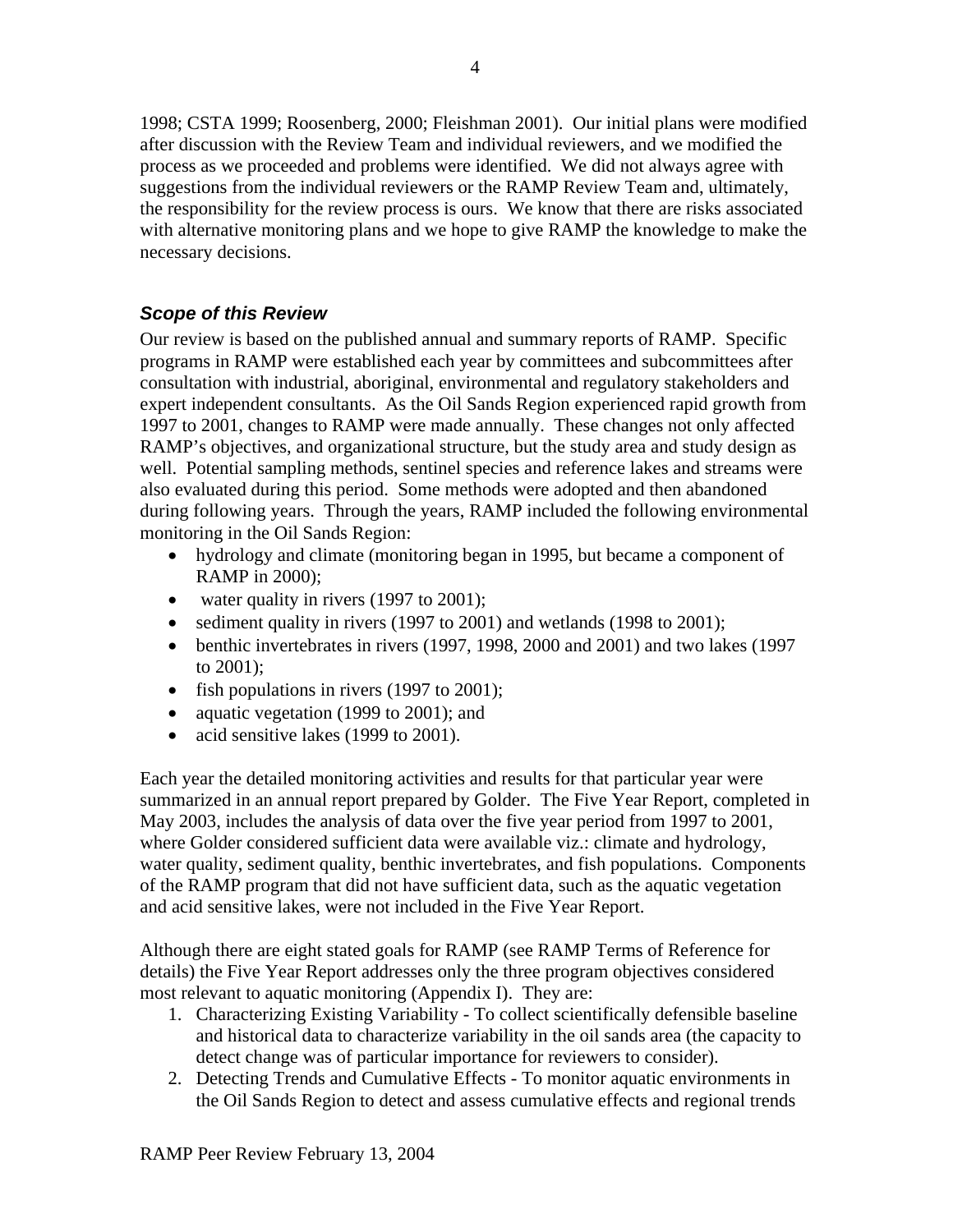(the capacity to detect cumulative effects and trends for new disturbances was of particular importance for reviewers to consider).

3. Monitoring to Verify EIA Predictions - To collect data against which predictions contained in EIAs can be verified;

This peer review focused primarily on the Five Year Report but incorporated acid sensitive lakes and aquatic vegetation to the extent that they appear in the annual reports. Our analyses of the individual components of the RAMP summarized in the following chapters and detailed in Appendix IV has been structured around the three fundamental goals of RAMP as identified in the Five Year Report. Other RAMP goals were addressed as they were deemed relevant by the reviewers.

# *Process for the Review*

**Reviewers** - The Review Team established a number of task areas and tentatively identified a number of possible reviewers for specific areas. We contacted the independent scientists and biologists who would carry out the individual reviews. Of our 16 primary reviewers (Table 1 and Appendix II) four were from universities, seven from government agencies and five were consultants. The Review Team approved all of the reviewers.

| <b>Reviewer and Institution or Agency</b> | <b>Component Reviewed</b>                  |
|-------------------------------------------|--------------------------------------------|
| Neil Arnason, Ph.D., University of        | <b>Biostatistics</b>                       |
| Manitoba,                                 |                                            |
| Burton Ayles, Ph.D., Consultant           | Coordinator                                |
| Jan Barica, Ph.D., Consultant (UNEP)      | Water quality and acid sensitive lakes     |
| Brian Brownlee, Ph.D., Environment        | Sediment quality                           |
| Canada                                    |                                            |
| Uwe Borgman, Ph.D., Environment           | Sediment quality                           |
| Canada                                    |                                            |
| Martin Carver, Ph.D., Consultant          | Climate and hydrology                      |
| Monique Dubé, Ph.D., Environment          | Benthic invertebrates, water quality, fish |
| Canada                                    | populations, Coordinator                   |
| Nancy Glozier, M.Sc., Environment         | Water quality                              |
| Canada                                    |                                            |
| Kelly Munkittrick, Ph.D., University of   | Fish populations                           |
| New Brunswick                             |                                            |
| John Post, Ph.D., University of Calgary   | Fish populations                           |
| David Rosenberg, Ph.D., Consultant        | Benthic invertebrates, Coordinator         |
| Carl Schwarz, Ph.D., Simon Fraser         | <b>Biostatistics</b>                       |
| University                                |                                            |
| Brian Souter, M.Sc., Department of        | <b>Fish abnormalities</b>                  |
| <b>Fisheries and Oceans</b>               |                                            |

Table 1. RAMP independent scientific peer review. Names, institutions and components reviewed by individual reviewers.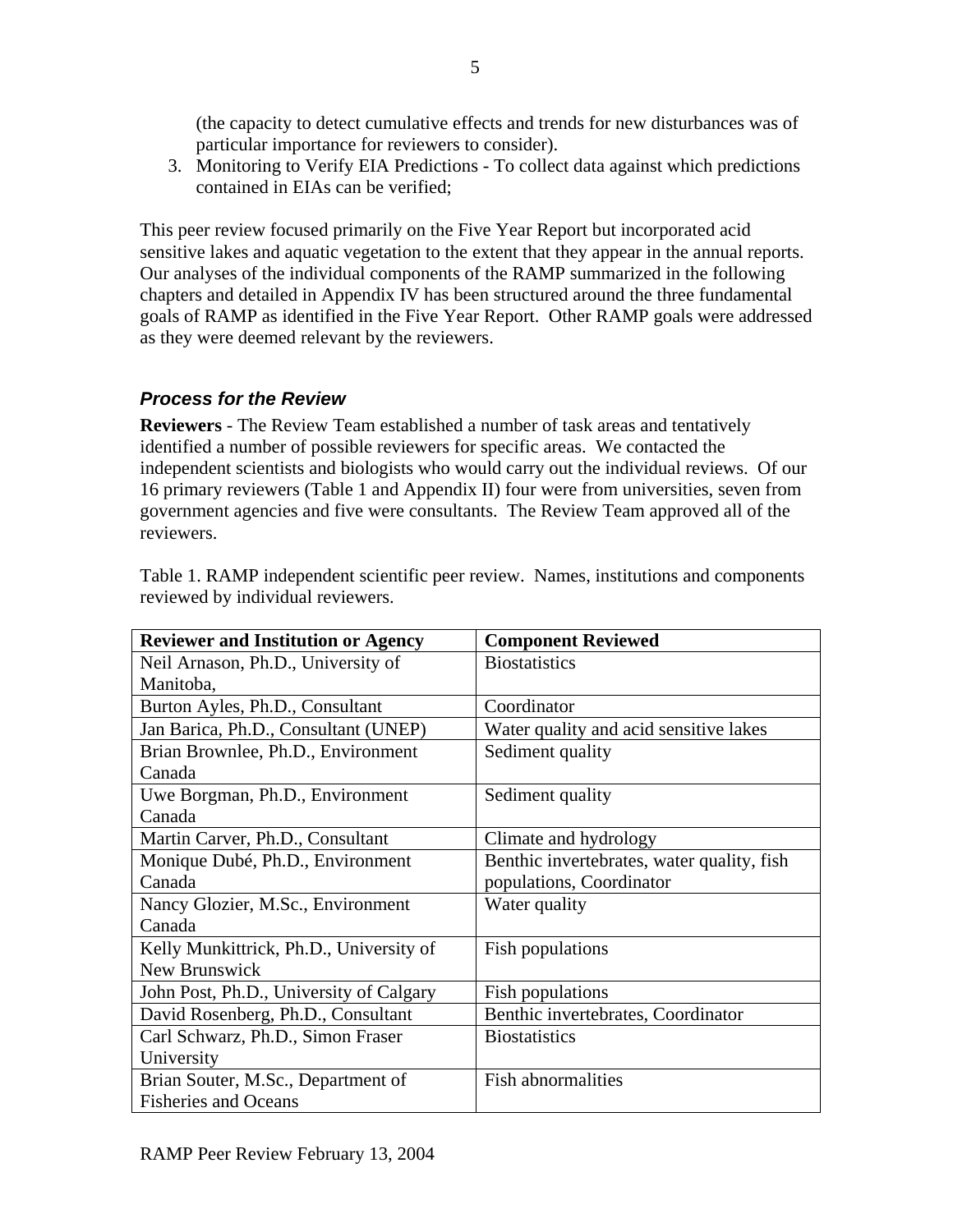| Stephanie Sylvestre, M.Sc., Environment                      | Benthic invertebrates |
|--------------------------------------------------------------|-----------------------|
| Canada                                                       |                       |
| Alan Thomson, M.Sc., Consultant                              | Climate and hydrology |
| Michael Turner, Ph.D., Department of                         | Acid sensitive lakes  |
| <b>Fisheries and Oceans</b>                                  |                       |
| Marley Waiser, Ph.D. Environment Canada   Aquatic vegetation |                       |

**Components** - RAMP programs were reviewed by teams of two to three specialists in a particular subject or component viz., climate and hydrology, water quality, sediment quality, benthic invertebrates, fish populations, aquatic vegetation and acid sensitive lakes. The format used for the assessment of each program was generally similar but each team had the latitude to address issues more specific to its area. Biostatistics were addressed within each component and a separate biostatistics report was prepared as well (Appendix III). A biostatistics specialist was available for consultation/questions from individual teams and review final template reports and narrative summaries for appropriateness of statistical recommendations.

**Template for Review** – Because of the complexity of the program and of a review involving so many individuals, we felt it necessary to give the reviewers significantly more guidance than they would have received if asked to review a scientific paper for a journal publication. Reviewers were asked to report on inadequacies in the report(s) that could be corrected through reanalysis/reinterpretation of data or results and reported in future annual or periodic reports. They were also asked to report on inadequacies that required changes to the program itself. A template was provided for the individual program reviews. This template contained the elements that the Design and Integration Team considered desirable in a well-designed regional aquatic monitoring program. The specialist teams were asked to prepare separate template reports for each of the three primary RAMP objectives that the Five Year Report had been structured around. The template was relatively comprehensive and but all of the points would necessarily relate to each of the objectives. Common elements considered in the review of each objective for each subject area were: assessments of relevance to objectives; appropriateness of experimental design; interpretation of results and conclusions; nature of outputs; linkages to other components and programs; an assessment of gaps, omissions and recommendations; and an assessment of the proposed program for 2003 to 2009. Specific questions or directions to be considered were provided for each of the elements (see Appendix IV). A draft template was circulated to reviewers and members of the Review Team for comments before beginning the review but we remain responsible for any weaknesses, or strengths, of the approach. However, some elements that we thought should be included in a review (e.g. cost effectiveness), could not be addressed because the necessary information was not available.

**Narrative Reports** - Based on the detailed template reports the specialist teams were asked to prepare summaries for their components following a common format. They were asked to describe the scope of their review and any special perspectives that they might have. The assessment section focused on the adequacy of the monitoring and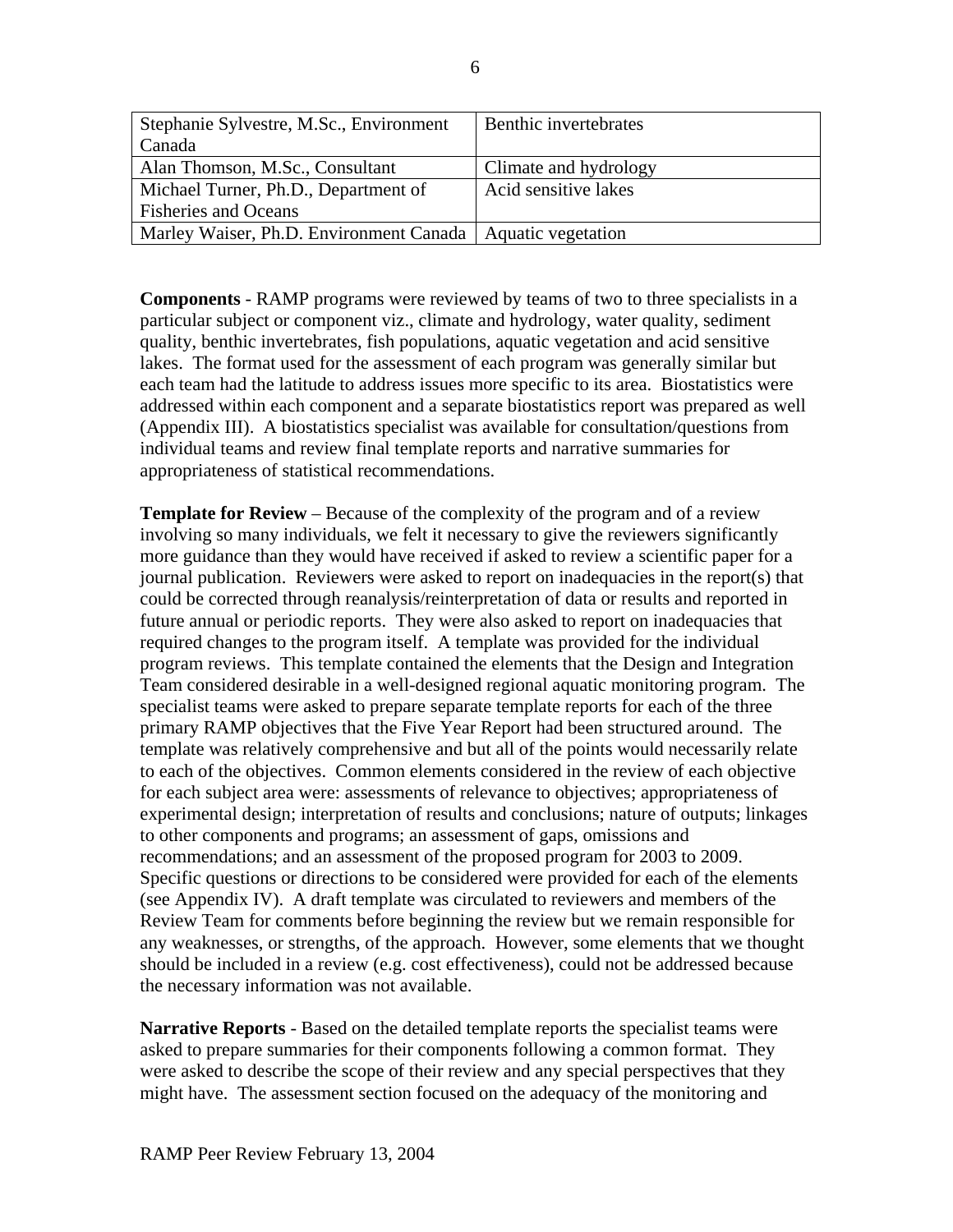whether it met the objectives. Reviewers were asked to emphasize the most important/relevant aspects and leave secondary aspects to the template reports (Appendix IV). They were asked to make recommendations that addressed gaps identified in their review, and to provide enough details on implementation to provide guidance for further program design. The narrative summaries formed the basis of the assessments and recommendations in this report. With the exception of formatting, we did not edit these summaries. They are the creation of the specialist teams.

**Integration** – The various elements of an aquatic monitoring program need to be carefully integrated if the program is to be effective, and the same approach applies to any review of that program. We addressed this need for integration with ongoing interchange between the specialist teams and the Design and Integration Team, cross appointments of some of the specialists to more than one component and review of each of the component reports by the Design and Integration Team. The Design and Integration Team was also responsible for identifying common issues, discussing them with the Review Team and the RAMP Technical sub-committee during an interim meeting, and preparing the overall assessment and recommendations.

**Recommendations** – Recommendations from the specialist review teams will be found in the narrative sections that follow. More detailed comments are in the template assessments, particularly in the final section under each objective. The overall recommendations for this review were prepared by the Design and Integration Team. We reviewed all of the component reports looking for common themes in the assessments and recommendations. Our overall recommendations cross RAMP component areas and RAMP objectives. They are in general order of priority and they are closely inter-related.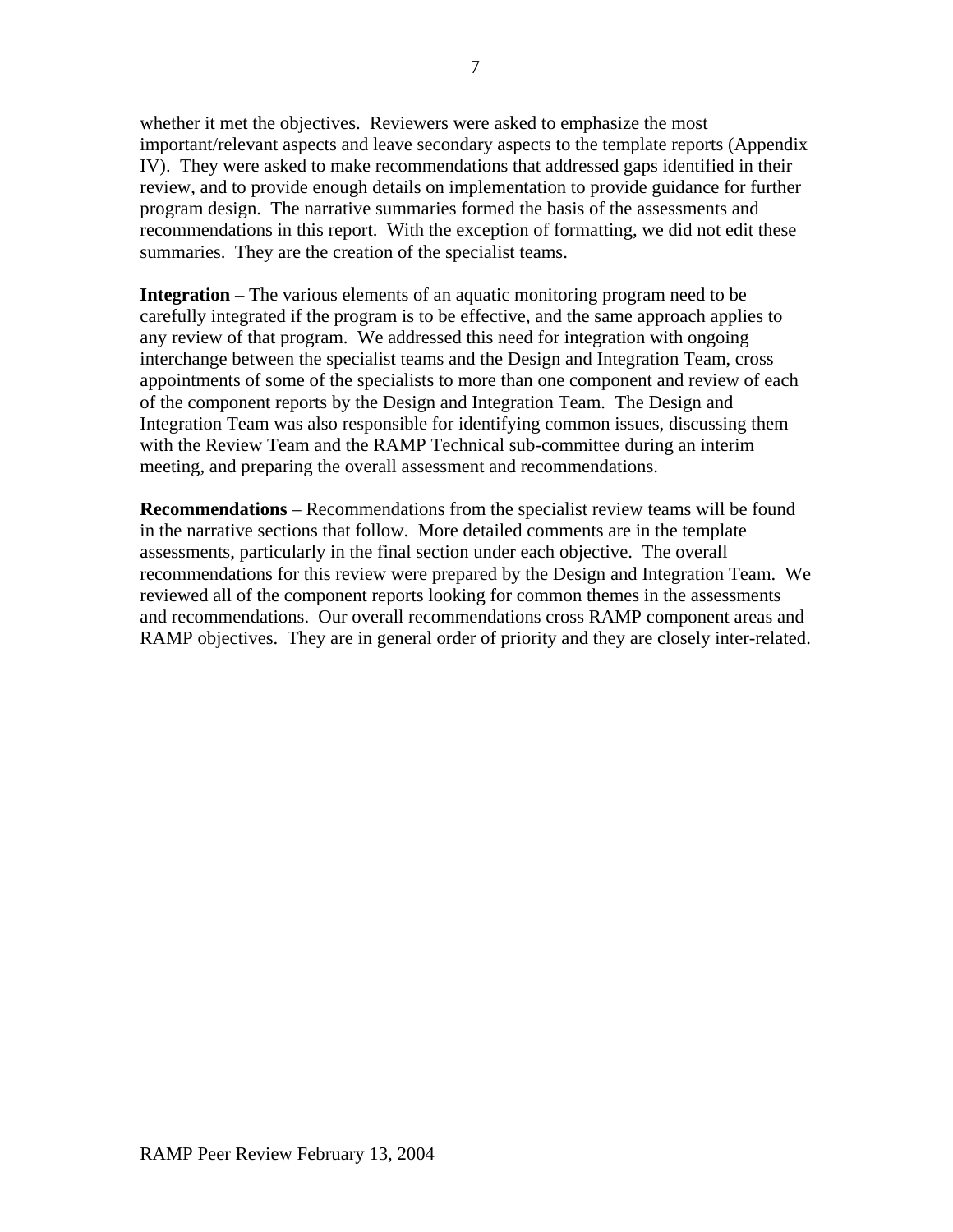# **ASSESSMENT OF CLIMATE AND HYDROLOGY COMPONENT PREPARED BY ALAN THOMSON AND MARTIN CARVER**

# *1.0 Introduction*

The climate and hydrology section of the RAMP Five Year Report is reviewed in this section. The review was conducted by two professional hydrologists with wide experience in the assessment of regional hydrological monitoring programs (see Appendix II). The review follows the format of the RAMP Five Year Report and is divided into three sections, each addressing one of the first three principle RAMP objectives:

- 1. Charaterizing existing variability;
- 2. Detecting and assessing cumulative effects; and

3. Monitoring to evaluate environmental impact assessment (EIA) predictions. This review comments on the design, methods, results and conclusions of the RAMP climate and hydrology section. The review also makes an overall assessment of the section, comments on the gaps in the section and makes recommendations for changes to the overall climate and hydrology monitoring program, data analysis and data reporting. Lastly, comments are made as to the future direction of the climate and hydrology program within RAMP.

This review is a condensed version of the review found in Appendix IV, and includes only the more important issues. The reader should refer to the review in the appendices for additional discussion, analysis and recommendations concerning the climate and hydrology section.

# *2.0 Charaterizing Existing Variability*

Under the title of the first primary objective, Charaterizing existing variability, the report discusses the location of long-term climate and hydrometric stations installed by Environment Canada to monitor both climate and hydrologic parameters in watersheds in the oil sands development region. Data retrieved from the climate and hydrometric stations are analyzed for variability in temperature, precipitation, water yield, flood discharge, and low-flow discharge. Watershed response to precipitation input is discussed and comparisons are made between watersheds. Recommendations are made in the Five Year Report that will increase both the quantity and quality of data collected. This primary objective is further described as "collecting scientifically defensible baseline and historical data to characterize variability in the oil sands area" (p. 2-1 of the Five Year Report). The technical subcommittee established more detailed objectives, which are:

- to characterize the natural variation in climatic and hydrologic parameters, including precipitation, air temperature, water yield, flood peak discharges and low flows in the Oil Sands Region and identify linkages between climatic and hydrologic parameters; and
- to define baseline ranges for climatic and hydrologic parameters for the area monitored by RAMP.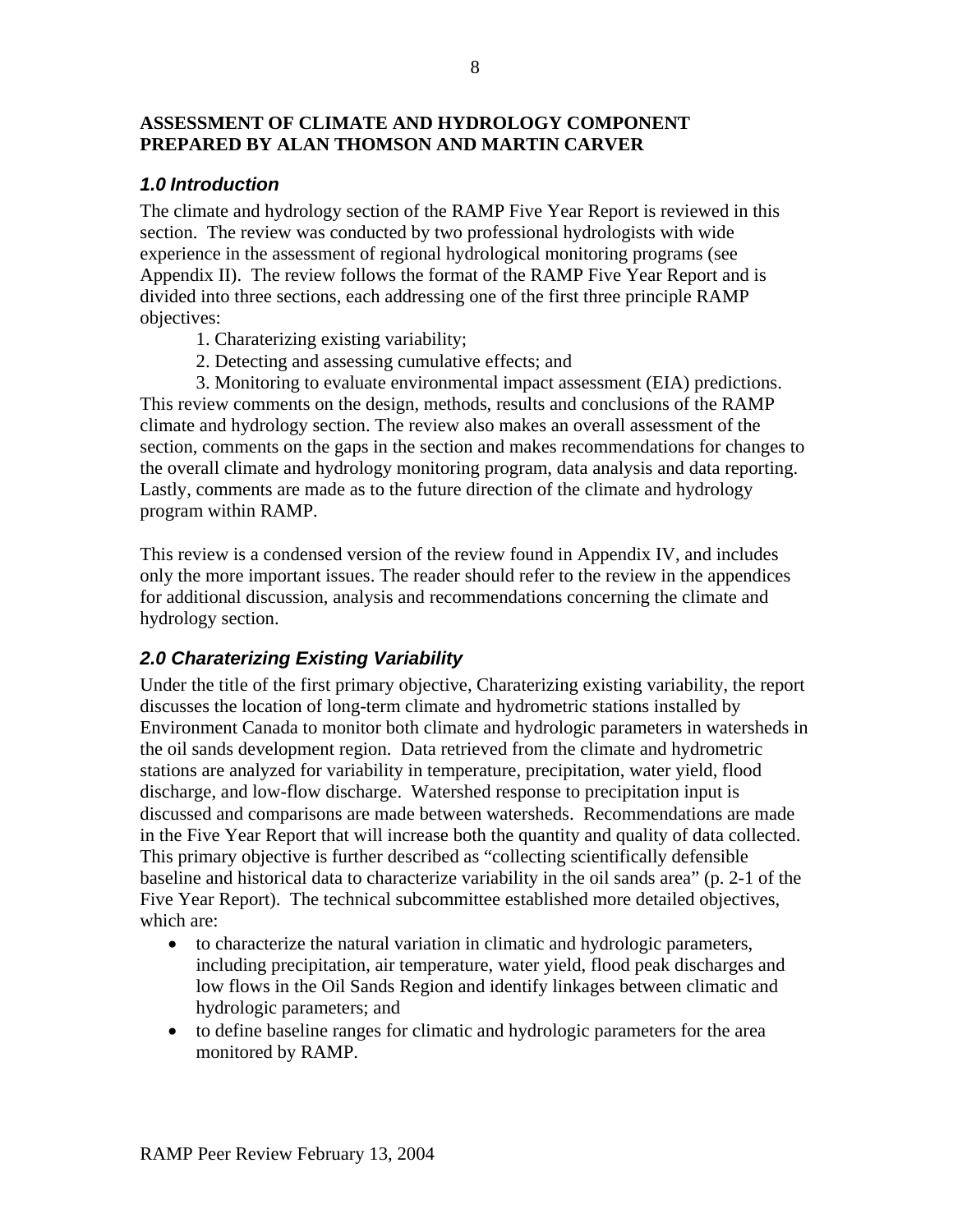The reviewers assessed this objective for the adequacy of the monitoring design, the methods used, the statistical analysis and the results and conclusions reached. Recommendations are also made under each of these subjects.

# 2.1 Monitoring Design

The reviewers had three major concerns about the monitoring design as outlined in the report:

- monitoring program design;
- monitoring groundwater; and
- monitoring of low flows.

# 2.1.1 Monitoring Program Design

To assess whether the monitoring program design is adequate to characterize natural variation in climate and hydrologic parameters, it is necessary to understand the rationale for the design of the monitoring program. The few details provided for the long-term hydrometric stations are mostly location oriented. There is little discussion of each station's attributes, the quality of data, data limitations, and most importantly, what role the station plays in the overall monitoring program. As an example, the station location rationale that exists for Station S4A (a short-term hydrometric station) as presented in Table 2.2 represents the absolute minimum in detail that the reviewers consider adequate. The apparent lack of monitoring station rationale documentation points to the need for a monitoring design and analytical plan that would outline RAMP's climate and hydrology monitoring objectives, strategies, and background information. This information would help in developing a scientifically defensible implementation, data collection, and reporting plan. See additional discussion under Objectives 2 and 3.

It is unclear from reviewing the Five Year Report whether the monitoring program is able to describe "the natural variation in climate and hydrologic parameters…in the Oil Sands Area". The focus study area, as defined by Figure 1.2 in the Five Year Report, is much larger than the area covered by the many long- and short-term hydrometric and climate monitoring stations. In addition, it is not clear from the Five Year Report the scope of the monitoring required and the level of detail and certainty required. Should all ecoregions be monitored? Should all geomorphologically distinct zones be represented? Should a complete range of watershed areas be monitored? (For example, there is no watershed represented in the  $2,000$ -5,000 km<sup>2</sup> category.)

Due to the issues raised above, it is difficult to assess whether the current monitoring network is sufficient to characterize natural variation in climate and hydrologic parameters in the Oil Sands Region. It is recommended that a detailed discussion be presented in subsequent monitoring reports that outlines the monitoring design principles, objectives, and how the current long-term monitoring network addresses those objectives.

# 2.1.2 Monitoring Groundwater

Local groundwater resources are predicted to be significantly affected by oil sands developments as presented in recent EIAs for CNRL's Horizon and Shell's Jackpine Phase 1 projects. As such, oil sands developers are required to monitor local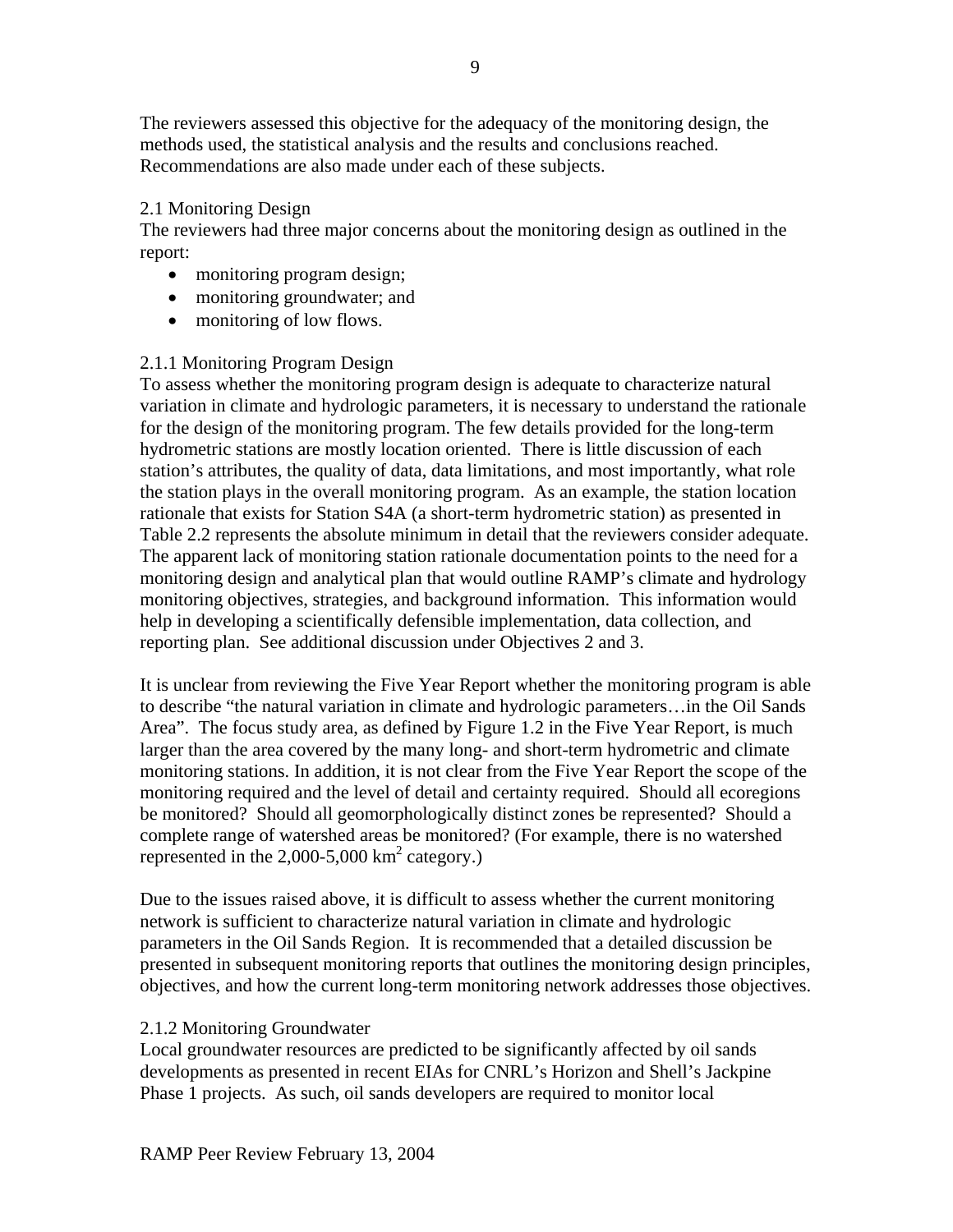groundwater resources. Local and regional groundwater resources, however, are not monitored by RAMP. Groundwater contribution to baseflows predominate over all other water sources during low-flow winter months. Since the overwintering survival of many aquatic species is dependent upon the quality and quantity of baseflows, the reviewers consider it important to monitor local and regional groundwater resources. It is recommended that the RAMP hydrology monitoring program consider:

- monitoring local and regional groundwater by data acquisition from oil sands developers; and
- groundwater monitoring station placement in areas considered environmentally sensitive that are outside of oil sands developers' existing and proposed groundwater monitoring zones.

# 2.1.3 Monitoring of Low Flows

The collection of low-flow data seems to be a weak link in the hydrometric data collection system. For six of the seven long-term monitoring stations, sampled data do not exist post-1987 for the November-to-February period when low flows predominate. It is imperative that low flows be monitored at all hydrometric stations as low-flow discharge often dictates survival of aquatic biota, including fish, during winter months. The reviewers acknowledge that the Five Year Report recommends increased winter monitoring at some stations. However, the report notes that some small streams and tributaries may freeze to the bottom and thus provide no baseflow, and therefore do not warrant monitoring. Until this assumption can be proven over time and through various wet and dry cycles, 12-month monitoring should be conducted at all hydrometric stations. It is recommended that discharges be monitored from November through February for all hydrometric stations, regardless of known or assumed historical or current discharge characteristics.

# 2.2 Methods

The methods used to analyze the data appear appropriate. However, there are some issues of concern that should be addressed in future reports. These issues are detailed in the review found in Appendix IV.

# 2.3 Statistical Analysis

A standard statistical analysis was performed on both the long-term climate and hydrometric data. Mean annual discharge, frequency analysis, range of data, coefficient of variation, standard deviation and skewness were calculated for water yield, flood discharge and low-flow discharge. The report also computed the correlation between precipitation and water yield for each of the seven long-term hydrometric stations, and commented on the variability of hydrologic parameters between monitored watersheds. Concerns about the statistical methods used focus on two areas:

- time period for frequency analysis of hydrometric data; and
- frequency analysis using interpolated data.

# 2.3.1 Time Period for Frequency Analysis of Hydrometric Data

Frequency analysis of hydrometric data requires a significantly long period of record for the results to have a reasonable degree of statistical confidence. The report notes this and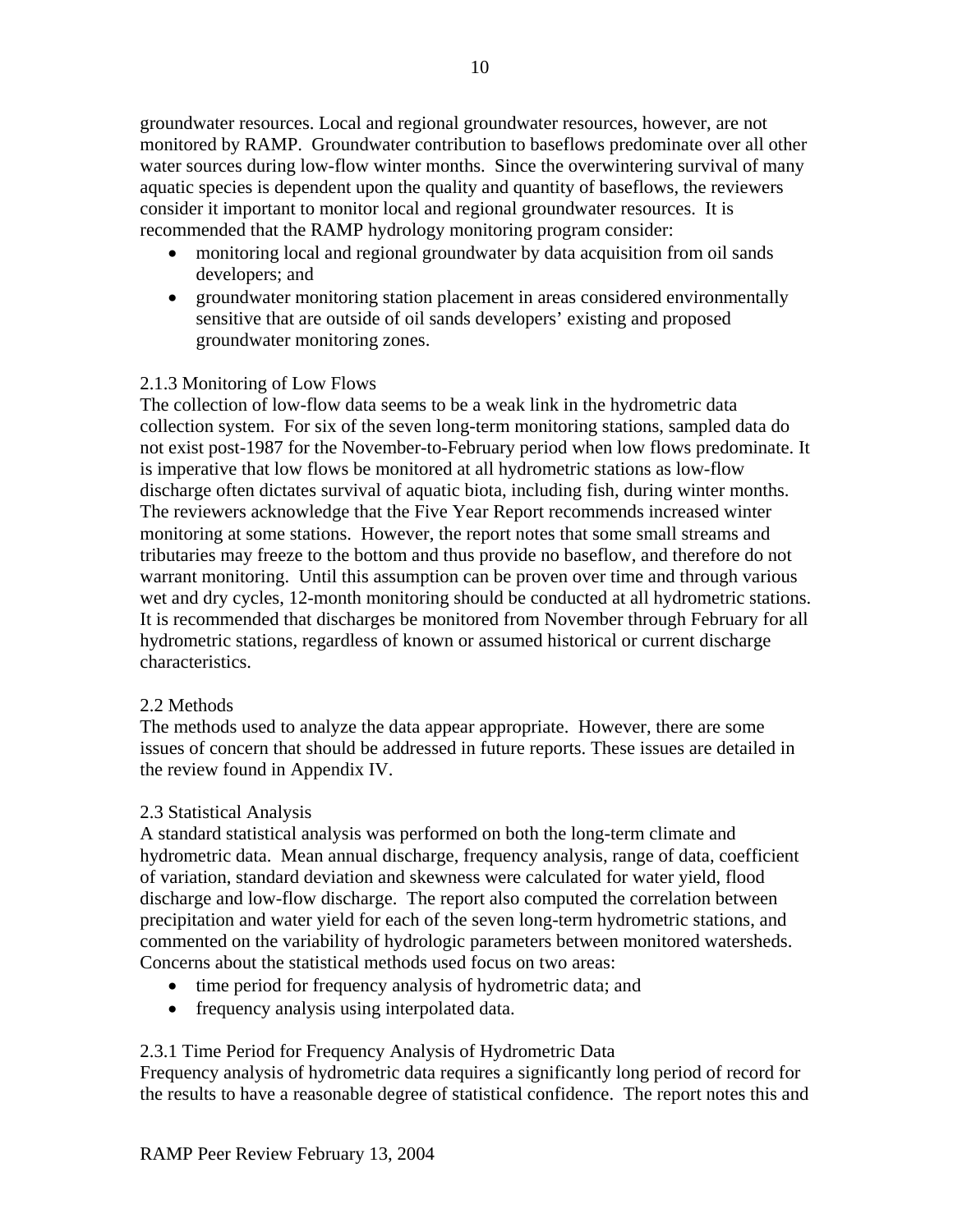adds that "…48 years of record would be required to provide a 100-year flood estimate accurate to within 25% of the expected population value at a 95% confidence limit…" (p. 3-11). The data used to conduct a frequency analysis, with the exception of the Athabasca River station number 07DA001, fall short of recommended record periods to produce statistically meaningful results. Of the seven hydrometric stations in the region chosen for long-term variability analysis, one has 44 years of continuous data, and the remaining six have, on average, 28 years of continuous and interpolated data. It is possible to conduct frequency analysis on such data, but it is recommended that the statistical confidence level be reported and illustrated using confidence bands on all figures that indicate extreme events. There is concern that the length of data record for six of the seven hydrometric stations is insufficient to accurately predict future flood events with acceptable statistical confidence at this time.

# 2.3.2 Frequency Analysis Using Interpolated Data

Since 1987, six of the seven long-term hydrometric stations have not sampled discharges for the period November to February, representing 33% of the year. In order to conduct a complete analysis, reasonable methods are employed to fill the annual November to February data gap. For some calculations, such as water yield, the error associated with this data interpolation is likely minimal. However, with other calculations, such as lowflow frequency analysis, the statistical error may be large and unacceptable. The confidence level associated with the low-flow analysis is not reported. There is also concern that the interpolated values may be biased data for this analysis since data trends from pre-1987 are used to fabricate the post-1987 data. Although the reviewers recognize that the data gaps must be filled, it is recommended that a detailed discussion of the data-biasing implications and statistical error associated with low-flow data interpolation and analysis be presented.

#### 2.4 Results

The results of the analysis are adequately presented, although the accuracy of some of the results is of concern, given the above comments. There is also a good general description of each watershed's geomorphology and the hydrologic response to precipitation that generally can be expected. The variability on an annual basis of both climate and hydrometric data is also reported satisfactorily. However, what is absent in the report is a detailed variability analysis on other periods; for example, among all of the June records or all of the July records. There is need to report figures and statistics such as variability between months, during periods important to fish and other aquatic biota, between peak flood dates, between low-flow events, during "wet" and "dry" cycles, etc. There are many variability statistics useful in charaterizing watersheds pertinent to biological processes that are not included in this report. It is recommended that time periods and parameters of interest for variability analysis be identified and a thorough analysis be completed and reported. The lack of depth in the variability analysis is the weakest aspect of the reporting for Objective 1.

# *3.0 Detecting And Assessing Cumulative Effects*

The program assessed in this section is addressed to the second primary objective, detecting and assessing cumulative effects, for the climate and hydrology section. The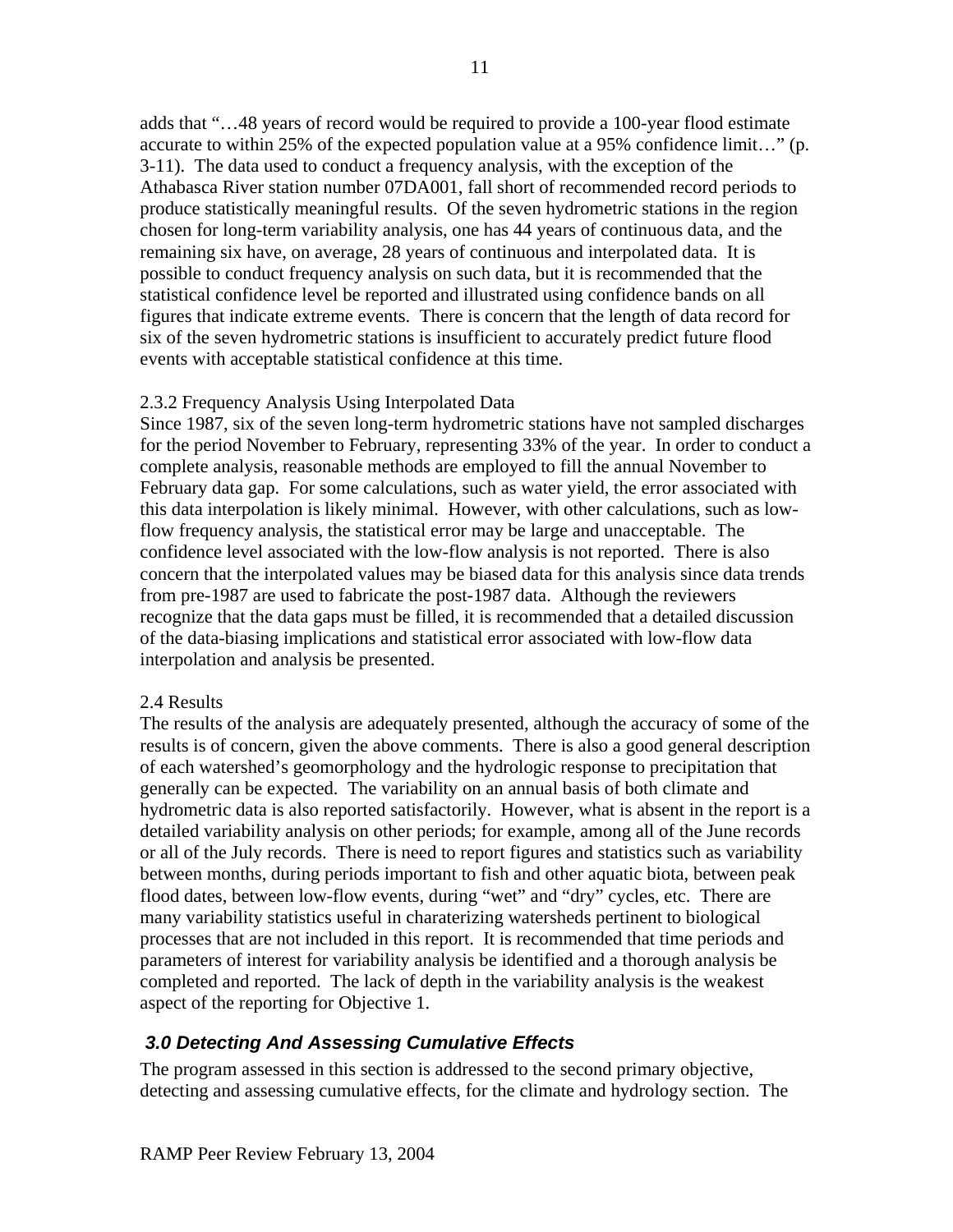report examines long-term climate and discharge data from Environment Canada for watersheds in the oil sands development region near Fort McMurray. Trends in precipitation, air temperature, water yield, flood discharge, and low flows are analyzed to identify temporal and spatial patterns in the existing data. Findings are presented and some suggestions put forth to explain the observed trends. The program's ability to detect change is also discussed.

The second primary objective, detecting and assessing cumulative effects, involves monitoring aquatic environments in the Oil Sands Area to detect and assess cumulative effects and regional trends. The technical subcommittee established more detailed objectives:

- to investigate trends over time in precipitation, temperature, water yield, flood peak discharges and low flows, based on available long-term climatic and hydrologic data; and
- to evaluate whether cumulative effects can be evaluated at this time and whether the data collected by RAMP will be appropriate to do so in the future.

The specific reframed objectives sharpen the primary objective by providing clearer statements of what will be addressed under the topic of "assessment and detection of cumulative effects and regional trends". However, the reframed objectives limit the scope of this overall section:

- only precipitation, air temperature, water yield, flood peak discharges and low flows are considered; and
- the assessment of cumulative effects is limited to an assessment of whether they can be evaluated now and in the future.

These changes reduce the scope of Objective 2. Although the following review comments acknowledge and make use of the information provided in these more specific objectives, the review assumes that the broader objective is also to be met, i.e. assessing and detecting cumulative effects and regional trends. The reviewers assessed this Objective for the adequacy of the monitoring design, the methods used, the statistical analysis and the results and conclusions reached. Comments and recommendations that fall under each of these subjects are found below.

# 3.1 Monitoring Design

Concerns about the monitoring design for the second objective focus on four subjects:

- Analytical plan;
- Strategies used to detect cumulative effects;
- Parameters chosen for analysis; and
- Extent of appropriate data.

# 3.1.1 Analytical Plan

It is difficult to identify the fundamentals of the analytical plan on which the cumulative effects analysis is built. Cumulative effects studies remain an emerging area of EIA. Given that there has been a lack of consensus on what a cumulative effects analysis should include (e.g. Reid 1993), studies with cumulative effects objectives need to be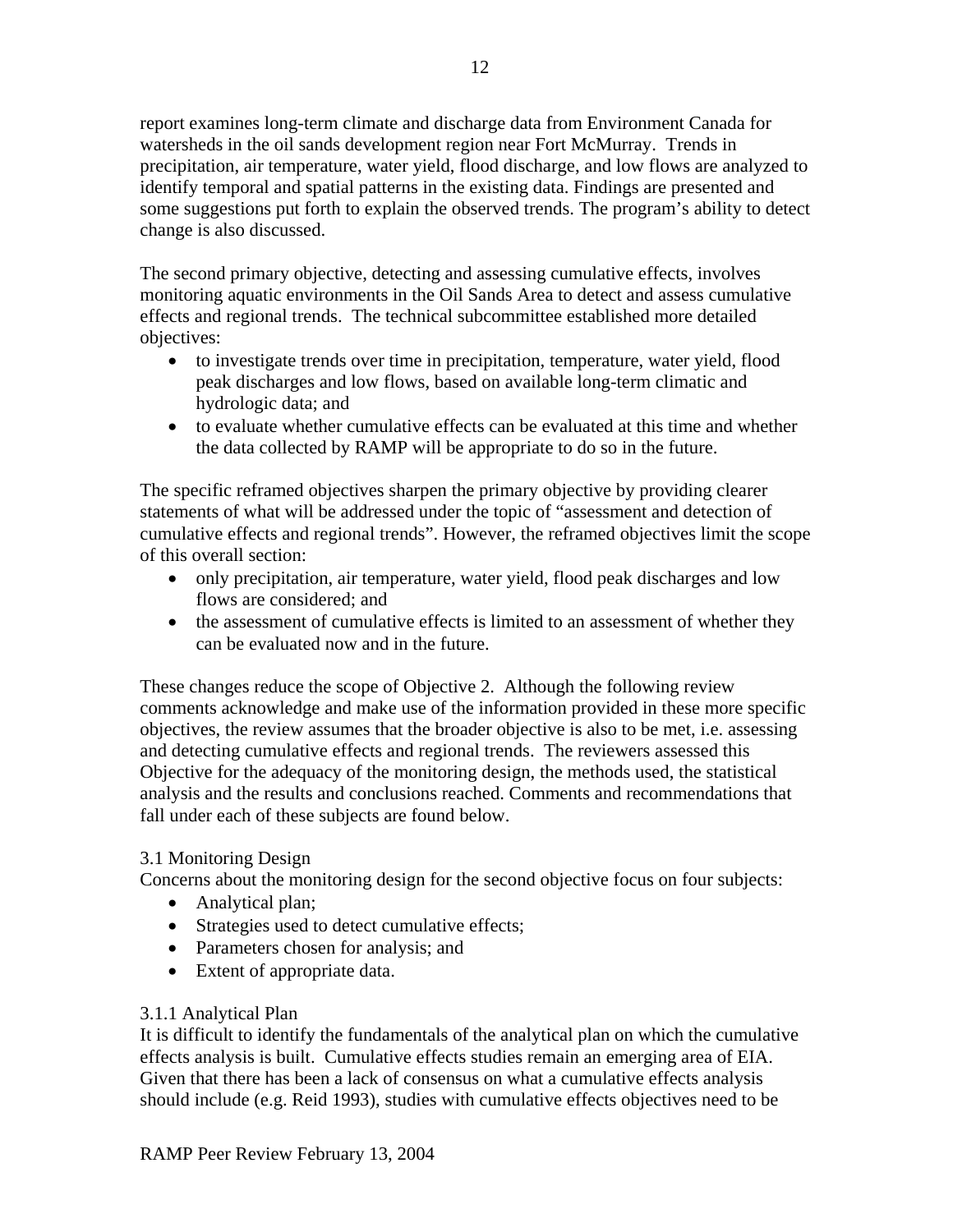clear on what is under consideration. For example, under RAMP what is a cumulative effect? What are the key impacts and potential interactions? How does the monitoring design allow effect to be connected to cause given the measurables and data sets involved both now and in the future? The Five Year Report (p. 2-2) implies a definition of cumulative effects to be "the sum of all the effects on the aquatic environment" and that cumulative effects "are the result of both natural and man-made changes". This definition is confusing because one would think that a study like this would seek to detect whether human-caused impacts are occurring and, if so, what is their total effect? The distinction between human-caused and naturally caused variability should be central to a cumulative effects analysis. The Five Year Report also says (p. 2-2) that the concepts of cumulative effects and regional trends have been "combined" and that "a regional trend, particularly a trend at a downstream location, incorporates the cumulative effect". Again, the idea of combining trends and cumulative effects is confusing and its rationale unclear. Given the centrality of this discussion to the entire objective, it is recommended that the analytical plan for the cumulative effects analysis be worked out and clearly presented.

In support of this discussion, it is recommended that the report include a glossary providing a clear expression of the meaning of these and other terms; this would also support greater comprehension by other, less technical readers.

# 3.1.2 Strategies Used to Detect Cumulative Effects

Beyond the fundamentals, what are RAMP's analytical strategies to detect human-caused impacts and distinguish them from natural variability? Given the physical size of the study area and the scope for development-related impacts superimposed and/or interacting with natural variability, it is to be expected that detection of impact will be a major challenge. Meeting this challenge may require a variety of monitoring approaches and use of alternative data sources, particularly given the large range in applicable spatial and temporal scales and the degree of variability from natural disturbances. RAMP emphasizes the application of before-and-after monitoring both in terms of shorter-term environmental impact assessments and the longer-term cumulative effects assessment. The cumulative impact monitoring relies heavily on eight long-term Environment Canada data sets to establish background trends, yet these may be insufficient for the task (see 3.1.4 below).

What other approaches can be explored? At a minimum, it is recommended that control watersheds be established to act as benchmark comparisons as the oil sands developments are further implemented. It seems that none of the study basins is being held as a control given that all of the study basins shown in Figure 3-3 are within areas that have been or will be developed during the course of RAMP. Depending on the analytical framework, it may be necessary to include a suite of approaches to address data limitations—paired watersheds, analysis of lake bed cores, interpretation of historic airphotos, etc. Opportunistic use of basin "nesting" in the network layout may be helpful in achieving more insights with limited resources. It is recommended that the report provide the rationale and theoretical basis for the monitoring design chosen to address cumulative effects detection, including its strengths and weaknesses and explanation for the chosen sampling intensities. It may be efficient to establish a stronger connection with the EIAs done in the area.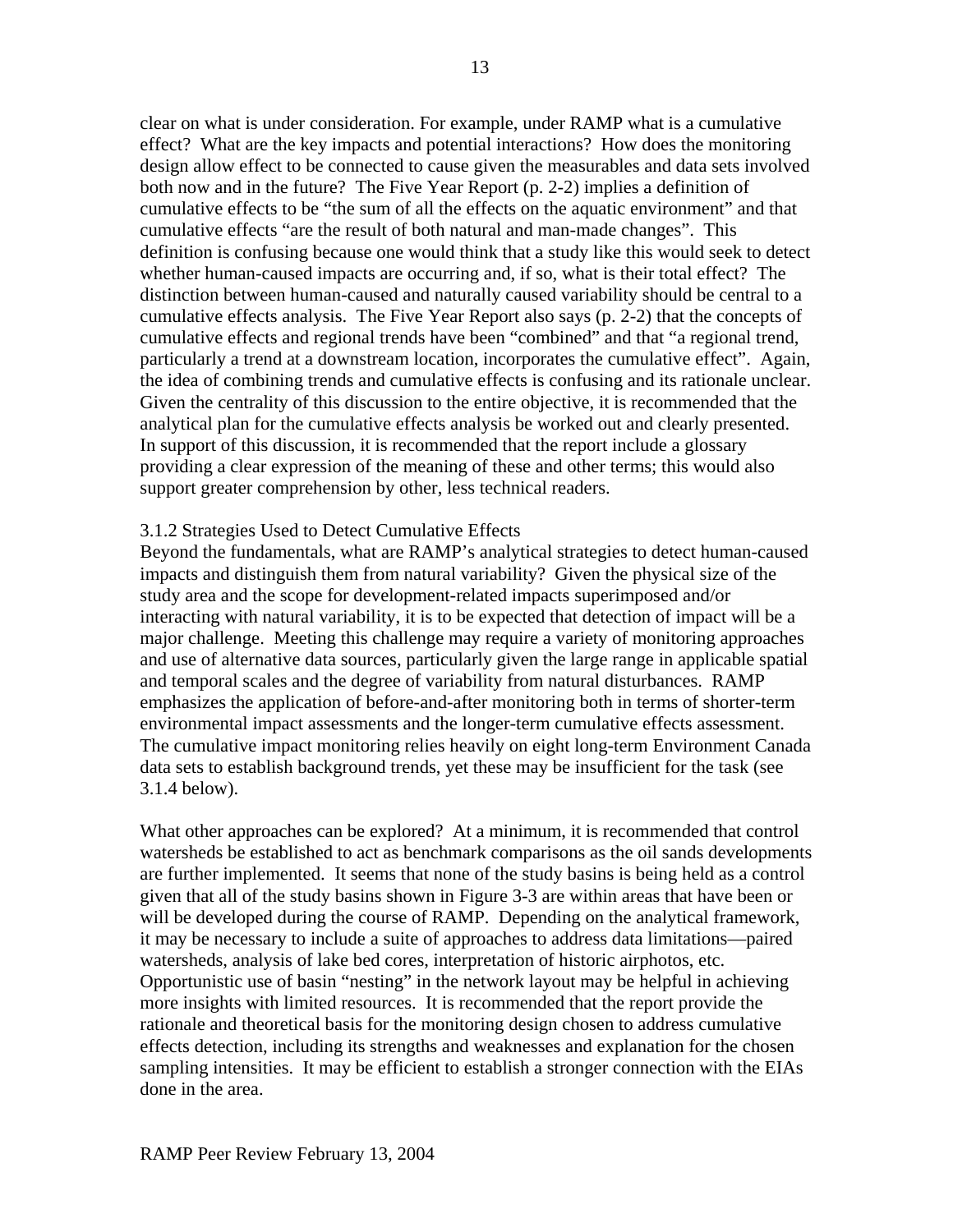The Five Year Report refers to the use of a regional hydrologic water-balance model to estimate changes to stream discharge from developments within a watershed (p. 3-68 and 3-122). On p. 3-115, a recommendation is given for calibrating a regional hydrologic model that has been used in environmental impact assessment in the area. While this could be a useful component within the range of approaches, the reviewers caution about using calibration data that are not free of impact. This highlights the usefulness of control basins. It is recommended that the report provide greater detail about this model—how it was built and how it will be applied. This may be a critical component to the cumulative effects analysis if the larger, more complex scales are to be adequately addressed.

#### 3.1.3 Parameters Chosen for Analysis

The detailed Objective 2a limits the investigation of trends and cumulative effects to two climate and three hydrometric parameters. While this may be necessary in light of limitations in the long-term data, it is probably not satisfactory from the perspective of potential impacts. For example, the omission of groundwater from the monitored variables has been discussed under Objective 1 and is a major concern with respect to the cumulative effects analysis. The modest attention given the Athabasca River system is another source of concern, particularly in light of the lack of long-term data sets for the reaches downstream of oil sands developments. Without a detailed discussion in the report providing what is known about the mechanisms for impacts from oil sands development on aquatic systems and ideally identifying specific hypotheses about cumulative effects given the site specifics of the Fort McMurray area, it is difficult to provide more specific comments. It is recommended that the Five Year Report include a section in Chapter 2 describing how oil sands activities can affect aquatic systems and, in particular, regional hydrology, specifically identifying the mechanisms for impact. This discussion would provide a stronger theoretical basis for the subsequent choice of monitored parameters and hence would assist in monitoring the complete range of relevant hydrologic parameters. It is particularly important with respect to Objective 2 due to the complexity of detecting cumulative effects but would also be helpful in addressing Objective 3. It may also be of assistance to less technical readers.

Given the extent of oil sands development in this region and their intensive use of water resources that all, ultimately, derive from the Athabasca River system, it may be necessary to monitor the Athabasca River in more detail. The cumulative impact on low flows from the aggregate of regional development could have significant impacts on fish habitat. Also, are the stations on the Athabasca River and their data sets sufficient to characterize the changes that may occur given the size of this system and the potential for cumulative effects? It is recommended that the potential for cumulative impacts on the Athabasca River system be discussed along with the strategy in place to identify the effects and link them to cause.

#### 3.1.4 Extent of Appropriate Data

There is concern that the monitoring design seems to have grown in an ad hoc manner, driven by regulatory requirements, and without the benefit of an overarching monitoring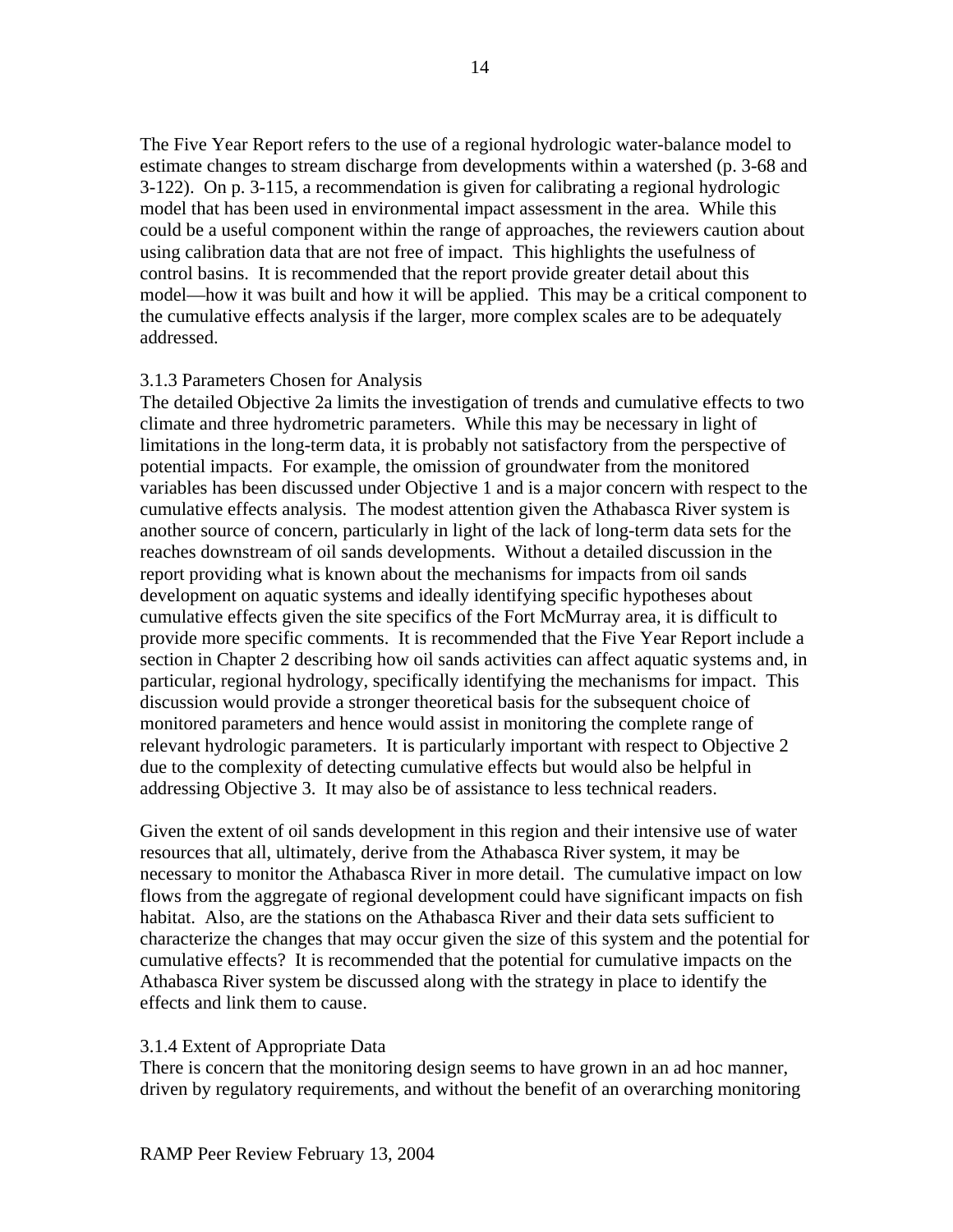design and analytical plan. The majority of recently installed monitoring stations is located in a small part of the study area. For example, the majority of the recently installed hydrometric and all of the climate stations are located in the Tar/Calumet River and Muskeg River watersheds. It is not clear without a monitoring design and analytical plan whether the monitoring station network is sufficient and able to detect an effect.

There is also concern that the hydrometric data record may be inadequate for detecting an effect. According to Table 3-10 (p. 3-28), the long-term data set consists of one climate record of 58-years' duration, one streamflow record of 44-years' duration, and six streamflow records of between 26- and 29-years' duration. All but one of the data sets have less than 16 years of continuous annual data because between 1987 and 2001 all stations but one do not have data from November through February (representing 33% of each year). In addition, there is only one long-term station on the Athabasca River and it is located upstream of most of the developments, just north of Fort McMurray. Given the variability of hydrologic data in general, and these data in particular, these data records may be inadequate for detecting effects, especially cumulative effects, over the range of space and time scales that must be considered by this objective.

There is a specific concern with respect to the record of air temperature. Data from the Fort McMurray station indicate a shift as of 1971 and yet this is prior to the start of six of the seven long-term stations. It is recommended that the 1971 temperature shift be fully assessed so that trends can be adequately understood. There may be a simple reason for the shift that is held in Environment Canada or other published data. Regardless, how does this shift affect the trends and the analyses themselves?

#### 3.2 Methods

The methods used to sample and record climate and hydrometric data appear appropriate. Although there are some data gaps, this is typical and understandable given the harsh northern Alberta environment. The statistical methods used to analyze the data are discussed in the following section. Methodological issues concerning the monitoring design were discussed in the previous section.

#### 3.3 Statistics

Statistical analysis for trends and cumulative effects consists of the repeated application of the Spearman Test for Trend to eight long-term data sets from Environment Canada. The reviewers have a number of concerns with the approach and how it was carried out and reported.

# 3.3.1 Statistical Considerations in Conducting Trend Analysis

The Spearman Test for Trend is applied repeatedly to the long-term data sets to identify the presence of trends in the climate and hydrologic data over the past decades. In some cases the data are discovered to possess serial dependence which may violate the trend result. Serial dependence reduces the independence of the data and this in turn reduces the alpha and/or beta levels for the test, reducing the significance of the result. The serial dependence is not addressed in any of the trend analyses, nor are corrections or alternatives to the Spearman Test discussed. One suggestion provided here to correct for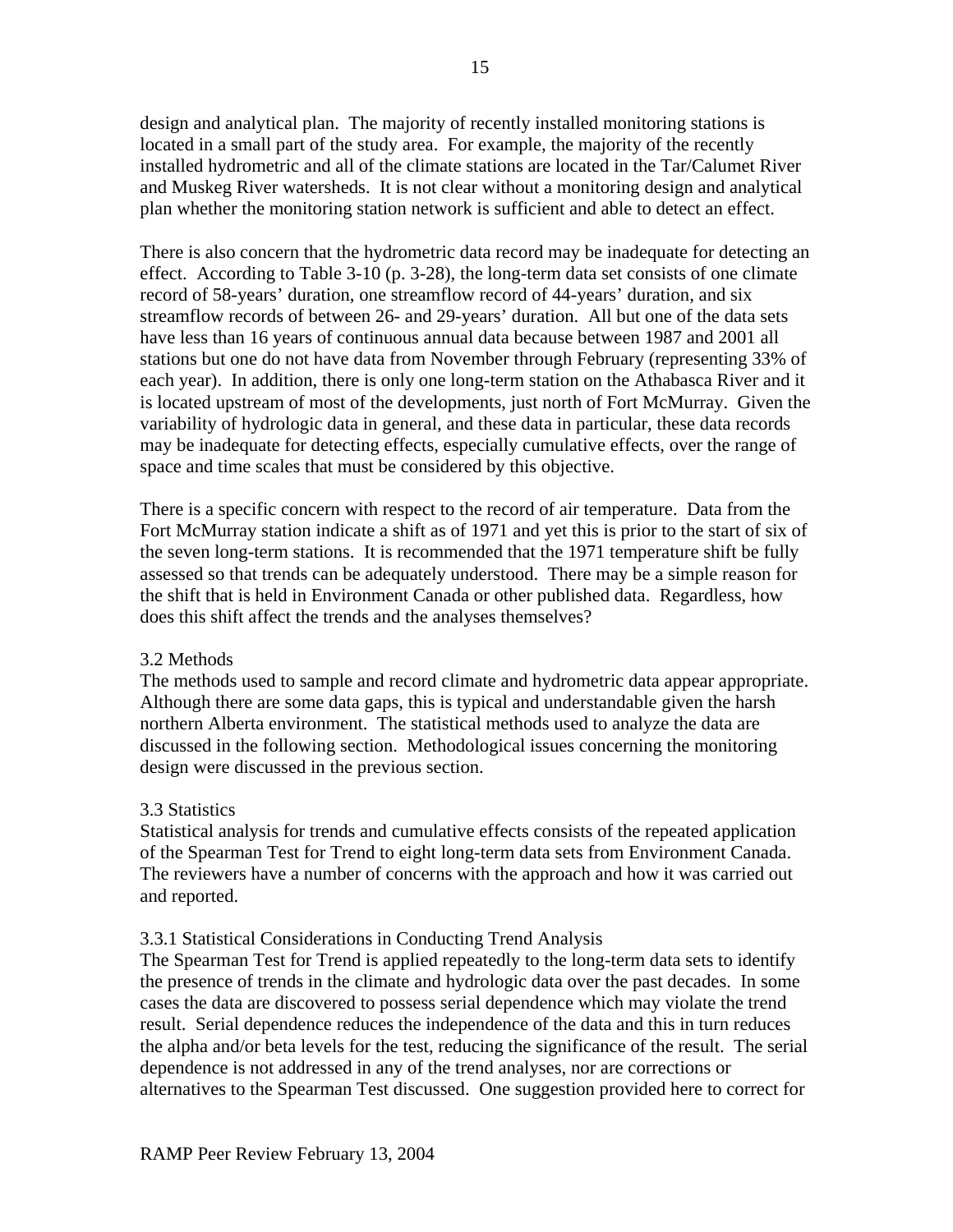the serial dependence is to partition the annual data record into sub-periods that are treated as distinct populations. These subsets can be tested for differences (e.g. between three populations: early, middle, late). It is recommended that serial dependence be addressed in the trend analysis. It is also recommended that alternatives to the Spearman Test for Trend be discussed and, if appropriate, applied.

Exogenous influences are ones in which an additional variable has an important influence on the trend under study and obscures the trend through time under analysis. Exogenous variables are suggested and identified yet analysis is not carried out to address them: for example, the influence of precipitation and temperature on discharge. For the Beaver River, a temperature trend is observed in the data and used to infer an explanation for the water yield trend at one of the long-term hydrometric stations; however, an analysis is not provided to investigate this hypothesis. Removal of confounding effects may remove statistical noise sufficiently to identify real trend signals present in the data, should they exist. It is recommended that analyses be carried out to address the existence of exogenous variables so that the presence/absence of time trends can be adequately assessed.

#### 3.3.2 Reporting of Power (beta) and Statistical Significance (alpha)

The statistical power of the trend detection is not discussed. The report identifies an absence of trends when it is unclear whether the statistical tests applied to the data can detect the trend if it does exist. Not finding a trend does not mean that a trend is absent. This is what the power of the test indicates yet this information is not provided. Power is a function of alpha level, effect size, sample size, and variance (Peterman, 1990). Given the variability inherent in these hydrologic data, the power may be low and hence warrants a discussion and likely a re-analysis. It is recommended that statistical power of each trend test be determined and presented in the report.

The report acknowledges that there are insufficient data to complete a rigorous statistical analysis of the short-term climate and hydrometric data. It is not stated, however, how much data will be required before a statistical analysis with sufficient power or confidence can be generated. It is suspected that several decades of data will be required at each station before there is reasonable confidence in the data and the statistical power is adequate to reach conclusions concerning trends and effects. It is likely that many of the oil sands development reserves, as currently defined, will be exhausted and the landscape reclaimed before the monitoring data will be of much use in verifying EIA predictions. It is questionable then that these data should be collected at all if they will be unable to detect change. It is recommended that a power analysis of the monitoring design be conducted to determine whether the monitoring network that currently exists will be able to detect an effect (and to what degree) if it is present.

The alpha level (statistical significance) of the results is generally presented as significant (90%) or highly significant (95%). It is recommended that the actual alpha level be provided so that the reader can make a more informed interpretation of the outcome of the statistical tests.

3.3.3 Parametric Analyses

RAMP Peer Review February 13, 2004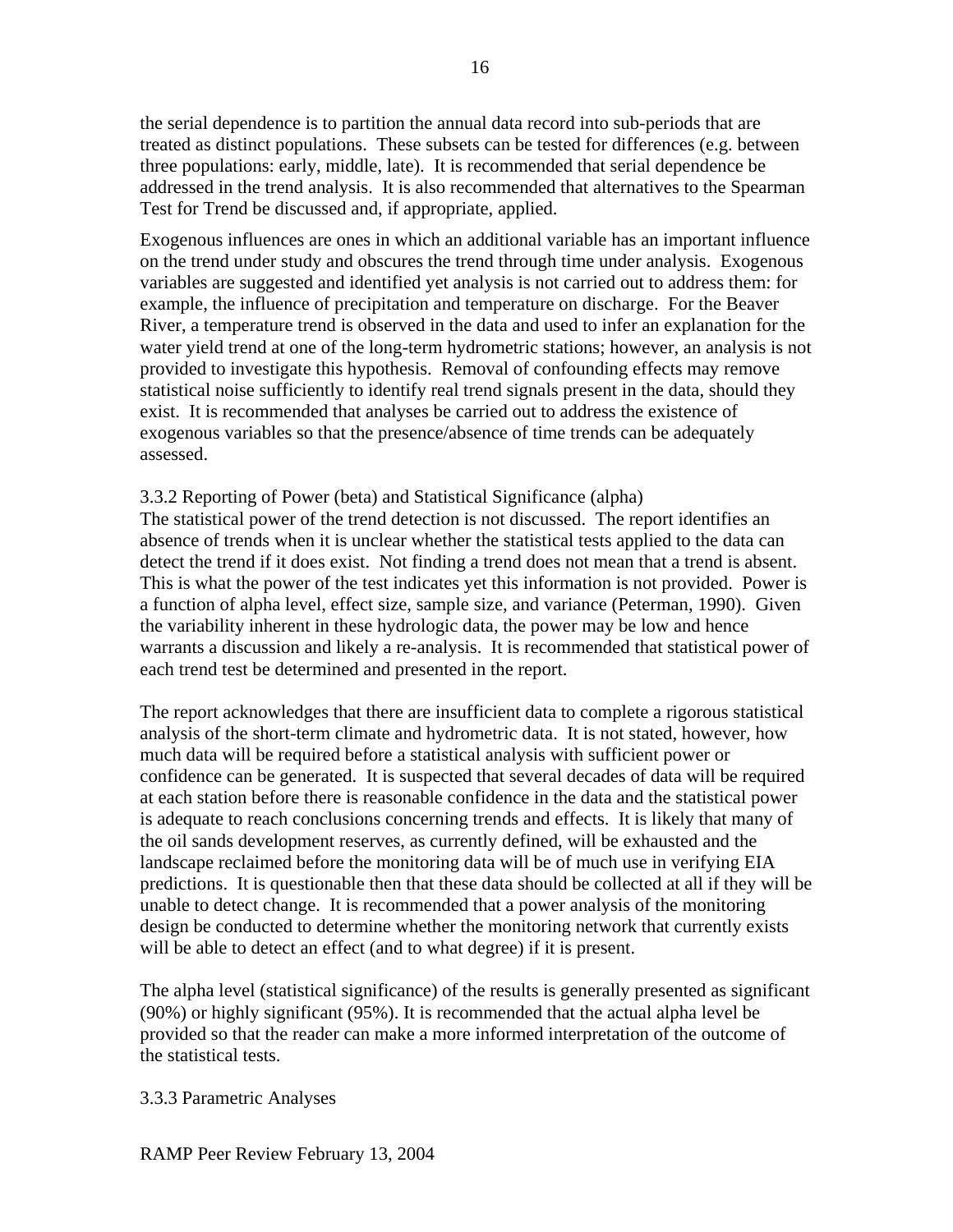The concerns for the trend analyses above (robustness to serial correlation, use of explanatory covariates to reduce variability, power computations) can all be better addressed using parametric (regression and autoregressive) methods. Although parametric linear regression models only capture the linear component of any trend, they nevertheless would permit more flexible, robust and insightful data analyses than nonparametric analyses for purposes of planning monitoring designs. It is recommended that suitable parametric linear model analyses for trend be applied to the hydrological data. These analyses should be directed at determining the sample sizes needed and effect sizes detectable in an achievable monitoring design.

# 3.4 Results

The section entitled "Conclusions and recommendations" (3.3.4) is essentially a summary of Section 3.3. It focuses almost entirely on the detailed Objective 2a, namely identifying trends in the five hydrologic and climate parameters. The trends and serial dependence are repeated without a conclusion or interpretation provided about the validity of the results. Also, the summaries would be easier to read if they were tabulated. The major objective of determining cumulative effects is not addressed at all in Section 3.3.4, nor in the other concluding sections associated with this objective (e.g. 8.1.2). Overall, given the concerns raised above, the conclusions presented (p. 3-119 to 3-120) do not logically follow from the analyses presented. It is recommended that the Five Year Report include comment on the implications of the findings for achieving the major and detailed objectives.

# *4.0 Monitoring To Verify EIA Predictions*

The program assessed in this section addresses the third primary objective, Monitoring to verify EIA predictions, for the climate and hydrology section. The report discusses the location of RAMP monitoring stations installed since 1997 to monitor both climate and hydrologic parameters in watersheds in the vicinity of or contained wholly within oil sands development areas. Data retrieved from the climate and hydrometric stations are analyzed for temperature, precipitation, water yield, flood discharge, and low-flow discharge. Recommendations are made in the Five Year Report that will increase both the quantity and quality of data collected.

This primary objective is further defined as "collecting data against which predictions contained in environmental impact assessments (EIA's) can be verified". The more detailed objectives, as established by the technical subcommittee are defined as follows:

- to characterize the behaviour of the smaller local areas (streamflow and precipitation) monitored by RAMP and assess their likely behaviour in the longer term; and
- to evaluate whether EIA predictions can be evaluated at this time and whether the data collected by RAMP will be appropriate to do so in the future.

The specific reframed objectives sharpen the primary objective by providing clearer statements of what will be addressed under the topic of "Monitoring to Verify EIA Predictions". However, the reframed objectives limit the scope of this overall section since monitoring to evaluate EIA predictions is limited to an assessment of whether they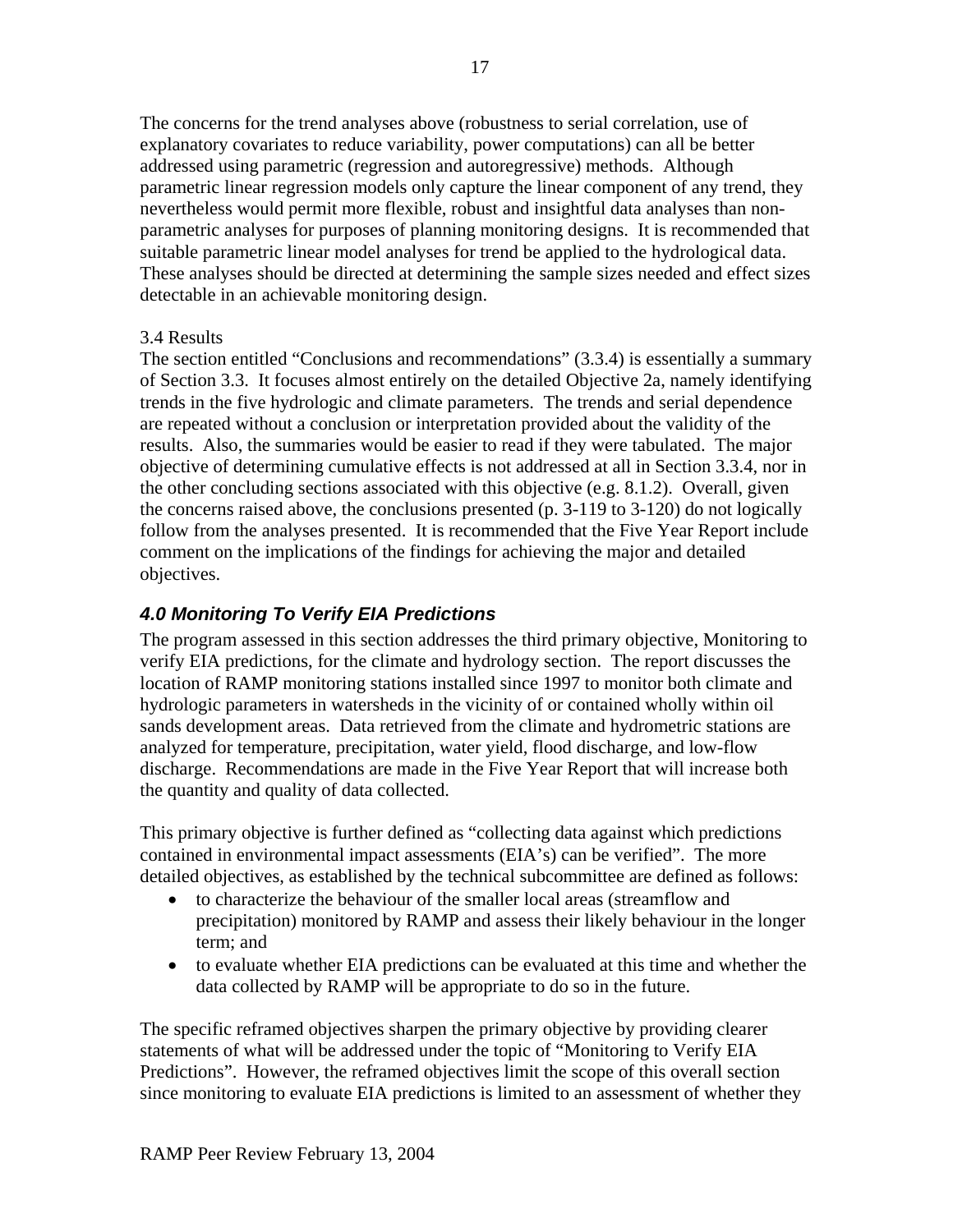can be evaluated now and in the future. Although the following review comments acknowledge and make use of the information provided in these more specific objectives, the review assumes that the broader objective is also to be met, i.e. monitoring to evaluate EIA predictions.

The reviewers assessed this objective for the adequacy of the monitoring design, the methods used, the statistical analysis and the results and conclusions reached. Comments that fall under each of these subjects are found below. For the statistical issues, the reader should refer to Appendix III.

# 4.1 Monitoring Design

The monitoring design program is meant to satisfy the detailed objectives described above. The reviewers are concerned about several aspects of the monitoring design of RAMP for the short-term stations. These concerns involve:

- linkage between EIA predictions and the monitoring network;
- rationale for the design of the monitoring network; and
- monitoring of low flows.

# 4.1.1 Linkage Between EIA Predictions and the Monitoring Network

The areas monitored by RAMP appear to represent smaller local areas reasonably well. In addition, the network of RAMP climate and hydrometric stations that is not associated with any particular oil sands development appears appropriately located in order to characterize pre-disturbance hydrology of smaller local areas. Whether stations associated with particular oil sands developments are established in the correct locations to verify EIA predictions, however, is unclear. The reviewers found it very difficult to assess whether each station is located in the correct place when the EIA predictions that require verification are not included in the report and the monitoring design is not clearly presented. For example, as outlined in the Shell Jackpine Phase 1 EIA, oil sands mining will likely excavate into the Pleistocene Channel Aquifer. Will the RAMP hydrometric Station S2 located on Jackpine Creek be able to monitor and detect the changes to surficial hydrology due to this activity? More generally, what water-related issues outlined in EIAs require verification, how will a station location and sampling rate detect changes to surficial waters as predicted in the EIAs, and how much data over what period are required in order to detect an effect at each station? (See discussion in review of Objective 2 on statistical power analysis.) These questions indicate the level of analysis and discussion that is required in order to satisfy the second detailed objective. Thus, it is recommended that a detailed discussion that identifies the variables that are likely to be impacted and the magnitude of the impact that it is necessary to detect be provided. Based on this discussion, the variability, controls, sample sizes, etc. that enable detection can be determined. It is also recommended that, where applicable, the linkage between monitoring station location and operation and relevant EIA predictions be detailed, discussed and analyzed where possible. Only after these discussions take place will it be possible to determine whether EIA predictions can be verified. The lack of discussion over what specific EIA predictions the monitoring network is attempting to verify and how the current and proposed monitoring network will be able to evaluate EIA predictions is one of the weakest but most important aspects of this section.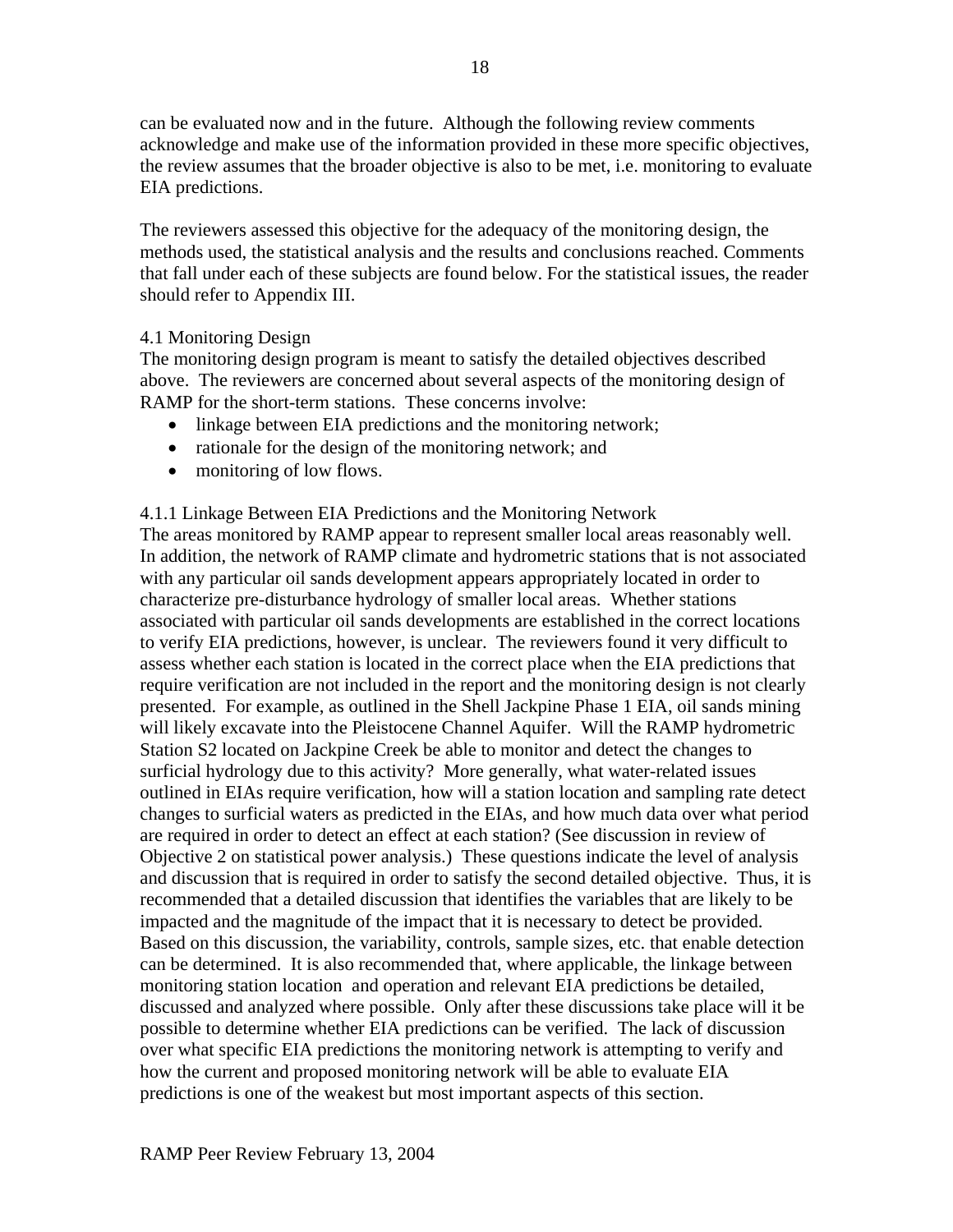In order to assess whether the monitoring program design is adequate to evaluate EIA predictions, it is necessary to understand the monitoring design rationale. Although the monitoring design rationale is presented in Table 2.2 of the RAMP Program Design and Rationale (RAMP, 2002b) and in p. 3-70 to 3-75, detail and discussion are lacking. For a monitoring program the size and importance of RAMP, a lengthy discussion, even a separate report, outlining the monitoring program design rationale is required. Such a report would include details concerning station location rationale, history, location limitations, geomorphological features present in the watershed, watershed response to precipitation, how the station location suits the data requirements of RAMP's components (benthics, sediment, water quality, etc.), how the station complements the regional monitoring objectives and requirements, etc. Without this kind of background information, it is impossible to determine whether the RAMP monitoring stations are located correctly, are sampling at a sufficient rate and what additional stations are required at what locations in order to effectively and efficiently monitor effects and to evaluate EIA predictions. See Objectives 1 and 2 for additional discussion.

# 4.1.3 Monitoring low flows

Several of the short-term or recently installed hydrometric stations do not sample low flows during the winter season, on the assumption that some of the smaller monitored streams freeze to the bottom. Monitoring low flows, however, is important as the quantity and quality of low-flow discharge often dictates survival of aquatic biota, including fish over-wintering periods. Since oil sands development is likely to affect low flows, it is important to monitor these changes. The environmental impact of having winter flows reduced to zero could be extremely significant for a stream that typically experiences low to very low flows. It is recommended that all reasonable efforts be made to provide continuous sampling and recording of winter flows at all RAMP hydrometric stations, regardless of known or assumed winter discharge characteristics.

# 4.2 Methods

The methods used to analyze the data appear appropriate. However, there are some issues of concern that should be addressed in future reports. These issues are detailed in the template report found in Appendix IV.

# 4.3 Results

The results of the analysis are adequately presented, although the accuracy of some of the results is of concern, given the comments above and presented in Appendix IV. There is also a good general description of each watershed's geomorphology and the hydrologic response that can be expected. The variability on an annual basis of both climate and hydrometric data is also reported satisfactorily. What is absent from the report, however, is a detailed variability analysis on a monthly basis; for example, between all of the June records or all of the July records. There is also need to report figures and statistics such as variability between months, during periods important to fish and other aquatic biota, between peak flood dates, between low-flow events, etc. There are many variability statistics useful in charaterizing watersheds pertinent to biological processes that are not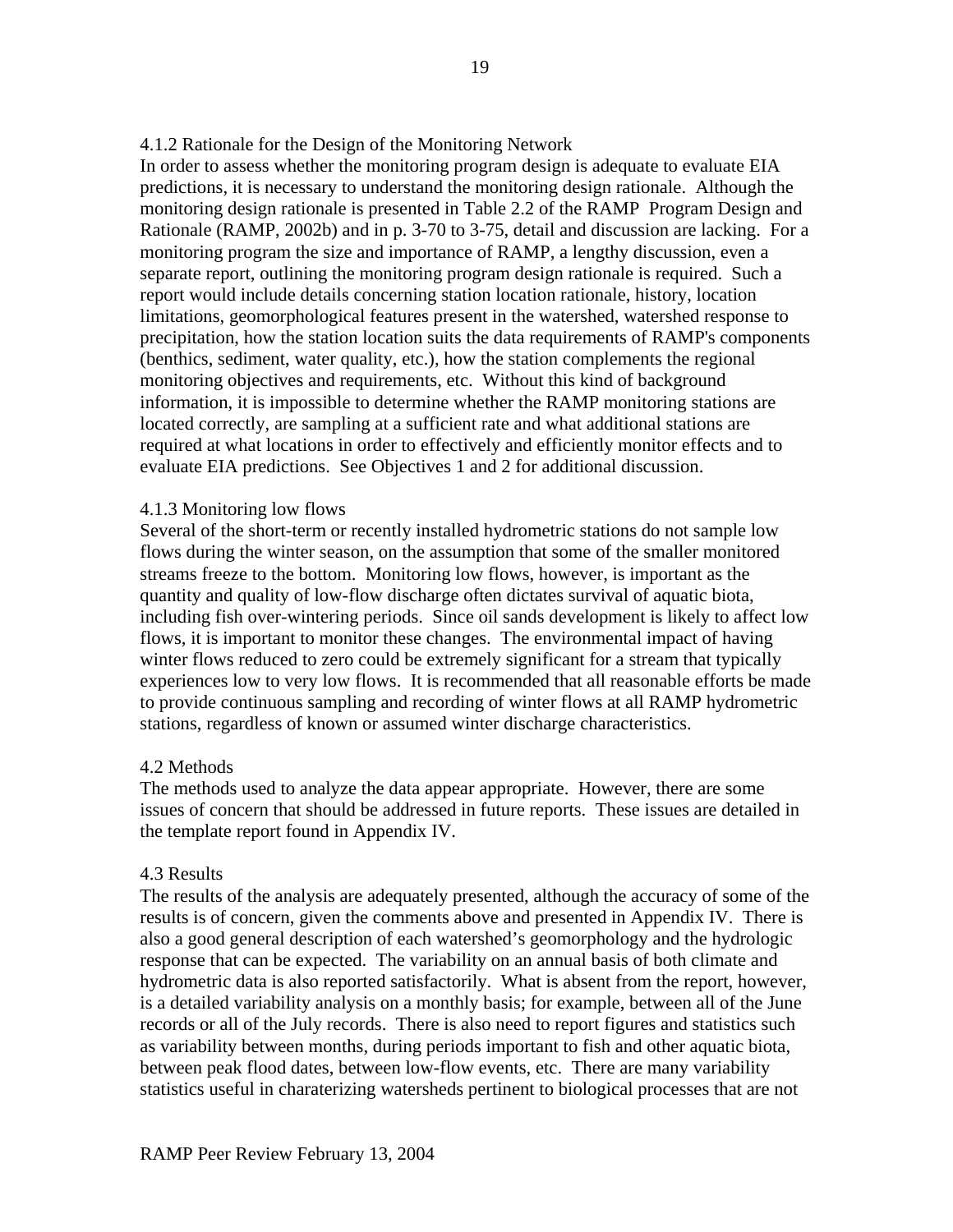included in this report. Although the reviewers acknowledge that there are few data with which to work, this additional analysis would help to characterize the behaviour of smaller local areas. It is recommended that the parameters that require variability analysis and comparison (i.e. monthly data, month-to-month data, low-flow periods, etc.) be identified and a thorough variability analysis and comparison be completed and reported.

# *5.0 Recommendations and Suggested Implementation*

# 5.1 Overall Assessment

The report is written in a manner that is accessible to most stakeholders, with a few minor exceptions. For the most part, the report section is well organized and clearly written. The reviewers acknowledge that it is difficult to write a report to be readable and acceptable to all stakeholders and reviewers of differing backgrounds and understanding of environmental monitoring practices. In order to reach a broader audience, many terms, particularly statistical terms, should be defined and their usefulness in charaterizing natural variability, including strengths, weaknesses and limitations of tests outlined. This information could be included in a glossary in an appendix. Researchers and decisionmakers would have a difficult time using this report because it does not provide enough technical detail, depth of analysis and discussion around pivotal issues. It is recommended that the report audience be defined in the introduction, and additional information be included in an appendix for readers outside of the defined audience. It is also recommended that brevity be enhanced through a greater use of tables to avoid repetitive text where possible.

With respect to the three objectives, the reviewers have a number of concerns with the hydrology and climate section. For the first objective, most of these concerns deal with the lack of information on the analytical plan and monitoring design in addition to statistical analysis, statistical error associated with data interpolation, and the limited scope of the variability analysis. The background information provided for each watershed is informative and the explanation of how and why different watersheds react to precipitation inputs differently is helpful.

In assessing the second objective, the reviewers recognize that trend and cumulative effects analyses are demanding in long-term data requirements and that new programs are limited, to some extent, by what has been done before. RAMP has looked at the data sets available and begun an analysis relevant to this objective. A number of shortcomings were encountered in reviewing the second objective. A coherent analytical basis for the cumulative effects analysis was not provided in the Five Year Report. In addition, it is very difficult to evaluate the monitoring network distribution until the monitoring design is clearly presented. Some definitions are ambiguous or not provided, leaving the reader unclear about what is being monitored. Some statistical tests are incomplete. As a result, some of the conclusions reached are inappropriate at this time. Additional key background information relevant to the objective, greater attention to detail, and a presentation of the strengths and weaknesses of the data sets (in relation to the objective) would strengthen the section.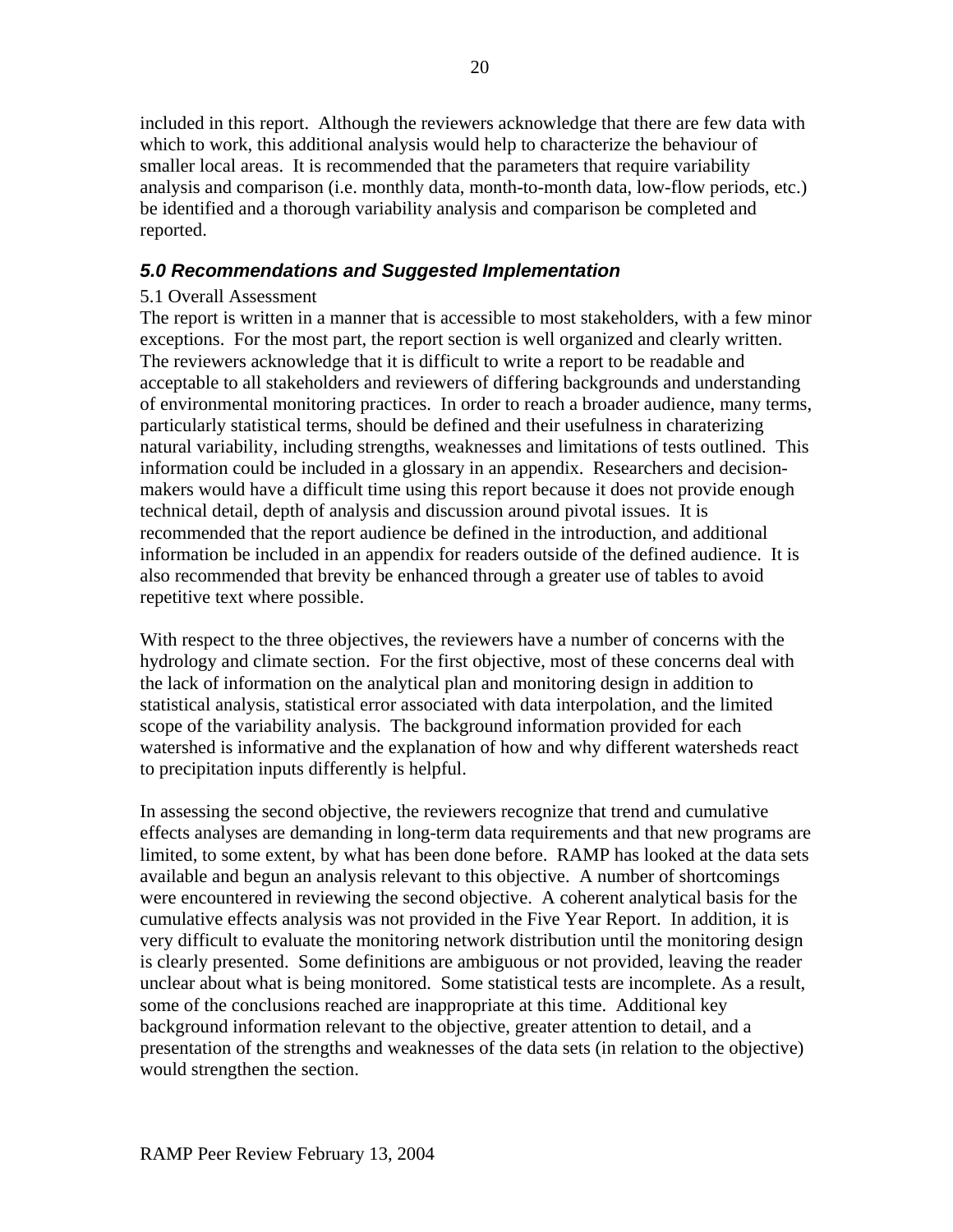Overall, the section on the third objective was written well but there are several key issues that are either omitted or need additional discussion and review. Specific EIA predictions are not presented, evaluation of the monitoring program is incomplete, and data variability analysis is inadequate. The report makes many recommendations to increase temporal and areal data collection abilities. The reviewers concur with many of the recommendations concerning monitoring station upgrading that are mentioned in this section, especially to measure low flows during winter.

# 5.2 Gaps

In light of the concerns outlined above, the reviewers have identified several major gaps in the climate and hydrology section:

- lack of a detailed monitoring design and analytical plan;
- significant data gaps over the low-flow period, the time most critical for many aquatic biota;
- lack of a detailed monitoring design and analytical plan;
- significant data gaps over the low-flow period, the time most critical for many aquatic biota;
- limited data variability and comparison analysis;
- absence of statistical power reporting in trend analysis;
- absence of a strong analytical framework for monitoring and detecting cumulative effects;
- lack of long-term data sets including absence of certain parameters;
- lack of linkage between monitoring station location and relevant EIA predictions that are meant to be verified by monitoring stations;
- need for monitoring of low flows at all hydrometric monitoring stations, regardless of known or assumed discharge characteristics; and
- incomplete consideration for the cumulative impacts to the Athabasca River system.

The reviewers recognize that the basic objectives are ambitious and difficult to meet and, as a result, gaps and program weaknesses are to be expected. RAMP has begun the job of assembling information sources for addressing hydrologic impact. Some of the above gaps may be dealt with in subsequent annual reports by including new material to expand on what has already been presented. In other cases, the gaps point to new areas that the RAMP will need to move into if the basic objectives are to be met. Many specific recommendations are provided below.

# 5.3 Recommendations

Recommendations have been provided throughout this review pertaining to the three primary objectives. Additional recommendations and discussion of the recommendations below are found in Appendix IV. The following is a summary of the most significant recommendations for each objective. For each recommendation given, the section number is provided where the detailed rationale can be found (in this report).

# **Objective 1**

Five primary recommendations are outlined below in order of priority.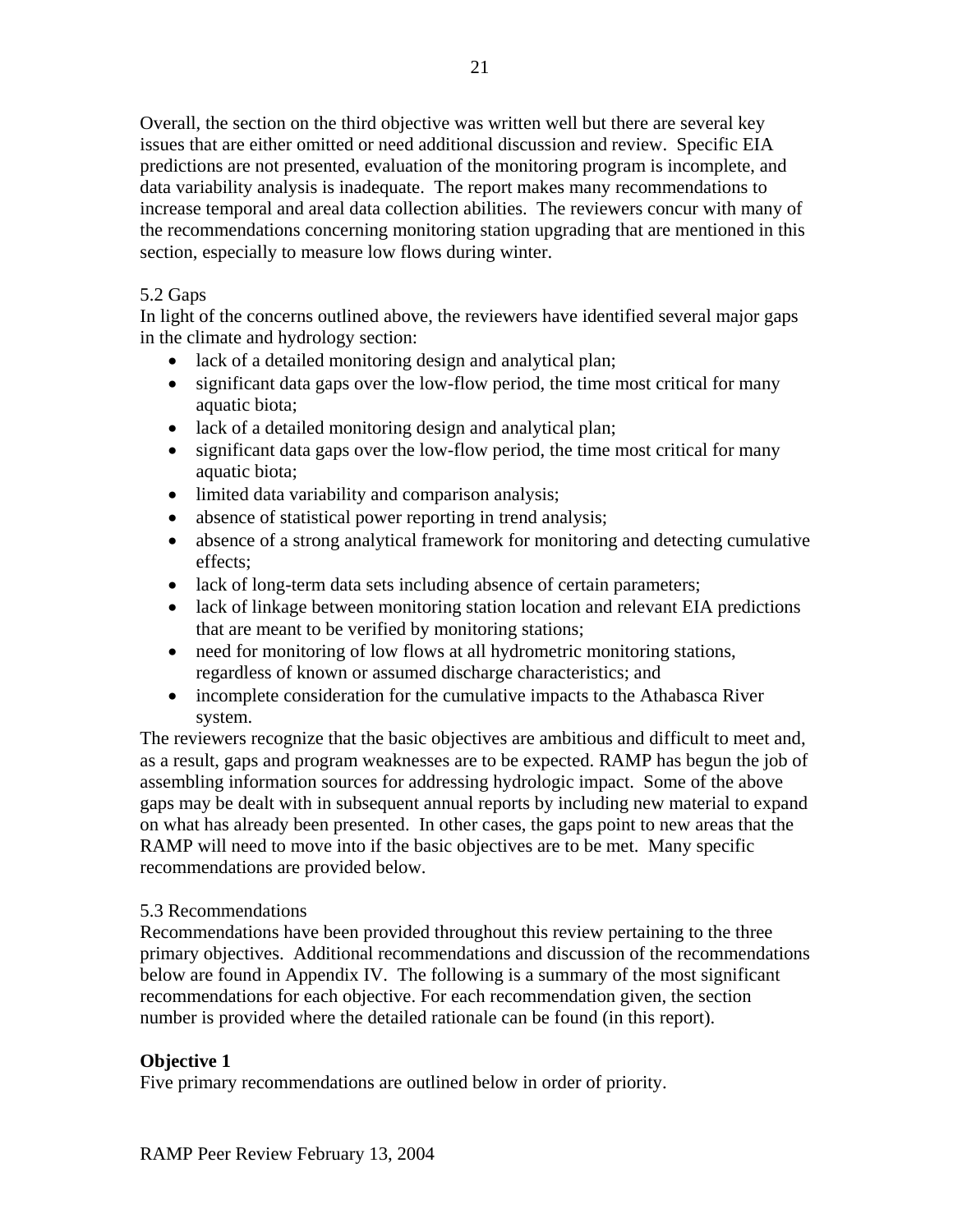- 1. Provide a detailed discussion in subsequent monitoring reports outlining the monitoring design principles, objectives, and how the current and proposed monitoring network addresses those objectives (2.1.1).
- 2. Identify time periods and parameters of interest for variability analysis and complete a thorough variability analysis and report (2.4).
- 3. Monitor flows from November through February for all hydrometric stations, regardless of known or assumed historical or current discharge characteristics  $(2.1.3).$
- 4. Report the statistical confidence level and illustrate using confidence bands on all figures indicating extreme events (2.3.1).
- 5. Include local and regional groundwater monitoring by data acquisition from oil sands developers; place groundwater monitoring stations in areas considered environmentally sensitive and outside of oil sands developers' existing and proposed monitoring areas (2.1.2).

# **Objective 2**

Seven primary recommendations are outlined below in order of priority.

- 1. Develop the analytical plan for the cumulative effects analysis and clearly present it (3.1.1).
- 2. Provide in the report the rationale and theoretical basis for the monitoring design chosen to address cumulative effects detection, including its strengths and weaknesses and explanation for the chosen sampling intensities (3.1.2).
- 3. Conduct a power analysis of the monitoring design to determine whether the monitoring network that currently exists will be able to detect an effect (and to what degree) if it is present  $(3.3.2)$ .
- 4. Apply a suitable parametric linear model analysis for trend to the hydrological data.
- 5. Discuss the potential for cumulative impacts on the Athabasca River system along with the strategy in place to identify the effects and link them to cause  $(3.1.3)$ .
- 6. Include a section in Chapter 2 of the Five Year Report describing how oil sands activities can affect aquatic systems and, in particular, regional hydrology and specifically identifying the mechanisms for impact  $(3.1.3)$ .
- 7. Establish control watersheds to act as benchmark comparisons as oil sands developments are further implemented (3.1.2).
- 8. Determine and present in the report statistical power of key tests (3.3.2).

# **Objective 3**

Four primary recommendations are outlined below in order of priority.

- 1. Provide an in-depth discussion that identifies the variables that are likely to be impacted and the magnitude of the impact that it is necessary to detect. Based on this discussion, determine the variability, controls, sample sizes, etc. that enable detection  $(4.1.1)$ .
- 2. Analyze and describe the linkage between monitoring station location and relevant EIA predictions, as applicable (4.1.1).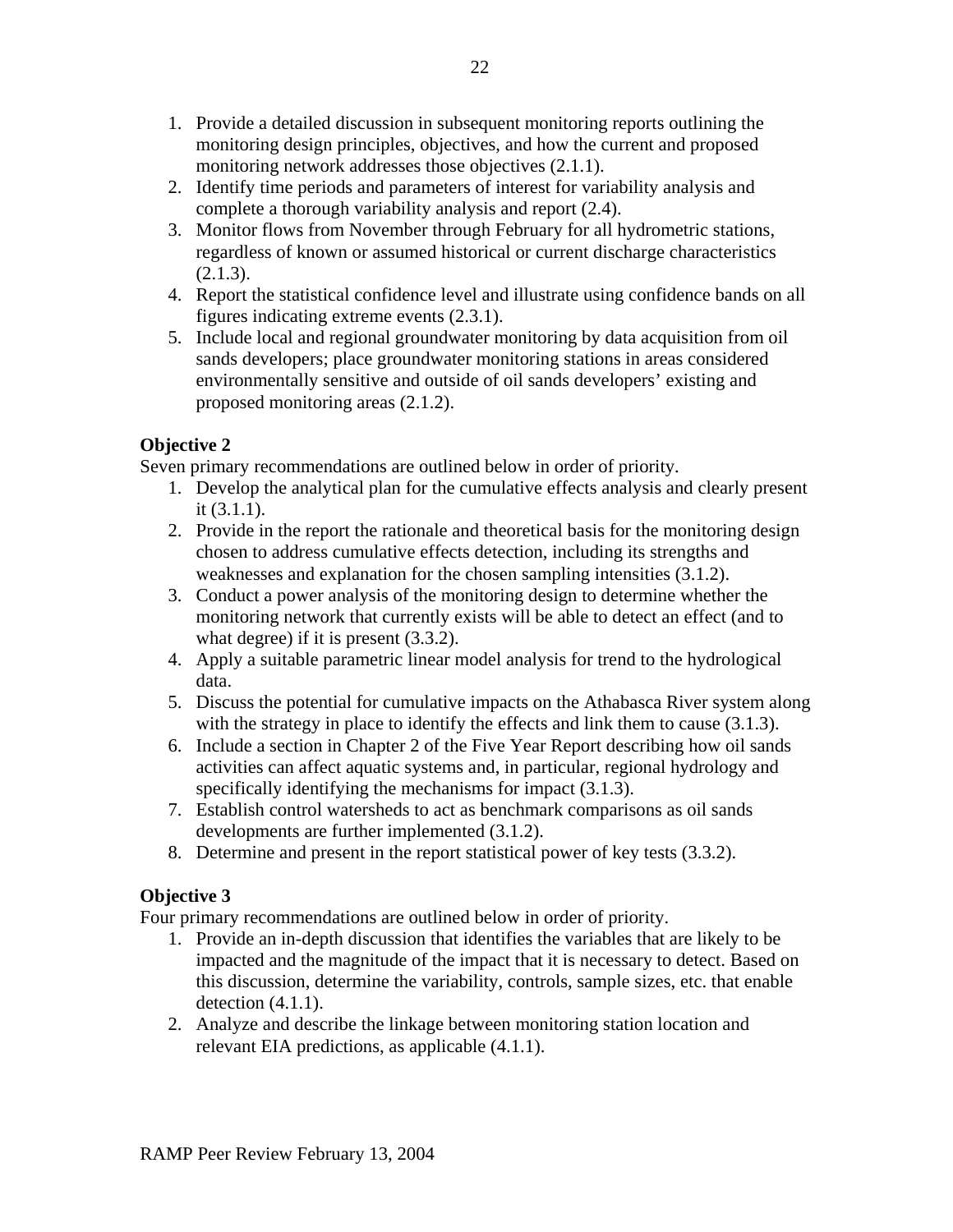- 3. Identify parameters that require variability analysis (i.e. monthly data, month-tomonth data, low-flow periods, etc.) and conduct a thorough variability analysis and report (4.3).
- 4. Provide continuous sampling and recording of winter flows at all RAMP hydrometric stations, regardless of known or assumed flow characteristics (4.1.3).

# **General Recommendations**

In addition to these specific recommendations, the following are also provided:

- 1. Include in the report a glossary providing a clear expression of the meaning of technical terms (3.1.1).
- 2. Provide greater detail about the regional hydrologic water-balance computer model used for EIA predictions—how it was built and how it will be applied  $(3.1.2)$ ?
- 3. Define the report audience in the introduction and include additional information in an appendix for readers outside of the defined audience. Enhance brevity through the greater use of tables to avoid repetitive text where possible (5.1).

# 5.4 RAMP 2002-2009 Plan

The reviewers have included many recommendations throughout the review of the climate and hydrology sections. These recommendations should be considered in the development of future RAMP monitoring activities. However, as stated throughout this review, the need for a monitoring design and analytical plan is apparent. No additions or modifications to the RAMP climate and hydrology monitoring program should be made without first developing a monitoring design and analytical plan.

# 5.5 Concluding Remarks

The review summarized in this report highlights the major gaps in RAMP preventing the objectives from being met. By carrying out the recommendations provided, the key gaps can be addressed. Where it is not possible to address certain recommendations, it may be preferable to adjust the RAMP objectives to reflect what is possible given the data sets involved.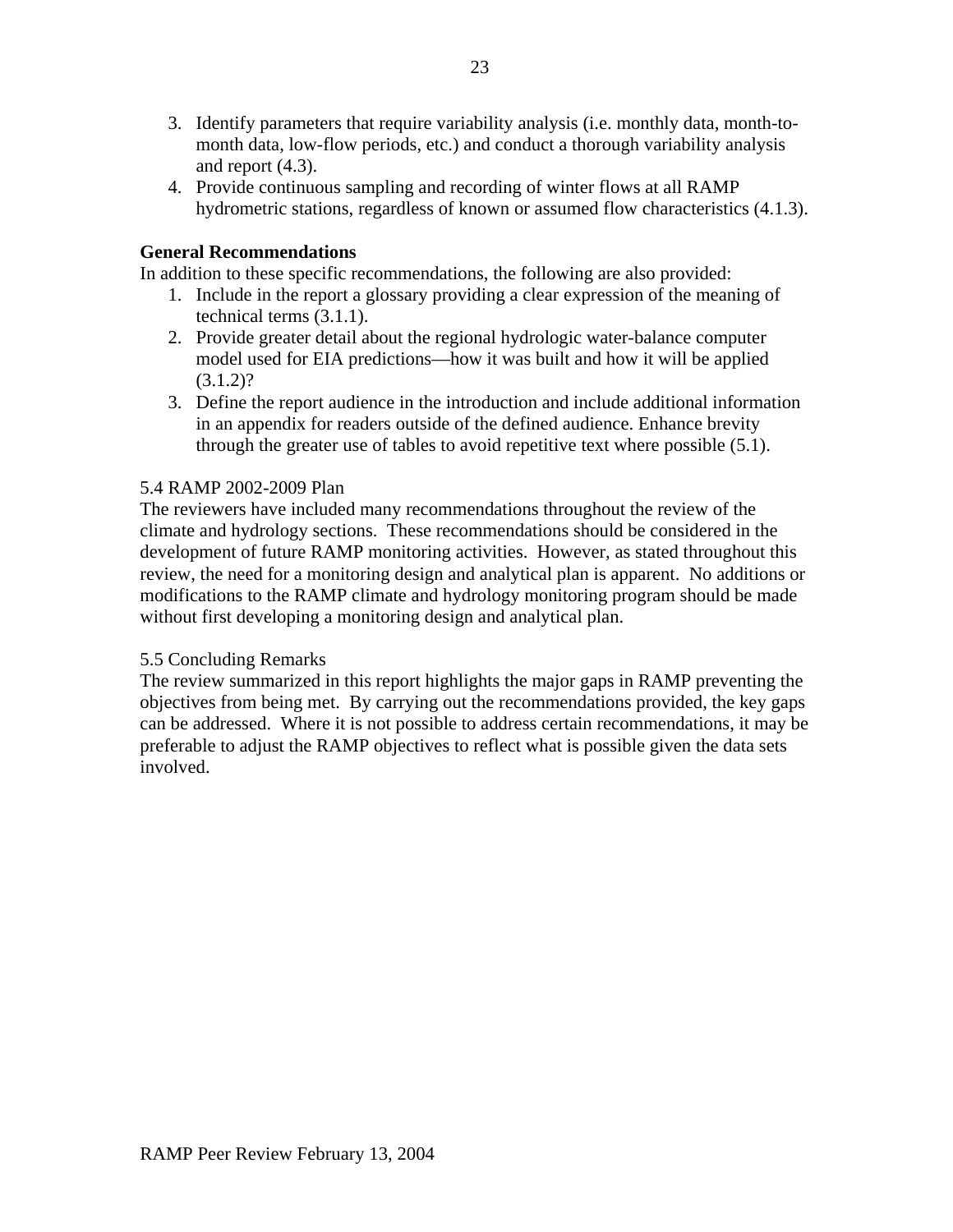# **ASSESSMENT OF WATER QUALITY COMPONENT PREPARED BY NANCY GLOZIER, JAN BARICA AND MONIQUE DUBÉ**

# *1.0 Introduction*

The Regional Aquatic Monitoring Program (RAMP) "…was designed as a long-term monitoring program that incorporated both traditional and scientific knowledge" (p. 1-2, RAMP, 2003). RAMP is a multistakeholder program composed of funding (oil sands industries) and non-funding (regulators, First Nations, NGOs, and local communities) participants with membership having evolved through the five-year period since 1997. Its mandate is substantial; specifically, "to monitor, evaluate, compare, review and communicate the state of the aquatic environment in the Athabasca Oil Sands Region" (p. 1-4; RAMP, 2003). In addition to documenting changes in aquatic ecosystems over time, an objective within RAMP was to determine if observed changes were caused by natural variability, cumulative effects of development, or both. With the Oil Sands Region experiencing rapid growth from 1997 to 2001, annual modifications were made to the monitoring program. These changes affected RAMP's organizational structure, objectives, study area, and study design. This chapter deals with the water quality monitoring program. A major issue that arose in the review of the water quality section was that the frequent changes associated with the program over time and space made it very difficult to get a sense of what was measured, where, and when.

The three reviewers of the water quality component have extensive experience in study design, and analysis of water quality data. The review concentrated on Chapter 4 of the Five Year Report, with additional reference to Chapter 8 (Conclusion and Recommendations), the annual RAMP reports (1997-2001), the Oil Sands RAMP Program Design and Rationale, and the Biostatistics Review of RAMP (Appendix III). These documents were reviewed in the context of the RAMP main and sub-objectives of the water quality program. The main objectives included: characterizing existing variability, detecting and assessing cumulative effects and monitoring to verify EIA predictions. The sub-objectives included: influence of river discharge on water quality, fall vs. winter sampling, spatial trends in the Athabasca River, correlation between parameters, and duration of sampling for establishing baseline conditions. Finally, the 2002-2009 Program Design Document was reviewed to determine if the proposed design identified gaps and issues, subsequently improving the RAMP program to ensure that the main objectives were being addressed. This chapter is a summary of the water quality template, which appears Appendix IV, and to which the reader is directed for greater detail.

# *2.0 Characterizing Existing Variability*

The water quality (WQ) component attempts to "characterize existing variability" through three sub-objectives: (1) parameter correlations, (2) examination of data relative to changes in discharge and (3) comparisons of parameter concentrations observed in fall vs. winter sampling. There appears to be confusion throughout the report and across the major sections (water, fish, benthos) on why and how to meet the objective of characterizing variability. The intention should be to develop an understanding of the range and magnitude of key indicators of water quality, specifically in relation to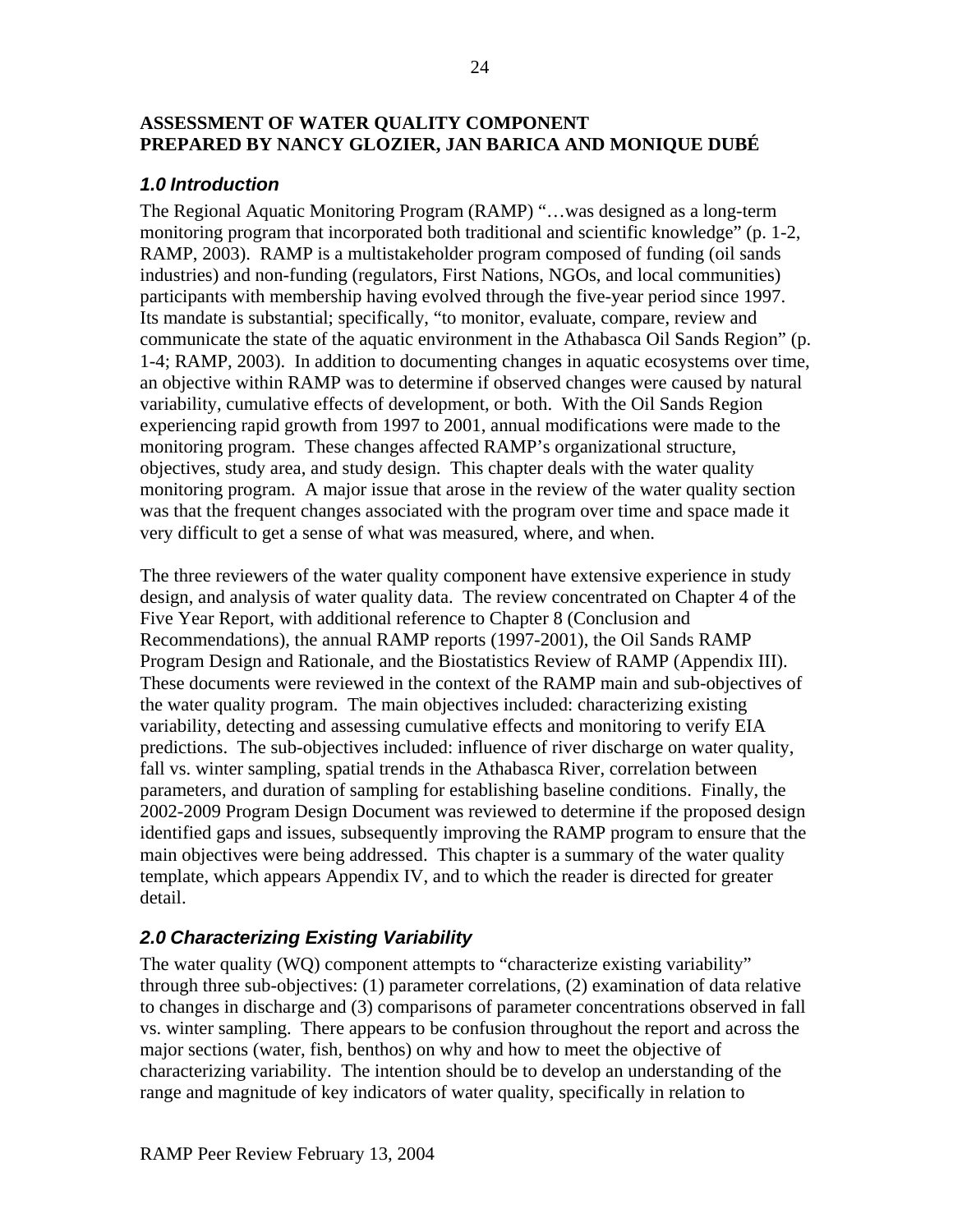potential effects from oil sands development. Documenting the existing natural variability allows for future comparisons of the effects of developments (i.e. we would have the "baseline" to evaluate the importance of any shift in indicator values resulting from landuse changes). Unfortunately, the RAMP WQ program has varied so significantly over time it is difficult to determine if data currently exist to characterize variability for any of the aquatic systems potentially impacted by oil sands development.

Specifically, the parameter correlations performed in the report show little relevance to characterization of variability that could be used in the future as baseline information. The data are available, but are not presented in a manner consistent with documenting baselines. Although examining general correlations among parameters from the RAMP parameter list is a general/universal approach for any water quality monitoring program, rationale on parameter importance to the RAMP program is lacking. For example, principal components analysis (PCA) was done on conventional parameters (nutrients, major ions, and 19 metals (16 of them as dissolved), in no order of significance of their potential impacts. The parameter correlations should have ultimately identified key indicator water quality parameters that can be used to monitor change due to oil sands activity. A desktop exercise was required as a first step to list which parameters are currently being monitored, which are regulated and for what purpose, which are used in the environmental impact assessment (EIA) predictive models, which parameters are expected to change with development, and which parameters currently have site specific objectives or Canada Council of Ministers of the Environment (CCME) criteria for the protection of freshwater aquatic life. From this desktop inventory, a more focused analysis could have been conducted. Nowhere in this section is there a recommendation on which parameters should be measured in the future because these parameters are the most suitable indicators to characterize ecosystem variability. Additional information that would contribute to characterizing variability would include spatial and seasonal patterns within and between appropriate groups of reference sites.

Two further exercises performed under the objective of characterizing variability were (1) determining the relationships between river discharge and (2) parameter values/variability in fall and winter. Although these relationships are interesting, they present nothing unexpected and have no direct relevance to oil sands environmental concerns. Correlations of parameters to the river flow rates (Figures 4.8-4.9, Table 4.14) are expected; as in any river, major ion concentrations in the Athabasca River increase during the periods of low flow (winter). These relationships do provide useful hydrogeochemical information, and should be published separately in a science journal. However, the main objective of these two exercises is unclear. It is assumed that the authors want to determine when the period of maximum impact might be (or the period of greatest sensitivity) and monitor accordingly. Consideration of the appropriate time to sample depends upon the activities of the development, logistics, and when the other aquatic components are being measured. What if significant differences in water quality are observed downstream of development in the winter? The next question will be: Are those changes affecting biota? This highlights a key factor missing from the RAMP program, i.e. the linkages between components and the identification of which components are considered "effect" components and which are considered "supporting"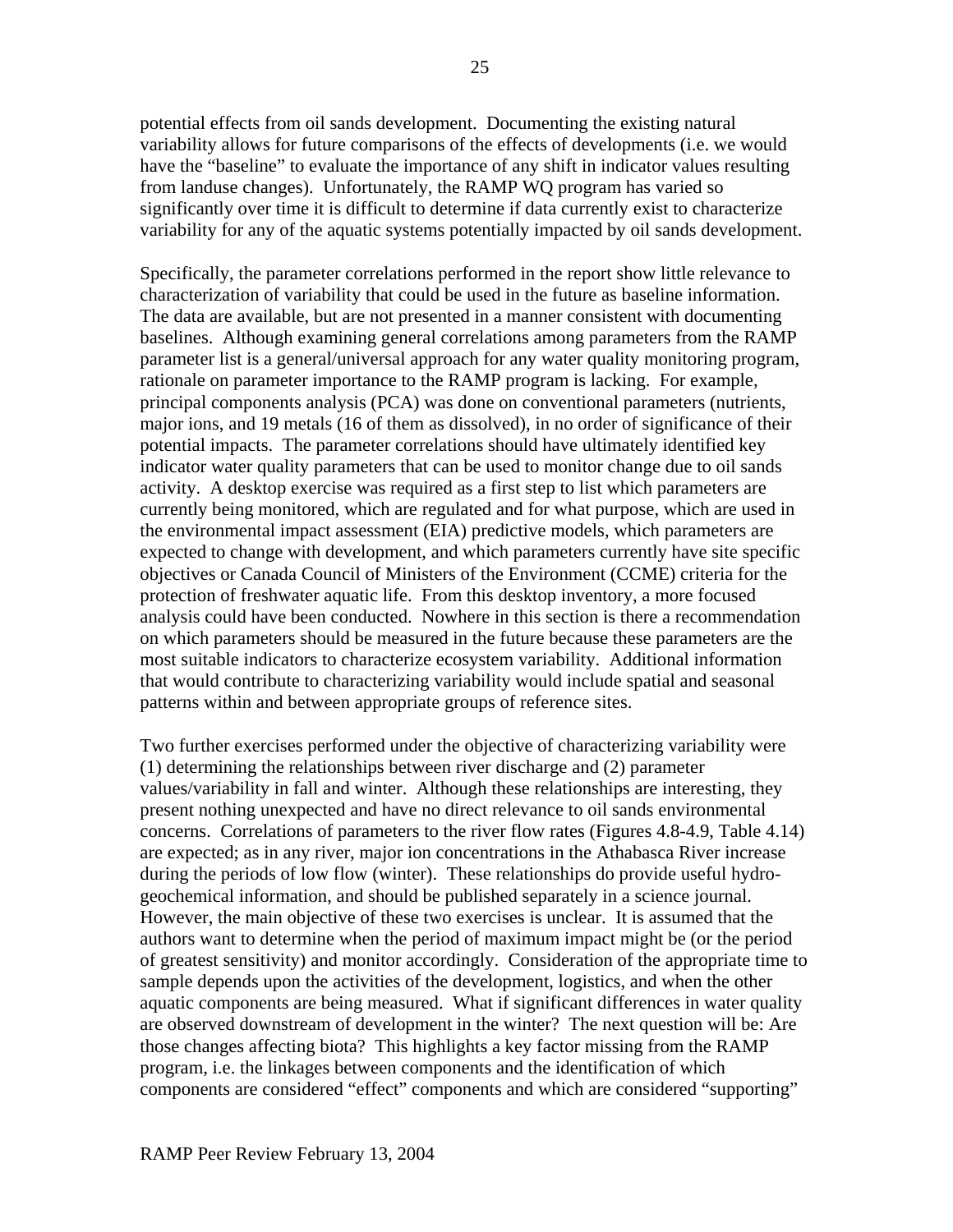components. Following the national Environmental Effects Monitoring Program (Environment Canada 2001), water quality assessments are considered supporting information for examining effects on biota. This approach should be seriously examined for the RAMP program and, presumably, would lead to a clearer understanding of the role of chemical water quality within the program.

Thus, this objective has not been adequately addressed over the first five years of RAMP.

# *3.0 Detecting Regional Trends and Cumulative Effects*

The second objective, detecting regional trends and cumulative effects, was addressed in the RAMP WQ section using three approaches: (1) temporal trend analysis, (2) examining spatial patterns/trends between sites, and (3) with power analyses to determine the ability to detect changes in water quality.

Temporal trends were examined for water quality data collected on the main stem of the Athabasca and Muskeg Rivers. Alberta Environment's database on the Athabasca River allowed for long term (1976-2001) temporal trend analyses at two sites: (1) upstream of Fort McMurray and (2) far downstream at Old Fort. Shorter term (1997-2001) temporal trends were examined for two Muskeg River sites (upstream and downstream). Seasonal Kendall tests and Sen's slope were used for trend analysis (WQ StatPlus). Although some trends were detected, discussion regarding the importance of the variables that changed with time or their relevance to expected changes with oil sands development is lacking. Additionally, direct or indirect comparisons of the magnitude of changes through time and between sites are not discussed. Finally, there is no basis given for selection of the two aquatic systems assessed or discussion of how they factor into the existing and proposed development on these systems over time and space.

Spatial trends were examined for the same sites, upstream and downstream on the Athabasca River and Muskeg Rivers, as well as additional sites on tributaries and in wetlands. Overall spatial patterns between these sites were determined using PCA. The differences between the main stem of the Athabasca River, its tributaries, the Muskeg River, and wetland habitats are interesting but not particularly surprising. The point of spatial analyses within RAMP should be to determine if differences relative to locations of oil sands development exist, not to compare different aquatic ecosystems to each other. Some relevant points missed in these analyses include the establishment of baseline conditions and which aquatic ecosystems have similar chemical/physical characteristics. These similarities could then be linked to similarities/dissimilarities in the biotic community assessments.

A major conclusion in this section, stemming from comparisons of the two Alberta Environment sites on the Athabasca River (separated by  $>150$  km), that "cumulative development in the oil sands area had not resulted in the degradation of water quality within this stretch of the river" (p. 4-52, Section 4.3.1.3) is not warranted. The single downstream site on the Athabasca River is ~90 km downstream of current oil sands activity and there are many confounding factors, apart from any changes due to the natural river continuum, to warrant this conclusion.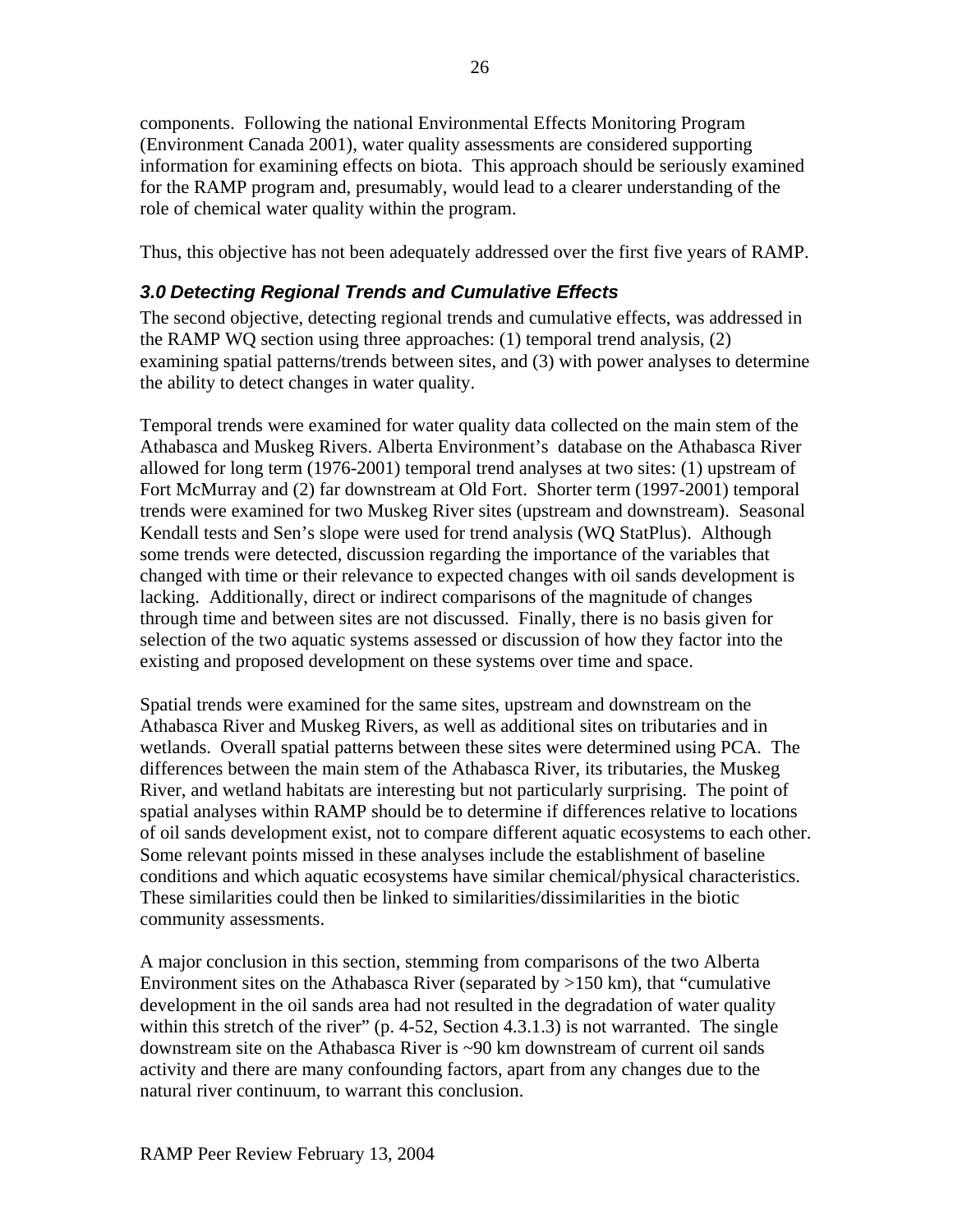The work on the Muskeg River is the first indication that there was a sampling design suitable to measure changes due to oil sands development. However, the direction this section takes is confusing; observed differences in sulphate are attributed to discharges from the Alsands Drain but then it is stated that cause-effect is unknown. The authors do not assimilate this information or establish it as a baseline for future assessments. The next questions could have been: What is the magnitude of the change (i.e. how far downstream does it go) and what are the biotic community response patterns in this aquatic system?

An assessment of the ability to detect a certain magnitude of change in water quality parameter values was discussed. In regard to the nonparametric trend analysis, the recommendation of four sampling years was based on the software recommendations for these analyses. This is certainly a consideration; however, a recent publication on the design of water quality monitoring programs to detect trends (Vecchia, 2003) should be consulted for confirmation. The number and seasonal placement of samples depends on the pattern and variability of water quality characteristics within the watershed.

For ANOVA-type analyses a series of power analyses were conducted to determine the magnitude of change in a parameter the current program would be capable of detecting (i.e. the effect size). For some parameters (e.g. total boron) a large change (228%) would be undetectable, whereas for others (total dissolved solids, TDS) a small change (6%) between sites would be statistically detectable. This is important information and should influence redesign of the monitoring program. However, the first step is to establish the core parameters of concern influenced by oil sands development and an acceptable level of change linked to effects on biota. Once this desktop exercise is complete, then power analyses can be most useful in redesigning the RAMP WQ program.

Unfortunately the current monitoring design for this objective is not adequate to measure cumulative change related to oil sands development. However, with the background information now available, an excellent opportunity exists to improve RAMP with clear objectives established.

# *4.0 Monitoring to Verify EIA Predictions*

It was assumed that this section would summarize the current EIA predictions, review the available information from RAMP, and compare these predictions and results to determine the accuracy of the EIA predictions. However, the fundamentals of the EIA were not summarized or even cited anywhere within the Five Year WQ Report. Instead, this section attempted to answer the following questions:

- 1. Are the sampling locations appropriate to evaluate the EIA predictions when development actually happens?
- 2. Are the water quality parameters appropriate to evaluate the EIA predictions?
- 3. Is the appropriate type of information being collected to detect human influences?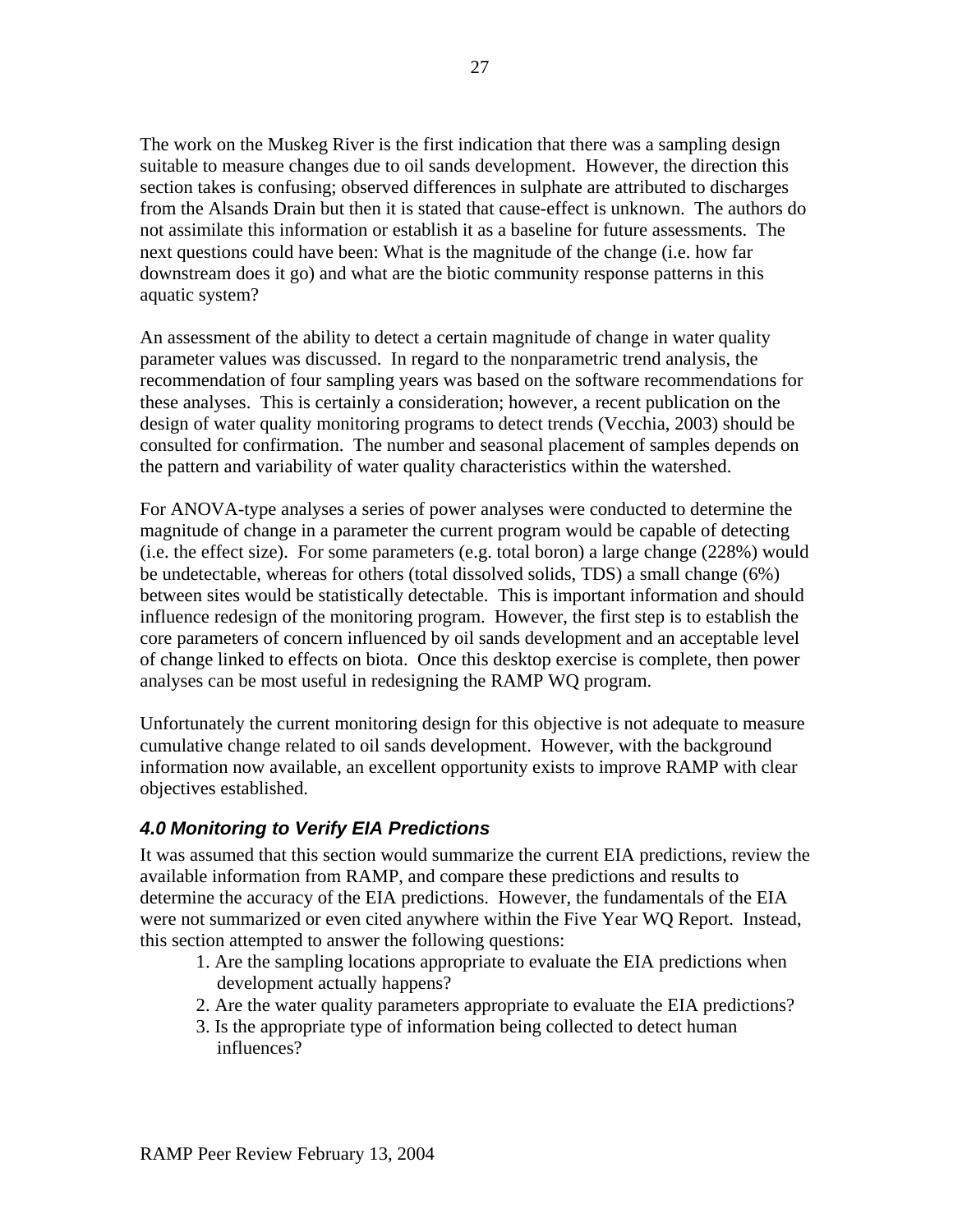Therefore it is difficult to assess whether this section meets its objectives of verifying the EIA predictions. The following comments pertain directly to how the RAMP WQ report addressed the three questions posed.

Discussion regarding appropriate sampling locations revolved around presenting arguments as to why the sampling locations are valid for EIA. An alternative approach would have included a discussion on the limitations in the current sampling locations and suggestions of priority areas that need further examination for EIA evaluations. For example, the EIA nodes on the Athabasca River are located downstream of the tributaries. However, the RAMP WQ program monitored the Athabasca River upstream of the tributaries. The authors conclude that the latter approach was sufficient because, even though they were trying to examine the cumulative impact of a tributary on the Athabasca, monitoring upstream of the tributary confluence "can still be used to monitor potential effects from upstream". However, this would likely not be valid, particularly if there are a multitude of other influences in between. The standard approach would be to monitor both upstream and downstream of the tributary confluence with the Athabasca River.

Additionally, the validity of the statement that "inclusion of the upstream station of the Embarras River site near Old Fort permits potential verification of cumulative development within the basin (p. 4-72)" depends entirely upon your definition of cumulative. The goal of an EIA is to monitor the cumulative impacts of oil sands development. That means examining the effects of developments in isolation and in combination to determine if changes are localized or if they begin to accumulate in additive, synergistic, etc. fashion. This requires a systematic, spatially and temporally iterative approach to monitoring. Monitoring one site 165 km away may, over the long term, show changes but there will be no mechanism to determine if those changes were due to development, climate change, or just the normal changes a river goes through over time and as part of the natural river continuum. We completely disagree with the author's assessment of the program's ability to measure change.

Parameter lists are apparently complete; however, more discussion regarding consistency across all sampling programs would improve the analyses. Regarding nutrient analyses, no particular forms were measured nor were totals. These would add additional comparisons outside of RAMP. The parameter list needs a complete focus to a consistent core, consistent with Alberta Environment and focused on what is essential to understand the fundamentals of WQ and what indicators you would expect to change with oil sands development. Finally, a comment must be made regarding Table 4.1. Much of our time and effort was absorbed in attempting to clearly understand the water quality monitoring program. Although it is recognized that there are complexities, numerous changes, and numerous agencies involved, Table 4.1 did not elucidate the strengths/weaknesses of the program. The vast array of symbols (15) used to indicate which parameters or combination of parameters were sampled, at which site/time, disallows use of the table in an easy and transparent manner and precludes the review of the table for one particular parameter type. For example if one was looking for all the sites and times for which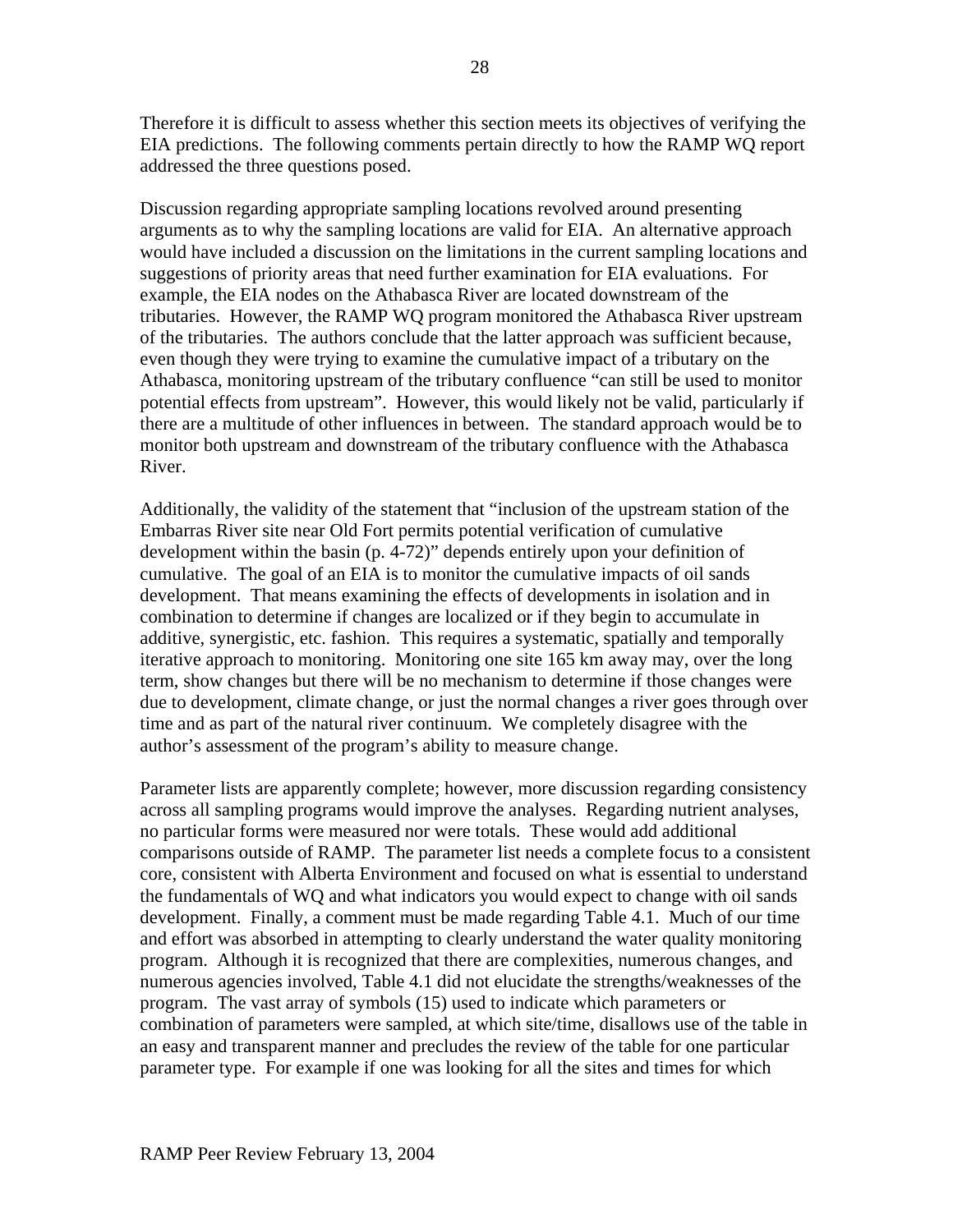PAHs were sampled, there are 6 independent symbols for which PAHs were included as part of a unique combination.

The RAMP program provides a significant opportunity to illustrate how baseline and follow-up monitoring can be done in a consistent way over time. The ultimate objective of determining if the EIA predictions were accurate, adaptively managing the system if they were not, and developing a process and database to improve predictive models and monitoring in the future are all real possibilities of this program that have yet to be realized.

# *5.0 Recommendations and Suggested Implementation*

The RAMP Five Year WQ Report is an exhaustive document that contains a large amount of valuable information. The RAMP writing team did a reasonable job attempting to compile such an enormous amount of information. However, some severe editing, eliminating frequent repetitions, and condensing the report size would greatly improve its quality and accessibility to the key messages.

RAMP and its stakeholders should be commended for their willingness to participate in an external review of the program as well as for their willingness to work together over a regional scale. Clarification of the mandate and objectives of the RAMP WQ program, however, is required before further interpretation is completed. The lack of a clear purpose/roll for the WQ monitoring program within RAMP likely contributed substantially to the majority of the issues raised in this review. It should be recognized that the three primary objectives of the RAMP WQ program (and RAMP overall) are interdependent. The overall goal is to synthesize on an on-going basis what the original EIA impact predictions were and, through a well-designed monitoring program, determine if those impact predictions were accurate. Getting to this stage requires characterization of variability as well as on-going measurement of spatial and temporal trends and cumulative effects.

Overall, RAMP has enormous potential to serve as a national and international example of integrated, multi-stakeholder monitoring. Unfortunately the WQ component of the program falls severely short of the three main RAMP Objectives, based upon the annual reports and the Five Year Report. It is clear that large volumes of data exist and certainly analyses of these data could be repeated with clearer questions and greater focus. That being said, after five years and considering the development pushing ahead in the oil sands, it is alarming that the main monitoring program for the area significantly lacks strategic direction and scientific process. In the current state and based on the annual reports and the Five Year Report, the RAMP WQ program is not in a position to measure and assess development-related change locally or in a cumulative way.

The major gaps of this component are as follows:

1. There is not a strategic process for establishing sampling locations or for addressing the three primary objectives in an organized, focused and sciencedirected way.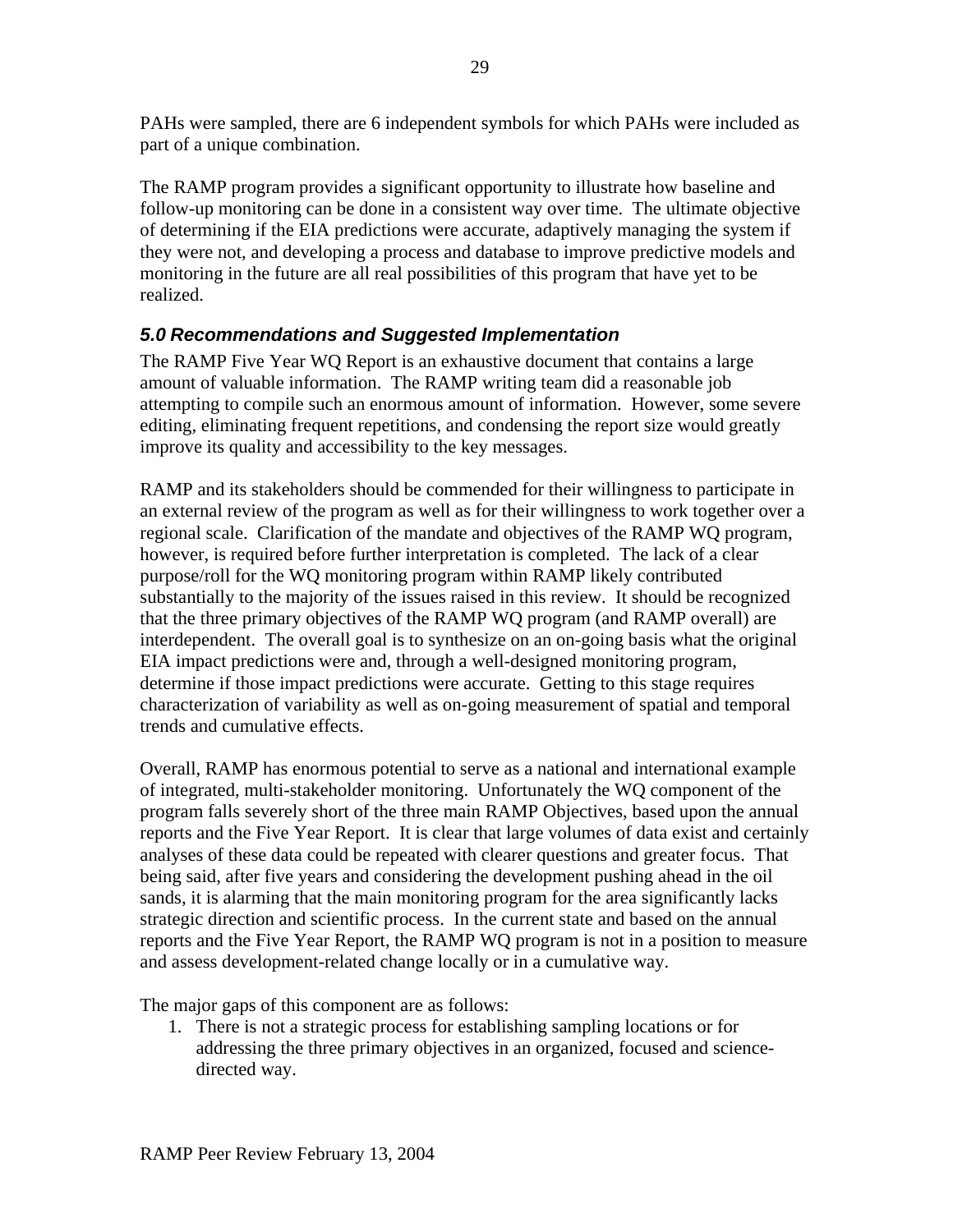- 2. There is no integration between WQ and other RAMP components and a lack of understanding of the role of WQ in RAMP. Is the WQ program a supportive component to the biotic component or an effect endpoint in and of itself? The former would be consistent with other Canadian monitoring programs.
- 3. There is a lack of core consistency for parameters measured, analyses conducted, statistics conducted, and reporting of results.
- 4. There is a lack (or insufficient knowledge) of specific markers or WQ indicators of oil sands development.
- 5. The study design does not build upon well-established, state-of-the science knowledge in Canada and elsewhere.
- 6. The current method of result dissemination and reporting is not sustainable. An information management and assessment system is required that builds off similar initiatives in the region.
- 7. Although there has been cooperation with provincial monitoring programs and other scientific programs such as PERD and perhaps NREI, these reports are not reviewed or provided in the Five Year Report.

Major recommendations for improving the WQ program within RAMP are divided into two components: (1) study design and (2) integration/management.

- 1. **Study Design.** A strategic overhaul of the RAMP WQ monitoring program is required in conjunction with a review of the other RAMP components. Revisions should include development of a strategic sampling plan, selection of a core parameter list including detection limits and analysis methods and core reporting requirements. The sampling plan and selection of core parameters should be directly related to the location and nature of existing and proposed developments. The parameters selected for the current RAMP are not oil-sands-development specific, but of a generic type, used by most WQ monitoring programs. Selection of key parameters should be done in view of the RAMP results to date and "markers" of oil sands impacts highlighted and expanded. Consideration of winter sampling for specific reasons (e.g. in areas of development) could be considered, but should not be at the loss of the core autumn sampling. The program should also build upon existing success stories that are established and proven outside of RAMP (e.g, EEM, effects-based monitoring). Finally, it is imperative that the WQ program not be conducted in isolation to the other RAMP components (benthos, fish) but rather as an integral part of an integrated site assessment. The current program stretches too far and wide at the expense of replication and consistency. The panel design proposed by B. Schwarz (Appendix III) should be considered as well as the recent US Geological Survey (USGS) document regarding sampling design for WQ monitoring programs (Vecchia, 2003). A clear opportunity exists for RAMP to utilize the large volumes of data available to create a world-class, science-based cumulative effects monitoring program.
- 2. **Integration/Management**. The component-based approach to RAMP (water group, benthic invertebrate group, fish group) has led to fragmentation and a lack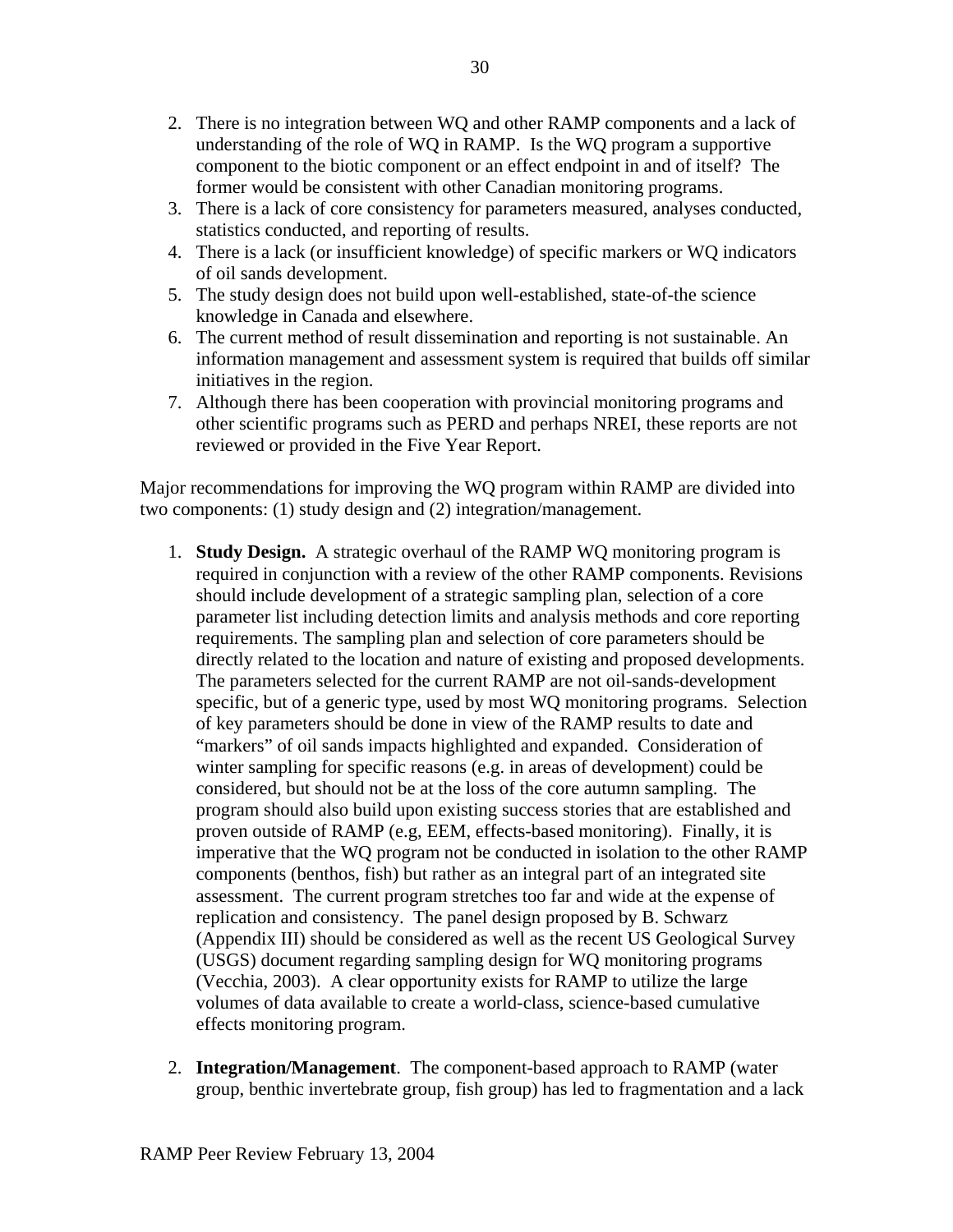of integration. Consideration should be given to dissolving this management structure, or at the very least, developing an integration team that also serves as a scientific advisory panel. RAMP has been severely limited by the many of changes in the program.

An information management and assessment system should be considered because the existing assessment and reporting process is not sustainable. This system should consider and build from other initiatives in the area and consider inclusion of provincial, federal, industry (e.g. oil and grease measurements), and RAMP data. This information system would provide key plots and analyses on a consistent basis over time for all components. Location of sample stations on a GIS-based map and relative to existing and future development is also required. It is too difficult to track where water, benthic invertebrate, sediment and fish samples were taken because the program has changed so frequently.

Finally, we gave an overall ranking of unsatisfactory for the WQ program. We wish to make it clear that this ranking does not pertain to the actual Five Year Report itself but to the overall RAMP WQ program, how it addresses the three primary objectives, and its current implementation relative to other scientific practice in WQ monitoring in Canada.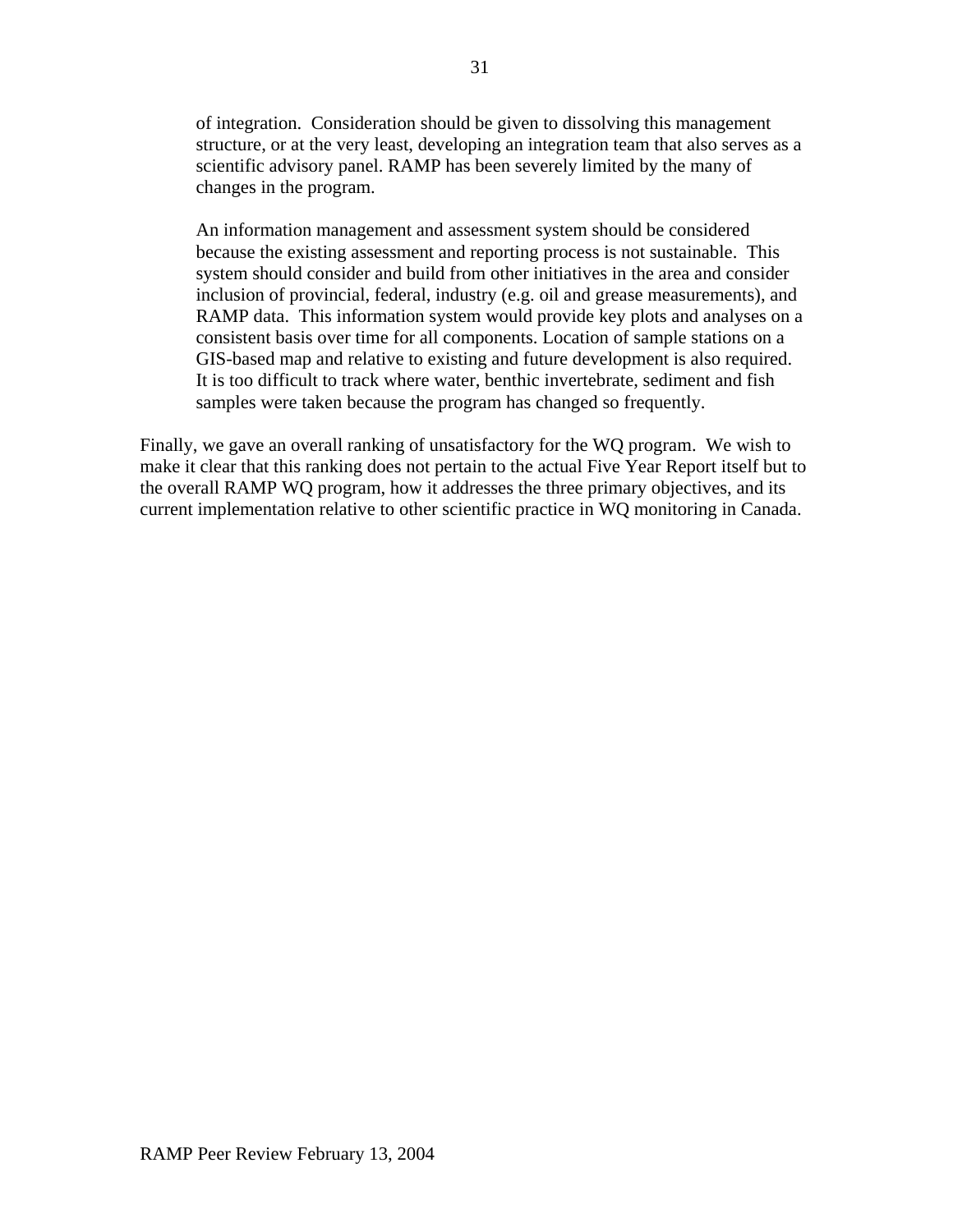### **ASSESSMENT OF SEDIMENT QUALITY COMPONENT PREPARED BY BRIAN BROWNLEE AND UWE BORGMANN**

### *1.0 Introduction*

RAMP (Oil Sands Regional Aquatic Monitoring Program) began in 1997 as an aquatic monitoring program within the area of oil sands development in northeastern Alberta. We have reviewed the sediment quality sections of the Five Year Report covering the period 1997-2001, and portions of the sediment quality sections of the annual reports from 1997 to 2002. More detailed review comments are Appendix, IV.

Three RAMP objectives were evaluated:

- 1. Characterizing existing variability
- 2. Detecting and assessing cumulative effects and regional trends; and
- 3. Monitoring to verify (test) environmental impact assessment (EIA) predictions.

We reviewed both the Five Year Report and the program. In the case of sediment quality, for some objectives, the Five Year Report did not do justice to the program. Accordingly, we referred to the annual reports to gain a better understanding of what the program was doing and accomplishing. For the first objective, we found it helpful to distinguish between the program and Five Year Report in the template reviews. Relatively minor changes are recommended for the program, but major improvements are needed in the areas of data analysis and reporting for future summaries.

## *2.0 Characterizing Existing Variability*

Recommendations for the program are limited to quality control, within-site variability and expansion of sediment toxicity testing to include bioaccumulation of metals. Until variability is better characterized, there is no reason to increase sampling intensity. Spatial coverage is already extensive, with 36 sites being sampled in 2002.

For some sites and substances, year-to-year variability has been high; for example, total recoverable hydrocarbons upstream from Donald Creek, east bank. Within site (same sampling occasion) and year-to-year variability for a site need to be separately defined and characterized. The closest example we are aware of that may be applicable was done during the Northern River Basins Study. Crosley (1996) collected 10 replicate samples at a number of sites on the Athabasca River. These 10 replicates were separated into coarse and fine fractions and then analyzed for resin acids. Crosley's results may have limited applicability because the nearest site was well upstream of Fort McMurray and samples were separated into fine and coarse fractions.

Toxicity testing was done on nearly half of the sediment samples collected from 1997- 2001. We recommend that future work include bioaccumulation measurements for metals, because body concentrations are a better indicator of bioavailability and the cause of toxicity (Borgmann et al., 2001; Borgmann 2003a, b). In the template, we suggested "metals with concentrations close to ISQGs" as a category for data analysis. However, this may be a bit simplistic since ISQGs (Interim Sediment Quality Guidelines) are based on correlations and not on cause-effect relationships. Since the focus should be on metals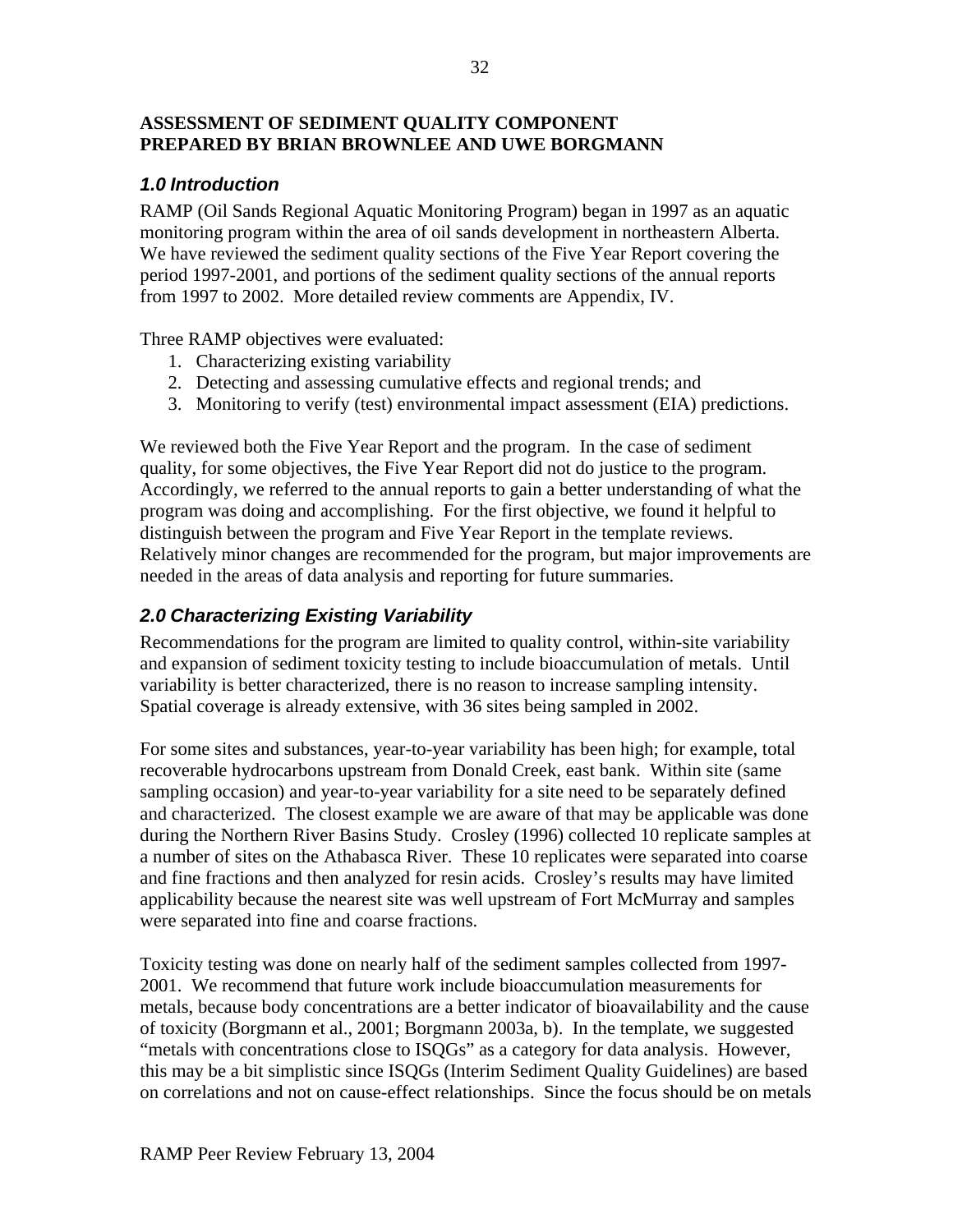in both water and sediment that are most likely to cause toxicity, comparison of metal concentrations in water with water quality guidelines is better than comparison of metal concentrations in sediment with ISQGS. In this area, the water quality and sediment quality components should coordinate.

The data analysis in the Five Year Report tested for substances that co-occur, examined the effect of sediment composition on PAH levels, and looked for indicator "parameters" that would enable reduction in the number of PAHs analyzed. Existing variability was not characterized. Other notable omissions were the lack of use of river hydraulics and sediment transport in discussing the results, and sources such as natural erosion of oil sands were not considered.

## *3.0 Detecting and Assessing Regional Trends*

We question whether Principal Components Analysis is the best way to look at temporal and spatial trends in the region, and the ability to detect change. The Five Year Report was devoted exclusively to Principal Components. We question the value and validity of PCA for monitoring temporal trends. Further discussion can be found in Appendix VI.

Very little mention was made in the Five Year Report about cumulative effects. Sediment toxicity results were not presented or discussed in the Report.

# *4.0 Monitoring to Verify EIA Predictions*

The Five Year Report considered three questions: are the samplings sites in appropriate locations, does the analytical list include all relevant substances and parameters discussed in EIAs, and is RAMP collecting or obtaining the necessary information to distinguish between natural variability and changes associated with human (industrial) activity?

We suggest that a more effective and meaningful way to evaluate RAMP against this objective would be to take recent EIA as a case study. For example:

- 1. What RAMP data were used in preparing the EIA?
- 2. How many years of baseline data were available?
- 3. How will the monitoring programs of RAMP and the project(s) be coordinated?
- 4. What predictions were made in the EIA?
- 5. How will the current RAMP go about testing these predictions?
- 6. Will RAMP be able to detect project-specific impacts?
- 7. Can cumulative effects in the region be identified?
- 8. Can RAMP distinguish between natural variability and industrial inputs?
- 9. Can RAMP identify the effect of sources other than industrial: natural erosion of oil sands, municipal sources, upstream sources, forest fires, etc.?

This may give a good indication of the likely future performance of RAMP in attaining this objective.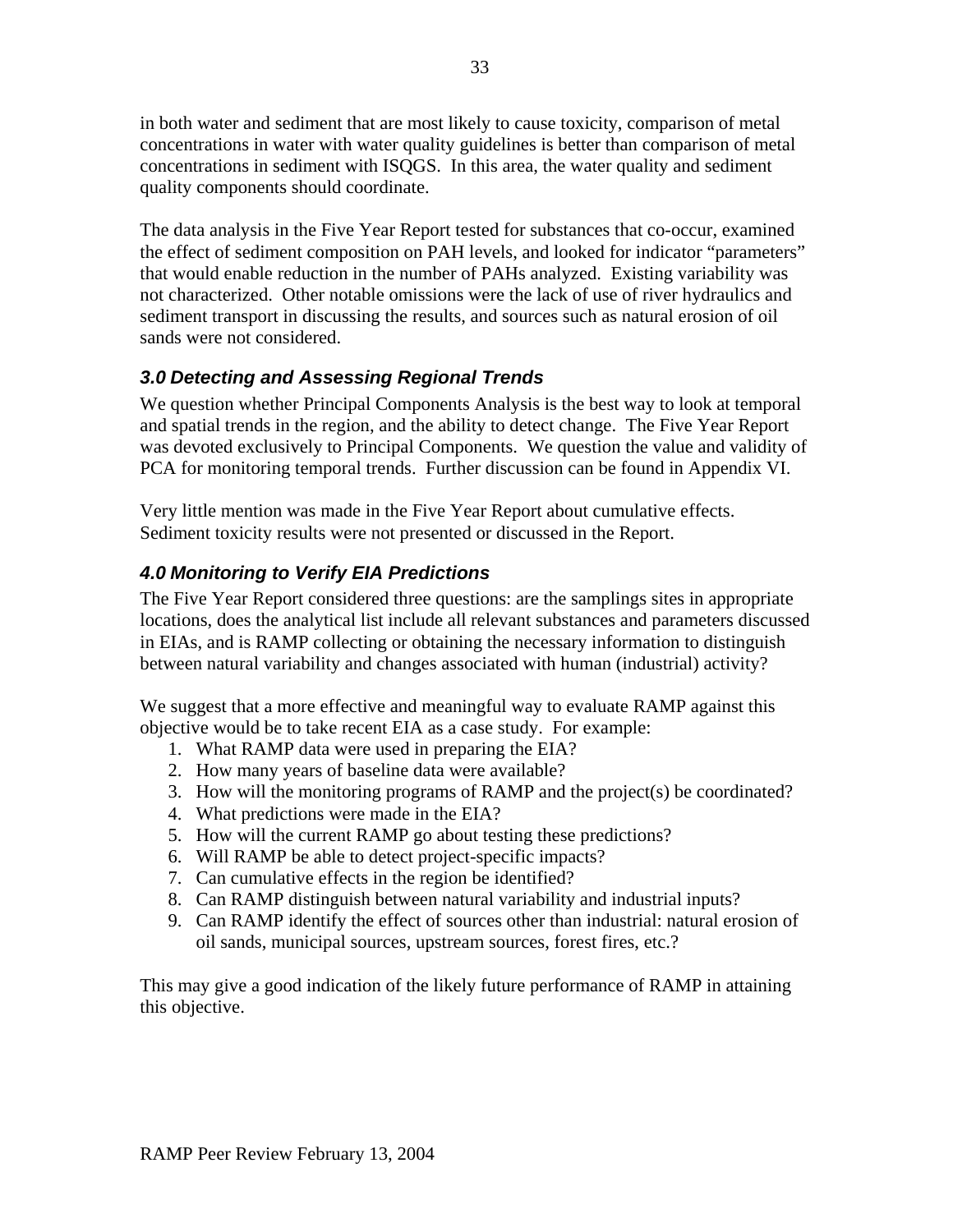## *5.0 Recommendations and Suggested Implementation*

## **Objective 1 – Program**

- Quality Control. Analogous to water sampling, use clean sand or a low-level sediment reference material for field and trip blanks.
- Ouality Control. When high concentrations appear at some sites, as in 2000 for total recoverable hydrocarbons (TRH) and many of the PAHs, there should be a procedure in place to double check and confirm that this did not occur because of field or laboratory contamination.
- Within-Site Variability. For statistical purposes, it is desirable to define within-site variability. One possibility is to take a sufficiently large number of samples at one site to define variability.
- Incorporate bioaccumulation measurements for metals in the sediment toxicity testing.

#### **Objective 1 – Five Year Report and Data Analysis**

• Redo the data analysis to demonstrate the range of variability for different substances.

#### **Objective 2**

- For reasons of temporal trend analysis, the baseline sampling period for new projects should be extended from three to five or more years, as recommended in the Five Year Report. This will require earlier notification of intent by proponents.
- Using the same approach as in the Five Year Report, temporal and spatial trends and the ability to detect change should be analyzed using examples of individual substances or logical groups of substances. The use of Principal Components in the report did not reveal much about the character of the underlying results.

### **Objective 3**

• The most effective way of determining how well RAMP results will support testing of EIA predictions may be to use a recent EIA as a test case.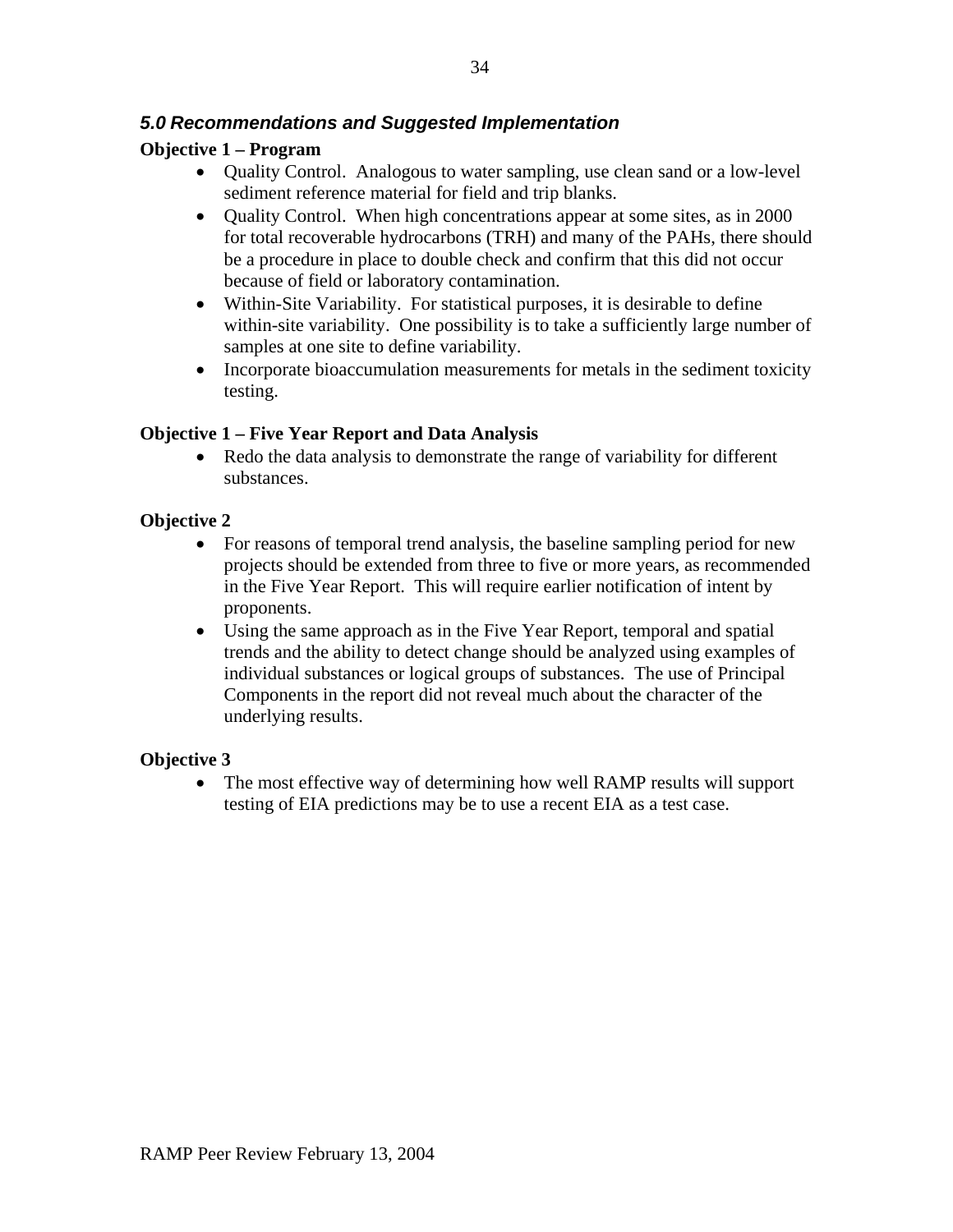#### **ASSESSMENT OF BENTHIC INVERTEBRATES COMPONENT PREPARED BY DAVID ROSENBERG, MONIQUE DUBÉ, AND STEPHANIE SYLVESTRE**

### *1.0 Introduction*

The Oils Sands Regional Aquatic Monitoring Program (RAMP) "…was designed as a long-term monitoring program that incorporated both traditional and scientific knowledge" (p. 1-2/3). Its intent was to document change in aquatic communities over time and determine if change was caused by natural variability, cumulative effects of development, or both (p. 1-1/4). RAMP is a multistakeholder initiative composed of funding (oil sands industries) and nonfunding (regulators, First Nations, NGOs, and local communities) members (p. 1-3/2). The Oil Sands Region experienced rapid growth from 1997-2001, the period of review for RAMP, so changes were made to the program annually (p. 1-3/3). These changes affected RAMP's organizational structure, objectives, the study area, and the study design, as will be evident below. RAMP included several subject areas. This chapter deals with benthic invertebrates, the animals that live on the bottoms of lakes and rivers. These organisms are routinely used in biomonitoring the water quality of lakes and rivers (e.g. Rosenberg and Resh, 1993).

The reviewers of the benthic invertebrate component all have extensive experience in biomonitoring using benthic invertebrates. The review concentrated on Chapter 6 of the five-year review document, with additional reference to the annual benthic invertebrate reports produced during the 1997-2001 review period. The review mainly focussed on the three objectives enunciated in the Five Year Report (p. 6-6 to 6-7): (1) "collecting scientifically defensible baseline and historical data to characterize variability in the oil sands area"; (2) "monitoring aquatic environments in the oil sands area to detect and assess cumulative effects and regional trends"; and (3) "collecting data against which predictions contained in environmental impact assessments (EIAs) can be verified". This chapter is a summary of the more detailed benthic invertebrate template, which appears in Appendix IV at the end of this report. **The chapter and the template are meant to be read together** because there are several cross-cutting issues not specifically identified in sections 2-4 below, which appear in Section 5 (recommendations).

## *2.0 Characterizing Existing Variability*

This objective was broken into two subobjectives: (1) spatial variation in benthic community structure, and (2) baseline ranges for key benthic community variables. The first subobjective was an exploratory analysis of patterns in benthic data from historical and 1997-2001 sampling, and an attempt to identify environmental variables driving those patterns. The results were largely inconclusive, and no specific recommendations were made. The second subobjective was an attempt to characterize variability by establishing baselines for a number of invertebrate metrics. This part was only marginally successful because of the disparate data involved and the short sampling period. The development of critical effect sizes to be used in future evaluations of monitoring data was recommended.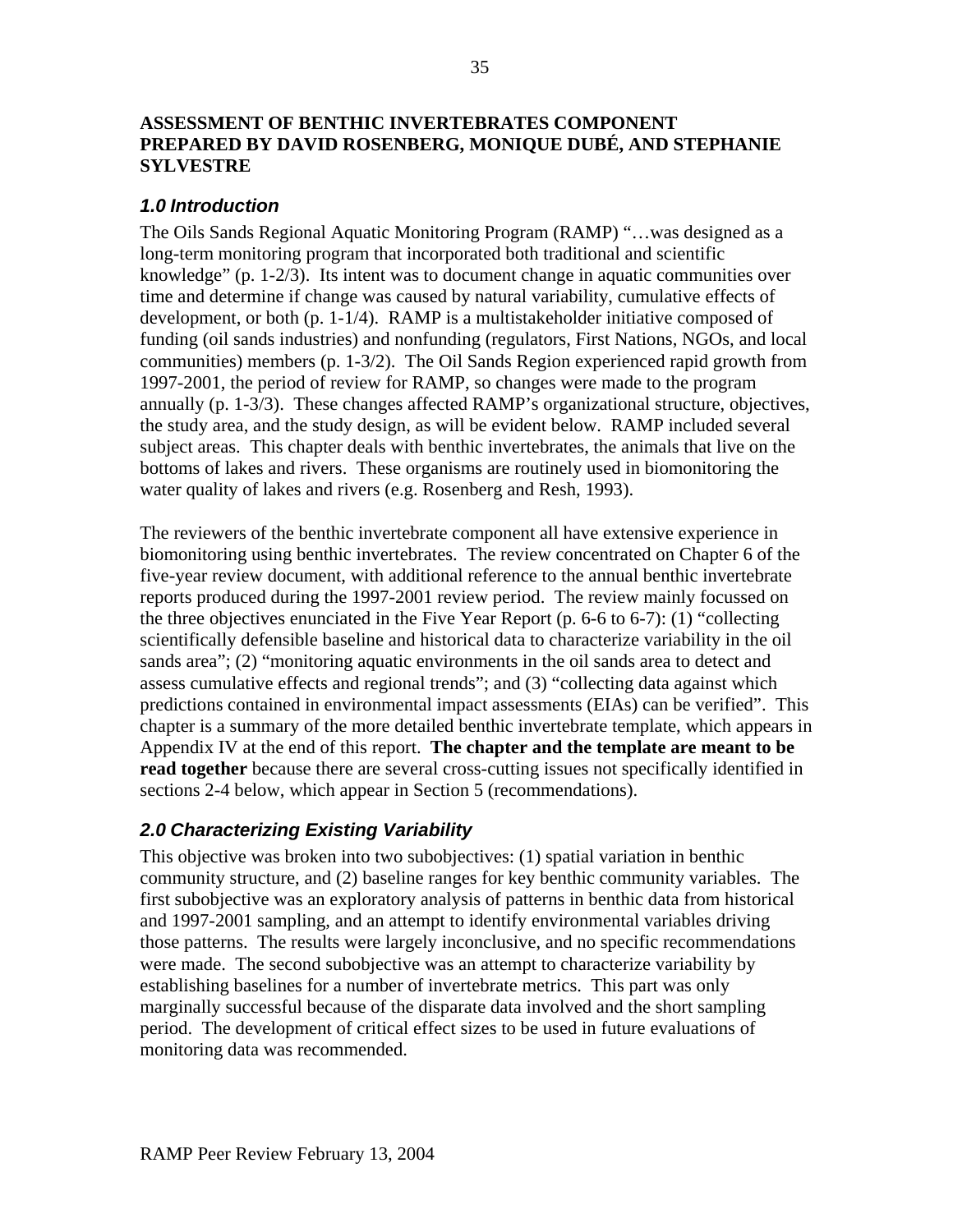Not much directly pertinent to the detection of development-related change was delivered in the examination of this objective. The fault lies with the naïve nature of the objective. Biomonitoring approaches are currently being used that incorporate variability as part of the way they are done; there is no need for separate studies of variability. Moreover, given the disparate database, it is not surprising that the analysis was largely futile.

The objective should be reoriented around detecting development-related change. Use of already existing biomonitoring programs such as Environmental Effects Monitoring (EEM; Environment Canada, 1997, 1998, 2001; Glozier et al. 2002; Walker et al. 2002; Dubé, 2003) or the Reference Condition Approach (RCA; Reynoldson et al., 1995; Rosenberg et al. 1999; Wright et al. 2000; Bailey et al. 2004); would do this. Use of EEM or RCA would also solve other major problems: (1) standardized data collection (i.e. sampling the same sites over time, using consistent sampling gear and mesh size), (2) use of critical effect sizes and core effect endpoints (these items have to be designed and included at the outset of the program), and (3) provide reference site/area data (sadly missing from the present work).

Examination of the objective could have been improved had the extant EEM program upstream on the Athabasca River been accessed.

Our difficulty in trying to work with the raw data in assessing this objective indicates the need for an electronic data management system. Such a system would allow reporting of data in a standard format and ongoing assessment using consistent analyses.

Last, lessons learned from examining this objective do not seem to be carried forward to future sampling.

# *3.0 Detecting and Assessing Regional Trends*

The author has equated "cumulative" with "regional", and so the former has been dropped from the title of this objective. In fact, the two terms are not synonymous, and neither has been suitably addressed in this section (see Appendix IV for details).

Objective 2 is broken into three subobjectives: (1) long-term trends, (2) 2000 vs. 2001 comparisons, and (3) upstream-downstream comparisons and trends.

**Subobjective 1** – It is hard to imagine why the author tried to identify long-term trends using spotty data from a five-year program. How can identification of long-term trends help a biomonitoring program? How can five years be considered long term, especially when data within the five years are bedevilled by changes in methods and locations and are not consistent?

Guesses as to what is controlling trends seen are pie in the sky; it appears that methods changes are mostly responsible.

Planning for the future is equally chancy; no pilot study or calibration activities are planned beyond letting the sampling run for another five years to see what happens.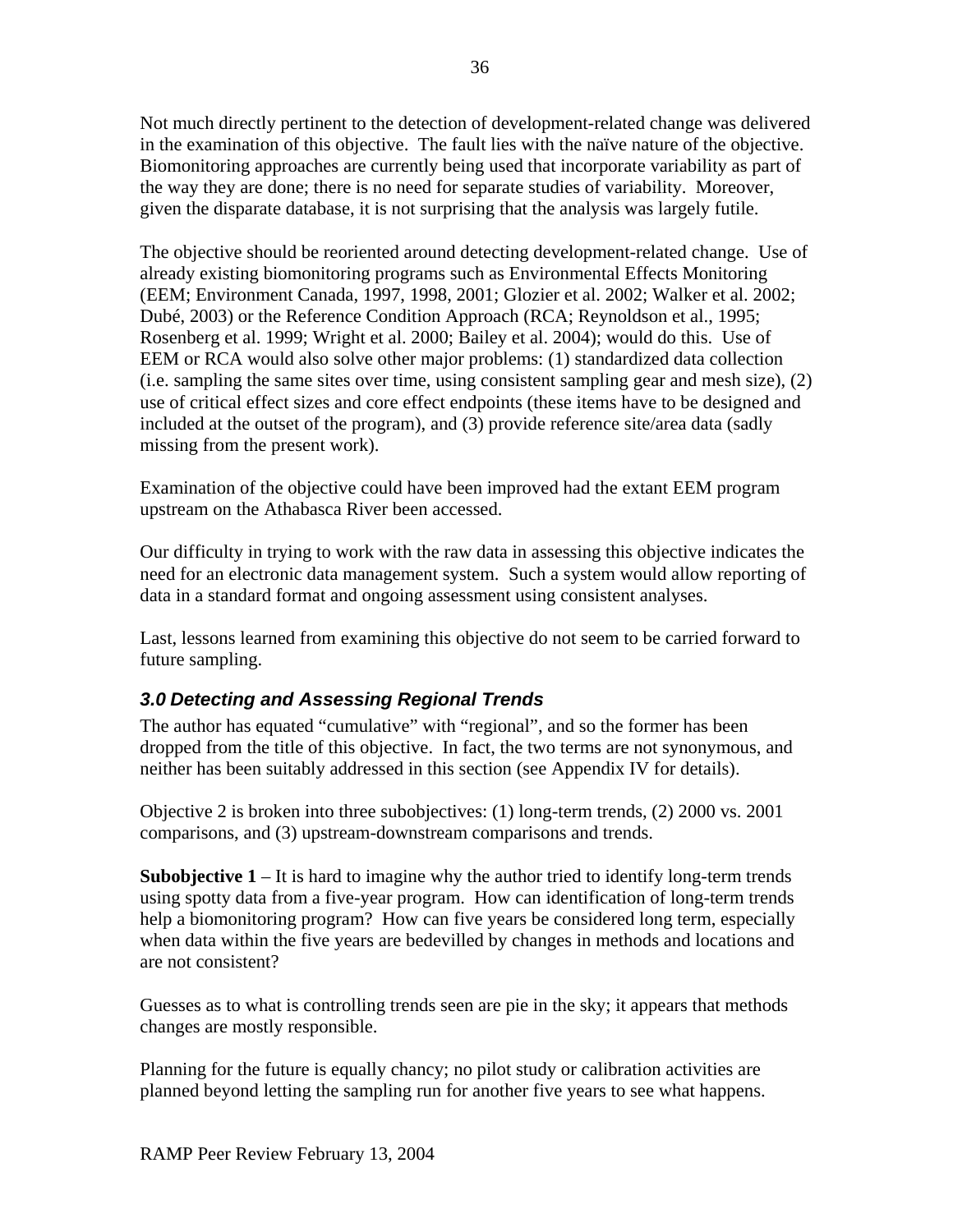The repeated observation that rivers in the study have unique benthic assemblages (p. 6- 50/4) is highly dubious (see Objective 1, p. 6-35/4). This statement is hard to believe because of the coarse level of taxonomic identification used in the work, and because rivers in the same region are not likely to have markedly different species of benthic invertebrates in them. However, the author rightly identifies the need for reference rivers, although there is no indication how data from such rivers are to be used (p. 6- 50/4).

The author makes no specific recommendation for this subobjective. It is probably a blind alley, and should be dropped as a further goal.

**Subobjective 2** – Only the second half of this subobjective comes close to being part of a bona fide biomonitoring program. The power analyses and recommendations that flowed from them (i.e. number of samples, sites sampled, size of samples, etc.) are very useful, and seem to edge toward the EEM program.

The author considers the benthic program is still in its "initial phase" (disappointing because the program has run for five years), so adjusting the sampling design would not entail the loss of an unacceptably large amount of information (p. 6-61/4). The adjustment would also result in better compatibility with historical data. However, why not simply change to an already established biomonitoring program? After all, the author states (p. 6-62/2): "The recommended approach is based on study designs used in pulp mill EEM..." (see also p. 6-60/2). The recommendations from the power analyses seem not to have been used in the RAMP Program Design and Rationale document for future sampling.

The RAMP benthic program could have been further along had information from other programs in the region been used (e.g. EEM, NRBS, NREI). For example, EEM is not sector dependent and the monitoring approach is universal.

**Subobjective 3** – It is hard to understand how this consideration adds anything to the program. There is some question about the experimental design used. Upstream/downstream comparisons to measure change are difficult to make if the sites selected are also upstream and downstream of a major tributary. It will never be possible to discriminate between development-related change and tributary effects (in this case, the Christina River is a tributary of the Clearwater River). Thus, the finding that "…existing differences may reflect the influence of the Christina River" (p. 6-63/3) is not surprising.

Results for the Mackay, Muskeg, and Steepbank rivers are also difficult to interpret, especially because the data were collected over three different years. Future experimental design should try to incorporate three types of sites, to evaluate cumulative effects: (1) outside or upstream of all development ("pure" reference sites), (2) downstream of proposed development but upstream of existing development (reference now), and (3) downstream of existing development (affected sites). Spatial comparisons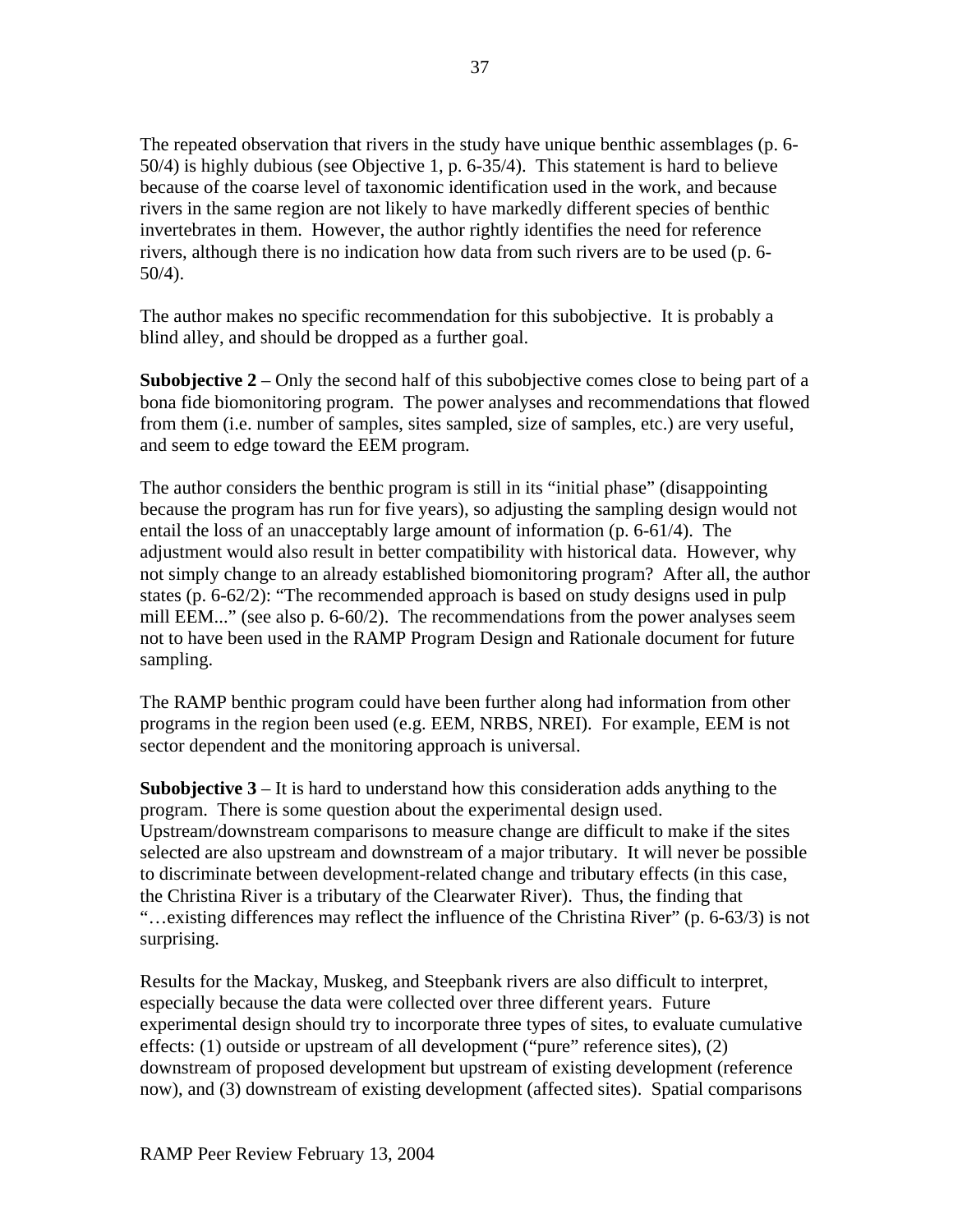can then be used to evaluate presence, direction, and magnitude of change to sites either in isolation or as combinations.

Recommendations for alterations of the study design are the same as for Subobjective 2, and derive from power analysis results.

# *4.0 Monitoring to Verify EIA Predictions*

We thought this section would try to use existing data to test the veracity of predictions made by previous EIAs (i.e. are the data collected by RAMP suitable to verify EIA predictions?). Instead, the section is a compilation of EIAs that have been done, with an overlay of benthic monitoring locations. The section considers worthwhile sites, and recommends that less-worthwhile sites be changed. All in all, the section is a paper exercise, rather than being a substantive testing of EIA predictions using RAMP data. Even a compilation of EIA predictions that could be tested using RAMP data in the future would be useful. After five years of monitoring, evaluating the objective by determining whether the data are right to do it – instead of actually doing it – is unsatisfactory.

It is clear that a suitable, overall effects-based monitoring design must be adopted, or development-related change will not be assessed.

## *5.0 Recommendations and Suggested Implementation*

- 1. Adopt an overall effects-based monitoring program or development-related change will not be assessed. Models are provided by EEM and RCA. In fact, EEM has been operating upstream on the Athabasca River for as long as the RAMP has been around. Adoption of either the EEM or the RCA model would provide the following benefits:
	- the protocols for these programs are well developed, so the details of site selection, sampling, sample processing, and data analysis can be imported directly into RAMP
	- personnel experienced in EEM and RCA are available to offer advice
	- EEM and RCA allow for the addition of sites as oil sands development proceeds
	- reference sites or areas would be included in an EEM or RCA program
	- RAMP could then focus on detecting change rather than on descriptive approaches, and would be able to interpret regional trends and cumulative effects.

On balance, adoption of the EEM program would be the best choice because it is already operating in the area and because it would cause less disruption than the RCA to RAMP. However, considerable effort will likely be needed to see what elements of RAMP can be salvaged and applied directly to the EEM program.

2. The Athabasca River must be included in any monitoring program for oil sands development. It is the largest, most important ecosystem in the region and will be the receiver of the cumulative effects of development. In the face of EEM,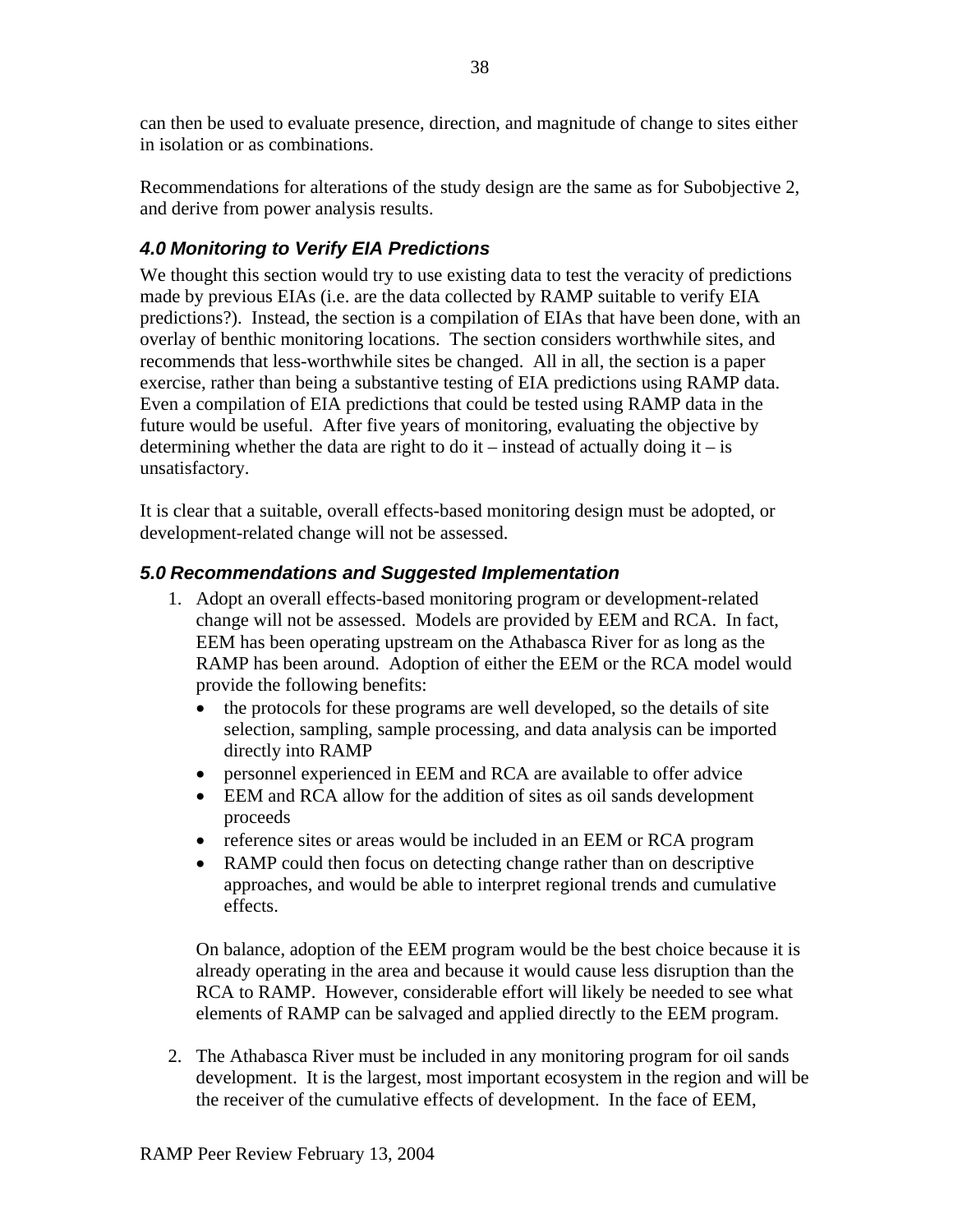NRBS, NREI, and PERD programs on the Athabasca River, it is a mystery why RAMP chose to abandon the Athabasca after only one year of study (1997). It should be the core of the RAMP program for all subject areas. RAMP claimed that direct sampling of benthos in the Athabasca River downstream of Fort McMurray was not possible because of shifting substrates. We could not assess this claim because the Five Year Report lacked information and a review of past sampling attempts. RAMP should review industry, research, and provincial benthic biomonitoring programs before attempting other approaches to collect benthos (e.g. artificial substrates) on the Athabasca River.

- 3. An electronic database management system should be started as soon as possible to enable electronic reporting of raw data in a standard and consistent format and on-going assessment of data using consistent analyses. This recommendation is essential, given the long-term nature of oils sands development. Existing initiatives in Environment Canada's Prairie and Northern Region have integrated provincial and federal water quality data, water quantity data (HYDAT), EEM data for the Athabasca, and point-source quality (i.e. pulp mill and municipal sewage effluents) and quantity data. For example, EcoAtlas-CE has been developed under the NREI program, is currently being expanded to include EIA data, and is available for RAMP to use and develop.
- 4. The separate components of RAMP need to be better integrated to answer questions and needs between components (e.g. connections between water quality, benthic invertebrates, and fisheries). The overall approach should be an ecosystem-level study, rather than several disparate pieces. The lack of integration amongst aquatic components seriously compromises the ability of RAMP to assess effects-based biological changes.
- 5. RAMP needs to lean more heavily on regional programs that have been done (e.g. AOSERP, NRBS) or that are underway (e.g. EEM, NREI, PERD) for historical and contemporary information generated and lessons learned. It is also advisable that RAMP activities be more tightly coupled to the CEMA-sponsored Muskeg River study.
- 6. RAMP has an opportunity to contribute to new functional knowledge, and is encouraged to do so through primary publications. The standard is high for such publications, which means the standard of RAMP activities must also be high.
- 7. Benthic macroinvertebrates can be used in a variety of ways in biomonitoring activities. RAMP's predominant use has been attributes of community structure (e.g. abundance, density, taxa richness). More use should be made of the biomonitoring potential of benthic macroinvertebrates (e.g. the recent proposal to use mussels as sentinel organisms for contaminants).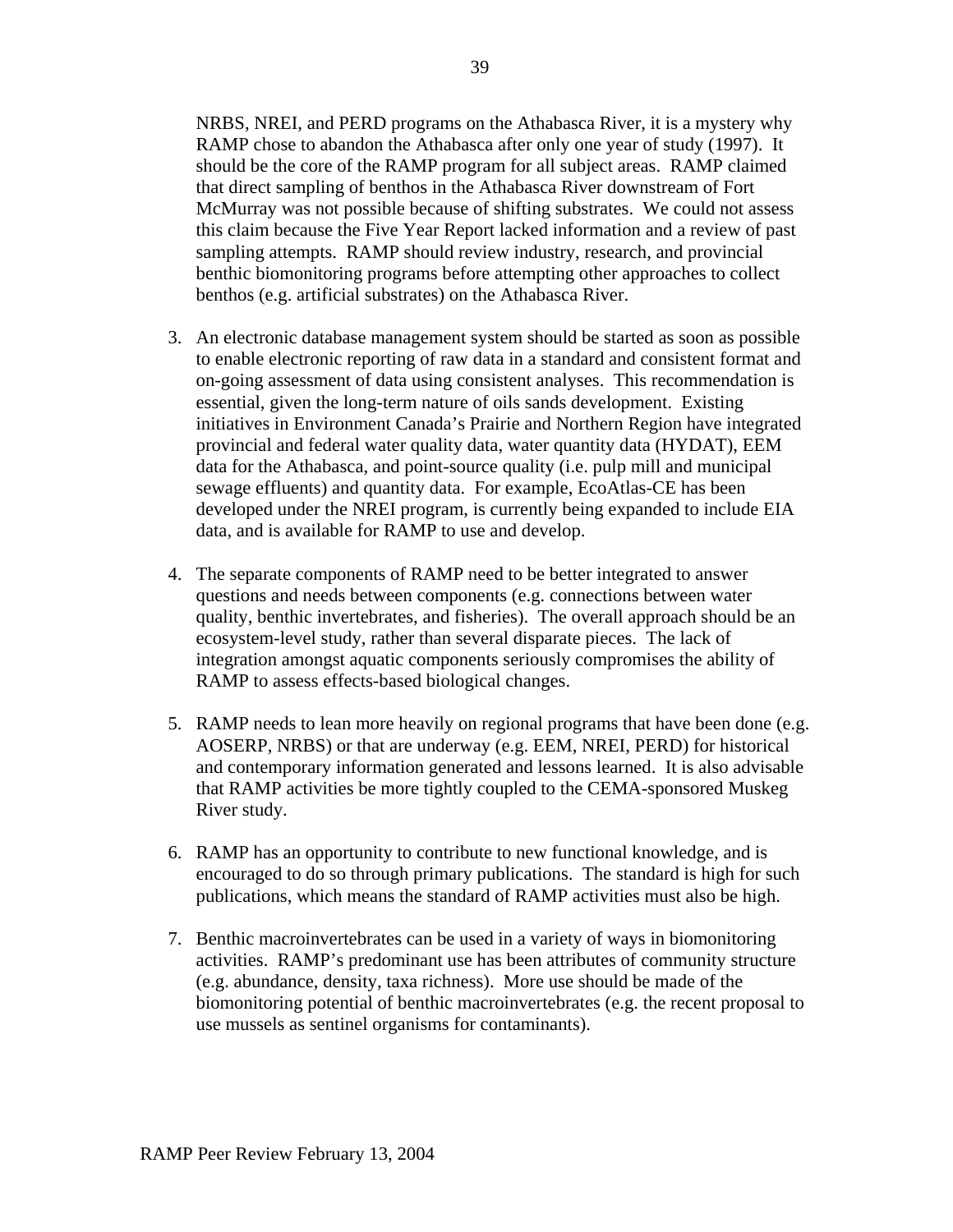### **ASSESSMENT OF THE FISH POPULATIONS COMPONENT PREPARED BY JOHN POST, KELLY MUNKITTRICK, MONIQUE DUBÉ AND BRIAN SOUTER**

## *1.0 Introduction*

We reviewed mainly the five-year review document, with additional reference to the annual reports produced during the 1997-2001 review period (Post, Munkittrick, Dubé). Souter reviewed the Fish Abnormalities Report as part of the ramp 2000 Annual Report.. Three general objectives are listed in Chapter 7 on Fish Populations: (1) collecting scientifically defensible baseline and historical data to characterize variability, (2) monitoring aquatic environments to detect and assess cumulative effects and regional trends, and (3) collecting data against which predictions contained in environmental impact assessments (EIAs) can be verified.

Three main issues were raised: (1) ensure important fish populations are not aversely affected by development, (2) maintain "ecological integrity", defined as no adverse effects on growth, reproduction and survival, and (3) use early warning indicators. Three additional considerations were raised: i) use statistics to indicate "significant" patterns, ii) use all available data, and iii) link to other RAMP programs.

The review of the Fisheries component had six specific objectives:

- 1. characterize variability in individual and population-level metrics
- 2. evaluate program's ability to do (1);
- 3. identify cumulative effects;
- 4. evaluate program's ability to do (2);
- 5. use information collected to verify EIA predictions; and
- 6. can the program be improved?

This chapter is a summary of the fisheries template reports, which appear in Appendix IV, and to which the reader is directed for greater detail.

## *2.0 General Comments*

The program lacks a clear focus and clear hypotheses regarding what it is trying to do. As it currently stands, the project has suffered from inconsistencies in study design, study area, sampling methods, and quality control practices. The synthesis does not focus on telling us what we should know by now, e.g. what species are resident (in what seasons) and what species migrate here (and when and for how long)? This baseline information is critical to understanding when and how sampling should be conducted.

As it stands the RAMP Fisheries program does not provide a very useful assessment for discerning current impacts or as a benchmark for assessment of future impacts. The collection methods (boat electrofishing) have not been characterized to see what the variability is, and whether they are adequate for the questions (once the questions are developed). The sampling times vary between years, and the synthesis compares fish collected in spring and autumn, resident and non-resident. Much of the statistical analysis is weak or wrong, and does not focus on providing a synthesis that we can use to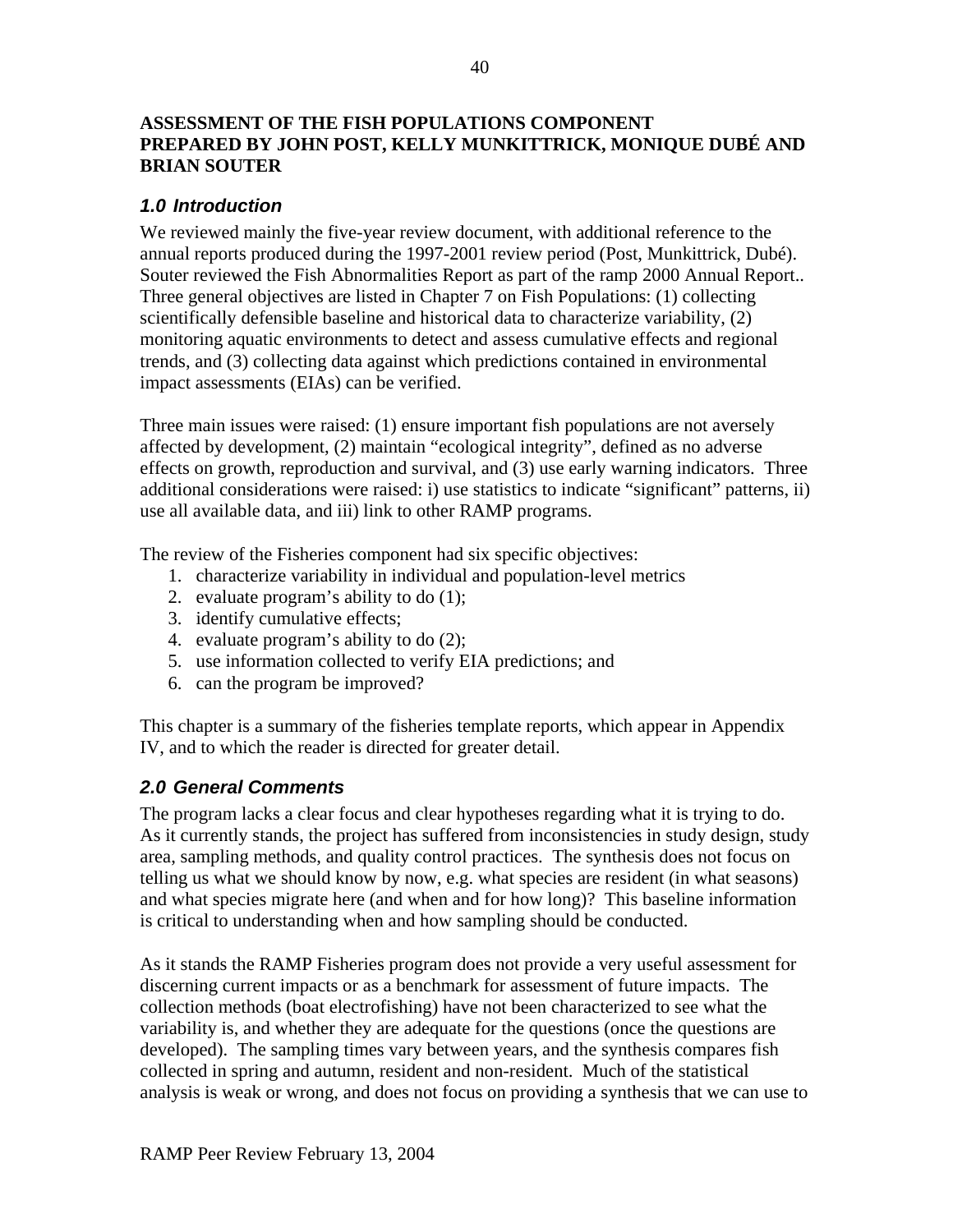move forward. Little attention has been paid to the problems of pseudoreplication inherent in many analyses.

## *3.0 Characterizing Existing Variability*

This section tells us about the species inventories, and only 19 of 30 reported species were seen during the inventory. The species inventory varies because of changes in sites, seasons and sampling methods. The report documents that, for many of the larger species, there are seasonal differences in size of individual fish, suggesting migration into the study area of larger individuals from outside the system. It is crucial to understand fish migration patterns so any effects on fish relative to oil sands developments can b e assessed. Local evaluations have to use fish whose life-history characteristics and performance attributes reflect local conditions. Migrating fish make linkages to development difficult. It is also critical that the surveys use similar sites, methods and seasons, and design the study based on knowledge of the system. The sentinel species should be abundant enough that sufficient samples can be collected, be resident during critical portions of their life cycle, and have measurable characteristics (e.g. if aging is difficult for a particular species than that species may not be a good indicator). Power analysis should be used to ensure that sufficient samples are collected.

The fish tissue analyses are not useful for assessment purposes – PAHs will not accumulate to significant levels in fish muscle until environmental levels are very high. They will be detectable at lower concentrations in bile. The design of the contaminants collections, and study design in general, should be based on hypotheses related to anticipated potential impacts, or specific questions raised by the impact assessments. Furthermore tissue collections were from fish species (whitefish and walleye) that differed from the species collected in the sentinel surveys. In 1998, samples were collected from a reference area. In 2001, samples were collected from only the oil sands area with an n=1. This approach of measuring organics and metals in tissues of different species, from different sites, and in different years, with no replication has no validity.

The sentinel species work is a good first step towards an effects-based program. However, the study design for the sentinel species component needs to be closely evaluated as to its purpose and what questions are being examined. For example, the sculpin component evaluated reproductive development when growth-somatic indices (GSIs) were <2%. Prespawning female slimy sculpin will have a GSI of >35%, so evaluating before their gonadal investment has started does not tell us much about development related changes. In areas where fish cannot be collected between late November and early May, this species may not be a good, potential sentinel for reproductive evaluations. However, if other options for species are limited, there are other potential approaches, including examining the proportion of the population composed of young-of-the-year fish during the early fall as an indicator of reproductive success and recruitment.

There appears to be a lack of understanding of which indicators should be measured in the sentinel surveys and why. In the 2001 Report for example, GSI was measured in slimy sculpin at sites downstream of development on the Steepbank River. The conclusion reached (see comments on the 2001 Report in Appendix IV) illustrate that the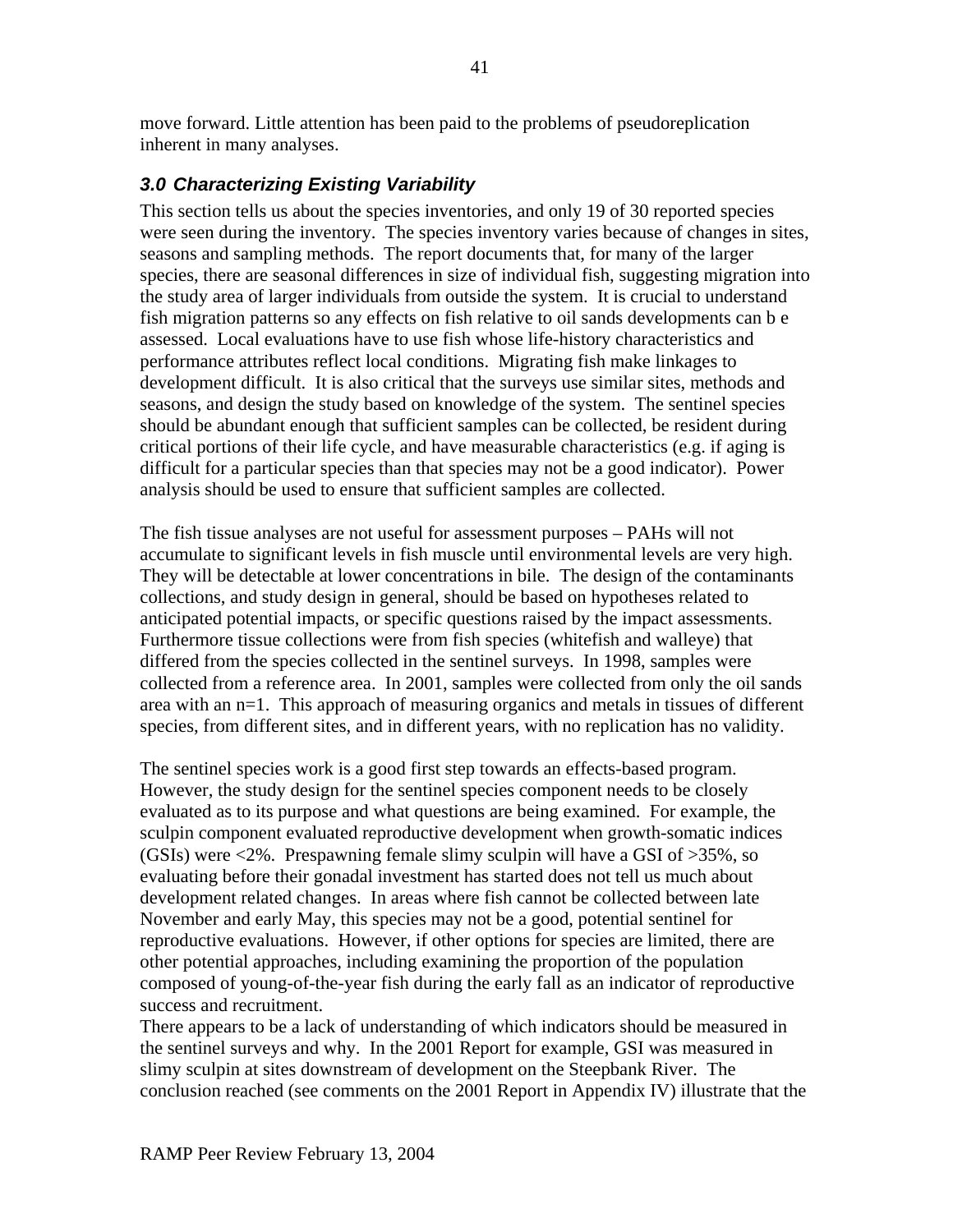authors do not understand how changes in indicators fit into an overalll effects-based assessment.

Radiotagging studies for the purpose of effects-based assesment should not collect postspawning fish. Post-spawning aggregations of local and no-local fish, in many cases, represent aggregations from multiple groups of fish that reside in different parts of the river system. If the purpose is to evaluate local impacts, then fish should be collected during the period of suspected maximum residency (for suckers that would be early autumn), and then the fish can be followed. This is especially important in areas like this one, where we know that the seasonal distributions of fish size change, reflecting an influx of large fish at spawning time. The purpose of the study is not to see where fish come from to spawn; it should be to evaluate whether there are local fish, and if changes in olocal fish can be measured relative to development activities.

Difficulties with the counting fence need to be resolved. It can provide very good data.

The fish abnormalities study also falls short as an effort to characterize variability. The report was "cobbled together" from various sources, methods to identify abnormalities were not consistently applied from year to year, and reporting was inconsistent. There is also no photographic record provided to support result interpretation. There were no links made between water quality and the growths and lesions observed.

# *4.0 Detecting and Assessing Regional Trends*

Much of the field sampling involved inconsistencies in methods and spatial and temporal coverage, rendering the pattern analysis biologically uninformative. A more focused, hypothesis driven, mechanism-based program would be more efficient and likely much more informative in the long run. It is necessary to standardize sampling sites and methods to allow the proper assessment of trends.

There appears to be confusion on the linkages between species selected to characterize variability and species selected to measure development-based change. Monitoring suckers during spawning runs and in the absence of a suitable reference site confound any interpretation of change. Measuring tracers in a different set of species confounds the issue further. If the goal is to measure changes in fish due to oil sands activities then select a resident sentinel, select a reference site(s) (see Appendix IV) and select a tracer for that sentinel. The work by J. Parrott, NWRI, Burlington, Ontario on the Steepbank River is a good example of how this can be done.

Several statements are made in the Five Year Report and Annual Reports indicating that changes measured in sentinels might be due to natural factors. Parrott does an excellent job illustrating a study design that separates a reference site from a site exposed to natural oil sands seepage and from a site downstream of development. In this instance, changes in EROD and sex steroid activities in a sentinel showed clear spatial changes. The importance of reference or "lo-impact" sites to separate natural changes from man-made disturbances cannot be emphasized enough.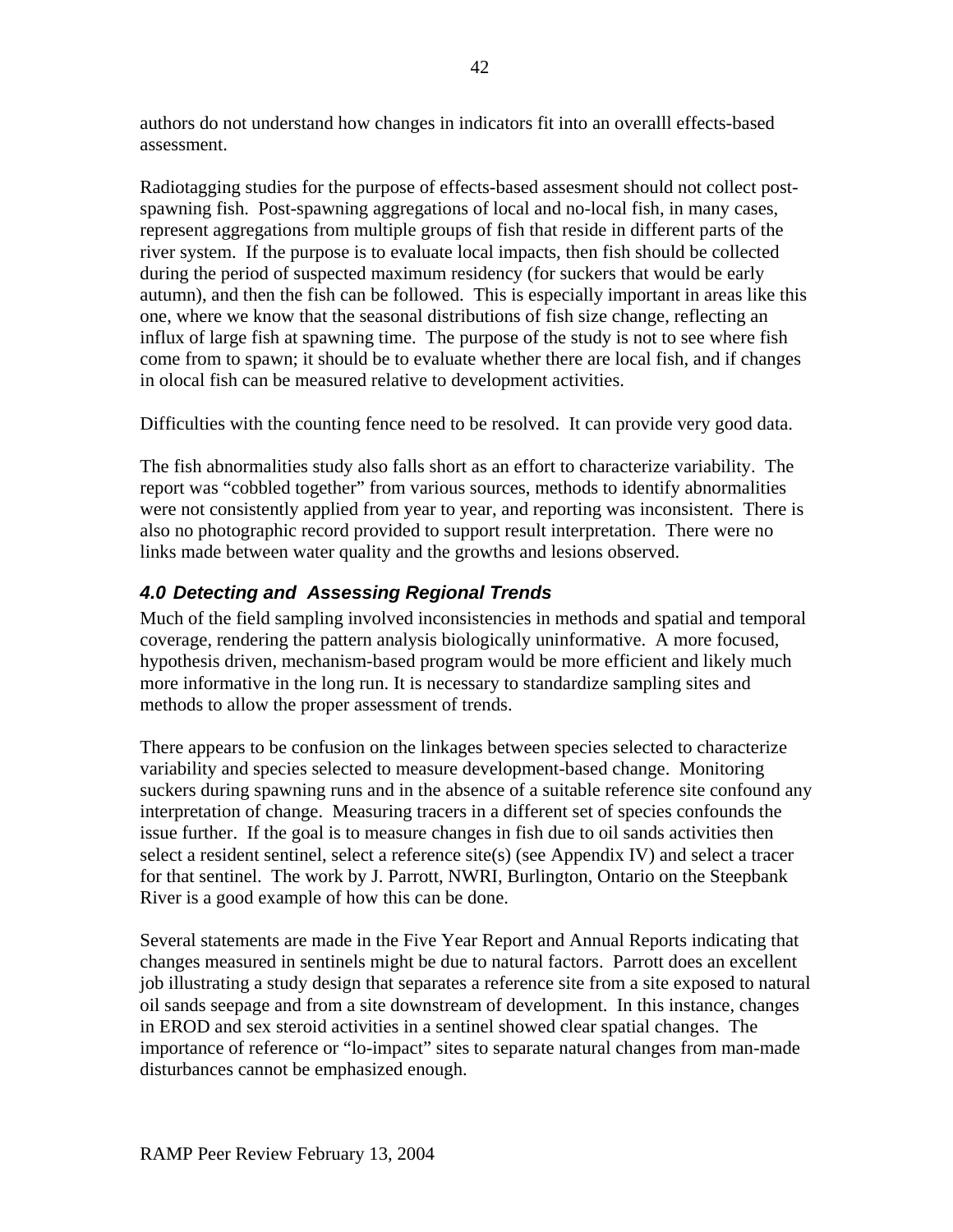## *5.0 Monitoring to Verify EIA Predictions*

EIA predictions were divided into fish habitat, species composition, abundance, health and tissue tainting. It was recognized in the report that habitat was limited in the first two years and discontinued. It was also recognized that the inventory and abundance data was restricted, sites varied, and the selected method was size-selective. The fish health component is a recent addition to the program and, as mentioned above, there may need to be some consideration of the study design for this component. Tissue tainting studies have been conducted, but it is important to separate the questions of tainting, contamination, and violation of EIA predictions (i.e. PAH accumulation).

There are no EIA predictions included in the report. Several generic fish health characteristics are listed but they are not associated with impact predictions. Therefor, it is not possible to assess how RAMP could be used to test EIA predictions.

## *6.0 Conclusions*

If the study is going to use monitoring to tell us something, it has to accept that such monitoring needs to use state-of-the-art technology, needs to be science-based, needs to focused on adaptive management, and has to be committed to telling us about the variability and confidence we can place in conclusions. The main objective should be to initially document, for specific reaches of river, representative reaches and regional reference areas, what species use the area, when they use it, why they use it, and how variable it is. Once these data are available, the baseline monitoring program needs to be developed, using specific questions focused on what the expected changes would be, and what the specific monitoring objectives are. If the study wants to do this, it should commit the money to do it properly, to regularly evaluate progress, have an external science advisory committee, and commit to science-based development of the information needed.

The objective to recognize and incorporate Traditional Ecological Knowledge (TEK) into the monitoring and assessment activities might be considered relevant to the fish abnormalities component. Fish abnormalities are a concern to First Nations in the area and we had expected that a report on fish abnormalities would have some reference top TEK.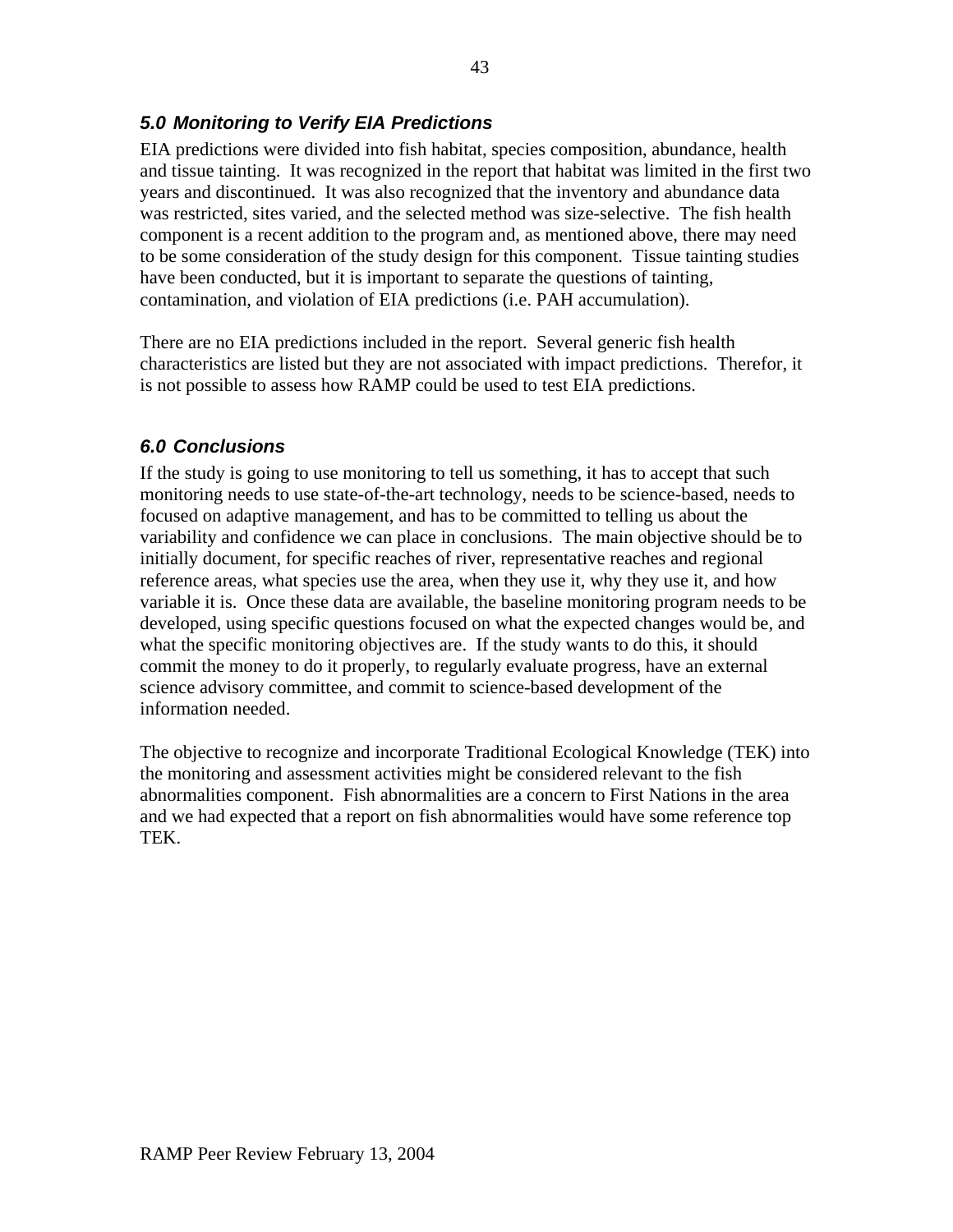#### **ASSESSMENT OF AQUATIC VEGETATION COMPONENT REPARED BY MARLEY WAISER**

## *1.0 Introduction*

The OIL Sands Regional Aquatics Monitoring Program (RAMP) was initiated in response to the large increase in oil sands mining and related developments north of Fort McMurray and the need to coordinate environmental monitoring activities so that potential cumulative effects could be identified and addressed. RAMP was initiated by Suncor Energy Ltd., Oil Sands, Syncrude Canada Ltd., and Shell Canada Ltd.

Surveys of wetland vegetation were conducted in 1997, 1998, and 2001 as part of the RAMP program. Three wetlands sites, Shipyard (adjacent to Suncor's Steepbank Mine), and Kearl and Isadore's lakes (adjacent to Shell's proposed Muskeg Mine Project), were sampled in each of these years. During this time, an effort was made to find a suitable reference wetland site. In 1997, the reference site was Lease 25 wetlands but this site was dropped in 1998 either due to poor access or because it was too close to future oil sands development. In 1998, Spruce Pond was investigated as a possible reference site but it too was dropped due to its hypertrophic status, which made comparison to the other less-enriched sites impossible. In 2002, McClelland Lake was chosen for sampling, although it is unclear from the material provided why this site was chosen.

Vegetation was documented by: mapping wetland classes according to the Alberta Wetland Inventory and using aerial photographs; photographing vegetation from fixed points; conducting a vegetation survey along fixed transects (evaluate species present and relative percent cover); recording vegetation vigor and health; and collecting water quality parameters (water depth, pH, conductivity, dissolved oxygen, percent dissolved oxygen, total dissolved solids and temperature). In 2001, the program was expanded to include calculation of species richness, species diversity (Shannon-Wiener), an index of similarity (Jaccard's), an index of dissimilarity (Bray-Curtis) and some limited statistical analyses (Kruskal-Wallis nonparametric tests).

# *2.0 Characterizing Existing Variability*

The 1997 yearly report states that the objective of the wetland vegetation program, was to provide a description of wetland types, plant species composition and vegetation health as a baseline for future monitoring. In 1998, the scope of the study was to further describe the vegetation communities in Isadore's, Kearl and Shipyard lakes (second year of data to describe natural variability) and to identify and evaluate reference wetlands. In 2001, the stated objective was to continue the task of characterizing the natural variability in the wetland types representative of the three study lakes. The 2001 report also states that the key to RAMP success is to select and verify monitoring methods that will differentiate effects of oil sands development from natural variability and existing anthropogenic effects. The existing reports for 1997, 1998 and 2001 have done a good job, but only of describing the wetland types, plant species composition and vegetation health. The reviewer, however, could not find a clear statement in any document provided of which monitoring methods RAMP investigators selected and verified to differentiate natural from anthropogenic variability.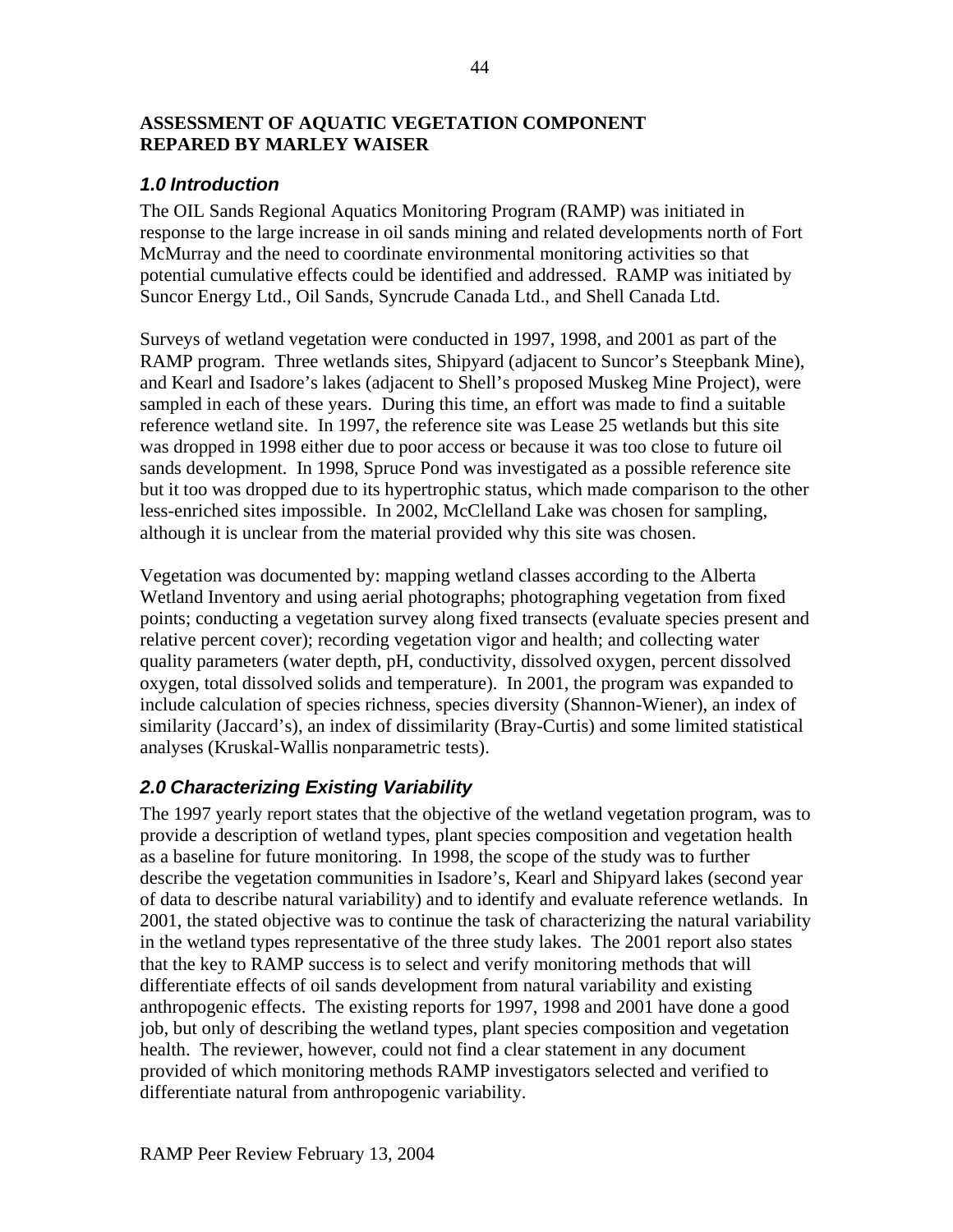Wetlands are highly variable ecosystems and teasing out anthropogenic variation from that which is natural is not an easy task. The reviewer is concerned that the sampling frequency (once but at the most twice per year) is too low. Consequently, researchers may not be able to distinguish natural variability from that which may be anthropogenic or arise from the effects of oil sands development. In the 2002 document, under sampling frequency, no mention is made regarding the number of times per year wetland vegetation will be sampled. If sampling can only be done once per year, then it should be done when the plant community is at its peak and at a time of year when the greatest impact from oil sands development is expected (i.e. the time of year when problems are most likely to occur – usually called the index period). According to the US Environmental Protection Agency (EPA) (EPA, 2002 - #4 Study Design for Monitoring Wetlands http://www.epa.gov/waterscience/criteria/wetlands/), "once wetland condition has been characterized, one-time annual sampling during the appropriate index period may be enough for multiple-year monitoring of indicators of biotic integrity. However, metrics and ecological indicator development [which as far as the reviewer can tell have not yet been established by RAMP], may require more frequent sampling to define conditions that relate to the stressor or the impact of interest". Sampling frequency must be addressed by the investigators and this must be done before the next wetland vegetation monitoring takes place.

One of the clear objectives of RAMP is to characterize variation. Because of the high natural variation associated with wetlands and the fact that RAMP is supposed to be investigating the effects of oil sands development on aquatic ecosystems, it is imperative that reference site(s) be found. The current lack of a reference site precludes the ability to detect what is natural variation and what is anthropogenic. According to Richardson and Vymazal (2001) "Reference or undisturbed areas must be included in all biomonitoring analyses if changes in communities are to be assessed accurately". Finding and sampling a large number of reference sites to define regional variability may not be necessary if physically similar sites (size, hydrology, elevation, etc.) can be found close to the disturbance site but out of range of possible disturbances. Reference sites such as these should be selected based on physical or chemical attributes not affected by human intervention (elevation for example) (Rader and Shiozawa, 2001). If a few local reference sites cannot be found, there are other options. For example, sampling a number of minimally affected sites could work (Wright et al., 1995). As well, there is the possibility of establishing reference conditions within each wetland using paleolimnological techniques, providing that sediments have been relatively undisturbed through time. Finding reference sites is a "must do" for the RAMP program. Although the 2002 report does identify the need for reference sites, it should be at the very top of the list of what must be done in order for RAMP to become an effective scientific program that fulfils its objectives.

## *3.0 Detection of Effects and Monitoring Cumulative Effects*

In the Executive Summary of 1997, a statement is made that RAMP is largely an effectsoriented project whose priority is early detection of potential effects. The stated objective of the wetland vegetation subprogram is to "provide a description of wetland types, plant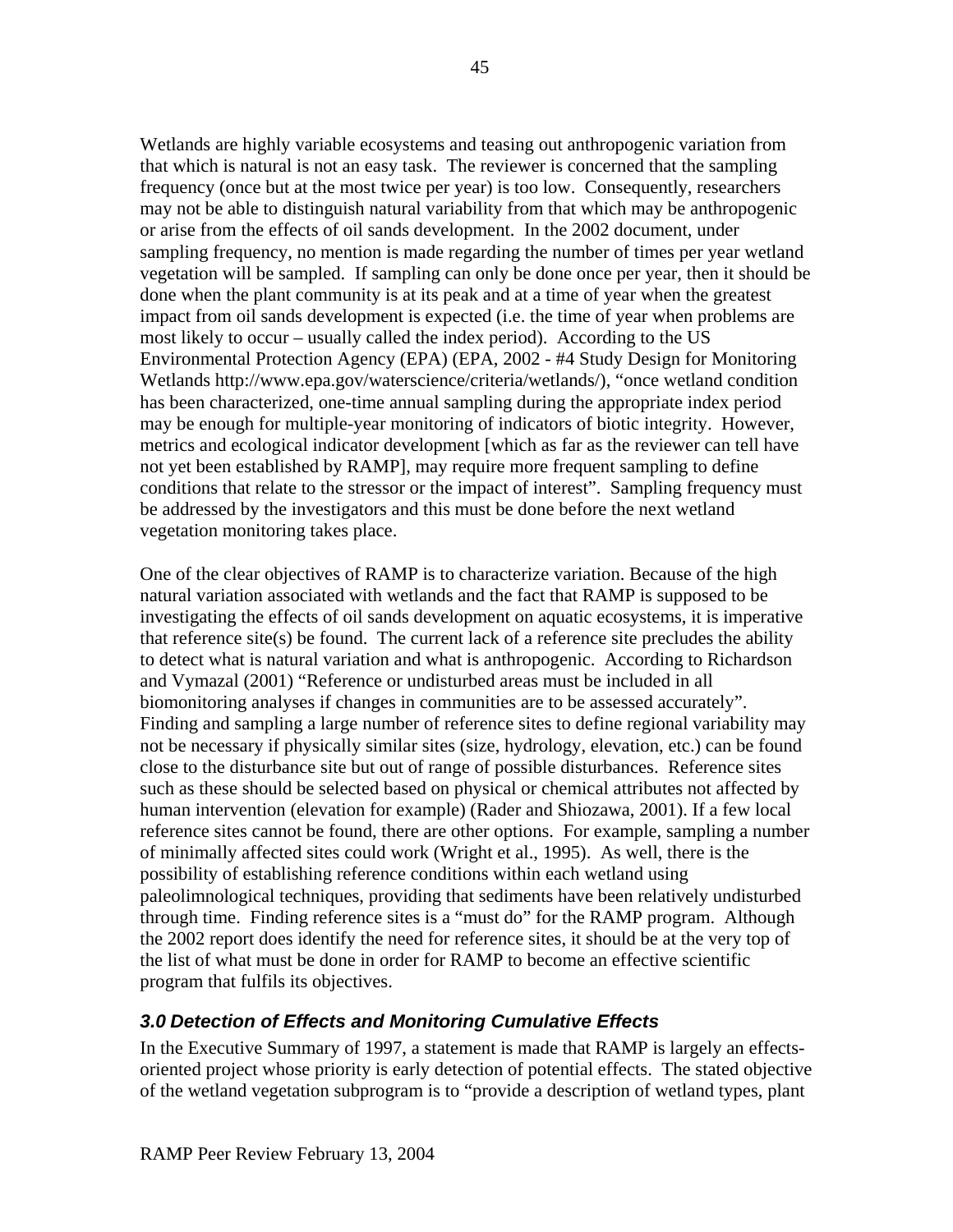species and composition and vegetation health as a baseline for future monitoring". This objective is not in line with the stated objectives of the overall program; the emphasis for this subprogram should be on effects monitoring with regard to wetland vegetation, not monitoring of vegetation. If the objective is on effects, then the rationale has to be more clearly defined.

The existing rationale is stated as follows: "wetland vegetation has been documented as an important biomonitoring parameter for examining potential effects to wetland systems". But that is where it ends. The reviewer agrees with this statement, but unfortunately, the investigators do not seem to have thought about how they are going to use the data that they have collected to demonstrate effects of oil sands development. There is no clear, well thought-out, scientifically based plan in place detailing why all of these data are being collected and how these data will be used to detect effects. Nowhere in the documentation could the reviewer find a clear statement of what constitutes unacceptable change in wetland vegetation. Consequently, RAMP has failed miserably with respect to meeting the objective of detecting effects and monitoring cumulative effects.

As a first step, the investigators need to figure out which aspects (attributes = measurable components of a biological system) of wetland vegetation are the most likely to respond to disturbance resulting from oil sands development. Karr and Chu (1999) point out that "a bewildering variety of biological attributes can be measured but only a few provide useful signals about the impact of human activities". Consequently the careful choice of attributes, which will show a consistent response to oil sands development, is imperative. The goal would be to identify those vegetation attributes that respond reliably to human activities, are minimally affected by natural variability, and are cost-effective to measure (EPA, 2002; #6). The data have probably already been collected, so it would be a matter of sorting out which of the vegetation parameters measured are most likely to respond to the stressors provided by oil sands development.

Attributes that respond to human disturbance are called "metrics". Metrics can be divided into three groups: community based, metrics based on plant functional groups and species-specific metrics (EPA, 2002). Metrics are used to detect ecological impairment and diagnose causes of impairment. This approach has been widely used in wetland research. In a study of 26 Minnesota wetlands, for example, an index of biological integrity was developed using 10 vegetation metrics (Helgen and Gernes, 2001), in an effort to compare the biological integrity of reference wetlands to wetlands in agricultural areas or those receiving stormwater inputs. Vegetation metrics included the number of vascular genera, number of nonvascular taxa, sum of all sedge species cover classes, sensitive species, tolerant taxa, grass-like taxa, monocarpic species, number of aquatic guild species, distribution of cover in a sample and sum of persistent litter taxa-cover classes. Scoring criteria were developed by sorting metric values from high to low and then dividing the data into three groups. The maximum score for the index was 50, whereas the minimum was 10. A reference wetland in a state park received a score of 50, whereas one agriculturally affected site received a score of 10 (Helgen and Gernes, 2001). Such an approach would have great applicability to the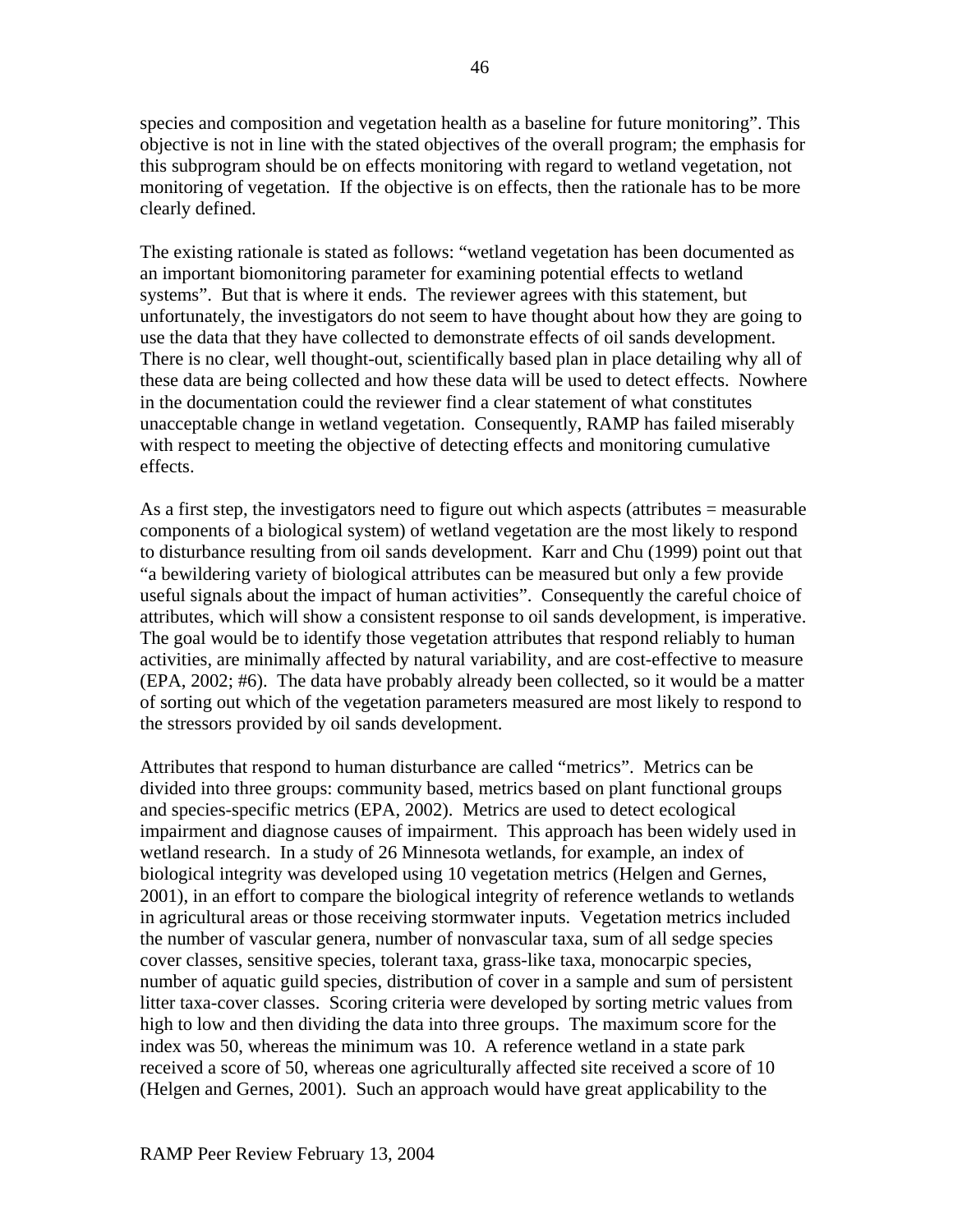#### RAMP study (refer to the EPA website

http://www.epa.gov/waterscience/criteria/wetlands/ and the module "Using vegetation to assess environmental conditions in wetlands" for an in-depth discussion of the use of metrics for wetland evaluations).

### *4.0 Monitoring to Verify EIA Predictions*

The reviewer could not find reference to "monitoring to verify EIA predictions" in the documents provided concerning wetland vegetation. If this is one of the objectives of RAMP, then this oversight needs to be addressed.

### *5.0 Recommendations and Suggested Implementation*

- 1. Change objectives and rationale so that they are clearly stated and scientifically based. The investigators need to look at the monitoring program and decide, based on an intensive search of the scientific literature, which attributes of wetland vegetation they should be monitoring, i.e. which attributes will give the most information regarding variability (natural and anthropogenic) and effects of oil sands development.
- 2. Work done must reflect the objectives and rationale. The investigators need to keep their focus on what the objectives of the research are and make sure that the research they propose will meet the stated objectives. To date this has not been done.
- 3. The time of year of sampling and sampling frequency for wetland vegetation needs to be re-examined. If sampling can only be done once per year, then it should be done when the plant community is at its peak and at a time of year when the greatest impact from oil sands development is expected (i.e. the time of year when problems are most likely to occur, usually called the index period). According to the EPA (2002 - #4 Study Design for Monitoring Wetlands http://www.epa.gov/waterscience/criteria/wetlands/), "once wetland condition has been characterized, one-time annual sampling during the appropriate index period may be enough for multiple-year monitoring of indicators of biotic integrity. However, metric and ecological indicator development [which as far as the reviewer can tell have not yet been established by RAMP] may require more frequent sampling to define conditions that relate to the stressor or the impact of interest". Due to the high variation within wetland systems, if one is going to compare systems then it is important that sampling be done at the same time of the year on a year-to-year basis. According to EPA (2002), "the establishment of a standard sampling window ensures that representative results are obtained at each site and that valid comparisons can be made between different wetlands". Wetland vegetation sampling was not done in the same month from year to year in the RAMP study. This should be addressed for future sampling efforts.
- 4. Establish attributes of wetland vegetation that are metrics, i.e. attributes that are appropriate for monitoring the effects of oils sands development on wetland vegetation (see comments in Appendix IV). Then base the wetland vegetation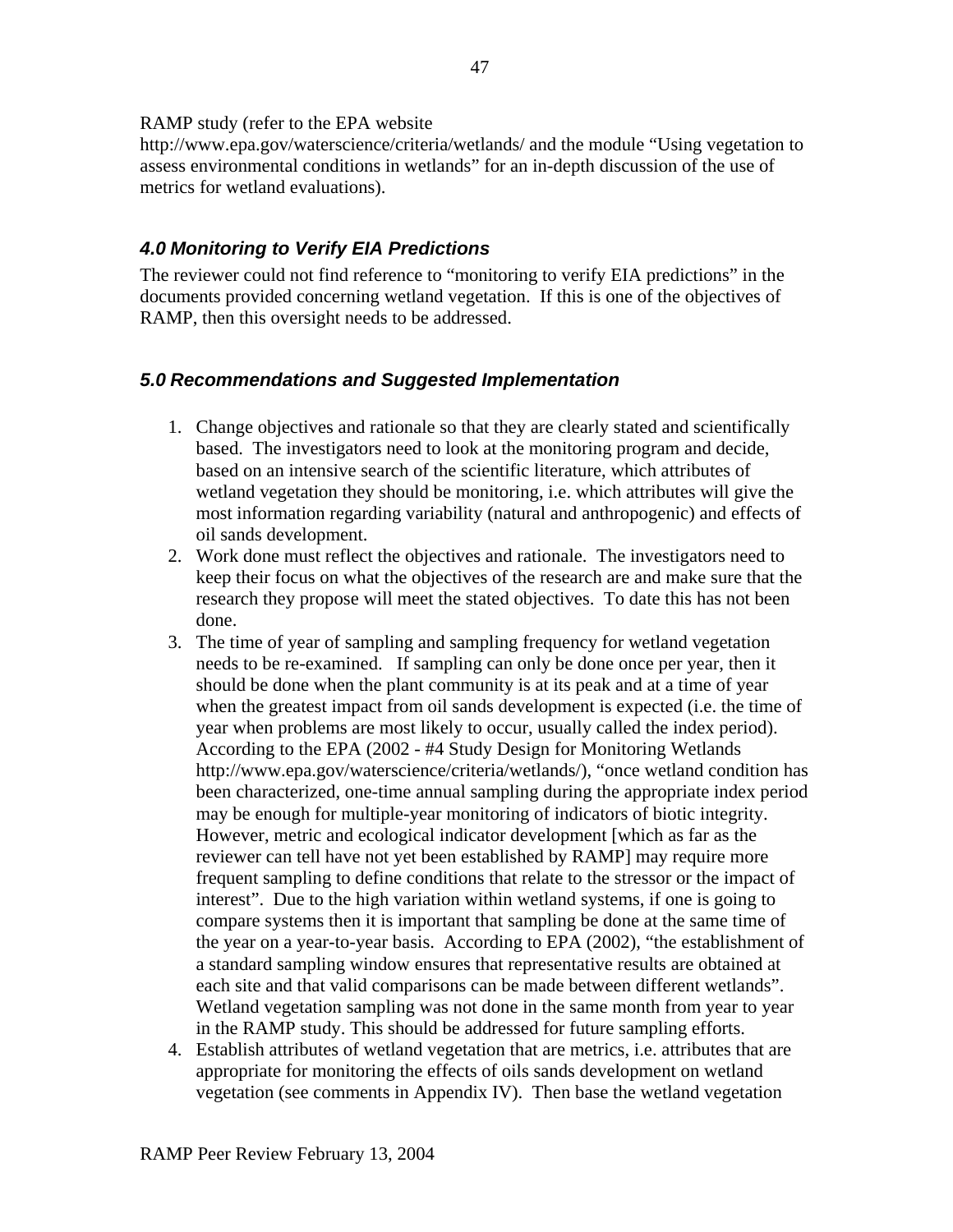monitoring program on measuring those metrics. Combine the metrics into a multimetric index which will allow the investigators to score and compare affected sites to reference sites. In this way, effects can be measured. Karr and Chu (1999) point out that "a bewildering variety of biological attributes can be measured but only a few provide useful signals about the impact of human activities". Consequently the careful choice of attributes that will show a consistent response to oil sands development is imperative. The goal would be to identify those vegetation attributes that respond reliably to human activities, are minimally affected by natural variability, and are cost-effective to measure (EPA, 2002; #6). The data have probably already been collected, so it would be a matter of sorting out which of the vegetation parameters measured are most likely to respond to the stressors provided by oil sands development.

- 5. Because of the high natural variation associated with wetlands, and to meet the stated objective of determining effects, it is imperative that a reference site or sites be found. This must be done if researchers are to meet the objective of determining the effects of oil sands development on wetland vegetation. Without a reference site, collection of more vegetation data would be a waste of time and effort. The current lack of a reference site precludes the ability to detect what is natural variation and what is anthropogenic (due to oil sands development). According to Richardson and Vymazal (2001) "Reference or undisturbed areas must be included in all biomonitoring analyses if changes in communities are to be assessed accurately". Reference sites serve as the standard against which other sites will be judged. Finding and sampling a large number of reference sites to define regional variability may not be necessary if physically similar sites (size, hydrology, elevation, etc.) can be found close to the disturbance site but out of range of possible disturbances. Such reference sites should be selected based on physical or chemical attributes not affected by human intervention (Rader and Shiozawa, 2001). If a few local reference sites cannot be found, there are other options. For example, sampling a number of minimally affected sites could work (Wright et al.,1995).
- 6. Consult with a statistician to improve not only the way that data are analyzed but also how to better integrate the vegetation data with the water chemistry and quality data.
- 7. Improve referencing to scientific literature don't base your study solely on technical and government reports.
- 8. Don't wait five years for a review. Have an outside objective scientific panel with the appropriate experience and expertise review work done on a yearly basis.
- 9. Less representation by industry and more representation by non-partisan groups (Environment Canada, universities, etc.) is advised. The make-up of the RAMP committees is too heavily weighted towards industry. The lack of scientific expertise on these committees is reflected in lack of scientific rigor in the RAMP wetland vegetation reports.
- 10. Proposed research should be vetted first by outside experts. Before going out into the field to collect data, submit proposed monitoring and effects research to appropriate qualified scientific personnel for review and comment.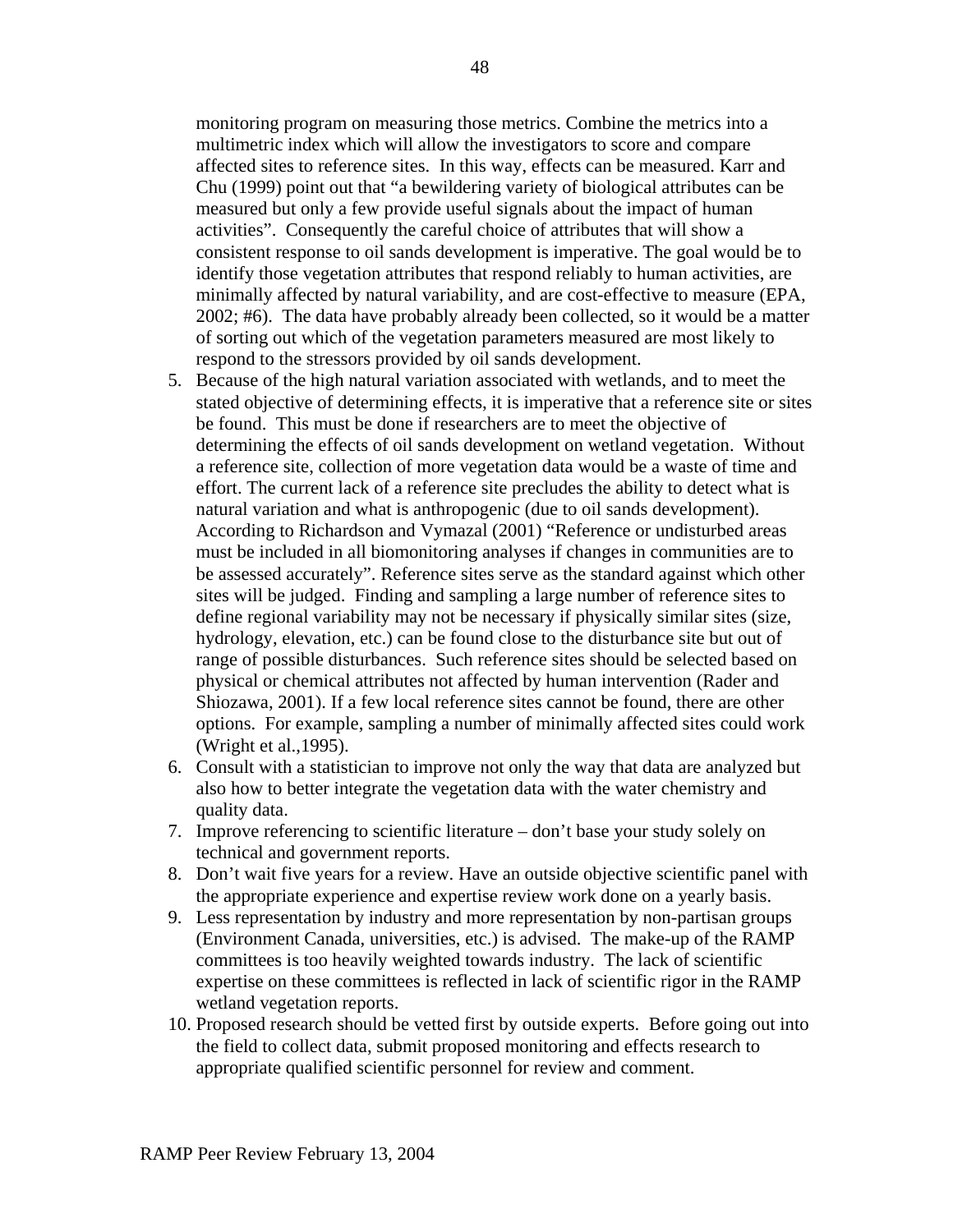### **ASSESSMENT OF ACID SENSITIVE LAKES COMPONENT PREPARED BY MICHAEL TURNER AND JAN BARICA**

### *1.0 Introduction*

The Acid Sensitive Lakes (ASL) program was designed to provide an early warning of the effects of acid deposition emanating from the Oil Sands Region. In particular, a properly designed ASL program will support the Cumulative Environmental Management Association (CEMA) objective of activating "the management response in the case of a yellow or red condition is intended … to ensure there are no exceedances of management objectives beyond the level of protection area". The ASL component of the Oil Sands Regional Aquatics Monitoring Program (RAMP) was initiated in 1999 in partnership with Alberta Environment. This review was carried out by two individuals with two complementary backgrounds. The senior reviewer has considerable expertise on the effects of acidification on lakes, while the second reviewer has broad experience in water quality monitoring systems in lakes and rivers in many areas of the world (see Appendix II).

Although there are no trends yet seen that support the idea that acidification is occurring, the ASL program reports that there are "already some concerns regarding acidification in the Oil Sands Region in the foreseeable future".

The potential for acidification is of concern because acidification represents one of the most seriously damaging impacts that humans can wreak upon ecosystems. Impacts can range from the physicochemical to biological changes that alter the structure and function of these ecosystems. Biological changes include irreversible impacts upon habitat productivity, foodweb integrity, ecosystem health and biodiversity.

An objective of the CEMA framework was to "avoid change in water chemistry that will result in change to ecological receptors either in the short term or through a long-term trend". This objective stemmed from the recognition that "it is possible that some change in water chemistry will occur from anthropogenic emissions. Any such change will be limited so that it is consistent with the management framework goal".

#### **Selection of Lakes**

Up to 50 moderately to highly acid sensitive lakes in northeastern Alberta (i.e. the region expected to be impacted by Oil Sands development) have been selected for regular monitoring, although this number has varied from year to year. In 2002, 39 lakes in the Oil Sands Region were included to represent a gradient in acid deposition; also we used 5 lakes in the nearby Caribou Mountains plus 5 lakes in the Canadian Shield that are distant from sources of acidifying emissions (reference lakes). These lakes were deemed to represent systems that were moderately to highly sensitive to acidification (<20 mg/L  $CaCO<sub>3</sub>$ ), close and away from the Oil Sands area, and accessible by at least float plane.

Table 10.1 (2002 Report) presents modeled acid deposition rates with critical loads calculated for individual RAMP lakes (developed by CASA-established guidelines in 1996-1999). The critical load is defined as the highest load that will not cause chemical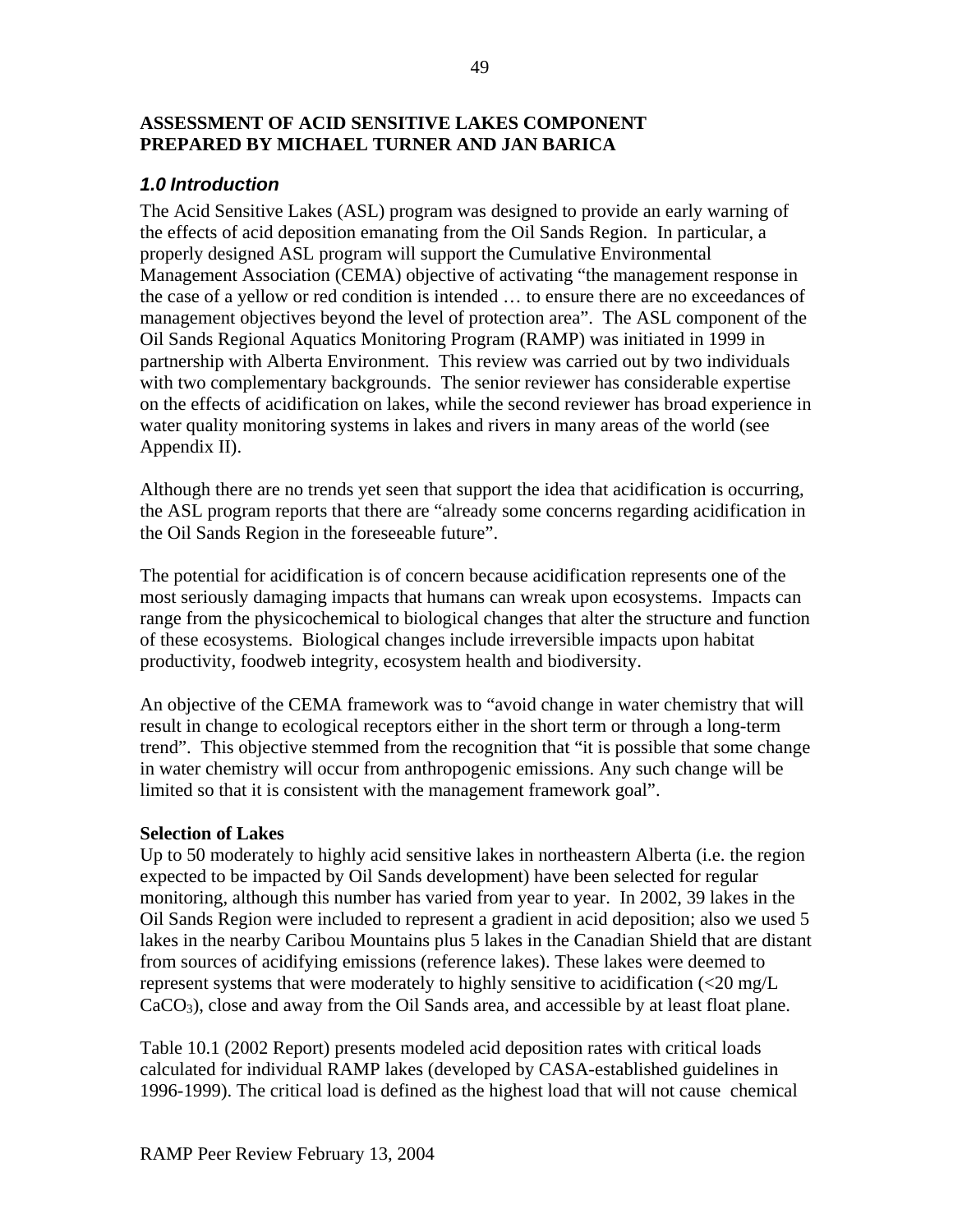changes leading to long-term harmful effects on the most sensitive ecological systems (study done outside RAMP), set at  $0.25$  keq ha<sup>-1</sup>yr<sup>-1</sup> for sensitive soils in Alberta, taking into account the expected buffering capacity of the lakes and input of base cations for the watershed. It represents the amount of acid deposition below which acid neutralizing capacity (ANC) or pH remain above a specific threshold value (ANC set at  $\lt 5$  ueq $\cdot \overline{L}^{-1}$  or pH 6 for the Oil Sands Region by the  $NO<sub>x</sub> - SO<sub>x</sub>$  Management Working Group (outside RAMP).

#### **Sampling Program**

The lakes have been monitored annually. Vertically integrated collections from the euphotic zone from up to five sites in each lake were combined to form a single composite sample for chemical analysis. Full vertical profiles of Secchi depth, dissolved oxygen (DO), temperature (T), conductivity and pH are done at the deepest location in each lake. Parameters monitored include standard (routine, generic, core) indicators used in water quality monitoring, both of acid lakes and other water bodies (i.e. pH, total suspended solids [TSS], total dissolved solids [TDS], alkalinity, bicarbonate and other major ions, nutrients, DO, etc.). Table 8.2 of the same report presents a detailed rationale for core ASL monitoring program, with general guiding principles, site selection, and specific methods and procedures.

#### **Scope of Material**

The materials considered for this review included: RAMP 1999: 2.1.4, 3.1, 8.1, 9.1.4, 9.2 RAMP 2000: 2.1.4, 4.4, 8, 10.1.4; RAMP 2001: 2.1.4, 3.5, 4.2.4, 10, 11.1.3, 12.1.4 RAMP 2002: 1.2.6, 2.1.5, 3.6, 4.2.6, 10; RAMP Five Year 1997-2001 Report (ASL sections 1.4.5.2, 1.5.5.3 and 1.6.5.3); RAMP Program Design and Rationale (2002) section 8 and Table 8.1; Horizon Oil Sands Project Application (technological aspects); and notes on the RAMP 2003 Oct. 22 meeting. As well, the reviewers examined supplementary material provided by B. Kemper including: CEMA: Acid deposition management framework recommendations for the oil sands region of north-eastern Alberta; CEMA Research priorities and monitoring enhancements related to acidification and the management of critical loads in north eastern Alberta; and Preliminary review of the effects of acid deposition on northern Saskatchewan lakes (D. Ballagh, 1999).

It is important to recognize that the lack of an integrated overview document (as was available for other RAMP projects) diminished the effectiveness of the review and significantly increased the effort required. Frequent changes to the objectives and scope of the review further diminished the effectiveness of the review planning, and have arguably caused the review to be incomplete. It is imperative that a consolidated report for the ASL program be prepared that includes documentation of the linkages with other programs (e.g. in diagrammatic form). Only then can an effective review of the program be conducted.

## *2.0 Assessment of Acid Sensitive Lakes Program*

The program as it has been described in the annual reports is unlikely to achieve its stated objectives, although implementation of the several studies recommended by the CEMA  $NO<sub>x</sub>$  -  $SO<sub>x</sub>$  working group would markedly improve the program and its effectiveness. If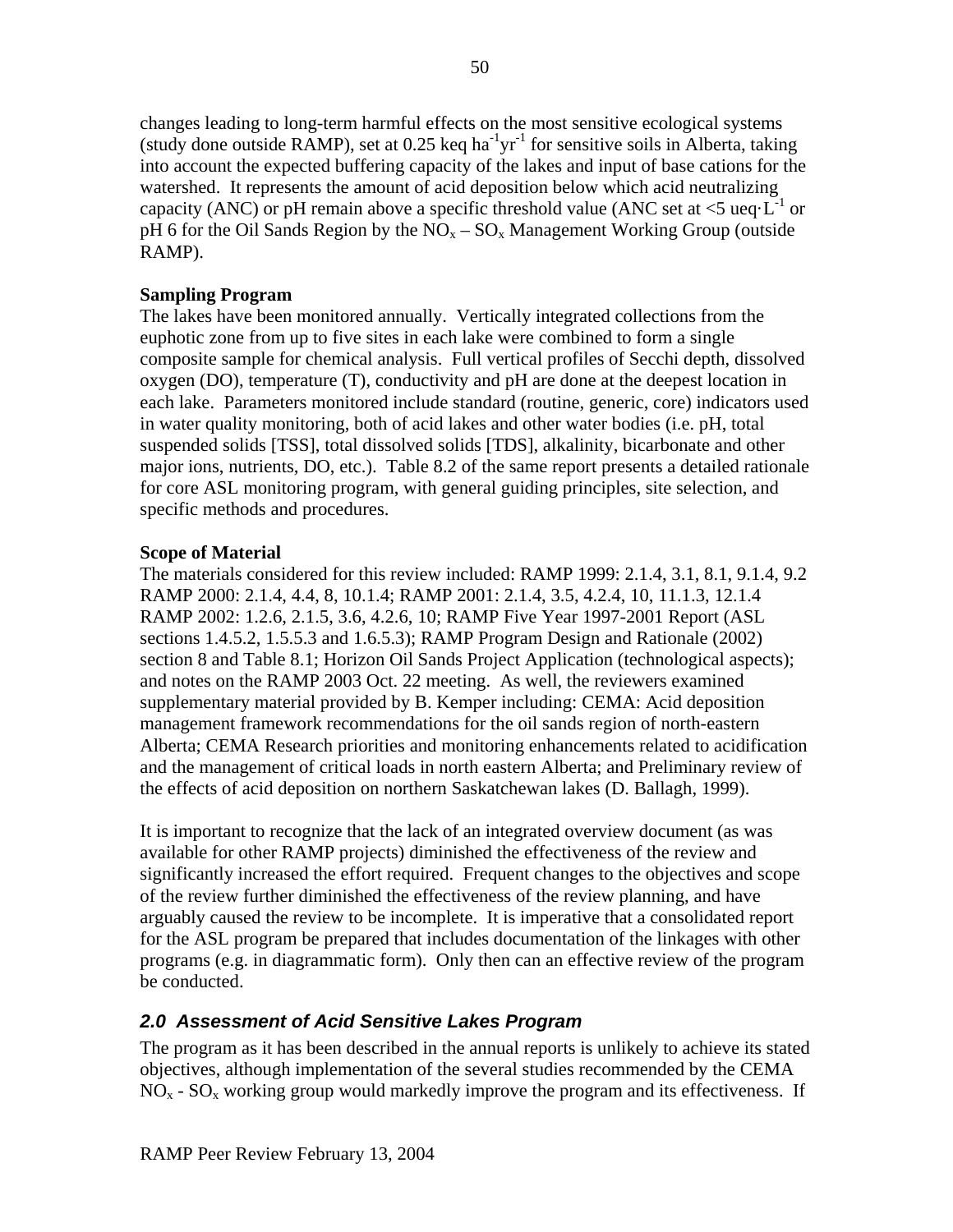the CEMA recommendations are not acted upon, it is unclear that the program can achieve its stated objectives of:

- 1. Collecting scientifically defensible baseline and historical data to characterize variability in the acid sensitive lakes;
- 2. Monitoring aquatic environments to detect and assess cumulative effects and regional trends; and
- 3. Collecting data against which predictions contained in environmental impact assessments (EIAs) can be verified.

### **Assessment related to ASL Program Objectives**

The ASL program's first objective is to collect scientifically defensible baseline and historical data to characterize variability in the oil sands area. Despite the limited frequency of sampling (once a year) and short length of the monitoring program (1999- 2002), the Program has delivered some useful information and new knowledge. However, it could not collect scientifically justifiable baseline and historical data to enable characterization of the variability in the Oil Sands Region. Nor was a procedure proposed that would enable valid statistical detection of trends in the future; currently, data are insufficient for a trend analysis.

The second program objective was to monitor aquatic environments in the Oil Sands Region to detect and assess cumulative effects and regional trends. The data collected since 1999 have been insufficient to detect any regional trends or cumulative effects of acid depositions. (Nor would we expect to detect a trend in four years.) However, sulphate concentrations in several lakes of the Birch Mountains in the Oil Sands Region are already high, and are similar to or exceed values seen in experimentally acidified lakes of the Experimental Lakes Area (ELA) at their most acid. This suggests that some acidification may already have occurred. This observation applies only to the chemical parameters monitored because so far there is no biological monitoring being conducted in the ASL program.

The third objective was to collect data against which predictions contained in environmental impact assessments (EIA) can be verified. The power of the monitoring program described in the RAMP ASL program annual reports is insufficient to verify EIA predictions. Principle concerns include:

- sampling frequency is inadequate to monitor parameters that are known to be seasonally variable;
- the timing of sampling avoids possible spring acid pulses that occur elsewhere in acid impacted regions;
- many important early warning lake responses are biotic and these are not being monitored;
- some of the lakes being monitored are not particularly acid sensitive; and
- deposition (including dry deposition) is not being monitored forcing decisions to rely solely on modeled scenarios.

See below for additional concerns.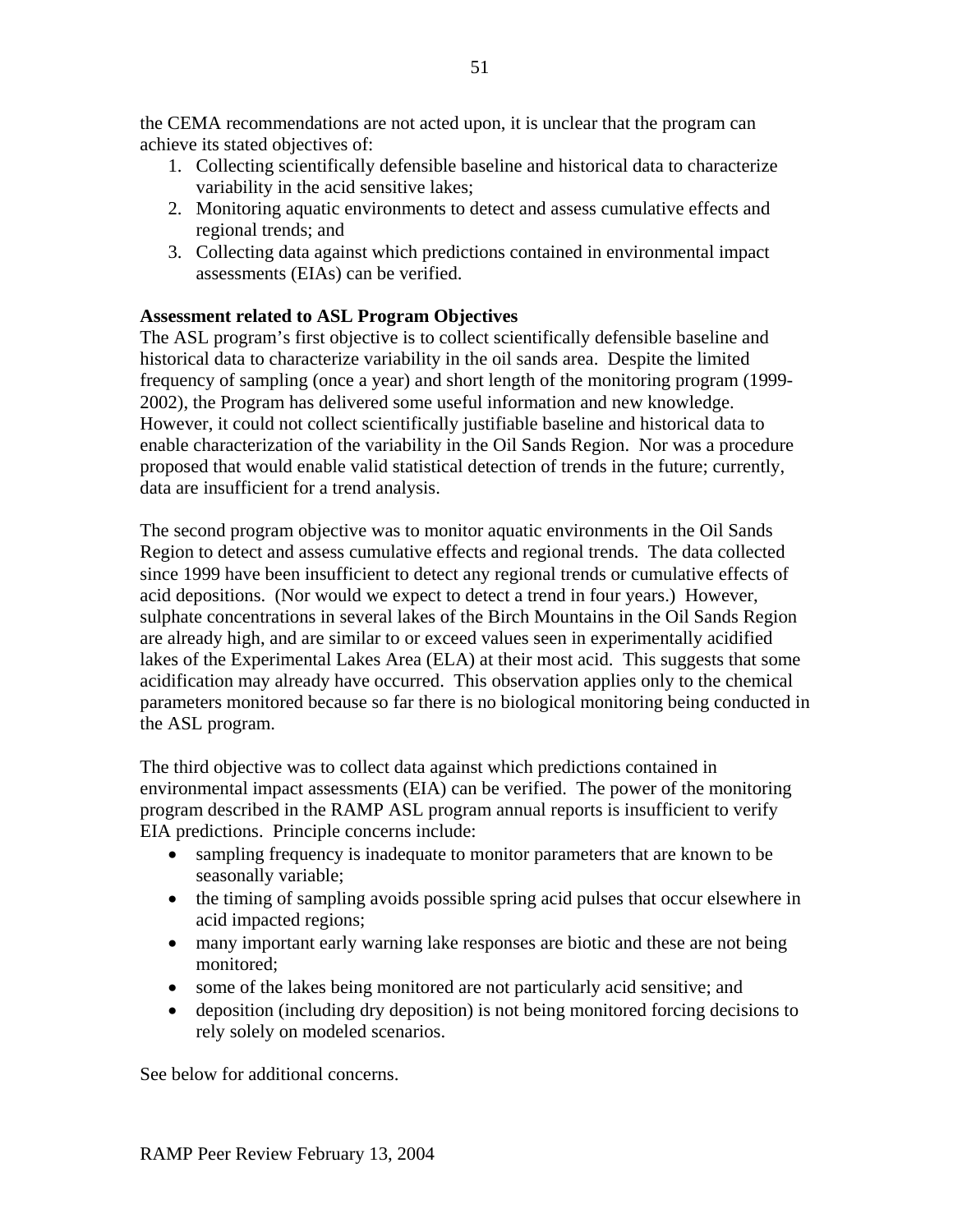#### **Assessment Related to Linkages and Integration**

Within the Program: The water chemistry of the acid sensitive lakes appears to exist largely in isolation of other components of RAMP; certainly other components were excluded from the ASL reports. Although some phytoplankton and zooplankton samples have been collected, no plans have yet been identified to have them analyzed or interpreted.

RAMP to Region: Although the selection of sampling stations seems acceptable, it is unclear how representative the selected lakes are from a regional perspective. Certainly it is good that more than one cluster of lakes is being studied. However, there are good reasons for adding at least one or two more clusters, including the acid sensitive lakes in northwestern Saskatchewan.

RAMP to Other Programs: It is also unclear from the annual RAMP ASL reports what is going on in other (possibly related) ASL studies in northern Alberta because the annual reports have been presented largely in isolation of such activities. There is no evidence of any linkage of this component to other environmental monitoring programs in the annual reports except for Table 8.2 of the 2002 RAMP Program Design and Rationale. Recently received information from Bryan Kemper indicates that there are several important additional efforts proposed by CEMA that are outside the activities identified in the RAMP annual reports. These proposed studies and their interactions with RAMP monitoring need to be linked in a summary report.

#### **Concerns and Gaps**

The ASL Program provided useful and scientifically valid information that will contribute to regional, national and international understanding of relationships of various components of northeastern Alberta acid sensitive ecosystems. There have been some adaptive changes made to the program, although sometimes the changes have not always been well implemented (e.g. although gran alkalinity began to be measured in the second year, the older measurements remain the reported values). However, there are so many serious issues that remain to be adapted to that we believe the experimental design described in the ASL Program RAMP reports is unsuitable for testing the program objectives.

We are concerned that the gaps in the present ASL monitoring program will prevent development of a statistically sound base to assess the variability of the selected parameters and to develop even an indication of acidification trends. These gaps include:

1. Inadequate sampling frequency and inappropriate timing of sample collection: once-a-year sampling is insufficient. A single annual sample of water chemistry collected from each lake cannot provide an adequate assessment of the average values of any chemical substance that is nonconservative (i.e. most of those that are of interest such as pH). Given the shallow nature of many of these lakes, and probable rapid water renewal, it is likely that water chemistry conditions in the lakes are highly variable. For example, there are cases where interannual differences in pH exceed one unit even after only three years of sampling, but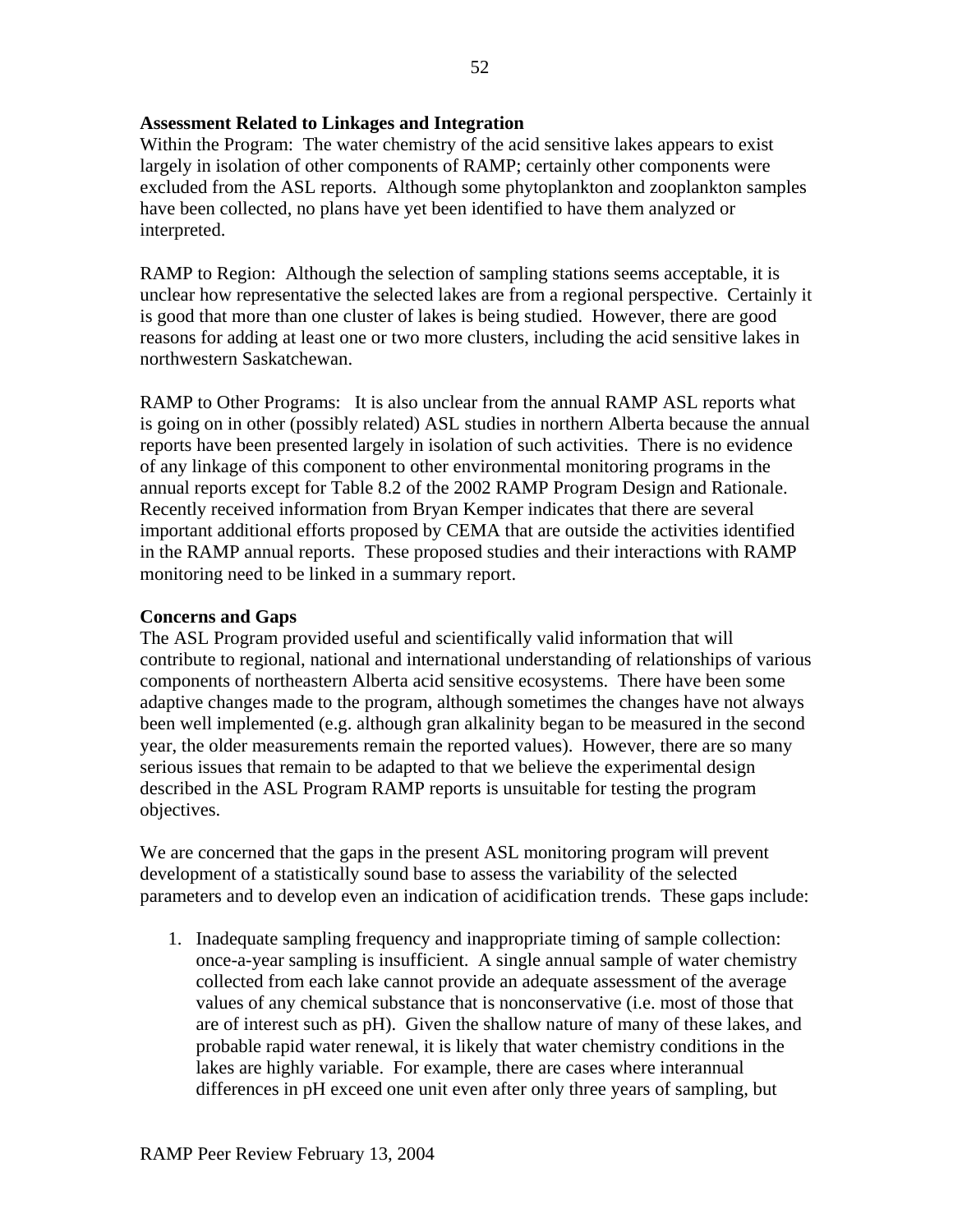probably not as a result of changes in acidic deposition. As a result, the power to detect interannual differences or trends in response to changes in loading of acidic substances will probably be exceedingly low.

The spring acid pulse has been neglected, yet it may indicate the impact of accumulated deposition over the winter. Program changes in lake selection will likely make it more difficult to detect temporal trends.

- 2. Biological indicators are missing that could better and more sensitively identify the effects of acidification on aquatic ecosystems. In addition to the chemical characteristics of ASL, we need to look at their biota, and functional and structural indicators, such as those that are related to productivity and biodiversity. Other biotic indicators include changes in phytoplankton species composition coupled with shifts to acidophilic genera, changes in zooplankton assemblages, and altered phytobenthic, zoobenthic and fish productivity. Such indicators have been useful elsewhere in the study of acid sensitive lakes worldwide, and would yield a more convincing demonstration of the effects of acidification on aquatic biota, which should be our primary concern.
- 3. Often metals in addition to acidity per se can be biologically damaging. The subprogram ignores measurement of any metals (e.g. mercury and aluminum) even though metals are sampled and analyzed in other subprograms.
- 4. It is unclear how changes are to be detected in the monitored lakes. The lack of a scientifically challengeable hypothesis prevents objective evaluation of the monitoring data in order to detect temporal trends. It is also unclear what quantitative criteria will be used for detecting change. There is discussion of several acid sensitive parameters (e.g. alkalinity [gran or fixed-point titration] or ratio of bicarbonate:divalent cations). There are also analyses of year-to-year trends using several crude means (eyeballing clustered histograms or box and whisker plots of pH and alkalinity). Yet there is no statement of what parameter, rate and degree of change or technique of analysis will be used to assess whether acidification is occurring. Also is acidification to be evaluated on a lake-by-lake basis, or as a result of a regional cluster analysis?

Detection of trends in the monitored lakes will be challenging because of fluctuations in the sampling program. Although the program has been adaptive in some respects, i.e. adjusting methods and lakes, such adjustments can increase the difficulty of detecting long-term trends. For example lake selection varied over 1999-2002 in a relatively nonsystematic way; 38 lakes were sampled (Table 3.27 of 2001 report), although only 27 were sampled in all 3 years. What precautions will be taken to factor out the influence of sampling irregularity on the ability to detect temporal trends? Moreover, the criteria for lake removal and addition are sometimes unclear. For example, in the Oil Sands Region, the pH was higher in the replacement lakes (A300, L29) than in the lakes dropped (A47, L1, L30) (compare pH in Figure 10.1 of RAMP 2001 Vol. 1). It would seem that selecting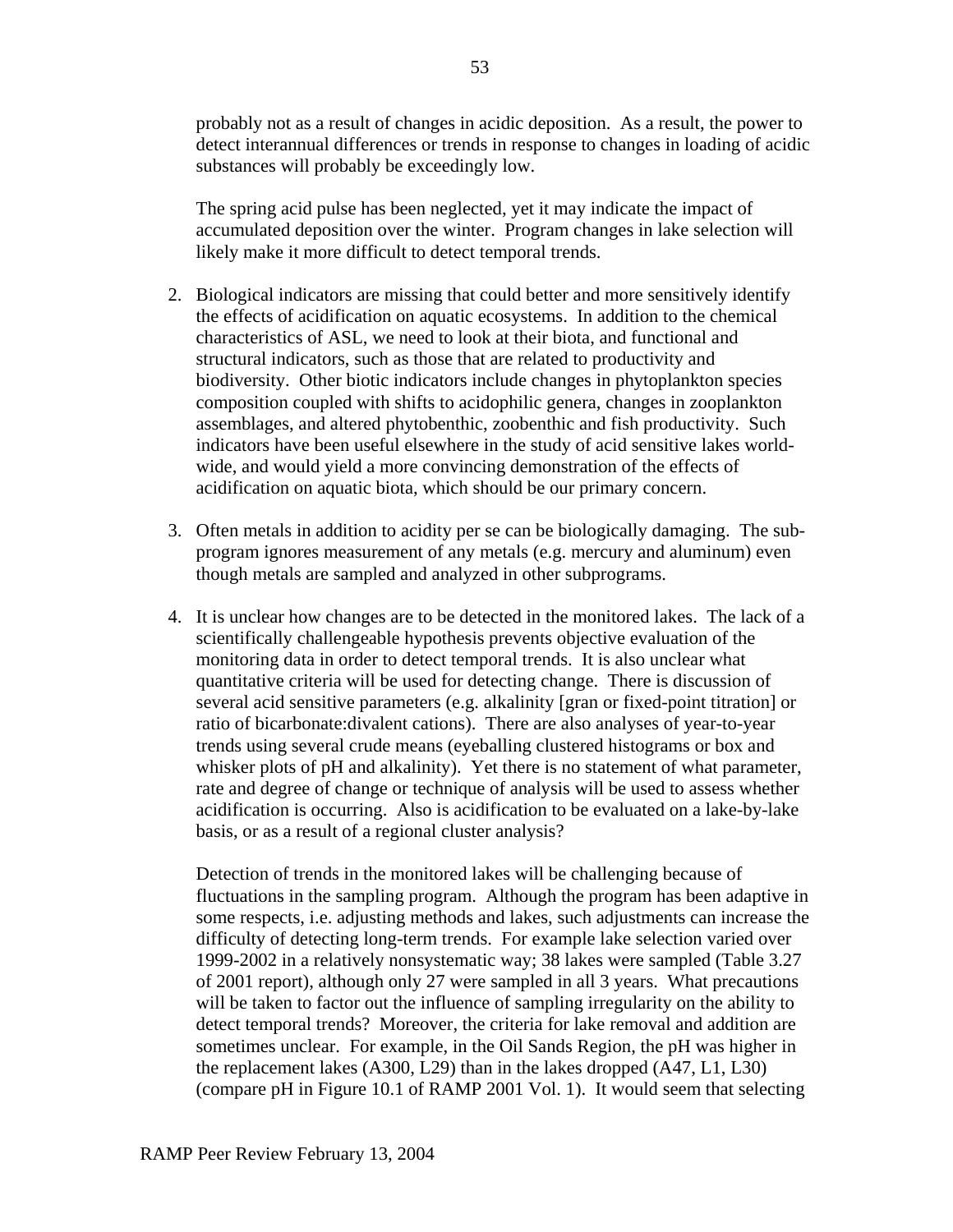higher pH and higher alkalinity lakes runs counter to the principle of selecting acid sensitive lakes.

5. It is noteworthy that the acid deposition rates in the Oil Sands Region were modeled, rather than measured, in a number of recent EIAs for oil sands development (six companies listed). It appears that there is no verification step to ensure that the lakes are actually receiving the modelled acidic inputs. The primary focus was on modeling the Potential Acidic Input (PAI) in keq ha<sup>-1</sup> yr<sup>-1</sup>, including wet and dry deposition by sulphur and nitrogen compounds from sources within the area and from background sources, accounting for the mitigating effect of base cations (Table 10.1, 2001 Report). PAI values are expected to represent potential "near-future" deposition rates, as some yet undeveloped (i.e. planned and/or approved) projects were considered in modeling. But no depositional data are provided in this section to substantiate that these PAI are likely to be correct. As a result, the lack of verifiable depositional information diminishes the validity of future projections, increases the uncertainty of interpreting the monitoring observations, and limits the ability to evaluate the responsiveness of the monitored lakes.

Furthermore, the CEMA document identifies the Henriksen model as "difficult to apply and validate in low-relief wetland-rich terrain". We concur that there is need for a dynamic model that is adapted to the northeastern Alberta region, and that has been verified. The CEMA report identifies efforts that could result in model development and verification.

6. The lack of hydrology and chemical data for the watersheds of the study systems limits the understanding of the relationship between the aquatic chemistry data being collected and the acidic deposition that is occurring.

Because the lakes selected in the Oil Sands Region are predominantly shallow, they are likely to have relatively rapid water renewal times. (Although these data are not presented, a hydrologist could provide theoretical water renewal rates based on average catchment hydrological yields, average precipitation, and photometric assessment of catchment areas.) As a result, many of the monitored lakes will likely reflect terrestrial catchment influences more strongly than in-lake processes, which would predominate with longer water renewal times. Therefore, it is less clear how the ASL program will serve as an early warning of excess acid deposition.

The lakes selected may be relatively insensitive to changes in acid loading for yet another reason. Lake trophic status could confound the ability to detect acidification because only one lake is oligotrophic, and the rest range from mesotrophic to hypereutrophic status. Typically oligotrophic lakes are more acid sensitive than are eutrophic lakes, which can have greater acid buffering capacity (e.g. ELA's L302N experiment evaluating nutrient additions on alkalinity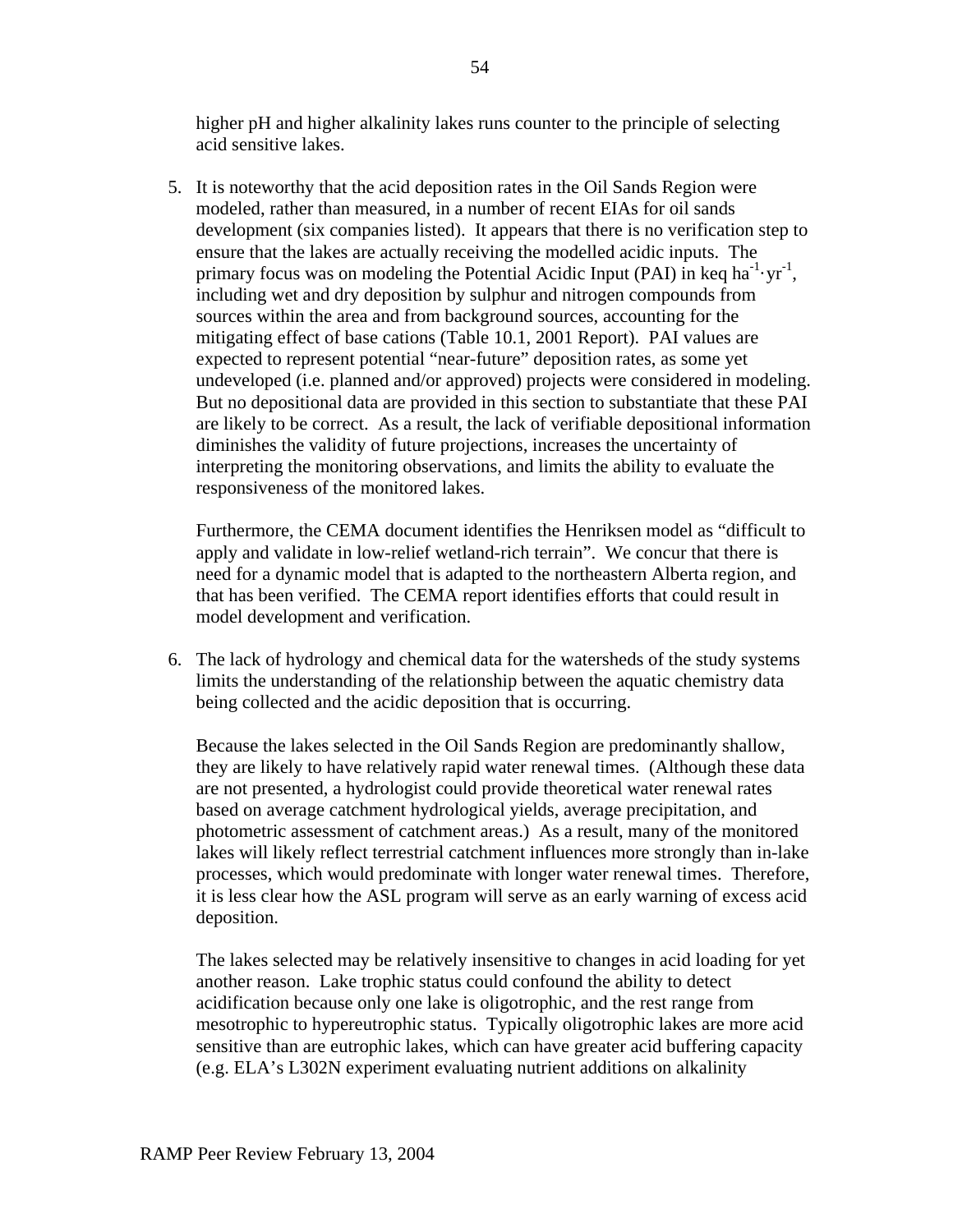generation, and P. Dillon's similar experiments in the Dorset region of southeastern Ontario).

- 7. Conventional measurements may be insufficient to characterize the chemistry of the monitored lakes, which often have high concentrations of dissolved organic materials. Additional information is required about the buffering capacity in such aquatic ecosystems of the organic complexes that are common in the lakes of the Oil Sands Region.
- 8. The monitoring program does not distinguish between acidic emissions from the oil sands operations from other regional or long-distance sources. Perhaps there is some marker of the oil sands operations that will enable oil sands emissions to be distinguished in the depositional areas from background deposition or from other sources. Routine parameters such as pH, alkalinity, N- and S-compounds, and base cation ratios are so far the only parameters used in monitoring of acid sensitive ecosystems world-wide. Although this is a weakness of all ASL monitoring programs, in the event of increased deposition, it will be difficult to identify the source of acid emissions.
- 9. The idea of including "reference sites" or lake clusters in the ASL program is excellent. However, it is unclear what criteria were used for selecting these reference sites. How have these reference sites been matched with the Oil Sands Region lakes? It is also unclear how the reference data will be used to assess temporal trends in oil sands emissions-affected lakes.

## *3.0 Recommendations and Suggested Implementation*

Independently of our review, the CEMA report "Research Priorities and Monitoring Enhancements …" made several recommendations that are germane to the objectives of the RAMP ASL program. In many cases, the recommendations pertain to issues of concern that we have identified in our review and, as a result, overlap to some degree with our recommendations. As such, these projects merit mention, and we encourage that they be considered for incorporation into, or refinement of, the ASL program. The germane projects that the CEMA report has recommended include:

- early detection of acidification of small watersheds and dynamic model development;
- hydrologic regime of potentially acid sensitive lakes determining annual through-put flux;
- determining the mechanism of organic acid buffering and its response to anthropogenic deposition of sulphur and nitrogen;
- seasonal changes in lake chemistry;
- determining historical changes in lake chemistry and relationship to productivity using paleolimnology; and
- coupling the ASL program with other relevant model verification and terrestrial monitoring studies.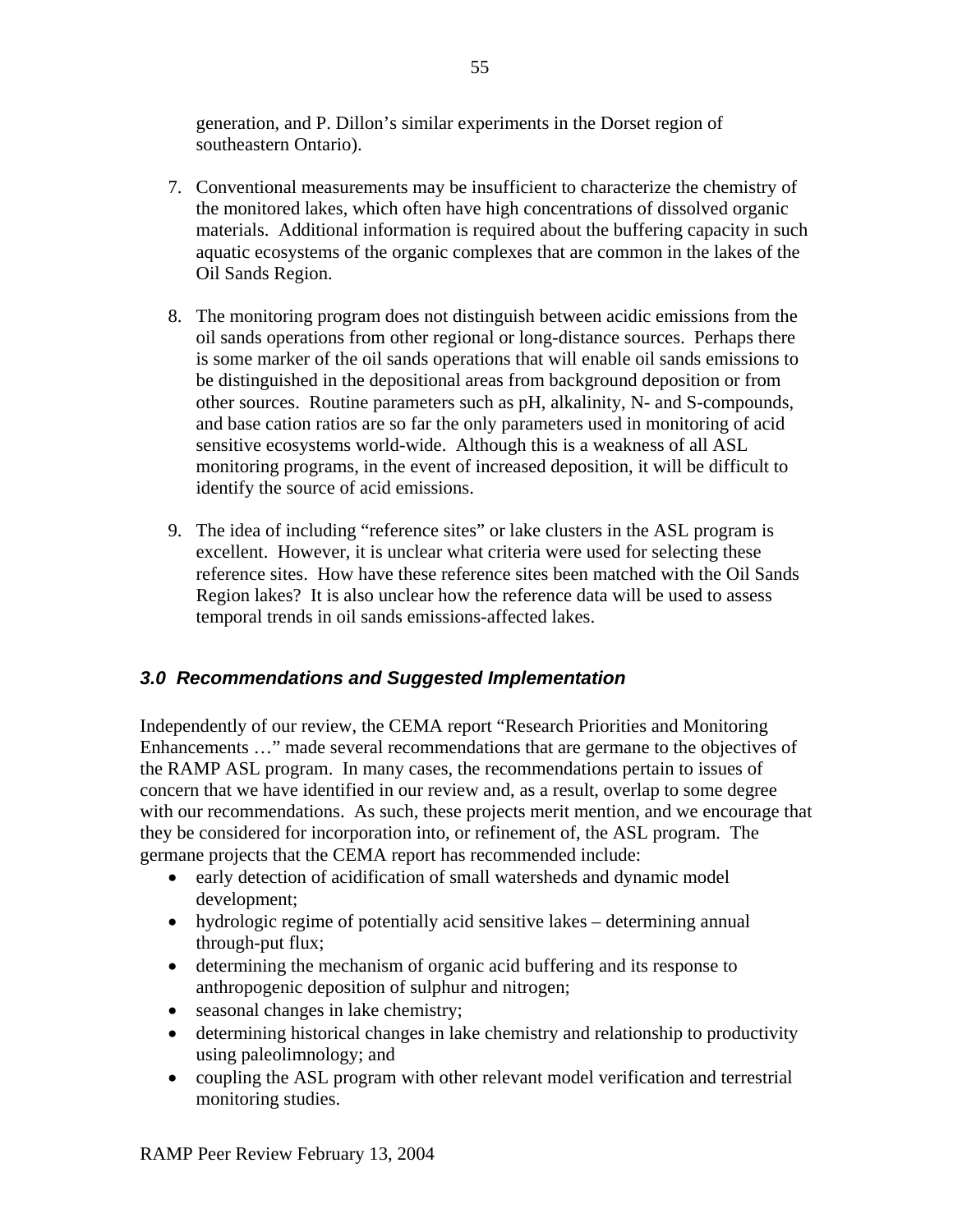The primary recommendations that we suggest for improving the ASL program are in order of priority:

- 1. Integration of programs and research plans
	- a. Integrate the RAMP-related ASL program with other programs, e.g. the CEMA  $NO<sub>x</sub>$ -SO<sub>x</sub> Working Group-related efforts. A matrix of activities, organizations and their linkages needs to be presented that defines well the context of RAMP's ASL program; Table 8-1 of the 2002 RAMP Program Design and Rationale is an incomplete start. Although integration of RAMP's ASL program with other efforts may already be underway, without a summary report it is unclear that this is so. If the ASL program is actually a separate endeavour from these other activities, then substantial efforts are needed to unify these ASL-related activities to avoid "reinventing the wheel", and wasting resources.
	- b. A related recommendation is that there should be a coherent and integrated monitoring and research plan put forward. Exclusion of the ASL program from the final report was incorrect. In the absence of a final report for the ASL program, there is little evidence of a plan for 2004-2009 except for continuation of monitoring efforts. If we have to project forward what we have seen through 2002, then the plan cannot be considered satisfactory. Note that some of what could be a plan for 2004-2009 appears to be embodied in CEMA documents.
	- c. Coupled with these coordination efforts is the need to ensure that the ASL program is well linked to regional monitoring of the deposition of acidic substances. This monitoring must also include monitoring of dry deposition, which recent information from Environment Canada (Bob Vet) indicates could be a large component of total deposition (ca. 30-50%). Reliance on unverified modeled deposition is unsatisfactory.
- 2. Proposed changes to the current monitoring program
	- a. Clearly state the working hypothesis or question that is to be tested in detecting long-term changes in acid status of the monitored lakes. State the criteria that will be used to test that hypothesis.
	- b. Increase the sampling frequency within each year using an analysis of the power to detect change, and adjusting the sampling effort accordingly. (CEMA notes that sampling for the US Environmental Protection Agency [EPA] monitoring program occurs four or five times a year.)
	- c. Introduce spring-time sampling as a priority. Exclusion of spring-time samples precludes the ability to detect acid pulses in the monitored lakes.
- 3. Additional parameters to be introduced into or integrated with the RAMP monitoring program
	- a. Add an in-lake biological component to this study. This would both help with the evaluation of the biotic sensitivity of the systems, and enhance the power to detect change. Relatively inexpensive possibilities include phytoplankton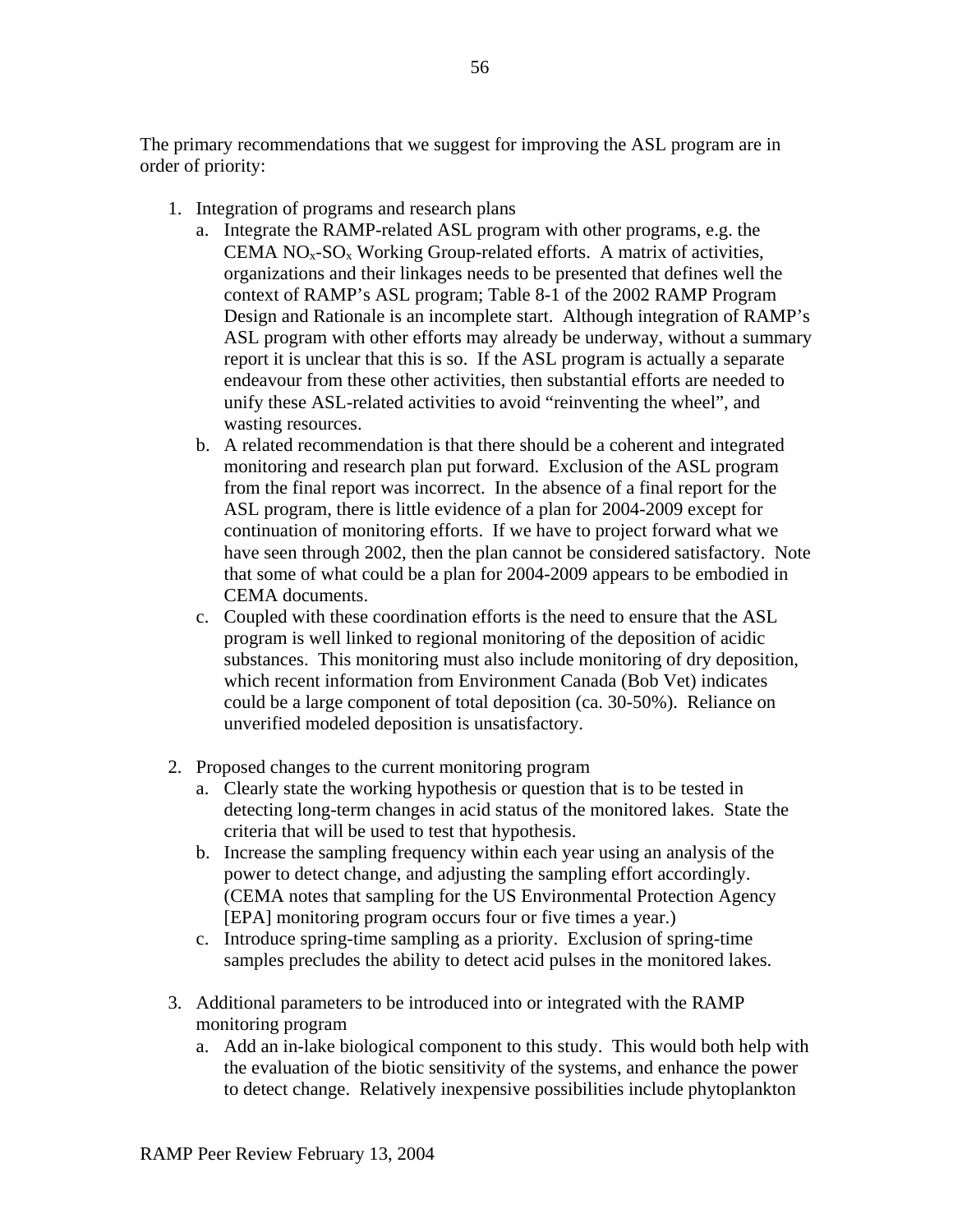and zooplankton; currently planktonic samples are collected but there is neither a plan nor resources for their analysis and interpretation. More energy intensive alternatives include study of fish populations, zoobenthos and benthic algal assemblages. A further expansion would be to consider waterfowl usage of these systems such as is done by Environment Canada's Canadian Wildlife Service.

- b. Add a metal component to the program (perhaps linking to the water quality component), particularly aluminum and mercury. For example it has often been reported that mercury bioaccumulation can be increased in acidifying systems. Mercury contamination can be serious for the health of wildlife, for domestic fisheries and for recreational fisheries. It is likely that the oil sands emissions will also include increased deposition of mercury in the downwind regions. Hence, mercury could be increasing in aquatic biota both because of increased deposition and because of pH-related changes.
- c. Several of the monitored systems need to be better characterized in terms of their watershed characteristics, including their lake bathymetry and rates of water renewal, for example; CEMA has made a similar recommendation.
- 4. Proposed research needs to complement the RAMP monitoring program
	- a. Establish intensive study watersheds that are known to be acid sensitive and are receiving acidic inputs. These sites should be hydrologically calibrated, and information should be gathered that defines well the biological and chemical properties of the lakes in the context of their watersheds and depositional regimes. (Note that CEMA shows this as a proposed study.) Extra effort directed to these systems would be designed to help interpret the broader regional results.
	- b. Spend effort to understand the role of organics in the acidification and buffering of these lakes. (This has also been recommended by CEMA.)
- 5. Suggested modifications to the lake selection
	- a. Once depositional information is available, it should be verified that the lake cluster deemed to be a suite of reference lakes is actually suitable for this purpose.
	- b. Add downwind lakes in Saskatchewan that are known to be acid sensitive, known to be receiving acid deposition, and projected to acidify.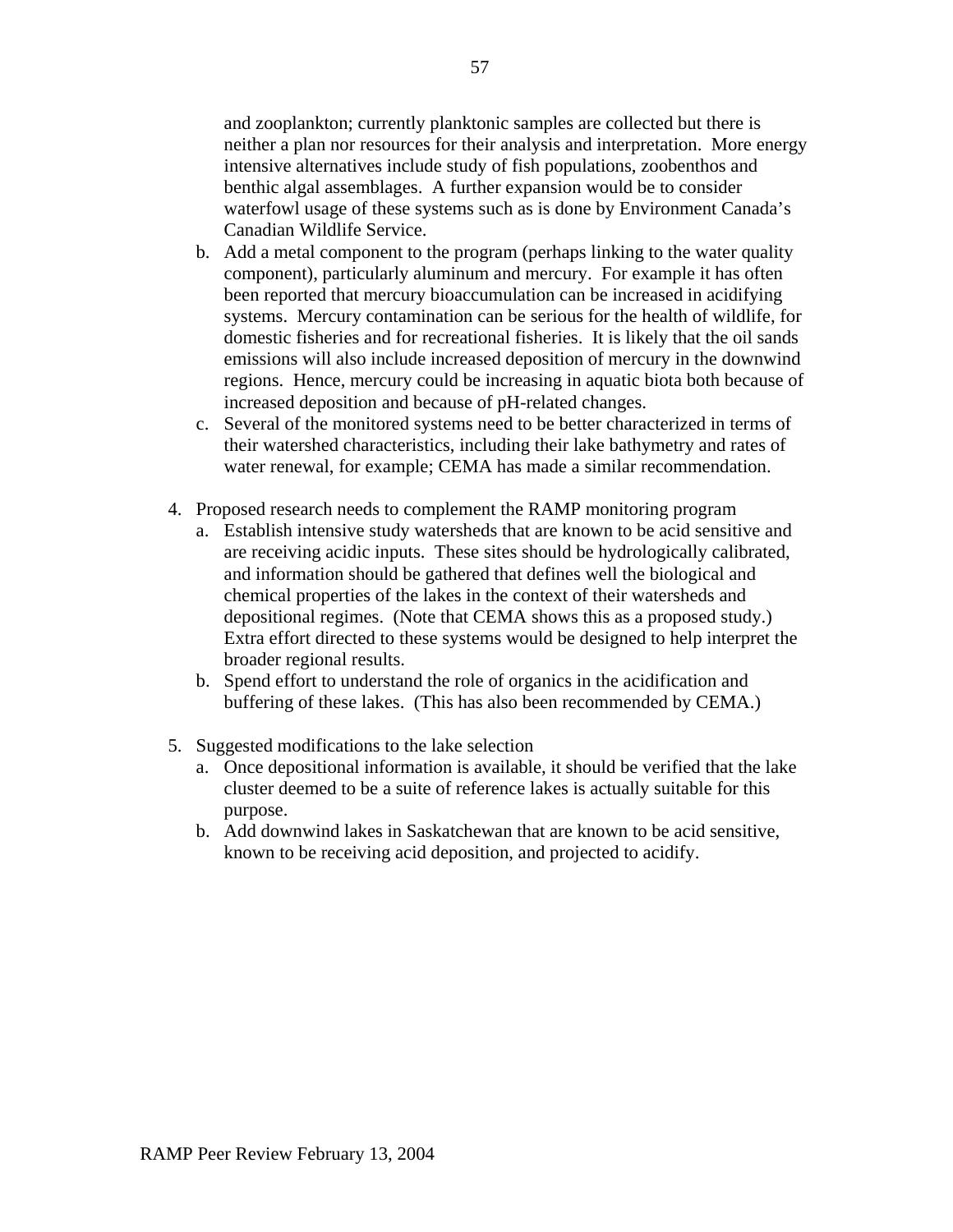#### **OVERALL ASSESSMENT OF THE RAMP AND RECOMMENDATIONS FOR THE FUTURE**

#### *Introduction*

The Oil Sands Regional Aquatics Monitoring Program (RAMP) in the Oil Sands Region of northeastern Alberta was designed to measure baseline environmental conditions, and predict and assess effects from proposed developments. RAMP was designed as a longterm monitoring program that incorporates both traditional and scientific knowledge. This review has focused on three major objectives of RAMP, specifically: (1) characterizing existing variability, (2) detecting regional trends and cumulative effects, and (3) monitoring to verify environmental impact assessment (EIA) predictions. Following the organization of the program and the annual reports and the Five Year Report, the review was divided into seven components viz., climate and hydrology, water quality, sediment quality, benthic invertebrates, fish populations, aquatic vegetation and acid sensitive lakes. Our overall assessment is based on the narrative reports found in the previous sections, the template-based reviews (Appendix IV) and separate discussions with some of the component reviewers. In this section, we present a number of issues and concerns that were common to several different components and program objectives. Based on the assessments, we make recommendations for future action. Our recommendations are separated into three types: (1) organizational, (2) primary technical, and (3) secondary technical.

We saw many signs of positive progress with RAMP. The very existence of a major regional aquatic monitoring program is a positive sign for Alberta. Initiating joint monitoring by the oil industry in 1997 was a progressive initiative leading to benefits now and in the future. The companies involved are to be commended for their vision and their significant financial contribution over the years. A long-term initiative such as RAMP is rare.

The RAMP initiative to draw individual components into a comprehensive regional aquatic monitoring program is a positive step towards relevance and effectiveness. This is a major region of Alberta and is an area of significant environmental disturbance. RAMP offers an important opportunity to ensure environmental protection, support environmental rehabilitation in the future and enhance our level of knowledge and understanding of boreal aquatic ecosystems in disturbed and undisturbed settings.

The general consensus of the reviewers was that the Five Year Report was well organized and written in a manner that is accessible to most stakeholders, with a few exceptions. It fairly describes the evolution of RAMP over the years and, with the unfortunate exception of the aquatic vegetation and the acid sensitive lakes programs, which were not addressed, it is a good description of what was done. The problems with the report are found in lack of details of methods, failure to describe rationales for program changes, examples of inappropriate statistical analysis, and unsupported conclusions.

Although the Five Year Report was compiled in a satisfactory way, the *content* of the report raised significant concerns with the reviewers about the integrity of the RAMP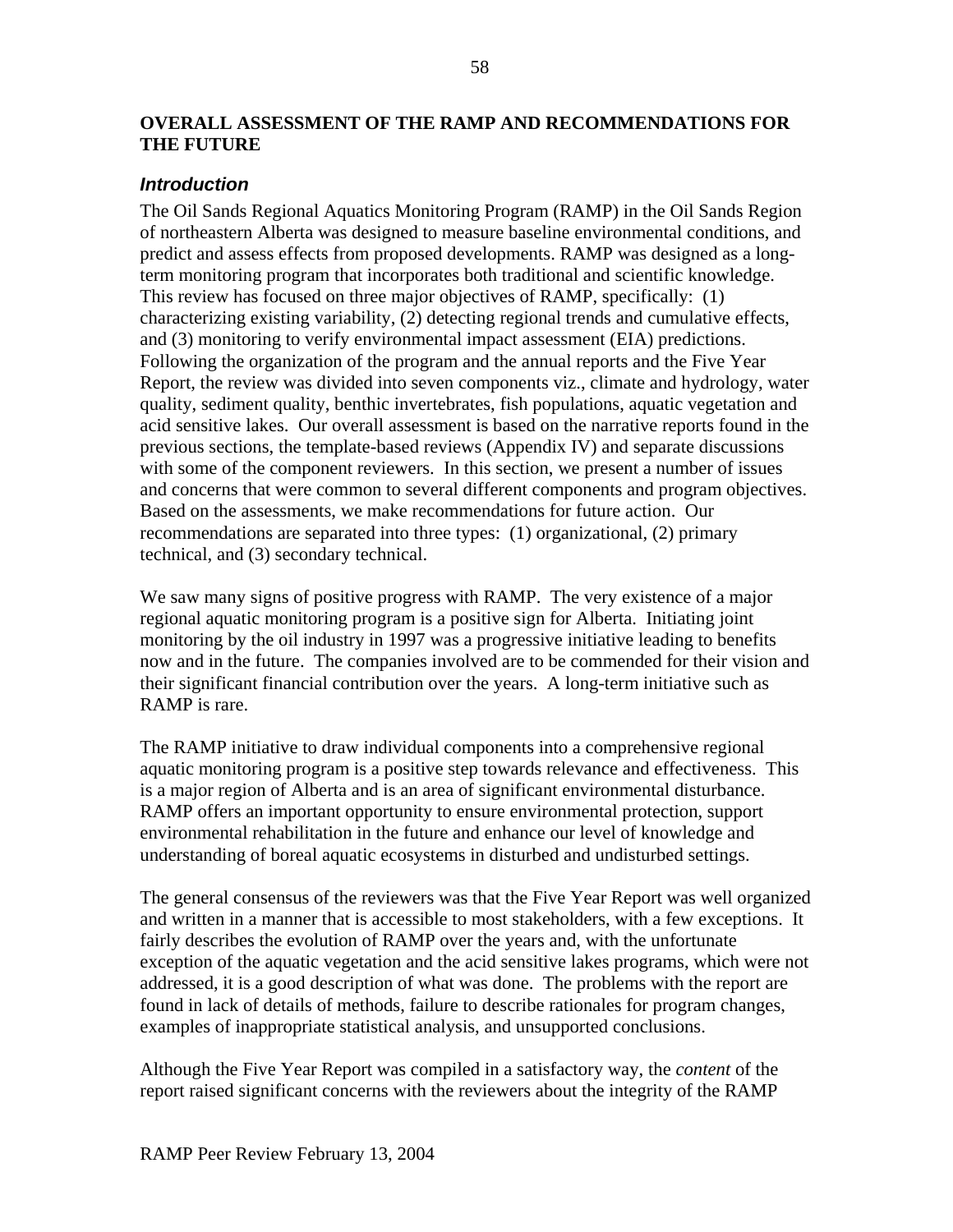Program itself. In the current state, RAMP is not in a position to measure and assess development-related change locally or in a cumulative way. Reviewers reported serious problems related to scientific leadership and a lack of integration and consistency across components with respect to approach, design, implementation, and analysis. Reviewers also reported a lack of an overall regional plan, that clear questions were not been addressed in the monitoring and that there were sometimes significant shortfalls with respect to statistical design of the individual components. Although RAMP appears to recognize that characterization of variability, assessment of regional trends and cumulative effects, and verification of EIA predictions are essential objectives for the program, there is no clear direction on how to achieve and integrate these objectives, despite good existing examples in other national and regional monitoring programs.

There are several levels of recommendations that were provided in this review. Individual component templates and summary reports contain recommendations on details specific to that component. However, after the Design and Integration Team compiled these component-based recommendations, deficiencies, concerns and "theme" areas emerged that were common threads across components. These theme recommendations are provided below and are the most important considerations for RAMP.

#### *Recommendations*

The following recommendations are meant to provide a more reliable and systematic approach to aquatic monitoring:

#### **I. Organizational Recommendation on Scientific Leadership**

We recommend that RAMP establish a new independent position of project scientific leader reporting to the RAMP Steering Committee and responsible for the overall scientific design of the program and ensuring program quality and relevance through independent peer review. RAMP should also establish an ongoing system of independent scientific input to the program through (1) informal or formal commentary on early ideas and initial plans; (2) workshops and planning sessions that involve independent researchers, RAMP contractor staff and RAMP technical committee members in interchange and debate; (3) formal written review of monitoring plans; and (4) formal review of progress on a periodic basis.

Several findings support the need for a new organizational structure: the need for a clearly delineated overall regional monitoring plan with clear questions to be addressed; the need for establishing a core level of consistency across program components; the need for ongoing independent scientific input into planning programs; the need for ongoing independent scientific peer review of progress (e.g. see the vegetation component); a lack of integration between individual components of the program; and the initiation of program elements that lie outside the capacity/responsibility of the contractor. The RAMP program has been designed by committee consensus and the program has been reactionary and ever-changing. This has resulted in a program where few stations have been sampled consistently over time, consistently across components and using consistent methods. Under these circumstances it will not be possible for the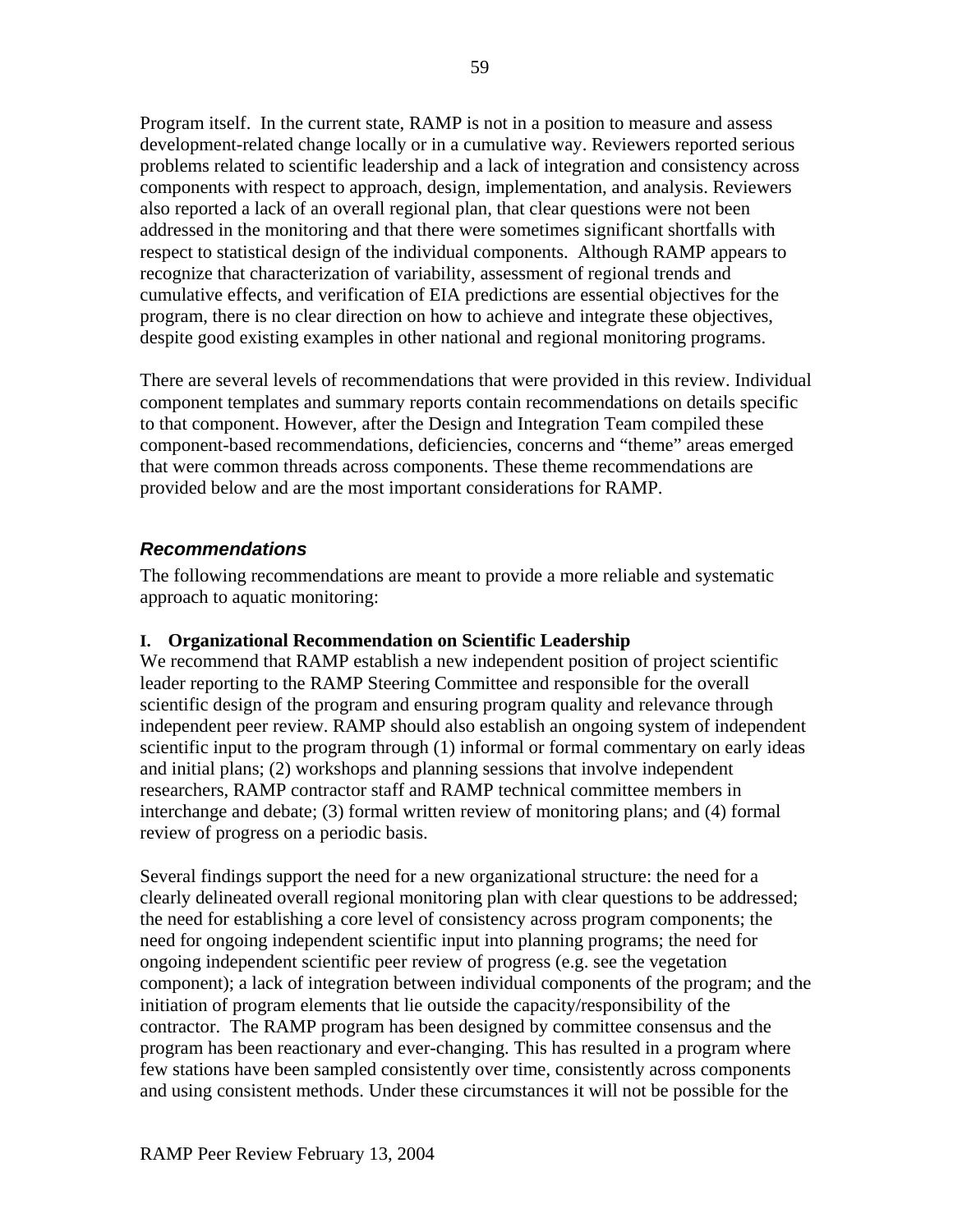RAMP to meet its 3 primary objectives. We feel these problems are the result of a lack of a scientific leader.

An independent scientific leader reporting to the Steering Committee would be responsible for the overall scientific design of the program and would work with the main contractor, other minor contractors and outside specialists to lead strategic planning and evaluation. This individual's position would be full-time and responsibilities would be more than a simple liaison officer between the RAMP Steering Committee and the contractor. This individual would have an aquatic, scientific background, hold a strategic vision, and be familiar with EIA approaches and programs such as EEM, RCA, and federal and provincial monitoring. This individual would be the strategic planner of the program and would require adequate resources to do the task. Independent scientific leadership is needed and it should not rest with the lead coordinator for the contractor. The contractor is responsible for delivering the program and reporting on it. The contractor should not be responsible for the overall design or the evaluation of progress, which would create a conflict of interest.

Some of the reviewers suggested an alternative model to the single contractor model, e.g. more along the lines of the NRBS, with a secretariat that provided scientific leadership and coordination and many individual private contractors, and university and government researchers carrying out the projects. We disagree because that model is more suited to individual projects, rather than a long-term, integrated monitoring program.

Several component groups recommended the establishment of an external science advisory panel (e.g. climate and hydrology, fisheries, vegetation), but we recommend against such an option. Given the uncertainty that exists in the management decisions that will be necessary, we feel emphasis should be placed on more flexible, adaptive approaches in which the expertise and knowledge of the wider scientific community can be called upon. Problems with an ongoing advisory board include: (1) board advice is restricted to the expertise of the board members. Expanding the size of the board increases the expertise but smaller boards function better in terms of member participation and overall output; (2) individuals involved in the initial plans cannot be expected to be as objective as those outside the process during reviews of progress; (3) the ongoing time commitments for board members can become too great, with the result that members become unable to commit time and effort at the desired level; and (4) board member ennui after repeated input on the same issues. Issue-specific scientific input may be more difficult to organize than an ongoing advisory board but the results are likely to be more effective when the participation is tailored to the issue. Scientists thrive on novelty and are more ready to participate in specific planning and review exercises on a periodic, rather than ongoing, basis. As well, they are more willing to take part when their time commitments can be clearly defined, their specific expertise is obviously useful, and acceptance of their advice is more probable.

### **II. Primary Technical Recommendations**

### **1. Adoption of an Ecosystem Approach and Decision-Making Strategy**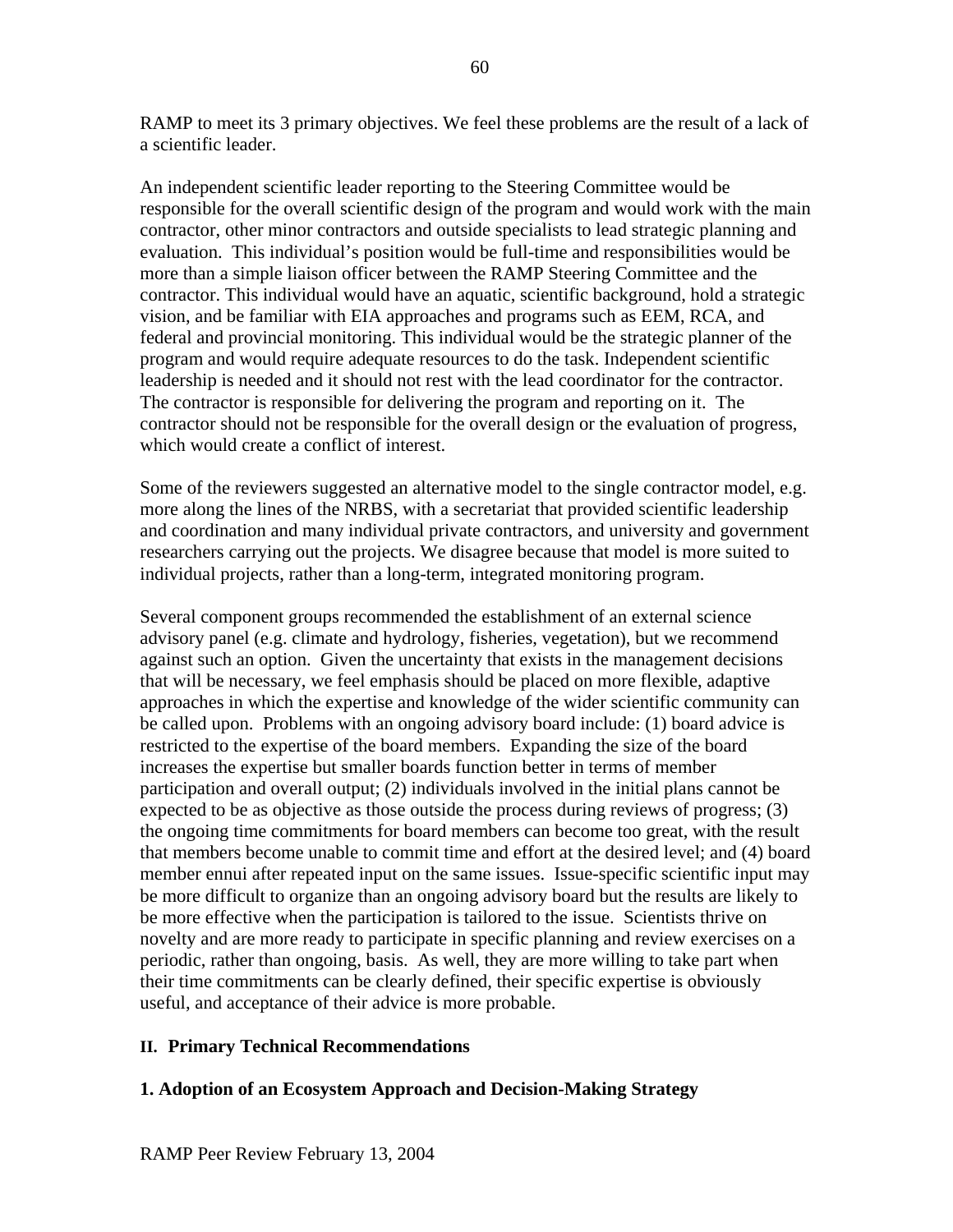We recommend that RAMP adopt a strategic, integrated, regional monitoring design and decision-making strategy for measurement of development-related change at an ecosystem level while incorporating site-specific needs. Monitoring must fit within the context of an adaptive management framework and focus beyond project-specific needs. This approach should:

- Consider how decisions on change will be made and the information that is required to make those decisions. For example, what indicators will be measured to assess a particular development activity? What will the indicator be compared against to determine when a change has occurred? Will changes of a certain magnitude and direction trigger a specific line of decisions or an approach to greater monitoring intensity? What will the process be if water quality indicators show a change but no change was measured in fish indicators?
- Consider the development projections to 2020 in the oil sands area and select strategic monitoring locations accordingly. Depending upon the watershed, development level, and physical, chemical, and biological characteristics the monitoring approach can be customized. Sampling intensity and frequency can also be customized;
- Integrate RAMP components (i.e. hydrology, water and sediment quality, benthic invertebrate community structure, fish population health, aquatic vegetation and acid sensitive lakes) at integrated monitoring stations;
- Use adaptive feedback loops within and among components for constant examination of experimental designs and results; changes should be made to the program based on solid results rather than on speculation;
- Show clear links to objectives and have clearly stated hypotheses or testable study objectives; and
- Ensure that all terms, especially statistical ones, are defined and used precisely in reports, and a glossary for all component subject areas be produced as an aid to authors and readers of reports. Precise use of terms aids understanding.

RAMP has changed from year to year. This lack of consistency and strategy has severely limited the ability of RAMP to monitor the environment relative to existing and future development pressures. This comment was common across components including acid sensitive lakes, benthic invertebrates, fisheries, water quality and aquatic vegetation. Development projections to 2020 have been available since the inception of RAMP and extensive information on development has been submitted by independent proponents under the EIA process. The goal of RAMP should be to describe key environmental components, overlay development-related stressors on those environmental components and determine if the change in one can be explained by the other. The monitoring program must be designed to collect environmental information capable of detecting change due to a specific development including selection of appropriate parameters and indicators, and collection at appropriate times and frequencies. For example, investigators stated that "wetland vegetation has been documented as an important biomonitoring parameter for examining potential effects to wetland systems". Yet they failed to spell out exactly how the vegetation monitoring will enable the investigators to detect effects of oil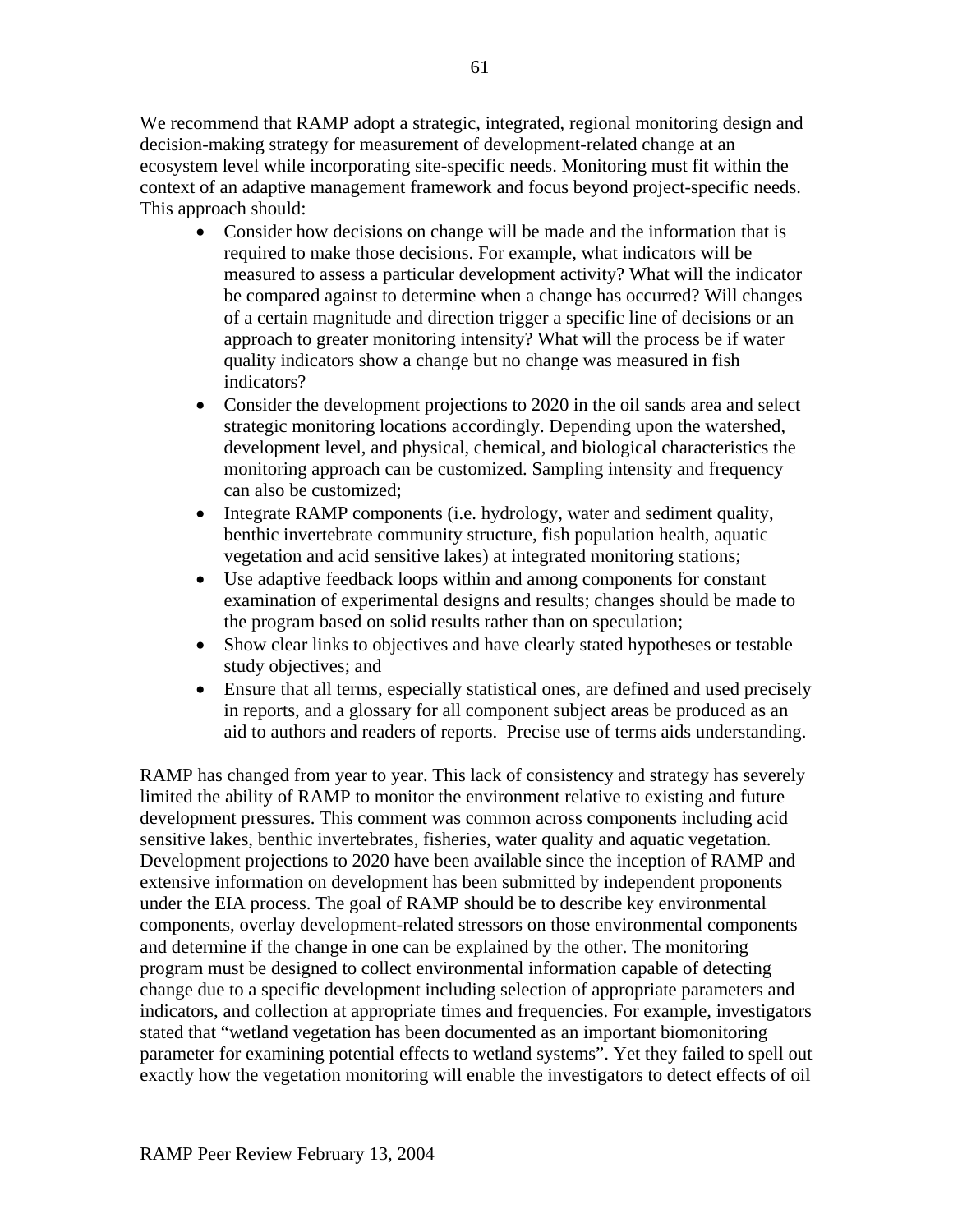sands development. Investigators must state what constitutes unacceptable change in an environmental component in response to oil sands development.

A strategic vision cannot not be implemented unless there is scientific leadership of RAMP as discussed in Recommendation 1. After five years, and considering the development pushing ahead in the oil sands, it is alarming that the main monitoring program for the area significantly lacks strategic direction and scientific process.

## **2. Adoption of Effects-Based Monitoring within the Strategy**

We recommend that RAMP orient its efforts towards effects-based monitoring. The objective should be to document environmental change occurring as a result of development, not to carry out descriptive studies. Included in the effects-based approach should be the following:

- Selection of key response indicators for each RAMP component, based upon potential changes resulting from oil sands development;
- On-going synthesis of information related to development pressures including type of development activity, location of activity, stressors released, effects predicted, assumptions used in predictive tools, location of modeling nodes, etc. A monitoring program designed to monitor development-related change cannot do so in the absence of information on the development. This was recognized as a significant shortfall of the RAMP. Reviewers recognized that much of this information is likely included in the EIA reports. However, effects-based monitoring mandates an on-going comparison between development activities and environmental condition. One without the other will not measure developmentrelated change;
- Establishing a core level of consistency for sample station selection, indicator selection, sampling frequency and timing that does not change from year to year;
- Selection of reference and "low-impact" stations within or outside the Region for each component subject area. Those subject areas that can go into an established biomonitoring program (see below) will get this benefit automatically;
- Use of biostatistical analyses that report statistical confidence levels and power analyses for indicators of change. These statistical results are critical to assist with interpretation of the environmental changes to establish confidence in the decision-making strategy;
- Consideration of the knowledge and understanding gained from other successful effects-based monitoring programs that measure development-related change relative to natural variability; for pertinent subject areas such as water quality, benthos, fish and possibly aquatic vegetation, a bona fide, regional biomonitoring program (Environmental Effects Monitoring [EEM] or the Reference Condition Approach [RCA]) should be initiated; and
- Incorporation of other existing regional information such as NRBS, NREI, PERD, EEM, the Muskeg River design initiative (CEMA) and information collected independently by industry. Future periodic summary reports, such as the next Five Year Report, should incorporate monitoring results and studies from programs other than RAMP, if the information contributes to the objectives.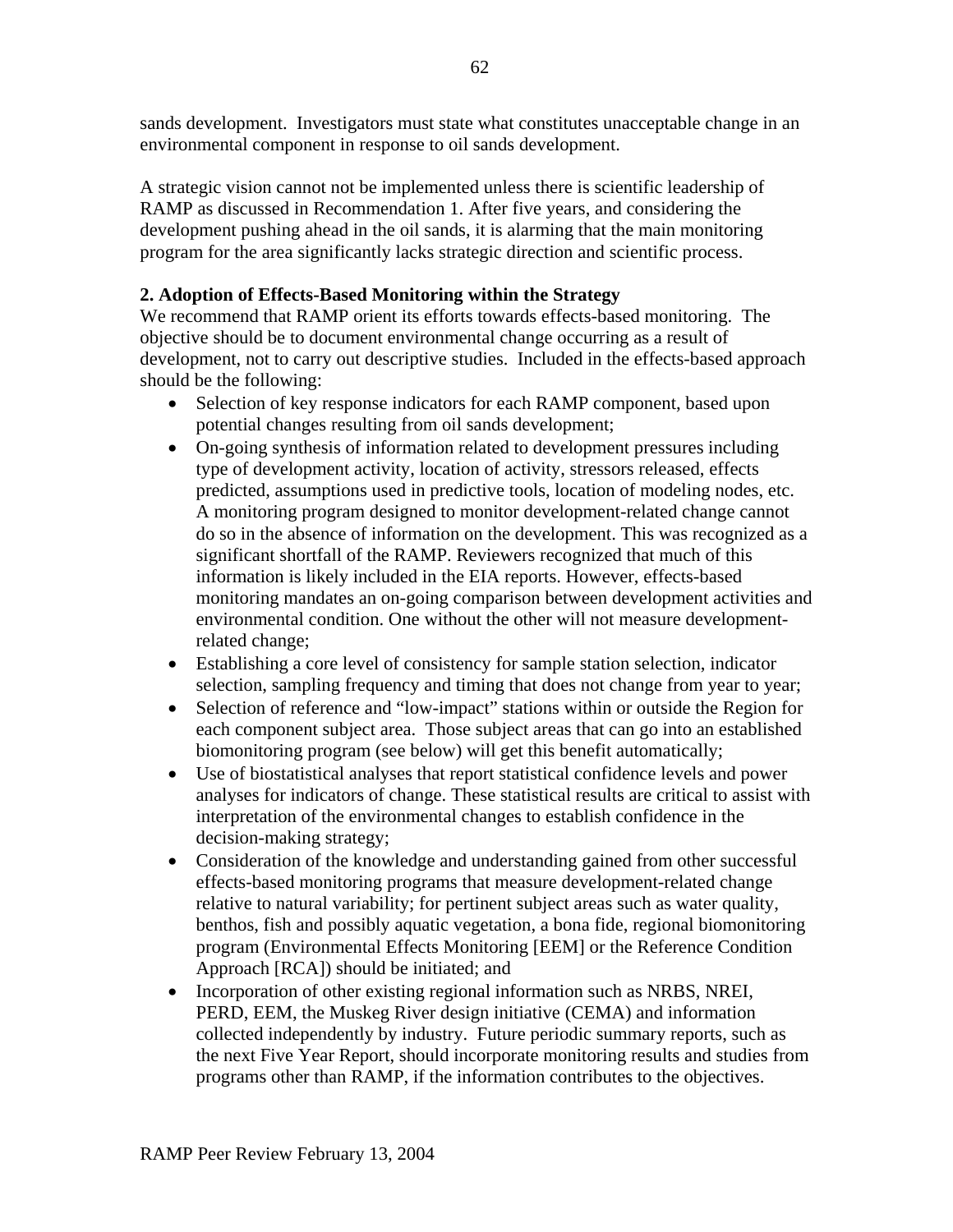#### **3. Testing Environmental Impact Assessment (EIA) Predictions**

We recommend that RAMP complete an exercise to test predictions from already completed EIAs using actual data generated on a site or sites. As a first step in this evaluation, RAMP should prepare a synthesis or summary, on a project-specific basis, of what the impact predictions were for different project activities, including location and timing of impact and Valued Ecosystem Components (VECs) affected.

Conducting a follow-up by verifying impact predictions using real data would be a valuable exercise to illustrate exactly what the deficiencies and gaps are in the existing monitoring program and what needs to be done so that predictions can be verified. The Five Year Report did not attempt to verify EIA predictions.

#### **4. Development of an Information Management System**

We recommend that RAMP establish a comprehensive information management and assessment system, including an electronic database management system that would enable electronic reporting of raw data in a standard and consistent format, interchange of data among component subject areas, and on-going assessment of data using consistent analyses.

The current method of reporting and data integration is not sustainable, and access to information by RAMP users cannot be facilitated using this approach. Reviewers found table after table of data too difficult to synthesize, and the value of the data was lessened by this reporting structure. This recommendation, however, does not pertain to simply a database with query capabilities. RAMP requires a spatially explicit (GIS-based) system where development layers can be overlain with environmental information for all components and stations. There is a requirement for the data to be graphed using standard formats over time and space, and for the data to be exportable for statistical analyses. There are several on-going initiatives within the region that RAMP could benefit from including the federal EcoAtlas-CE system and the provincial information management initiatives. RAMP information should not be placed into a system that operates independently of these other systems. RAMP depends heavily upon federal and provincial monitoring data (e.g. water quality program) and should make efforts to integrate any system they develop. RAMP should also incorporate other industry data that are being collected independently of the current RAMP program. Participation in an existing information management system will ensure cost-effectiveness and continuity in data management and access among contractors.

#### **5. Increased Emphasis on the Athabasca River as a Priority Watershed**

We recommend that RAMP use the Athabasca River as a central focus for monitoring across component subject areas because it is the largest and most important aquatic ecosystem in the region and the natural recipient of the effects of oil sands development.

There is currently no ability within RAMP to assess oil sands development impacts on the Athabasca River in an integrated way. Hydrology data on the Athabasca River were described by reviewers as being significantly limited. Water quality monitoring was conducted at sites too far separated and with inadequate statistical replication to measure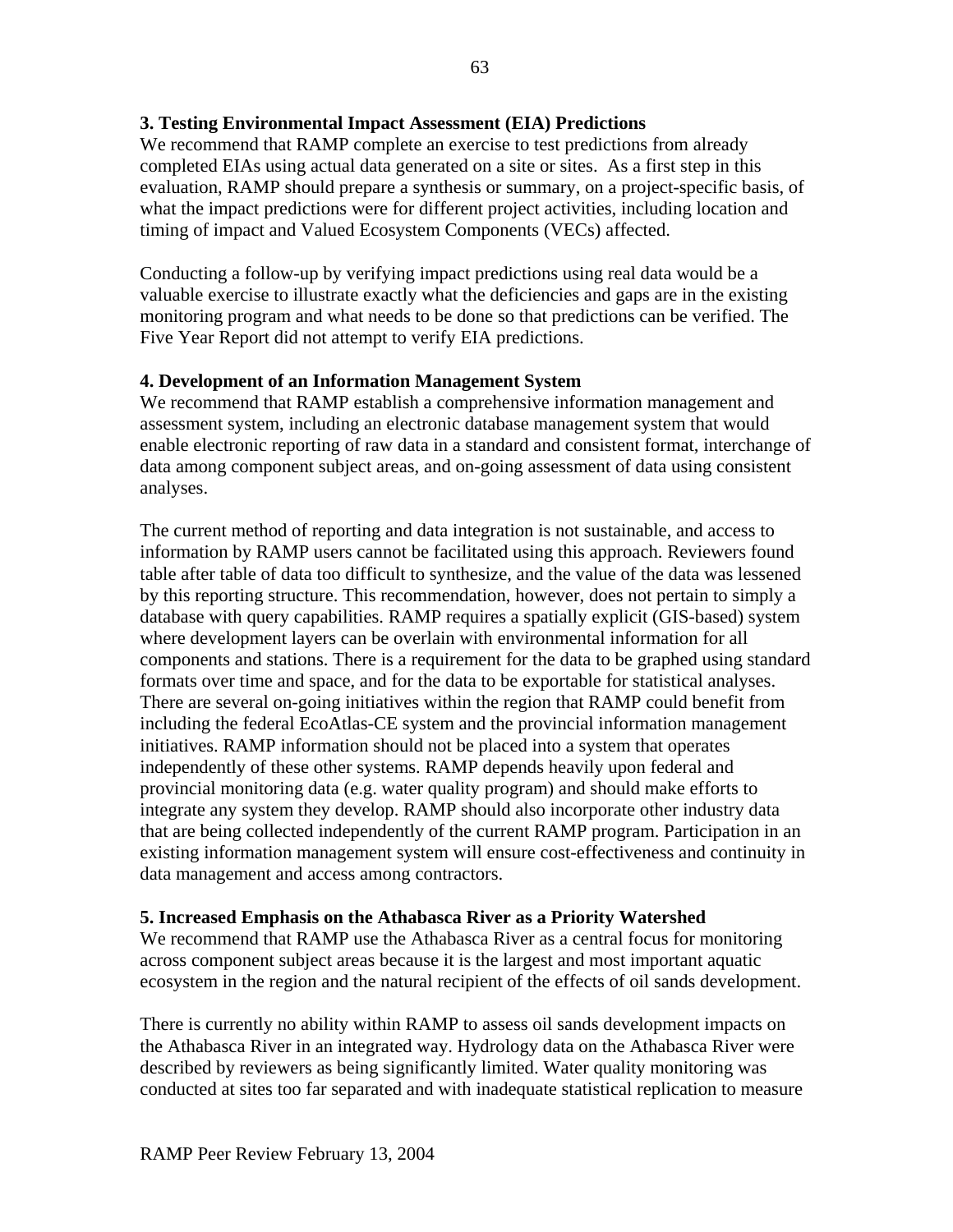changes due to oil sands development independent of the river continuum (natural changes). Benthic invertebrate monitoring was conducted in the early 1990s but was discontinued due to sampling challenges. Fish work was conducted but there is no integration of this component with the other RAMP components. Given that other monitoring programs have operated successfully on the Athabasca, and the river is a critical integrator of potential impacts, this is an unexplained gap. Development of the strategic plan and effects-based monitoring design should be a first priority for the Athabasca River.

#### **III. Secondary Technical Recommendations**

#### **1. Contributions to New Knowledge**

We recommend that RAMP recognize the importance of creating new knowledge and incorporating this knowledge into the monitoring program through an adaptive management framework.

The primary purpose of RAMP is to produce knowledge of how the ecosystem is changing over space or time and/or in response to impacts. A side benefit to monitoring can be the production of new functional knowledge or understanding, which will only result when the data produced by monitoring are used to test an explicit hypothesis. If monitoring is to contribute to the long-term assessment of aquatic resources then it must take place as part of a specific experimental design. Reviewers felt that there is an unrealized opportunity that is not being met for creation of new scientific understanding from RAMP monitoring. Comments about RAMP contributions to new knowledge can be found in the climate and hydrology and benthic invertebrate reports. RAMP could be producing results that contribute to regional, national or international understandings of spatial and temporal trends and cumulative effects and about the nature of impacts on ecosystem function. In so doing it could contribute to better models and better prediction of environmental impacts in the future but, as currently operated, it will not do so, until a better-designed, overall strategic monitoring framework is in place.

### **2. Traditional Ecological Knowledge (TEK)**

We recommend that RAMP actively promote the use of TEK by incorporating it into the design of scientific programs. Key indicators for future monitoring and the interpretation of results need to be identified, and specific, ongoing programs should be devoted to observing changes in these key indicators.

We considered that, even though five of the eight RAMP objectives (Appendix I) were not the focus of the Five Year Report, there should be some evidence in the content of the programs that would tell us whether those objectives were being addressed at all. We asked the reviewers for comments on those objectives as they related to the discipline they were reviewing. Comments were most often received on TEK. Several of the reviewers felt that TEK could be contributing to the program. However, there is no evidence anywhere that it has been considered other than in some of the statements on objectives early in program development. It is assumed that some of the parameters measured in the water-quality, vegetation or fisheries components were identified by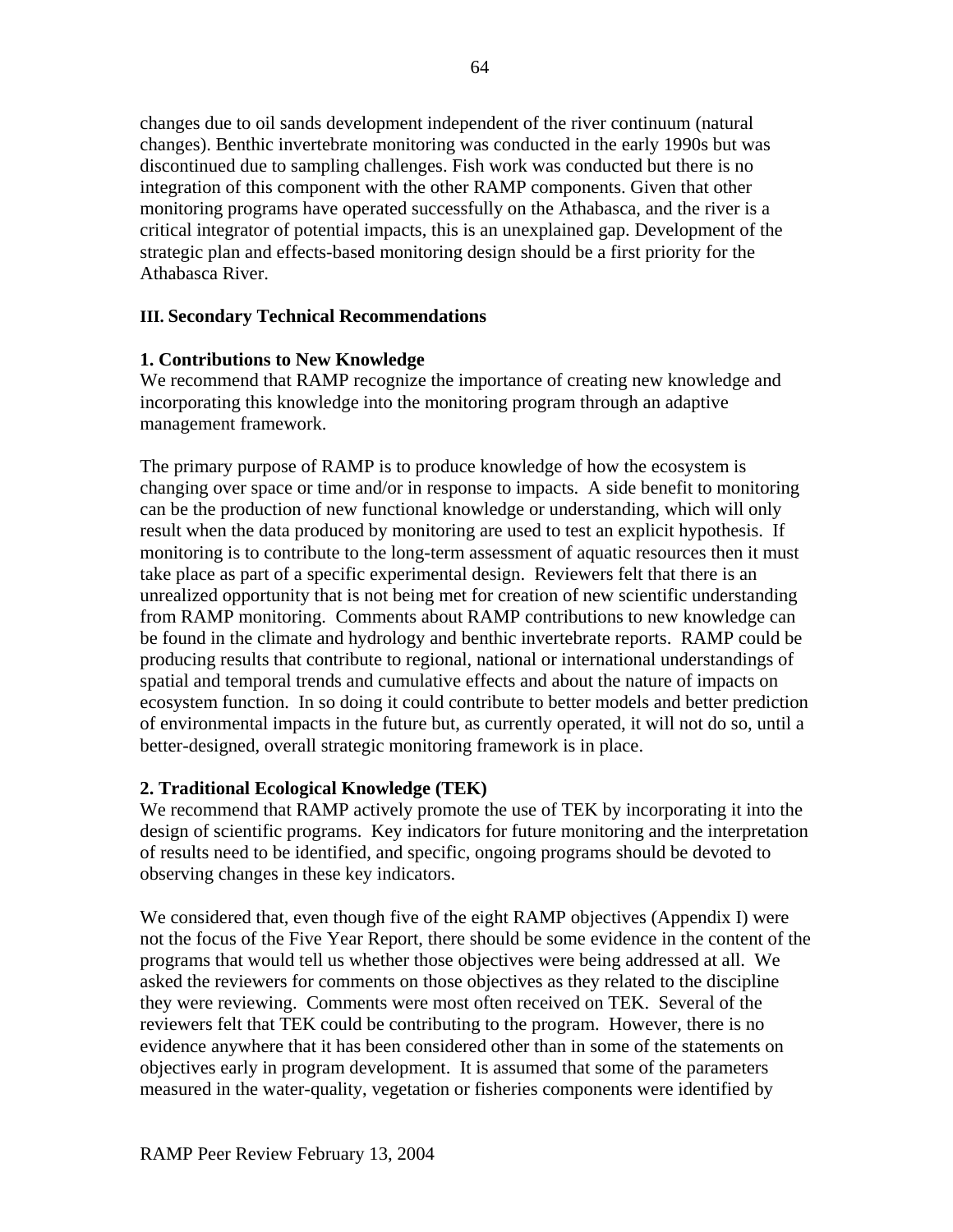stakeholders as VECs in the environmental assessment process. However, the report does not include any information on which parameters were included. Thus, it is not clear if TEK was used as a basis for parameter selection. A separate review of a fish abnormalities study was completed and, although the original concerns came from local residents, there was no evidence that their knowledge had been used in any way. For fisheries programs in particular, local knowledge can provide information on what species have been historically important, and during what seasons they are present, and it can contribute to the overall understanding of the functioning of the system (e.g. are these species migratory with harvests from outside the immediate system, and are they locally important as well?).

A recent government report on science advice for government effectiveness (CSTA, 1999) states that decision-makers should be taking due weight of the traditional knowledge of local peoples. It goes on to say that traditional knowledge, like scientific knowledge, needs to be subjected to due diligence, including rigorous internal and external review and assessment. It is clear to us that RAMP has not taken account of traditional knowledge to the extent one might expect for a study of this nature, especially since it is one of the stated program objectives. Incorporation of TEK with western science needs to be addressed in the ecosystem approach and decision-making strategy.

#### **3. Publications**

We recommend that RAMP initiate a policy of encouraging individuals and the contractor to publish monitoring data and new knowledge in established technical and primary publications as well as in-house reports. RAMP should also establish a RAMP Technical Report Series for wider distribution of monitoring results within the region, provincially and nationally.

Comments about the potential usefulness of RAMP primary and technical publications were made in the water-quality, benthic invertebrates, vegetation and acid sensitive lakes reports. We strongly believe that the results of the RAMP program should be widely disseminated in a more formal manner. High publication standards require high monitoring standards. Publication of results imposes more scientific rigor on the monitoring program, it adds to credibility of the program, it increases exposure of project managers to current scientific information in other areas, and it contributes new information to the program itself. It also adds to the personal capacity and credibility of the individuals involved in the monitoring, resulting in employees who are more satisfied in their jobs.

The proposed technical report series should be structured like some of the government data or technical report series (e.g. Canadian Manuscript Report of Fisheries and Aquatic Sciences). It would be a series of reports generated from the information management system on an on-going basis. This effort would not be onerous if designed properly.

There is a formal procedure for establishing a new series of reports. An ISSN should be included in each report. Numbers can be applied for online at http://www.nlcbnc.ca/issn/index-e.html. An electronic copy should be sent to observe the legal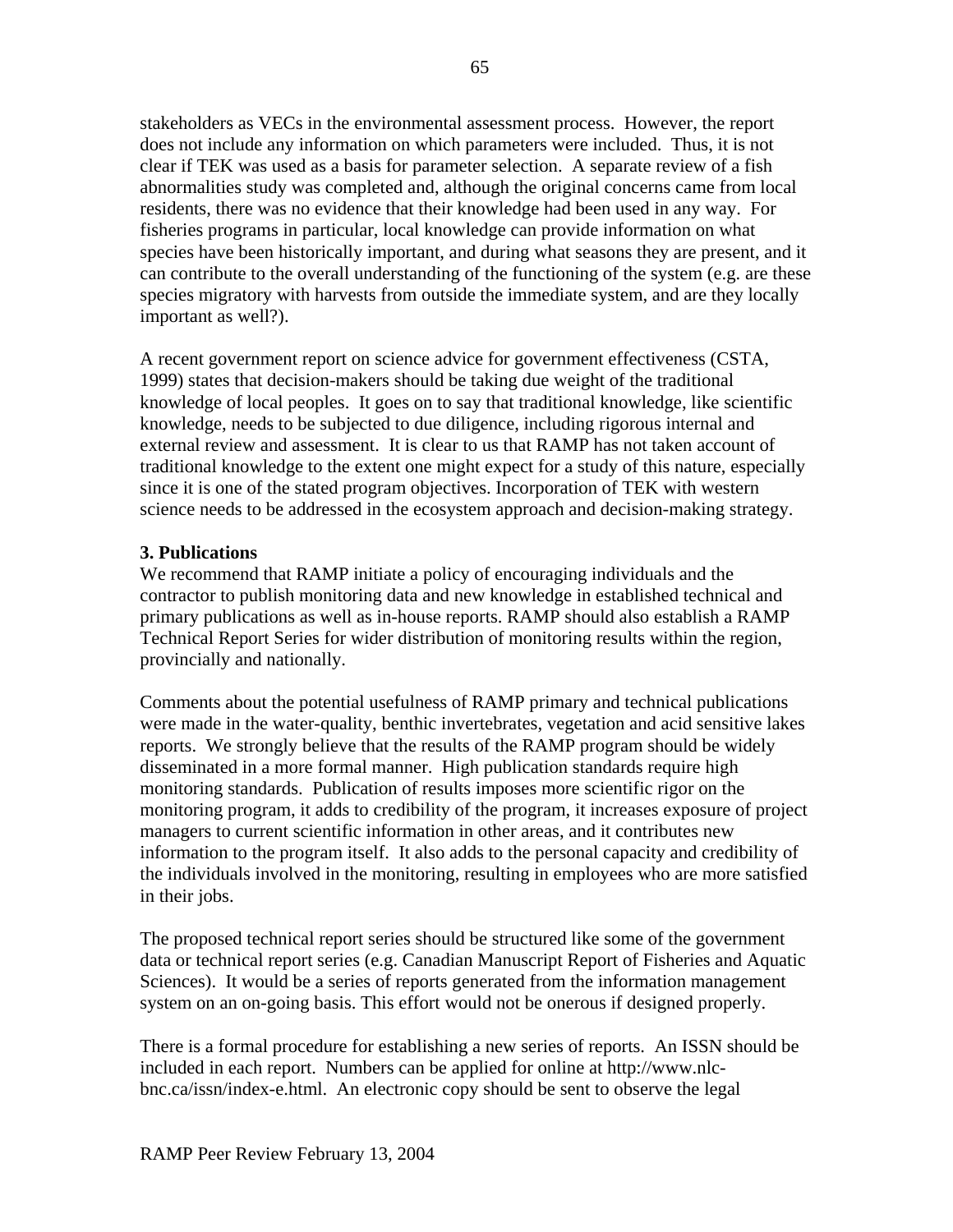requirement for filing a depository copy with the National Library of Canada (see http://www.nlc-bnc.ca/6/25/index-e.html.) and copies should be sent to regional, provincial and federal libraries to ensure cataloguing in environmental databases.

## *Conclusion*

The above are general recommendations that we feel need to be implemented for RAMP. Other general and specific component subject recommendations are presented in the individual narratives above and in the template reports in Appendix IV. There are a number of individual recommendations that could be implemented immediately. We recognize that RAMP is entering initial planning for 2005, so there will be a temptation for RAMP Steering Committee members, RAMP Technical Committee members and the contractors to seize upon "favored" recommendations for immediate action.

We would urge caution in this respect. We have tried to emphasize that there are some overall structural changes that need to take place within the program. The primary need is for scientific leadership and input to a strategic planning process that treats the program as a single entity not as a series of individual components. To begin immediate implementation of minor specific changes risks continuation of a pattern that has created some of the problems with RAMP in the first place, i.e. lack of continuity and change of programs without sound justification.

We have not identified specific research recommendations because of our belief that the core monitoring program needs to be changed in a major way (see above), and should be the focus of intense effort over the short term. Thus, specific research recommendations should follow reorganization of the monitoring program.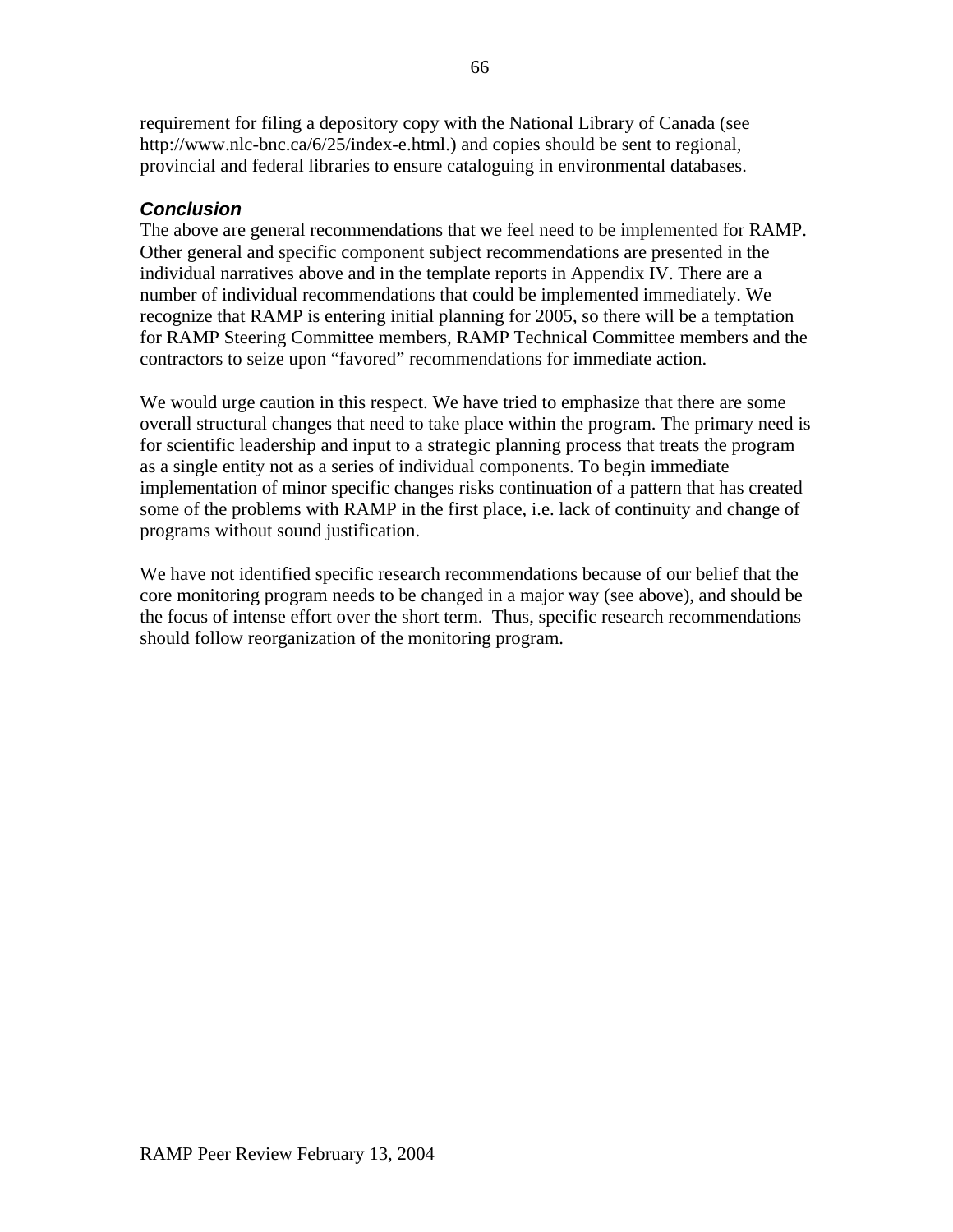## **ACKNOWLEDGEMENTS**

Most importantly we would like to thank and acknowledge the work of the individual component reviewers: Neil Arnason, Jan Barica, Brian Brownlee, Uwe Borgmann, Martin Carver, Nancy Glozier, Kelly Munkittrick, Carl Schwarz, Brian Souter, Stephanie Sylvestre, Alan Thomson, Michael Turner, John Post, and Marley Waiser. The reviewers were all experienced with reviewing scientific reports for journal publication and familiar with reviewing research proposals for agencies such as NSERC but large-scale independent scientific peer review of aquatic environmental monitoring programs is not a common occurrence. This task was larger and more complex than any of us had imagined and we appreciate their hard work, perseverance and understanding as we strove to produce a understandable and useful assessment of this important program.

We would also like to thank the RAMP Review Team -- Bryan Kemper, Christine Brown, Preston McEachern, and Mark Spafford -- for their initial direction and support during the process and the RAMP Technical Sub-committee for their input and suggestions following the October 23, 2003 progress report.

We want to acknowledge the work of the contractor, Golder Associates Ltd., of Calgary who were responsible for carrying out the RAMP until 2002 and responsible for preparing the annual reports and the Five Year Report. The Golder staff are to be commended for their efforts in operating this very important program, responding to the problems and issues in the environment of the Oil Sands Region and the complex demands of the regulators, the oil companies and the other stakeholders that make up the RAMP Steering Committee.

We would like to thank and acknowledge the work of Donna Laroque of Winnipeg. She was responsible for formatting the template reports, and inputting, and formatting much of the overall report.

We would like to acknowledge the following individuals who provided advice and/or assistance to components of the review: Dr. Michael Church, University of British Columbia; Mr. Tim Davis, Water Survey of Canada; Dr. Wayne C. Huber, Oregon State University, Dr. Robert Newbury, Newbury Hydraulics, D. W. Schindler, University of Alberta; Bill Hume, Environment Canada; and Lawrence Cheng and Preston McEachern, Alberta Environment, Dave Ballagh, Saskatchewan Environment, Dr. Art Tautrz, BC Fisheries Branch.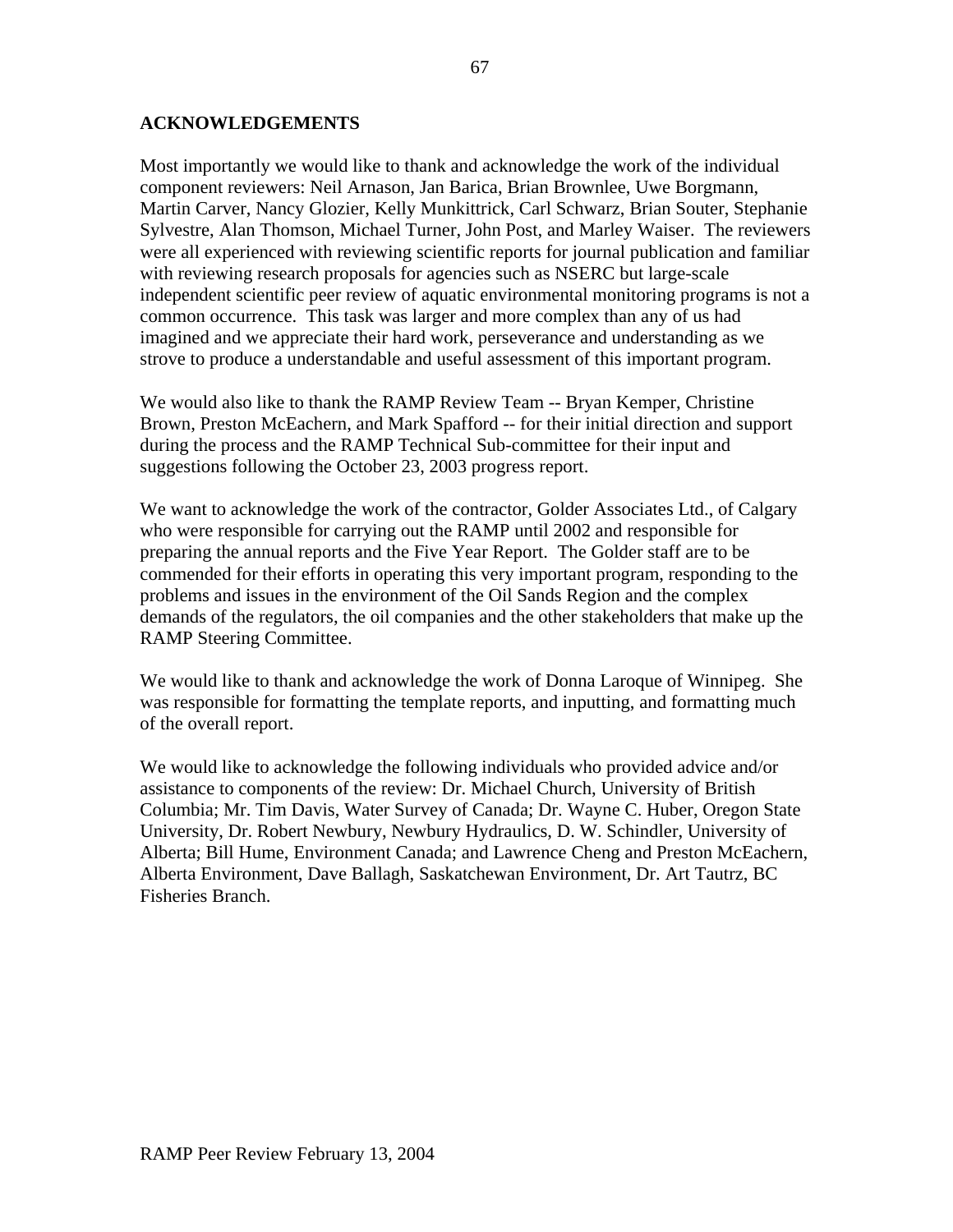## **BIBLIOGRAPHY**

## *Reports Reviewed*

RAMP (Oil Sands Regional Aquatics Monitoring Program). 1997-2001. Annual Reports 1997-2001. Submitted to RAMP Steering Committee by Golder Associates Ltd., Calgary,  $AB<sup>3</sup>$ 

RAMP (Oil Sands Regional Aquatics Monitoring Program). 2000b. Fish abnormalities. Submitted to RAMP Steering Committee by Golder Associates Ltd., Calgary, AB. 39 p.

RAMP (Oil Sands Regional Aquatics Monitoring Program). 2002a. Annual Report 2002. Submitted to RAMP Steering Committee by Golder Associates Ltd., Calgary, AB.<sup>4</sup>

RAMP (Oil Sands Regional Aquatics Monitoring Program). 2002b. Program design and rationale: version 2. Submitted to RAMP Steering Committee by Golder Associates Ltd., Calgary,AB. 298 p.

RAMP (Oil Sands Regional Aquatics Monitoring Program). 2003. Five Year Report. Submitted to RAMP Steering Committee by Golder Associates Ltd. Calgary,AB. 602 p.

## *Reports Cited in Text*

Bailey, R.C., R.H. Norris, and T.B. Reynoldson. 2004. Bioassessment of freshwater ecosystems using the Reference Condition Approach. Kluwer Academic Publishers, Dordrecht, The Netherlands.

Bisbal, G.A. 2002. The best available science for the management of anadromous salmonids in the Columbia River basin. Canadian Journal of Fisheries and Aquatic Sciences 59:1952-1959.

Borgmann, U., W.P Norwood, T.B. Reynoldson and F. Rosa. 2001. Identifying cause in sediment assessments: bioavailability and the sediment quality triad. Canadian Journal of Fisheries and Aquatic Sciences 58:950-960.

Borgmann, U. 2003a. Derivation of cause-effect based sediment quality guidelines. Canadian Journal of Fisheries and Aquatic Sciences 60:352-360.

Borgmann, U. 2003b. Assessing metal impacts in sediments: key questions and how to answer them. In M. Munawar (editor) Sediment quality assessment and management: insight and progress. Ecovision World Monograph Series, Aquatic Ecosystem Health and Management Society, pp. 23-28.

 $\overline{a}$ 

<sup>&</sup>lt;sup>3</sup> Reports are available on CD from Golder Associates Ltd., 1000-940  $6<sup>th</sup>$  Avenue S.W., Calgary, Alberta, Canada, T2P 3T1, Att. Kym Fawcett e-mail kfawcett@golder.com 4

RAMP (Oil Sands Regional Aquatics Monitoring Program). 2002. Annual Report 2002. Submitted to RAMP Steering Committee by Golder Associates Ltd., Calgary, was examined by the acid sensitive lakes reviewers.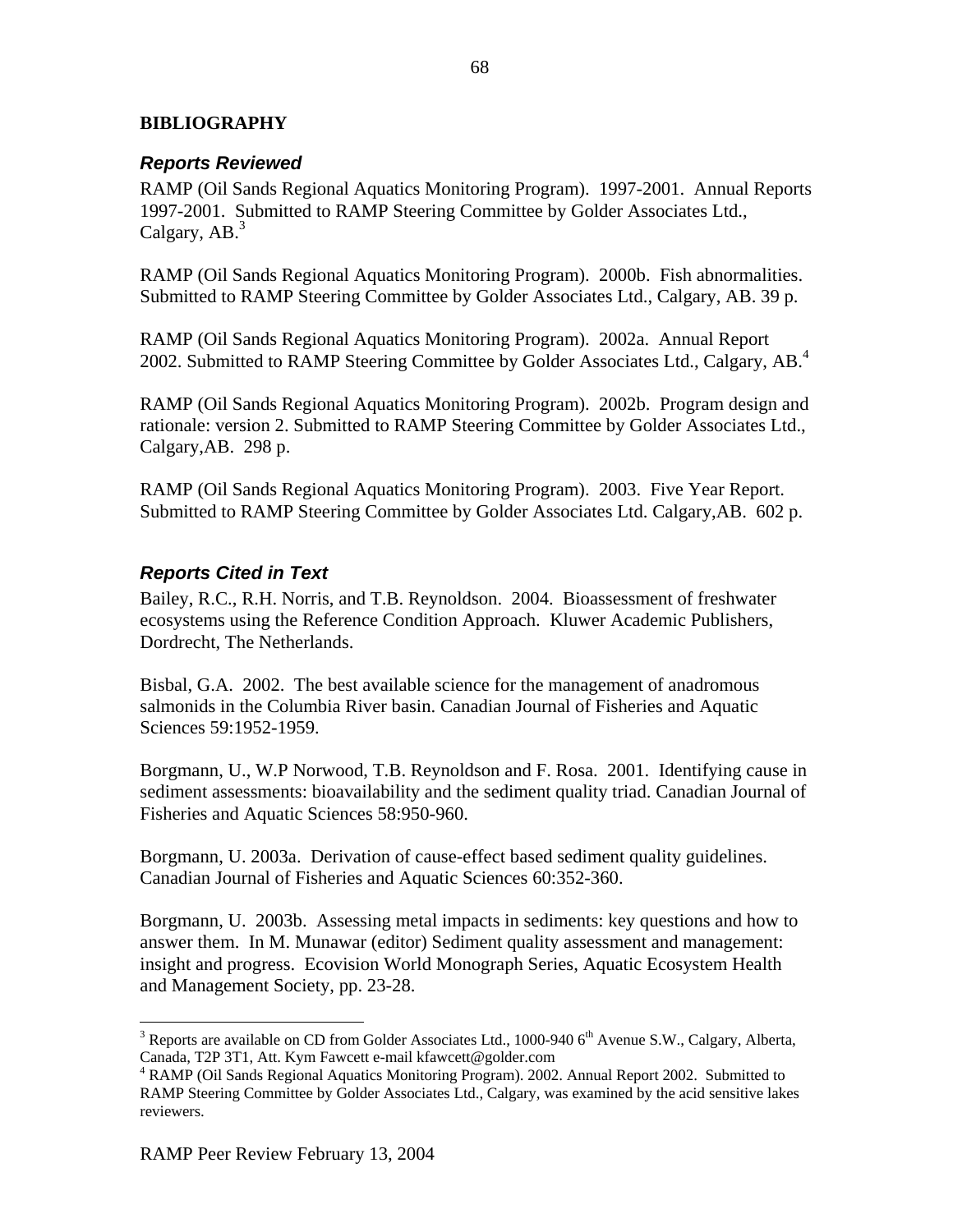Crosley, R.W. 1996. Environmental contaminants in bottom sediments, Peace and Athabasca River Basins, October, 1994 and May, 1995. Project Report No. 106. Northern River Basins Study, Edmonton, AB.

CSTA (Council of Science and Technology Advisors). 1999. Science Advice for Government Effectiveness (SAGE). Available from Science and Technology Directorate, Industry Canada, Ottawa, ON. 11 p.

Dorcey, A.H.J. and K.J. Hall. 1981. Setting ecological research priorities for management: The art of the impossible in the Fraser estuary. West Water Research Centre, the University of British Columbia, Vancouver, BC. 78 p.

Dubé, M.G. 2003. Cumulative effects assessment in Canada: a regional framework for aquatic ecosystems. Environmental Impact Assessment Review (in press).

Environment Canada. 1997. Benthic invertebrate community expert working group final report: recommendations from cycle 1 review. EEM/1997/7. National EEM Office, Science Policy and Environmental Quality Branch, Environment Canada, Ottawa, ON.

Environment Canada. 1998. Pulp and paper technical guidance for aquatic environmental effects monitoring. EEM/1998/1. National EEM Office, Science Policy and Environmental Quality Branch, Environment Canada, Ottawa, ON.

Environment Canada. 2001. Metal mining guidance document for aquatic environmental effects monitoring. National EEM Office, Science Policy and Environmental Quality Branch, Environment Canada, Ottawa, ON. (Available from: www.ec.gc.ca/eem)

Fleishman, E. 2001. Moving scientific review beyond academia. Conservation Biology 15:547-549.

Glozier, N.E., J.M. Culp, T.B. Reynoldson, R.C. Bailey, R.B. Lowell, and L. Trudel. 2002. Assessing metal mine effects using benthic invertebrates for Canada's environmental effects program. Water Quality Research Journal of Canada 37:251-278.

Helgen, J.C. and M.C. Gernes. 2001. Monitoring the condition of wetlands: Indexes of biological integrity using invertebrates and vegetation. In R.B. Rader, D.P. Batzer and S.A. Wissinger (editors). Bioassessment and management of North American freshwater wetlands. John Wiley and Sons, New York. pp.167-186.

Karr, J.R. and E.W. Chu. 1999. Biological monitoring and assessment: Using multimetric indexes effectively. Island Press, Cobelo, CA.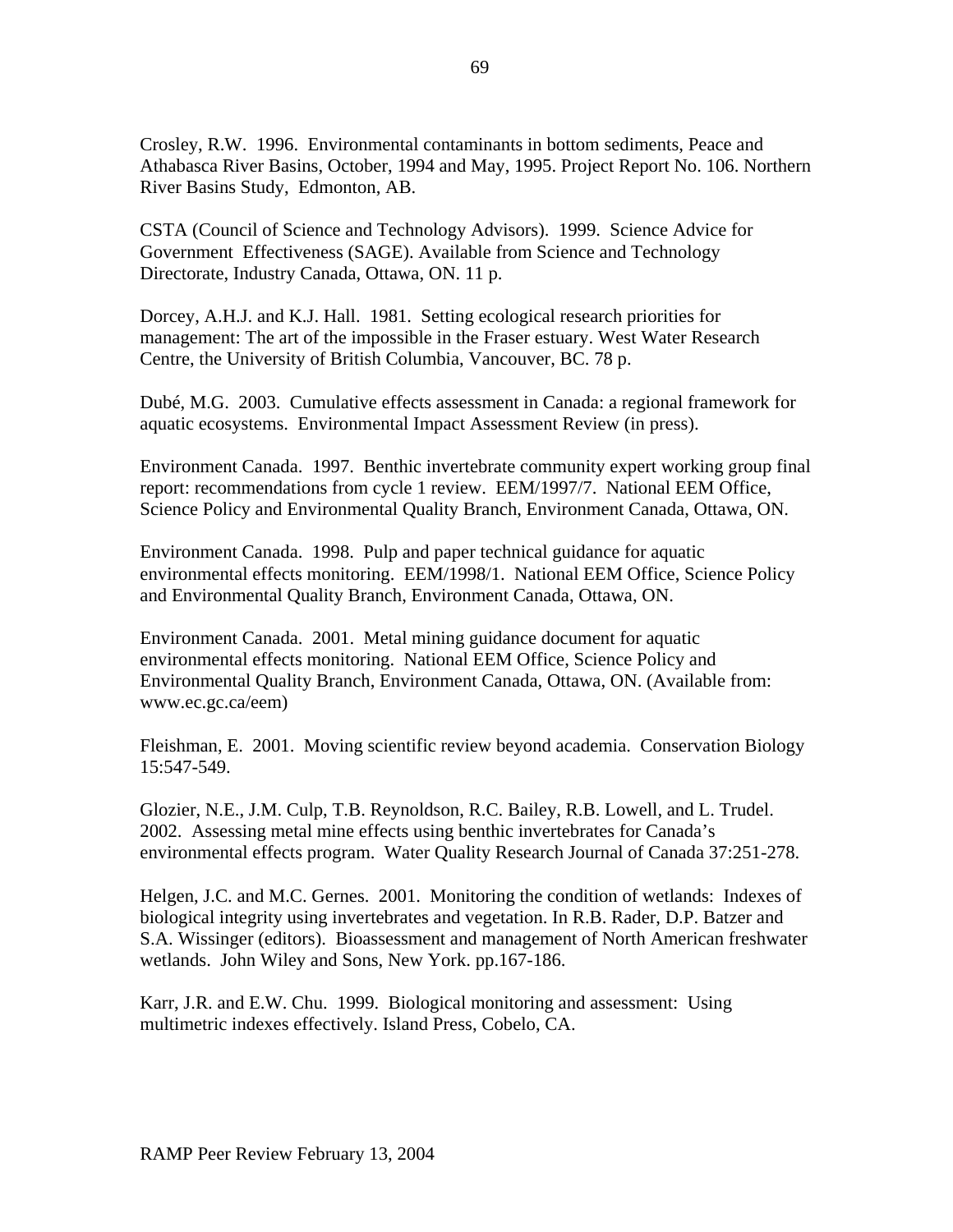Meffe, G.K., P. Dee Boersma, D.D. Murphy, B.R. Noon, H.R. Pulliam, M.E. Soulé, D. Waller. 1998. Independent scientific review in natural resource management. Conservation Biology 12:268-270.

Peterman, R.M. 1990. Statistical power analysis can improve fisheries research and management. Canadian Journal of Fisheries and Aquatic Sciences 47:2-15.

Reid, L.M. 1993. Research and cumulative watershed effects. General Technical Report PSW-GTR-141. USDA Forest Service Pacific Southwest Research Station. 118 p.

Rader, R.B. and D.K. Shiozawa. 2001. General principles of establishing a bioassessment program. In R.B. Rader, D.P. Batzer and S.A. Wissinger (editors). Bioassessment and management of North American freshwater wetlands. John Wiley and Sons, New York, pp.13-44.

Reynoldson, T.B., R.C. Bailey, K.E. Day, and R.H. Norris. 1995. Biological guidelines for freshwater sediment based on Benthic Assessment of SedimenT (the BEAST) using a multivariate approach for predicting biological state. Australian Journal of Ecology 20:198-219.

Richardson, C.J. and J. Vymazal. 2001. Sampling macrophytes in wetlands. In R.B. Rader, D.P. Batzer and S.A. Wissinger (editors). Bioassessment and management of North American freshwater wetlands. John Wiley and Sons, New York, pp.297-338.

Rosenberg, D.M. and V.H. Resh. 1993. Introduction to freshwater biomonitoring and benthic macroinvertebrates. In D.M. Rosenberg and V.H. Resh (editors). Freshwater biomonitoring and benthic macroinvertebrates. Chapman and Hall, New York, pp.1-9.

Rosenberg, D.M., T.B. Reynoldson, and V.H. Resh. 1999. Establishing reference conditions for benthic macroinvertebrate monitoring in the Fraser River catchment, British Columbia, Canada. DOE-FRAP 1998-32. Fraser River Action Plan, Environment Canada, Vancouver, BC.

US Environmental Protection Agency (USEPA). 2002. Methods for evaluating wetland condition: #10 – Using vegetation to assess environmental conditions in wetlands. #6 Developing metrics and indexes of biological integrity. #4 Study Design for Monitoring Wetlands. (On EPA website: http://www.epa.gov/waterscience/criteria/wetlands/)

Vecchia, A.V. 2003. Water-quality trend analysis and sampling design for streams in North Dakota, 1971-2000. Water-Resources Investigations Report 03-4094. U.S. Department of the Interior, U.S. Geological Survey. 73 pp. (Available from www.usgs.gov)

Walker, S.L., K. Hedley, and E. Porter. 2002. Pulp and paper environmental effects monitoring in Canada: an overview. Water Quality Research Journal of Canada 37:7-19.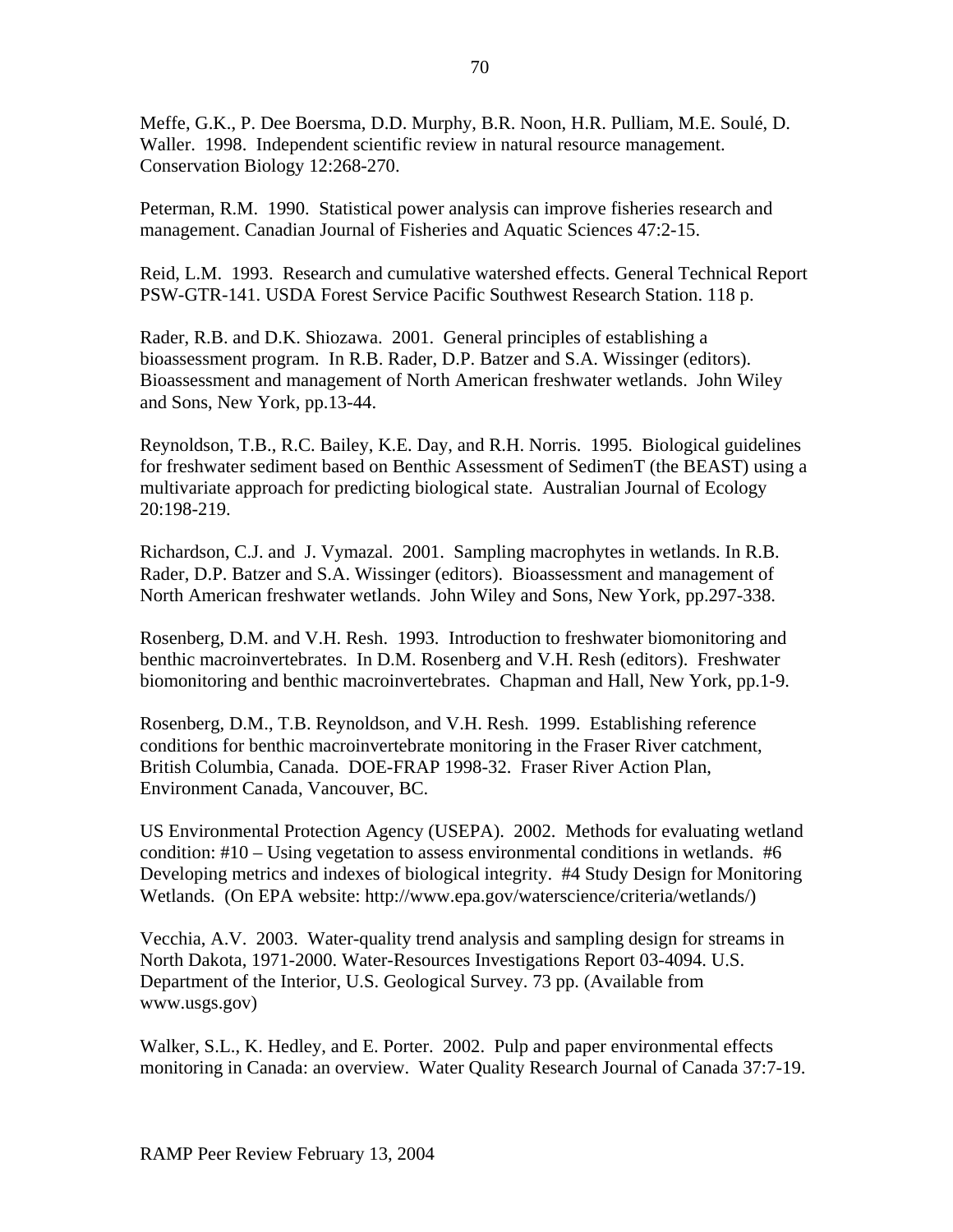Wright, J.F. 1995. Development and use of a system for predicting the macroinvertebrate fauna in flowing waters. Australian Journal of Ecology 20:181-197.

Wright, J.F., D.W. Sutcliffe, and M.T. Furse (editors). 2000. Assessing the biological quality of fresh waters. Freshwater Biological Association, Ambleside, Cumbria, UK.

WSOCD (Washington State Office of Community Development). 2002. Citations of recommended sources of best available science for designating and protecting critical areas. 89 p. Olympia, Washington. (Available from: Washington State Office of Community Development, P.O. Box 48350, Olympia, WA 98504-8350.)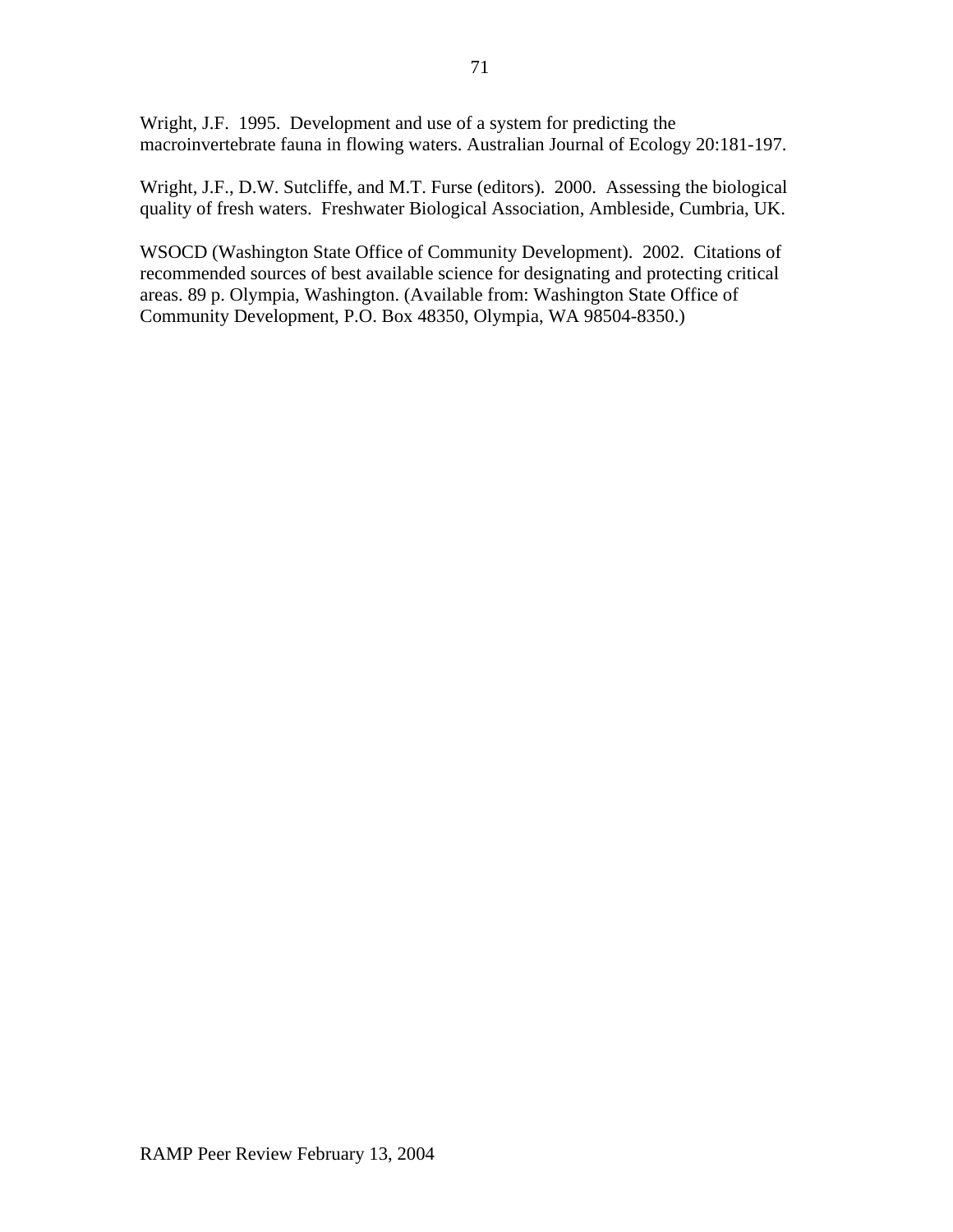## **APPENDIX I: OBJECTIVES OF THE OIL SANDS REGIONAL AQUATIC MONITORING PROGRAM (RAMP)**

These objectives are taken from the Terms of Reference of RAMP and from the Five Year Report. The focus of the Five Year Report and this review is on the first three objectives. The specialist reviewers were also asked to note whether, based on their reading, the program also addressed the last five objectives.

- 1. **Characterizing Existing Variability** To collect scientifically defensible baseline and historical data to characterize variability in the oil sands area. (Note from Design and Integration Team - The capacity to detect change was of particular importance for reviewers to consider.)
- 2. **Detecting Regional Trends and Cumulative Effects** To monitor aquatic environments in the oil sands area to detect and assess cumulative effects and regional trends. (Note from Design and Integration Team - The capacity to detect cumulative effects and trends in consideration of new disturbances was of particular importance for reviewers to consider.)
- 3. **Monitoring to Verify EIA Predictions** To collect data against which predictions contained in environmental impact assessments (EIAs) can be verified.
- 4. **Monitoring to Meet Regulations** To collect data that may be used to satisfy the monitoring required by regulatory approvals of developments in the oil sands area.
- 5. **Traditional Ecological Knowledge** To recognize and incorporate traditional knowledge (including Traditional Ecological Knowledge and Traditional Land Use Studies) into the monitoring and assessment activities.
- 6. **Communication** To communicate monitoring and assessment activities, results and recommendations to communities in the Regional Municipality of Wood Buffalo, regulatory agencies, environmental committees/organizations and other interested parties.
- 7. **Flexibility and Adaptability** To design and conduct various RAMP activities such that they have the flexibility to be adjusted, on review, to reflect monitoring results, technological advance and community concerns.
- 8. **Cooperation** To seek cooperation with other relevant research and monitoring programs where practical, and generate interpretable results which can build on their findings and on those of historical programs.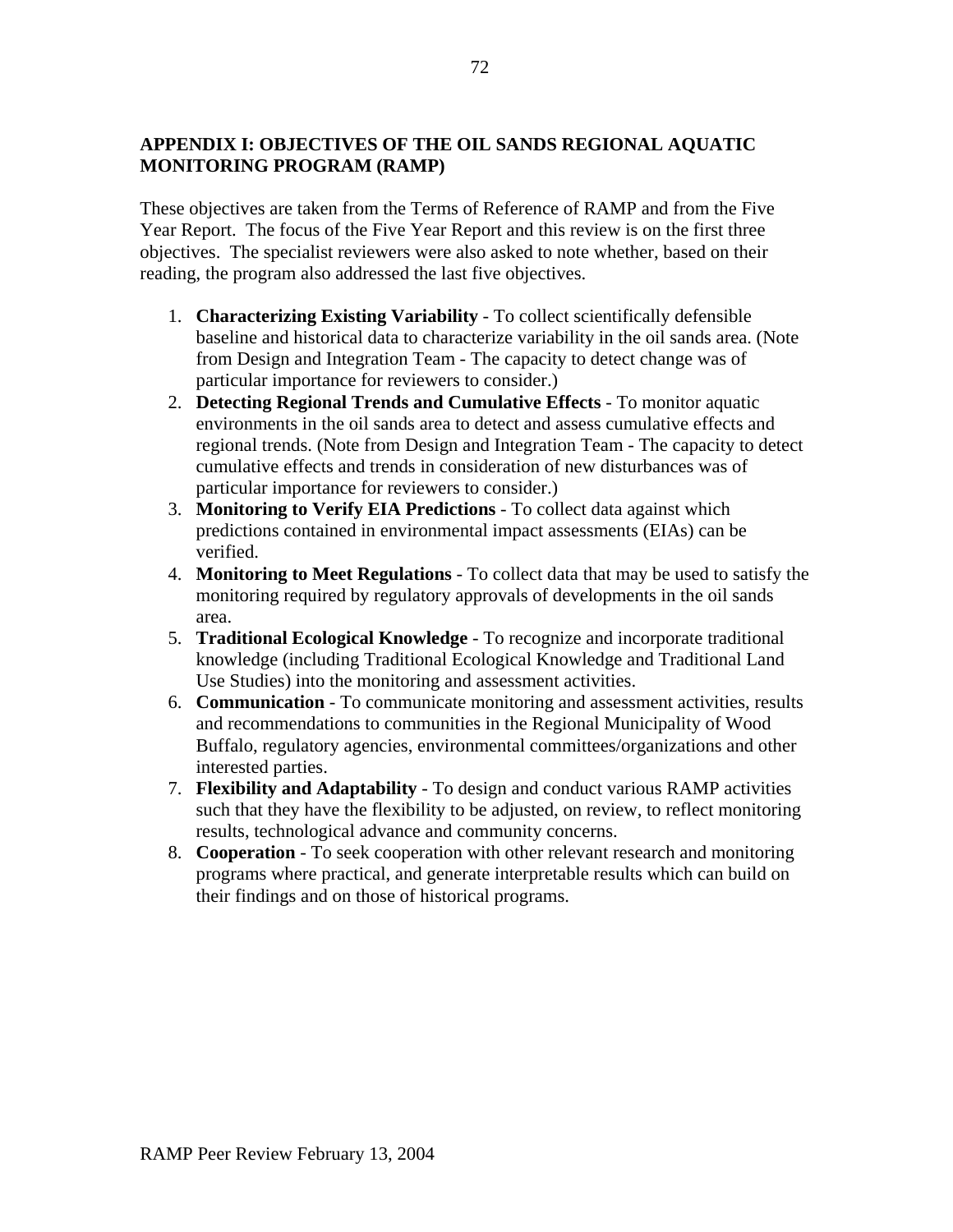## **APPENDIX II: BIOGRAPHIES OF INDIVIDUAL REVIEWERS OF THE RAMP PROGRAM**

Neil Arnason, Ph.D Department of Computer Sciences University of Manitoba Winnipeg, MB phone: 204-474-6918 e-mail: arnason@cs.umanitoba.ca

Dr. Neil Arnason received his B.Sc. and M.Sc. in statistics at the University of Waterloo and a Ph.D. in biometrics from Edinburgh (1971). Since then, he has taught courses in statistics, quantitative ecology, and computer science at the University of Manitoba where he is now a Full Professor in the Department of Computer Science. His research is in population estimation methods, and he has published papers (in Biometrics, Journal of Wildlife Management, Canadian Journal of Fisheries and Aquatic Sciences, among other journals) and software (from his website www.cs.umanitoba.ca/~popan) related to the estimation of animal abundance and migration rates. He consults with biologists from all over the world on population survey design and data analysis. He is a member of the Statistical Society of Canada and was president of the Biostatistics Section (1998-1999) and currently is active on the Professional Accreditation committee. He is also a member of the Biometrics Society, the American Statistical Society and a Fellow of the Royal Statistical Society.

> Burton Ayles, Ph.D. B. Ayles and Associates 255 Egerton Road Winnipeg, MB R2M 2X3 phone: 204-257-4453 fax: 204-257-4453 e-mail: aylesb@escape.ca

Dr. Burton Ayles received his B.Sc. and M.Sc. in zoology and genetics from the University of British Columbia and his Ph.D. in fisheries genetics from the University of Toronto (1972). He worked for 25 years for the federal Department of Fisheries and Oceans as a research scientist and manager at all levels in the organization, including, Regional Planner, Regional Director of Operations, Regional Director of Research, and Regional Director General for the Central and Arctic Region (Prairies, Ontario and the Arctic). As a senior DFO manager he was intimately involved in design and evaluation of regional and national science and technology programs on an ongoing basis. In 1998 Dr. Ayles took an early retirement from the federal government and established B. Ayles and Associates Fisheries and Environmental Consulting, providing advice and evaluation on policy, research and management. Dr. Ayles is a Canada Member of the Canada/Inuvialuit Fisheries Joint Management Committee which, with the Department of Fisheries and Oceans and the Inuvialuit Game Council, is responsible for management of fisheries and marine mammals in the western Canadian Arctic. He has been active planning and organizing workshops, planning sessions and reviews for a range of fisheries and aquatic environmental activities including: Arctic fisheries and oceans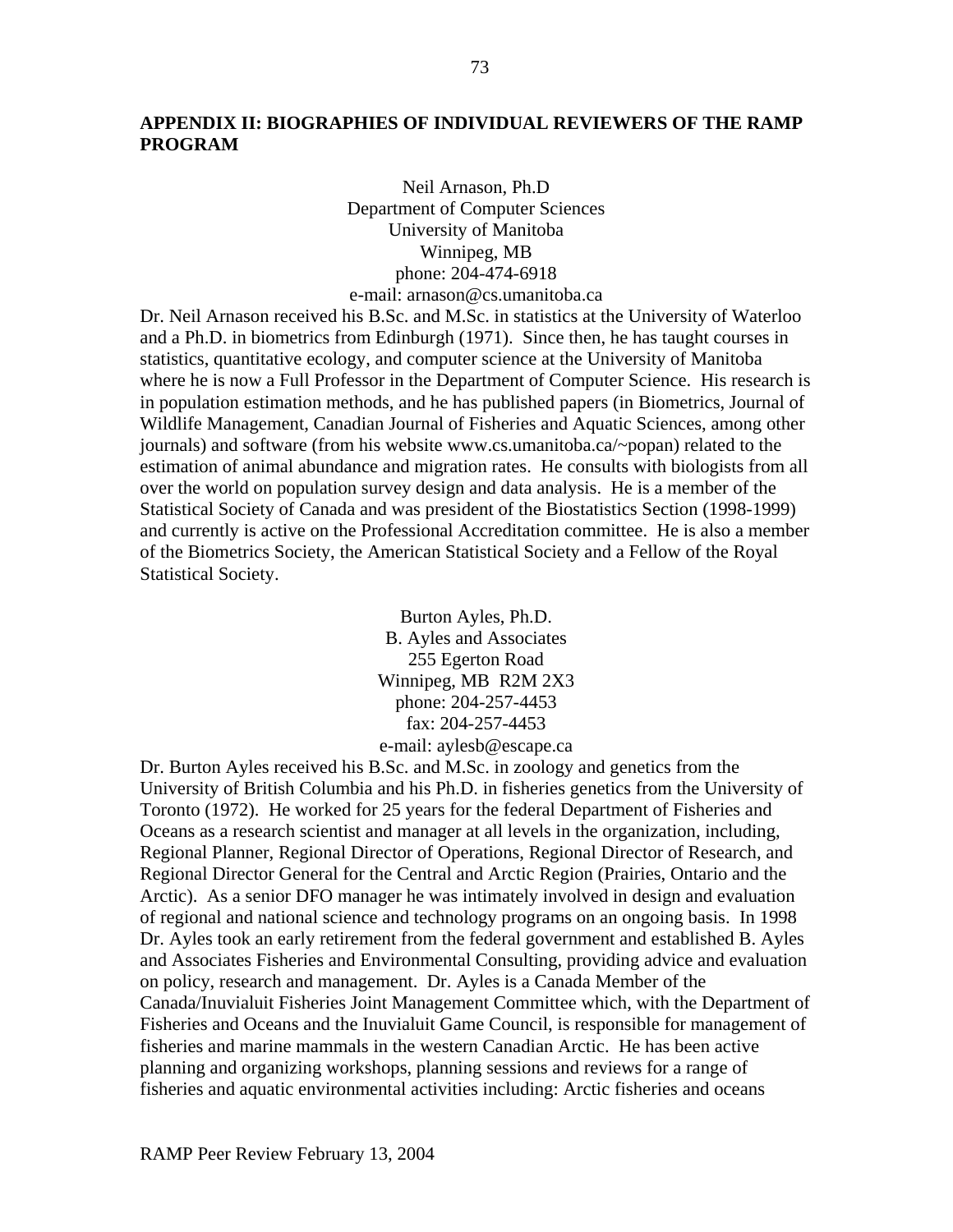research, water quality in the prairies, and sustainability of the Muskeg River, amongst others.

> Jan Barica, Ph.D, D.Sc. 2153 Lincoln Court Burlington, ON L7P 3S4 phone: 905-335 1633 e-mail: jbarica@cogeco.ca

Dr. Jan Barica's career with the government of Canada's Department of Fisheries and Oceans and Department of Environment, over 30 years as a research scientist and research manager, focused on management and restoration/rehabilitation of lakes, reservoirs and river basins. In Canada he worked on hypereutrophic lakes in western Canada and their utilization for fish culture; algae control, manipulation of algal blooms by nutrient-ratio adjustment, aeration and dredging; and on basin-wide eutrophication controls in the Great Lakes and their tributaries, lake-wide management programmes for Lake Ontario and Erie, remediation action plans in the Areas of Concern (Hamilton Harbour, Severn Sound); water quality surveillance programmes; and long-term data interpretation. Throughout his career he was actively involved in many international activities ranging from Iraq to the Philippines, Thailand, South America and many countries in eastern Europe. Since his retirement in 1999 he has been active in UNEP-UNDP-GEF-IDRC programs in Ukraine, Belarus and Russia on water quality, biodiversity and strategic planning.

> Brian Brownlee, Ph.D. Environment Canada Room 200, 4999-98 Ave Edmonton, AB T6B 2X3 phone: 780-951-8745 e-mail: brian.brownlee@ec.gc.ca

Dr. Brian Brownlee received his B.Sc. and M.Sc. in chemistry from the University of Alberta and his Ph.D. in synthetic organic chemistry from the University of New Brunswick (1971). He is a research scientist with Environment Canada's National Water Research Institute and has over 30 years experience in research on water quality related issues in Canada. Specific areas studied include oil sands contaminants, taste and odour in drinking water supplies, urban runoff, benzothiazoles, nurient dynamics, and pulp mill contaminants. His research has covered an extensive geographic range including the Great Lakes, small prairie lakes, the Alberta oil sands, northern Alberta rivers and southern Ontario lakes and streams, amongst others.

> Uwe Borgmann National Water Research Institute Environment Canada 867 Lakeshore Road, P.O. Box 5050 Burlington, Ontario, Canada, L7R 4A6 phone: 905-336-6280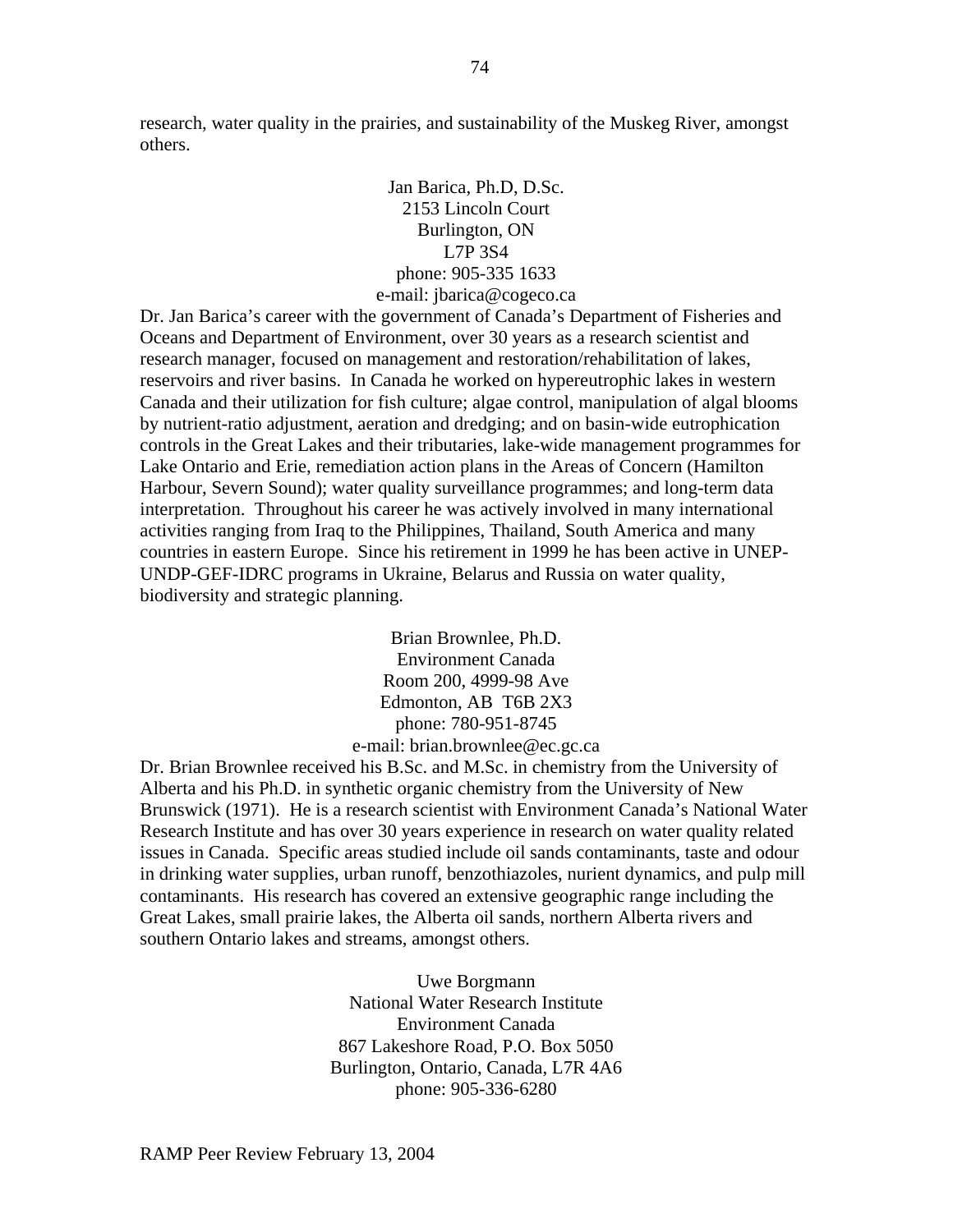#### fax: 905-336-6430 email: uwe.borgmann@ec.gc.ca

Dr. Borgmann received his M.Sc. in zoology and oceanography from the University of British Columbia and his Ph.D. in biology from the University of Ottawa (1975). He was a research scientist with the Department of Fisheries and Oceans for 20 years and since 1996 he has been a research scientist with Environment Canada's, National Water Research Institute. His current research interests include invertebrate toxicology with emphasis on metals; relationship between metal bioaccumulation and toxicity; and application of bioaccumulation and other bioavailability measures to environmental risk assessments of metals. He is also an adjunct professor at the University of Waterloo and has supervised several M.Sc. and Ph.D. students. He is active on several scholarly and professional societies including currently acting as Associate Editor, Canadian Journal of Fisheries and Aquatic Sciences, and as a member of the editorial board of the journal, Aquatic Ecosystem Health and Management.

> Martin Carver, Ph.D., P.Eng., P.Ag. Carver Consulting #1 - 4925 Marello Road Nelson, BC. V1L 6X4 phone: 250 352-1187 fax: 250 352-1197 e-mail: carver@netidea.com

Dr. Martin Carver received his M.A.Sc. from the University of Waterloo, and his Ph.D. in 1997. He is an international consultant with 13 years' experience in water resources and land management emphasizing watershed condition, water quality, forestry and agriculture. His expertise includes: hydrologic/fluvial geomorphological research and modeling; development of forest hydrology and watershed management assessment procedures; geomorphological and hydrological field measurements and monitoring; riparian and hydrologic assessments of streams; water quality assessment and diagnosis and watershed restoration. Recent activities include preparation and delivery of a threeday course in Equador on the management of tropical mountain watersheds; review of technical studies for Connor Creek watershed to recommend priority hydrologic mitigation/restoration activities; preparation of an integrated riparian management plan for Arrow Creek – a large high-value watershed in Creston, BC; conducted and reviewed watershed assessments for watersheds in the Nelson Forest Region and in Ecuador.

> Dubé, Monique, Ph.D National Water Research Institute, Environment Canada 11 Innovation Blvd. Saskatoon, SK S7N 3H5 phone: 306-975-6012 fax: 306-975-5143 e-mail: monique.dube@ec.gc.ca

Dr. Monique Dubé is a Research Scientist in the Cumulative Impacts on Aquatic Ecosystems Group at the National Water Research Institute of Environment Canada in Saskatoon, SK. She is also an Adjunct Professor at the Toxicology Centre at the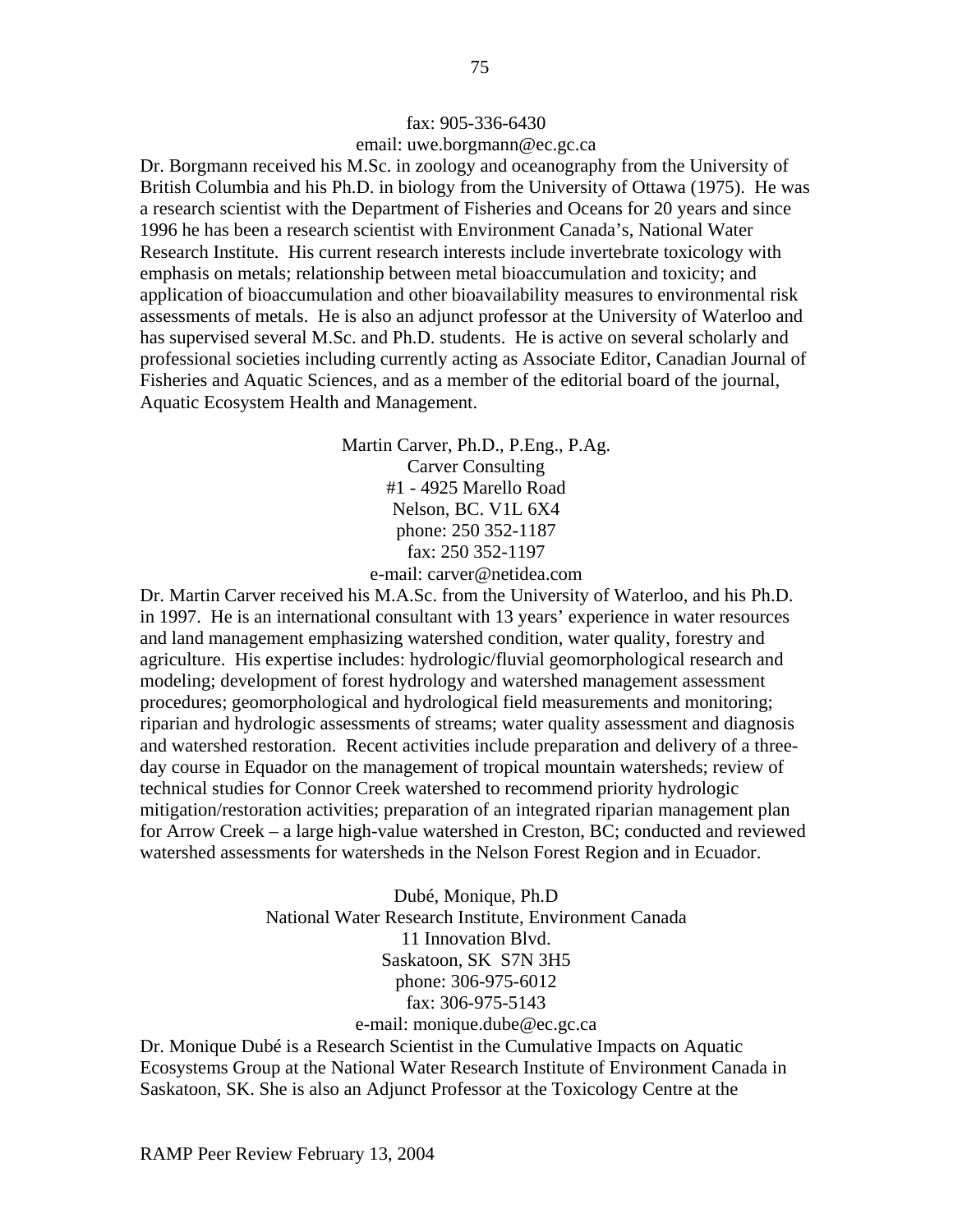University of Saskatchewan and a member of the Canadian Rivers Institute. Her expertise includes effects assessment of industrial and municipal effluents on riverine food webs and development of mesocosm and stable isotope approaches for environmental effects monitoring. Recent activities include: development of a regional cumulative effects assessment framework for aquatic ecosystems and an associated software system for framework implementation; membership in the National Environmental Effects Monitoring Science Committee on pulp and paper and metal mining industries across Canada; and participation as an invited outside expert in a workshop on the sustainability of the Muskeg River ecosystem.

> Ms. Nancy E. Glozier, M.Sc. Aquatic Ecosystems Scientist Environment Canada, PNR Wildlife Research Centre 115 Perimeter Road, Saskatoon, SASK S7N 0X4 phone: 306- 975-6057

#### e-mail: nancy.glozier@ec.gc.ca

Nancy Glozier received both her B.Sc., in zoology, and her M.Sc. (1989), in aquatic ecology, from the University of Calgary. She joined Environment Canada as a research support technician and since 2002 she has been aquatic ecosystems research scientist. Her recent research interests include environmental fate and effects of pulp and paper mill effluents, use of mesocosms for assessment of cumulative effects in algal, benthic and fisheries communities, and applications of the use of artificial streams for Environmental Effects Monitoring (EEM) amongst others. She is currently a member of Environment Canada's National Science committee and a member of the EEM benthic expert subgroup for metal mining.

> Kelly Munkittrick, Ph.D. Department of Biology, University of New Brunswick P.O. Box 5050, Tucker Park Road Saint John, NB E2L 4L5 phone: 506-648-5825 fax: 506-648-5811 e-mail: krm@unb.ca

Dr. Kelly Munkittrick received his Ph.D. in Toxicology from the University of Waterloo, and spent time in private industry and consulting environments before joining the Federal Government in 1990. He currently holds a Tier 1 Canada Research Chair in Ecosystem Health Assessment at the Department of Biology, University of New Brunswick, Saint John. Prior to his appointment, he worked for 10 years for the federal government as a Project Chief with the Ecosystem Health Assessment Project at Environment Canada's National Water Research Institute, and as a Research Scientist with Fisheries and Oceans' Great Lake Laboratory for Fisheries and Aquatic Sciences. His research interests are on environmental health assessment, cumulative effects assessment and the impacts of industrial discharges on wild fish populations. He has co-chaired interdisciplinary working groups related to Environmental Effects Monitoring, and is a past co-chair of both the Environment Canada and the Canadian (5NR) Interdepartmental Endocrine Disruptor Working Group.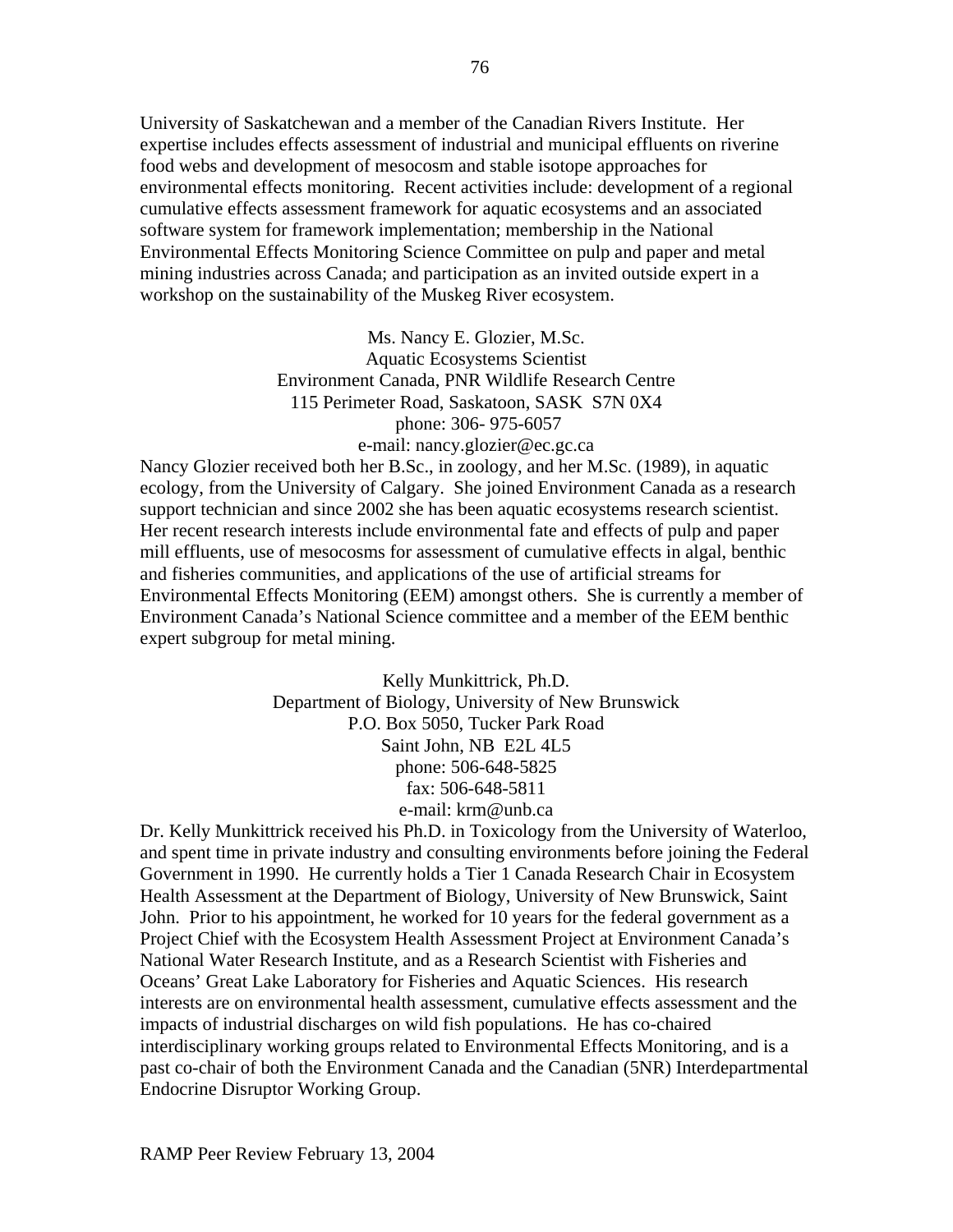## Dr. John Post, Ph.D. Department of Biological Sciences, University of Calgary 2500 University Drive Calgary T2N 1N4 phone:403 220-6937 e-mail: jrpost@ucalgary.ca.

Dr. John Post is an Associate Professor in the Biology Department of the University of Calgary. He received his Ph.D. from York University in Toronto. His research interests include energy dynamics and bioenergetics models, recruitment variability in fishes and population dynamics, dynamics of foraging, growth, spatial behaviour and survival in structured fish populations, the interface between fish biology and fisheries management, and aquatic food web dynamics. His teaching responsibilities have included ecology and evolution, aquatic communities and ecosystems, quantitative biology and ecology of fish. Recent specific activities include: energy allocation strategy in age-0 fish; density dependent inter-cohort interactions and recruitment dynamics; models and a bull trout time series; and recruitment dynamics and size structure in experimental fish populations.

> David Rosenberg, Ph.D. Freshwater Institute 501 University Crescent Winnipeg, MB R3T 2N6 phone: 204-983-5253 e-mail: rosenbergd@dfo-mpo.gc.ca

Dr. David. Rosenberg received his B.Sc. and Ph.D. from the University of Alberta (1973). He has spent all of his professional life at the Freshwater Institute in Winnipeg, most of it using benthos to monitor environmental disturbance. He has participated in ecological studies of proposed Mackenzie Valley pipelines, diversion of the Churchill River into the Nelson River in northern Manitoba, and experimental reservoir creation at the Experimental Lakes Area in Ontario. More recently, he helped establish a biomonitoring program for the Fraser River in BC, and was part of a group that tried to convince the Federal Government that Canada needs a national biomonitoring program. He retired from the Department of Fisheries and Oceans in September 2001. Recent activities include: Managing Editor of the Journal of the North American Benthological Society; participation as an invited outside expert in a workshop on the sustainability of the Muskeg River ecosystem; and contributing to a planned book on North American river ecosystems

> Dr. Carl James Schwarz, Ph.D. Department of Statistics and Actuarial Science Simon Fraser University 8888 University Drive Burnaby, BC V5A 1S6 phone: 604-291-3376 fax: 604-291-4368 e-mail: cschwarz@stat.sfu.ca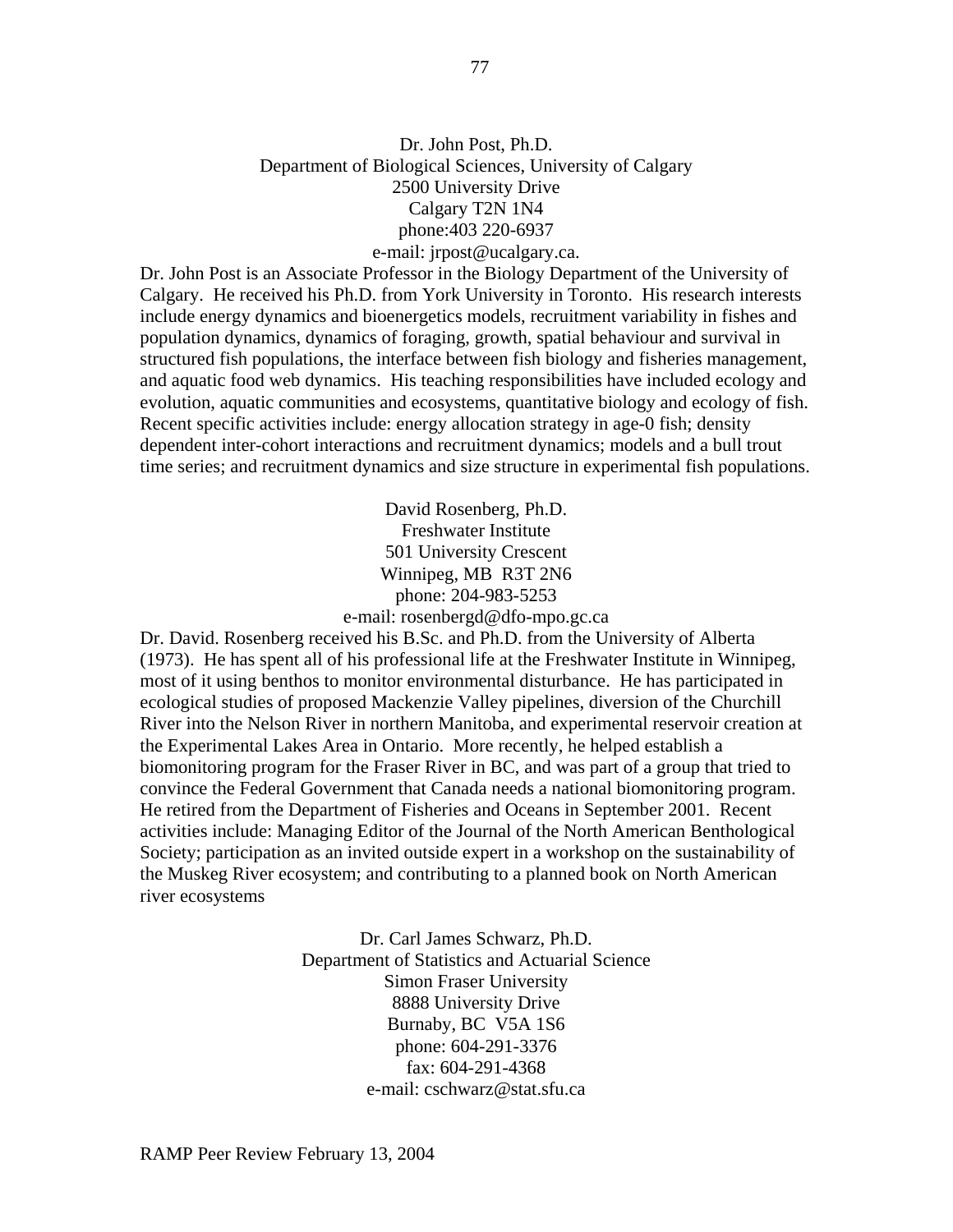Dr. Carl Schwarz is a Professor in the Department of Statistics and Actuarial Science at Simon Fraser University. His research interests are in the use of statistics in ecology particularly in estimating animal abundances and related parameters using capturerecapture methods and in the design and analysis of environmental monitoring studies.

> Brian W. Souter, M.Sc. Department of Fisheries and Oceans Central and Arctic Region Winnipeg MB, R3T 2N6 phone: 204-983-5125 fax: 204-984-2404 e-mail: souterb@dfo-mpo.gc.ca

Brian Souter received his B.Sc. and M.Sc. in microbiology and fisheries from the University of Guelph (1974) and he is a fish health specialist with the Department of Fisheries and Oceans. He has directed the federal fish health certification program in the region since 1977 and he has been the DFO technical representative on the Great Lakes fish health committee of the Great Lakes Fishery Commission since 1980. He works with the National Registry of Aquatic Animal Health to revise the Fish Health Protection Regulations and the Manual of Compliance, and to develop components of the National Aquatic Animal Health Program. He is also the DFO representative on a task force with the mandate to counteract the threat of whirling disease to Alberta's wild and cultured salmon stocks. He has also authored or co-authored several publications on fish health in central Canada.

> Stephanie Sylvestre, M.Sc. Environmental Studies Scientist Aquatic and Atmospheric Sciences Division Environment Canada, Environmental Conservation Branch #201 - 401 Burrard Street, Vancouver BC, V6C 3S5 phone: 604-664-4099 fax: 604-664-9126 e-mail: stephanie.sylvestre@ec.gc.ca

Stephanie Sylvestre received her B.Sc. from University of Windsor and her M.Sc. from the University of Western Ontario. She joined Environment Canada as an Environmental Studies Officer in 1994 and is now an Environmental Studies Scientist with the Aquatic and Atmospheric Sciences Division in Vancouver. Recent activities include: stream assessments in the Georgia Basin using the reference condition approach for benthic invertebrate monitoring; water quality assessment of agricultural and residential runoff; expanding the use of the benthic invertebrate monitoring approach developed for the Fraser River basin to assess streams in the Georgia Strait basin; PAHs and other contaminants in suspended sediment and water in the Fraser River basin.

> Alan R. Thomson,MRM P.Eng Mountain Station Consultants, Inc. 906 Ninth Street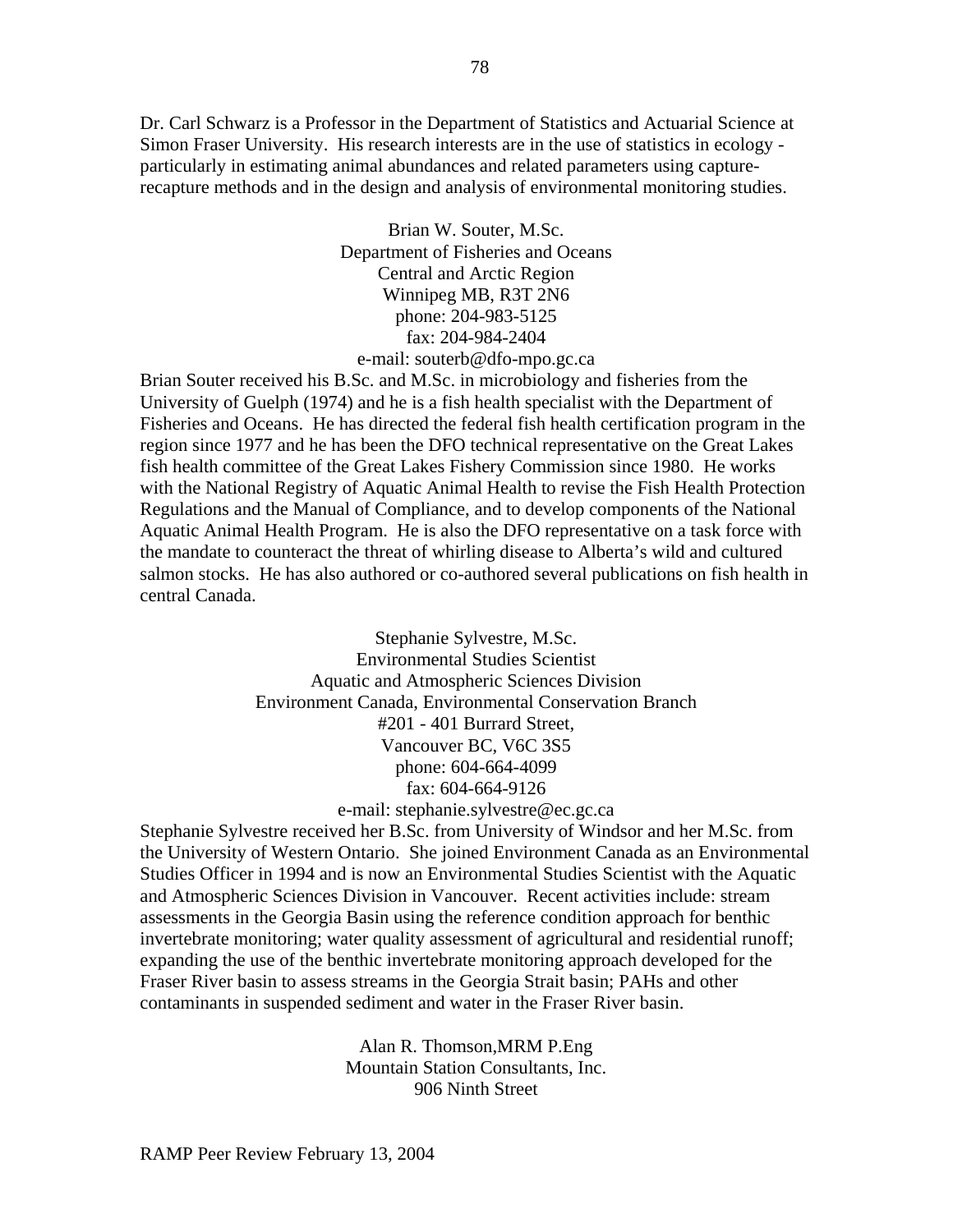Alan R. Thomson, is a principal of Mountain Station Consultants of Nelson, BC, and specializes in resolving natural resource management issues that involve the interaction of aquatic and biological resources. In his 11-year consulting practice, Alan has completed numerous contracts that involve watershed and stream assessments, river hydrology and engineering, design of new and restoration of existing aquatic biota habitats, river channel and bank stabilization, bioengineering, fish migration assessment and passage creation, policy and investigative research, and strategic planning and water quality enhancement and recovery. Recent contracts include: being an expert witness and advisor to the Department of Fisheries and Oceans at environmental impact assessment joint panel hearings concerning oils sands development in northern Alberta, and restoring fish habitats in several streams in British Columbia.

> Michael A. Turner, Ph.D. Fisheries and Oceans Canada 501 University Crescent, Winnipeg, Manitoba R3T 2N6 phone: 204-983-5215 fax: 204-984-2404 e-mail: turnermi@dfo-mpo.gc.ca

Dr. Michael Turner received his M.Sc. and Ph.D. from the University of Manitoba. He is a Research Scientist of the Department of Fisheries and Oceans in Winnipeg. His primary research is at the Experimental Lakes Area in northwestern Ontario. He has a long history of work on the impact of acidification on lakes. His current limnological research focuses on the littoral ecology of boreal lakes impacted by habitat disruption and by climate variability and change. He also leads a research team studying the recovery of boreal lakes from acidification.

> Marley Waiser, Ph.D. Aquatic Ecosystem Impacts Research Branch National Water Research Institute Environment Canada 11 Innovation Boulevard Saskatoon, SK S7N 3H5 phone: 306-975-5762 fax: 306-975-5143 e-mail: Marley.waiser@ec.gc.ca

Dr. Marley Waiser received her Ph.D. from Napier University in Edinburgh, Scotland. She is a Research Scientist with the Aquatic Ecosystem Protection Research Branch of Environment Canada's National Water Research Institute in Saskatoon. She is also an adjunct professor with the Department of Applied Microbiology, University of Saskatchewan in Saskatoon. Dr. Waiser's research has focused mainly on the microbial ecology and biogeochemistry of prairie aquatic ecosystems including saline lakes and wetlands. Her research has been published in Limnology and Oceanography, Canadian

RAMP Peer Review February 13, 2004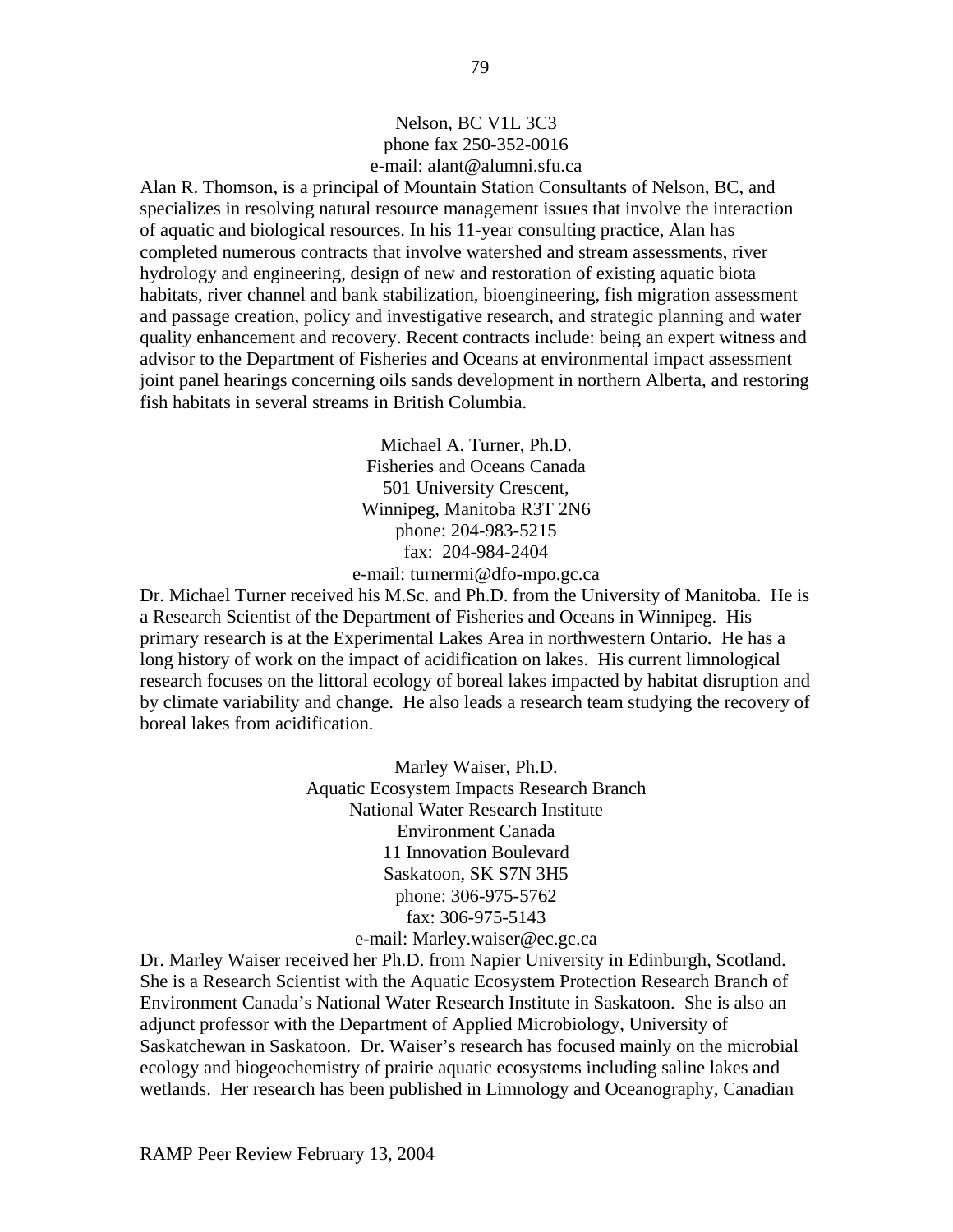Journal of Fisheries and Aquatic Research, Archiv für Hydrobiologie, Biogeochemistry and Aquatic Microbial Ecology. Currently, she is investigating the effects of sulfonylurea herbicides on the microbial ecology of prairie wetlands as part of a larger collaborative effort looking at the fate and effects of this new generation of herbicides. Dr. Waiser is also part of a team of scientists who are investigating the relationships between terrestrial and aquatic dissolved organic carbon, with special reference to prairie ecosystems.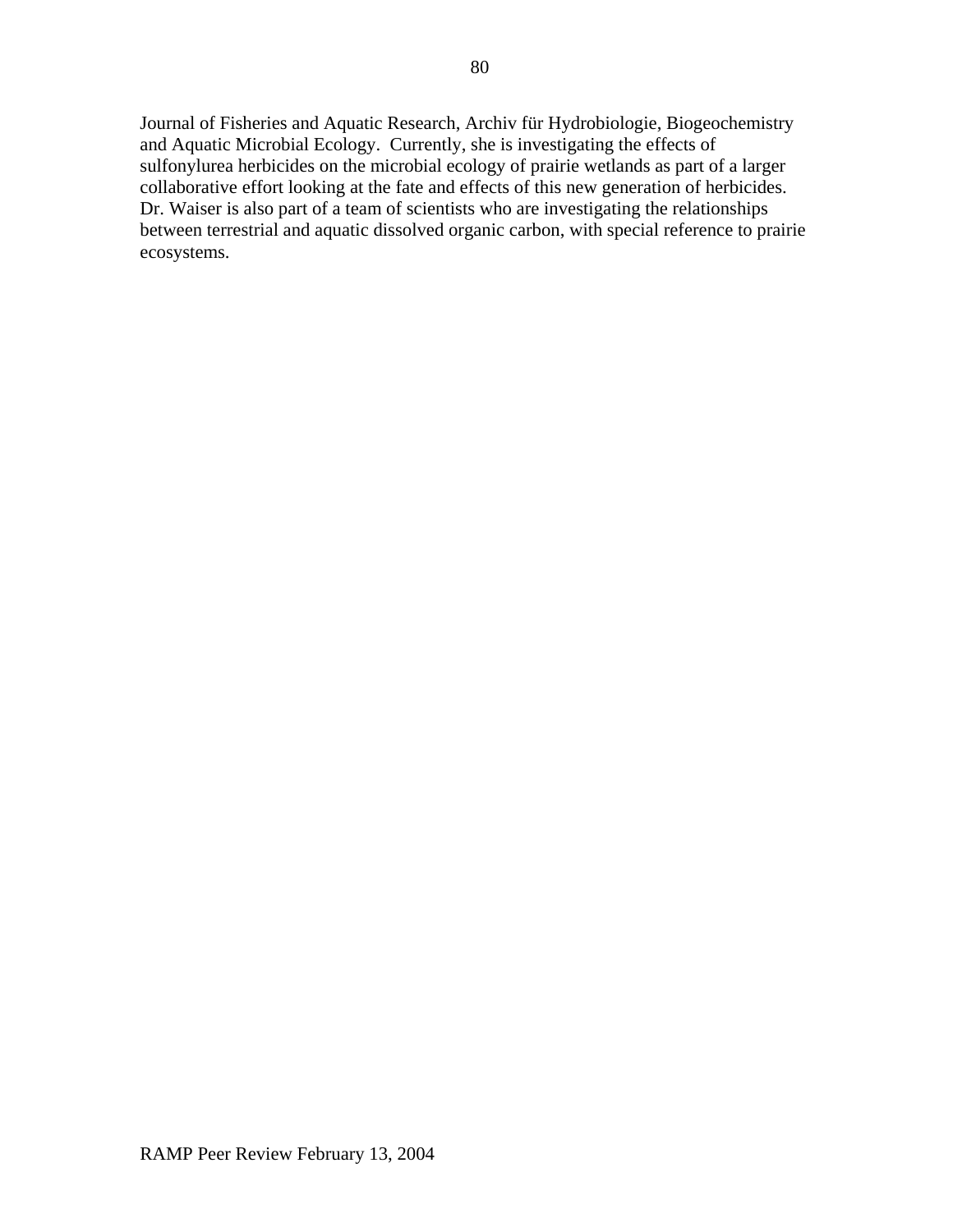# Appendix III Oil Sands Regional Aquatic Monitoring Program (RAMP) Scientific Peer Review of the Five Year Report (1997-2001): Reviews of Biostatistics

Submitted to: RAMP Steering Committee

Report Prepared by: Carl Schwarz Department of Statistics and Actuarial Science Simon Fraser University 8888 University Drive Burnaby, BC, V5A 1S6

> cschwarz@stat.sfu.ca http://www.stat.sfu.ca/~cschwarz

RAMP Peer Review February 13, 2004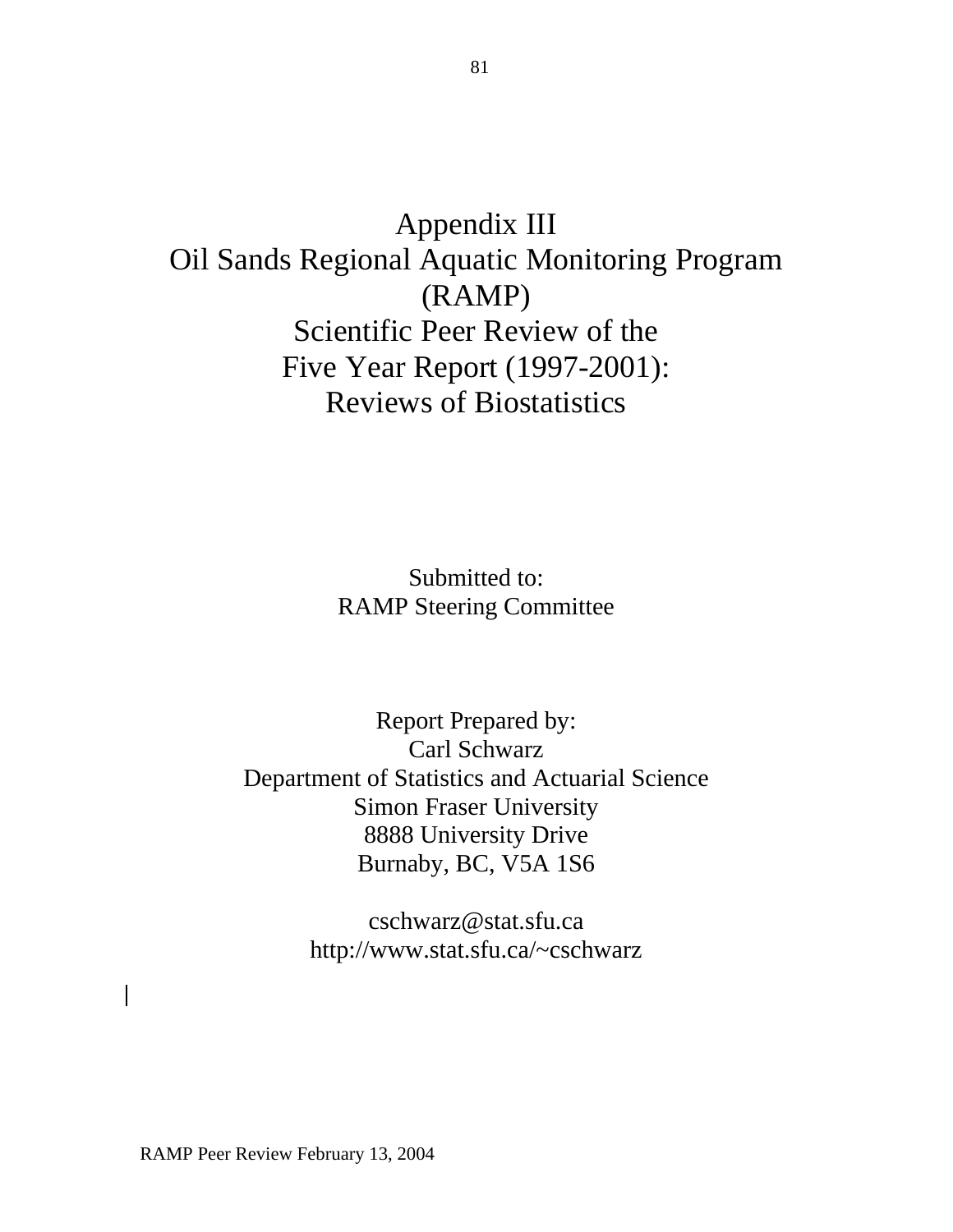## **1. INTRODUCTION**

The Oil Sands Regional Aquatics Monitoring Program (RAMP) in the Oil Sands Region of north-eastern Alberta was designed to measure baseline environmental conditions and predict effects from proposed developments. RAMP was designed as a long-term monitoring program that incorporates both traditional and scientific knowledge. Specific programs in RAMP were established each year by committees and subcommittees after consultation with industrial, aboriginal, environmental and regulatory stakeholders and expert independent consultants. As the Oil Sands Region experienced rapid growth from 1997 to 2001, changes to RAMP were made annually. These changes not only affected RAMP's objectives, and organizational structure, but the study area and study design as well. Potential sampling methods, sentinel species and reference lakes and streams were also evaluated during this period. Some methods were adopted and then abandoned during the program.

This is a review primarily of the biostatistical analysis conducted as part of this first five years of the program.

The entire Five Year Report was reviewed to examine if the analyses conducted in the report are suitable, if the conclusions can be supported by the analyses chosen, and to make recommendations for changes to future years of RAMP. A less detailed review of the interim reports was also conducted (Appendix IV).

## **2. GENERAL COMMENTS**

## *2.1 Replication and pseudo-replication.*

A major concern in Environmental Impact studies is proper replication and the avoidance of pseudo-replication (Hurlburt, 1984). Replication provides information about the variability of the collected data under identical treatment conditions so that differences among treatments can be compared to variation within treatments. This is the fundamental principle of ANOVA.

For example, consider a survey to investigate sediment quality at various locations on a river. A simple design may take a single sample at each of 4 locations:



Figure 2.1(a) A simple survey that provides little useful information.

These four values are insufficient for any comparison of the variable across the four locations because the natural variation present in readings at a particular location is not known.

In many ecological field studies, the concepts of experimental units and randomization of treatments to experimental units are not directly applicable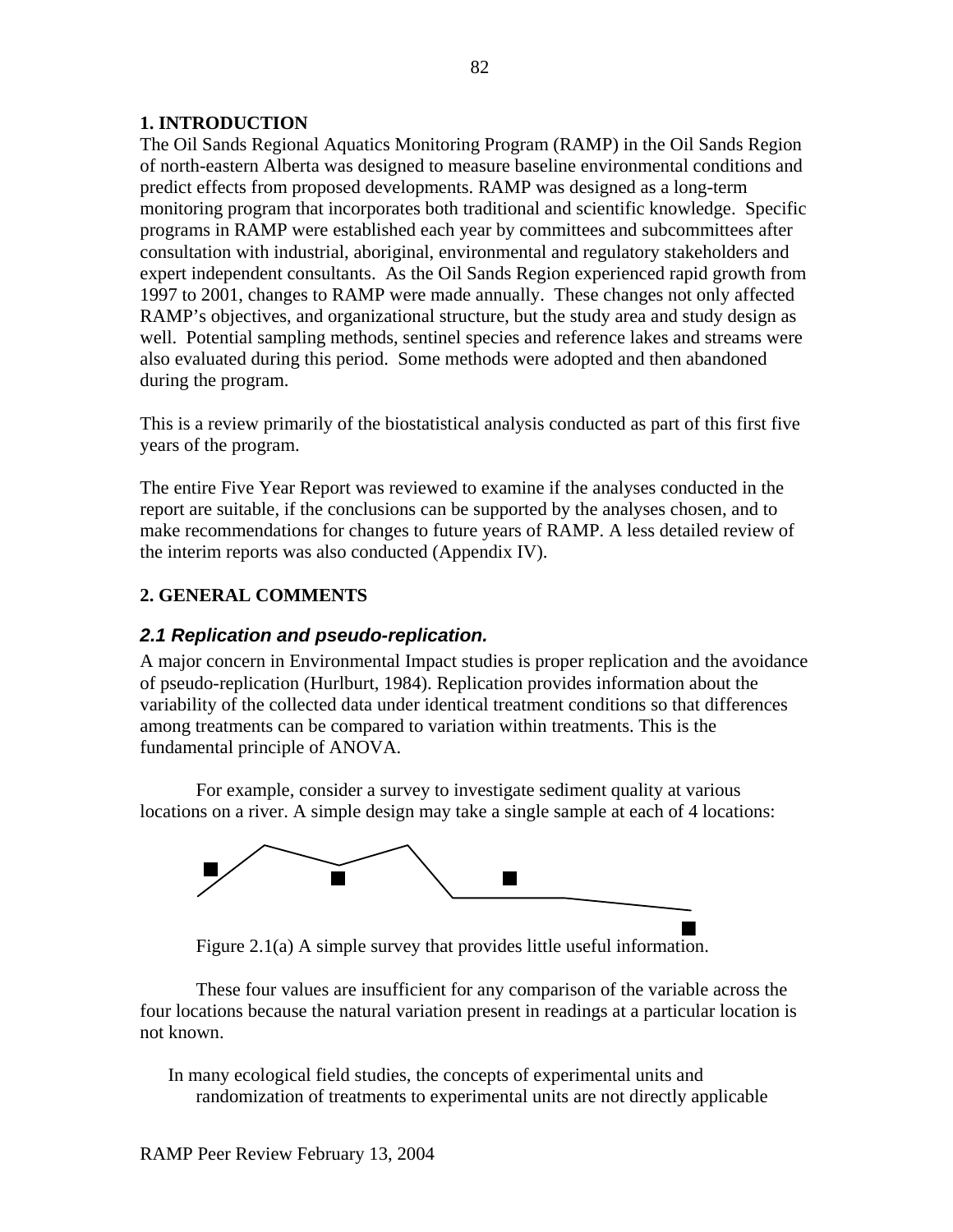making "replication" somewhat problematic. Replication is consequently defined as the taking of multiple INDEPENDENT samples from a particular location. The replicated samples should be located sufficiently far from the first location so that local influences that are site specific do not operate in common on the two samples. The exact distance between samples depends upon the biological process. For example if the locations are tens of kilometers apart, then spacing the samples hundreds of meters apart will likely do for most situations. This gives rise to the following design:



Figure 2.1(b). A replicated survey (if the points are independent within a pair).

Now a statistical comparison can be performed to investigate if the mean response is equal at four locations. This particular design would give rise to the following statistical model

 $Y =$ location sample(location)-R where *location* represents the effect of different locations, and *sample(location)-R* represents the random, independent replicates at each location. The ANOVA table would construct a test for location effects using the F-ratio of

 $F = \frac{ms(location)}{ms(bcation)}$ *ms*(*sample*(*location*))

with the idea that variation in means among locations would be compared to variation in readings within a location.

The key point is that the samples should be independent but still representative of that particular location. Hence, taking two samples from the exact same location, or splitting the sample in two and doing two analyses on the split sample will not provide true replication. These would be pseudo-replicates. Hurlburt (1984) defines pseudoreplication as

"Pseudo-replication is defined as the use of inferential statistics to test for treatment effects with data from experiments where either treatments are not replicated (though samples may be) or replicates are not statistically independent."

Consequently, a design where duplicate samples or split-samples are taken from the exact same location (Figure 2.1(c)) would be an example of pseudo-replication.



Figure 2.1(c). A pseudo-replicated survey.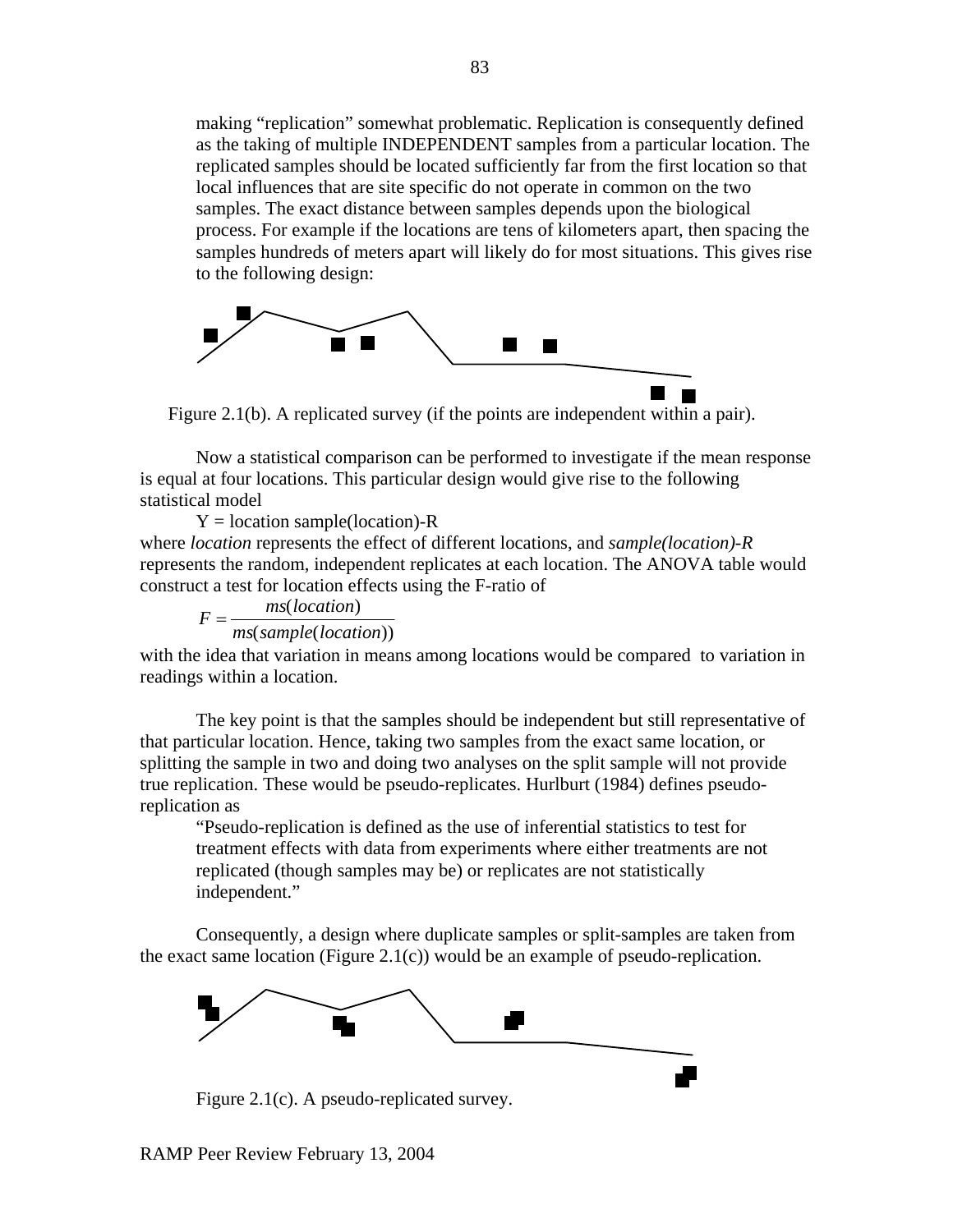Note that the data from Figure 2.1(b) and Figure 2.1(c) looks "identical", i.e. pairs of "replicated" observations from four locations. Consequently, it would be very tempting to analyze both experiments using exactly the same statistical model and ANOVA table. However, there is a major difference in interpretation of the results.

The design in Figure 2.1(b) with real replicates enables statements to be made about differences in the mean response among those four general locations. However, the design in Figure 2.1(c) with pseudo-replication only allows statements to be made about differences among those four particular sampling sites which may not truly reflect differences among the broader locations.

Obviously the line between real and pseudo-replication is somewhat ill-defined. Exactly how far apart do sampling sites have to be before they can be considered to be independent. There is no hard and fast rule and biological consideration and knowledge of the processes involved in the environmental impact must be used to make a judgment call.

The same considerations apply when sampling across time. Samples need to be taken far enough apart in time so that they are independent. For example, if data from continuous logging is used (say every minute over a year), then it would be unfair to treat all 500,000+ observations are being independent when a regression line is fit.

What is the relevance to the RAMP report? In some part of the report, this has been recognized. For example, Section 6.1.1 (page 6-25) states:

 "Individual samples collected from the same site do not represent replicates in the statistical sense because they are not independent. Widely-spaced samples from a reach (each sample representing a site) were used as replicates to compare reaches."

But, consider Section 4 of the report and Figures 4.12 and 4.13. The authors again recognize some obvious pseudo-replication (e.g. only one measurement is selected from multiple measurements in a location in a day), but Figures 4.12 and 4.13 show clustering of data points at a larger time scale. Hence treating all the points in these figures as independent likely overstates the observed relationship, i.e. the reported p-value is too small. Other cases of potential pseudo-replication are cited in the Technical Comments below.

Another consequence of pseudo-replication is that estimates of variation used in power analyses are too small which lead to underestimates of the required sample size to detect a specified difference.

 All of the analyses in the report should be reviewed with the dangers in pseudoreplication in mind. The report should also provide a clearer description of the sampling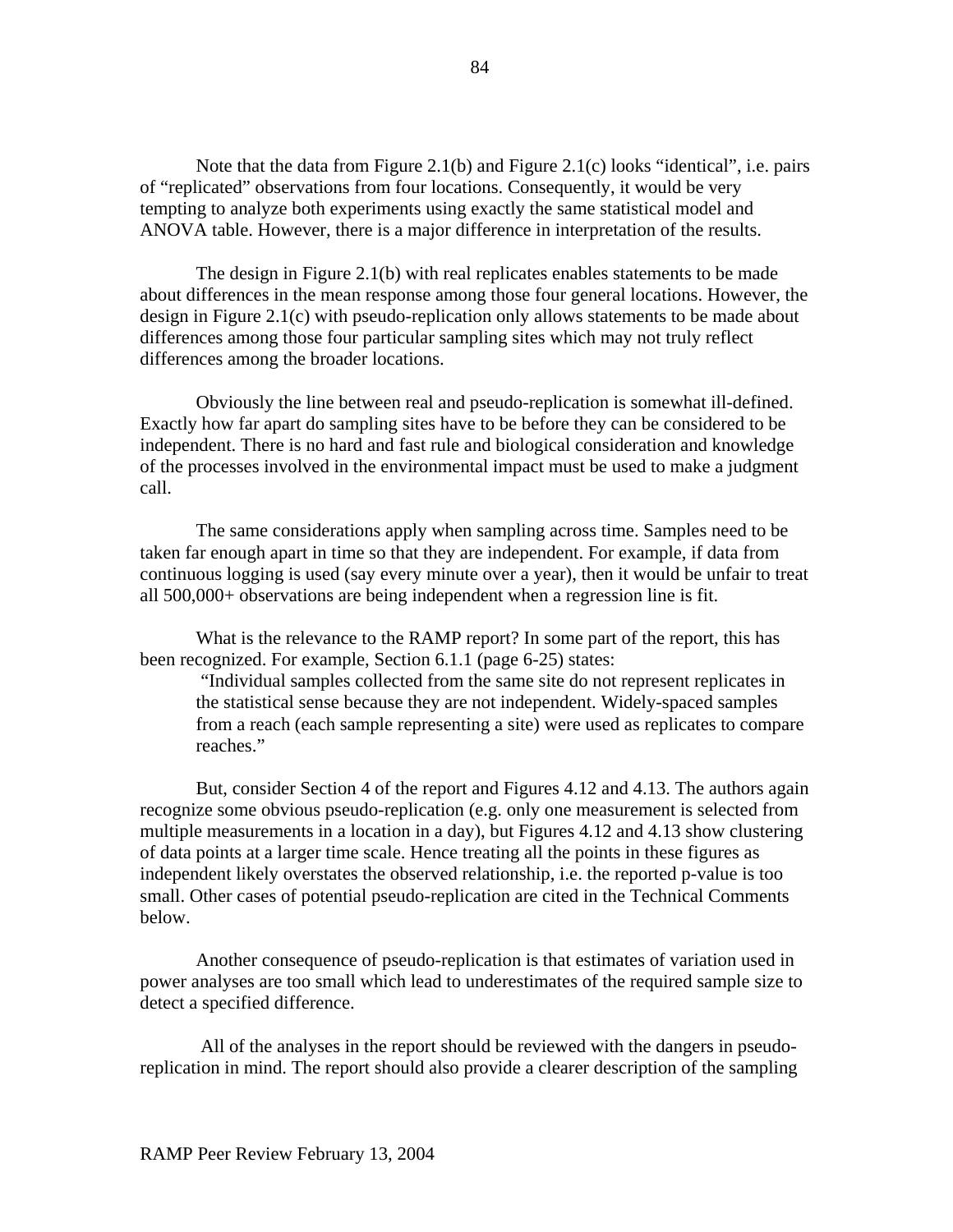design – the text at the bottom of page 6-5 could serve as a prototype for similar statements in the other chapters of the report.

## *2.2 Matching Analysis with Design*

Another common concern with environmental field studies is ensuring that the analysis matches the design by which the data were collected. All two-factor designs are not analyzed in the same way!

For example, consider (as in Chapter 5) a study to compare a variable in sediments among four locations and two sides of the river<sup>5</sup>.

Two possible design are shown in Figures 2.2(a) and 2.2(b)



Figure 2.2(a) A design to study the effects of side and location with independent replicates at each location/side combination.



Figure 2.2(b) A design to study the effects of side and location with paired replicated at each location/size combination.

Both designs have exactly the same number of data points and without looking carefully at how the data were collected, the raw data does not provide information about the actual design. However, the analysis of these designs is quite different.

The analysis of the design in Figure 2.2(a) would use the statistical model  $Y = location side location * side sample (location * side) - R$ 

where *location*, *side*, and *location\*side* represent the effects of location, side, and their potential interaction (i.e. is the effect of side consistent among all locations?). The term *sample(location\*side)-R* represents the (random) variation of the response variable among replicate samples at the same location/side. Because there are independent replicates at each side/location, an model-independent estimate of this variation is available directly from the data. Note that this model makes an implicit assumption is that

 $\overline{a}$ 

<sup>&</sup>lt;sup>5</sup> It is not necessary to take replicate samples at ALL side-location combinations, nor is it necessary to have equal number of replication samples at ALL side-location combinations. However, balanced designs (with equal number of replicates) have the advantage that tests for each effect are now orthogonal to each other and that simple software can be used to analyze these designs.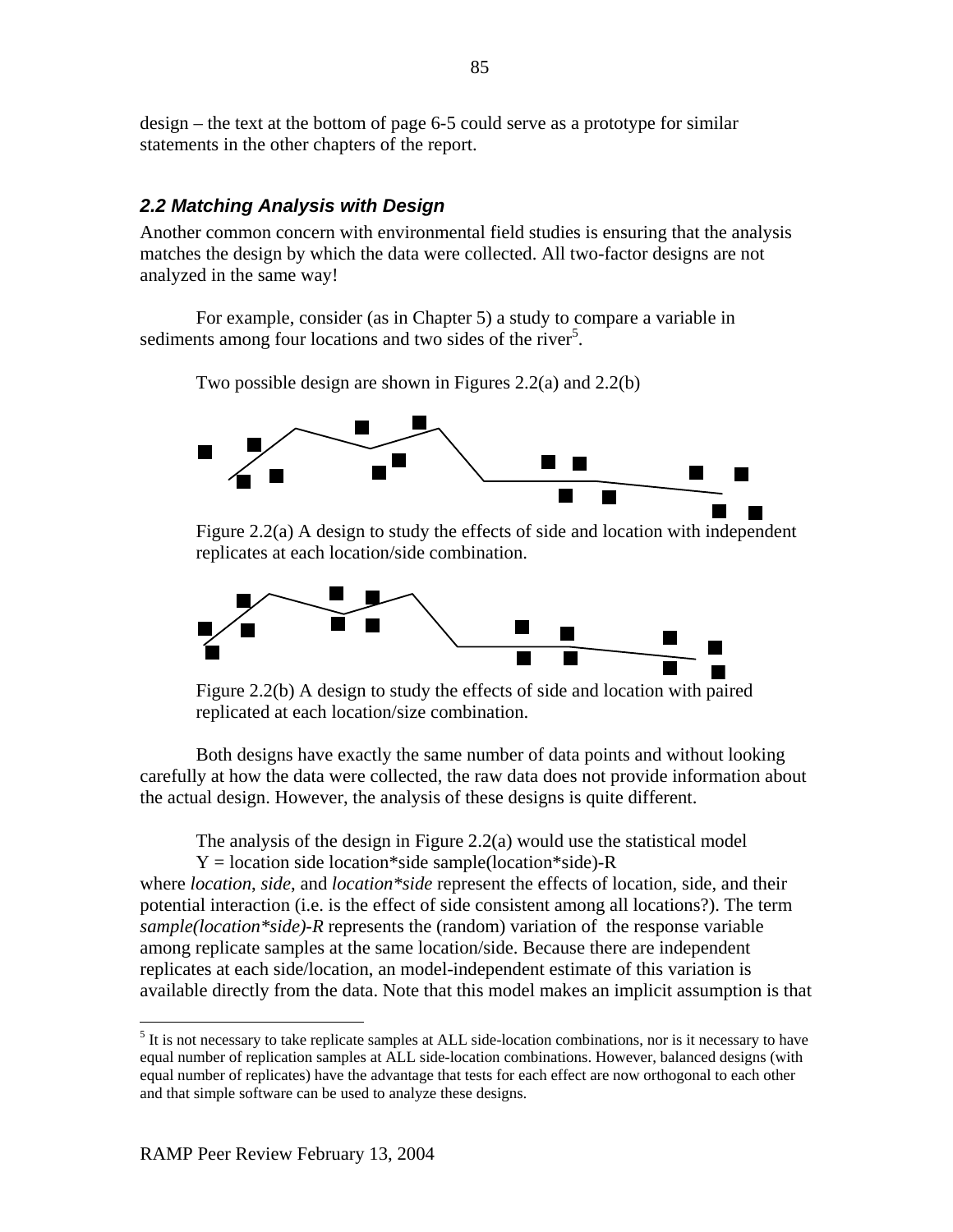the replicate samples on each side of the river are independent among themselves on the side and among the two sides of the river. Hence the sample points are take NOT directly across from each other on both sides of the river. The statistical comparisons would be computed as:

$$
F_{location} = \frac{ms(location)}{ms(sample(1*s))}, F_{side} = \frac{ms(side)}{ms(sample(1*s))}, F_{interaction} = \frac{ms(intreaction)}{ms(sample(1*s))}
$$

However, the analysis of the design in Figure 2.2(b) must now allow for the existence of potential small scale effects within each location that affect both sides of the river simultaneously? This would render the two replicate samples on each side no-longer independent. There are two "sizes" of effects. First location effects operate on a large scale (on sets of 4 samples) while micro-location effects operate on paired points on each side of the stream. The statistical model is now:

 $Y =$  location site(location)-R side location\*side residual-R where *location*, *side,* and *location\*side* terms again represent the effects of location, side, and their potential interaction. The *site(location)-R* term represent the micro-location effects that affects both sides of the river simultaneously. Because there are replicate pairs of points at each location, the within location variation can be computed independently of the model. The *residual-*R term represents the variation among individual sample points and is found by subtraction.<sup>6</sup> This model is a variant of a splitplot design with locations being main plots, and the sides of the river within each pair at each location being the subplots. The

$$
F_{location} = \frac{ms(location)}{ms(size(location))}, F_{side} = \frac{ms(side)}{ms(residual)}, F_{interaction} = \frac{ms(intreaction)}{ms(residual)}
$$

Notice that the test for location is NO LONGER computed using the residual variation – it must be constructed using the site-to-site variation within each location. The reason for this is that there are now two scales of effects – location effects affect groups of 4 points, while the site effects within location affect a pair of points (both sides of the river).

The situation becomes more complex once sampling is replicated across years. Again, consider the first design where the sampling is repeated in two years:



Figure 2.2(c) An (inadequate) sampling design with independent measurements across time. The values 1/2 represent years 1/2 measurements

Here, the sample points in year 2 are situated at random within each location ignoring bank effects but far enough from the original sample location to be independent of micro-location effects. [This design suffers from the same defect as outlined earlier,

1

<sup>&</sup>lt;sup>6</sup> This design could have replicate points at each side within each pair at each location which would then allow a model-independent estimate of this variation to also be computed.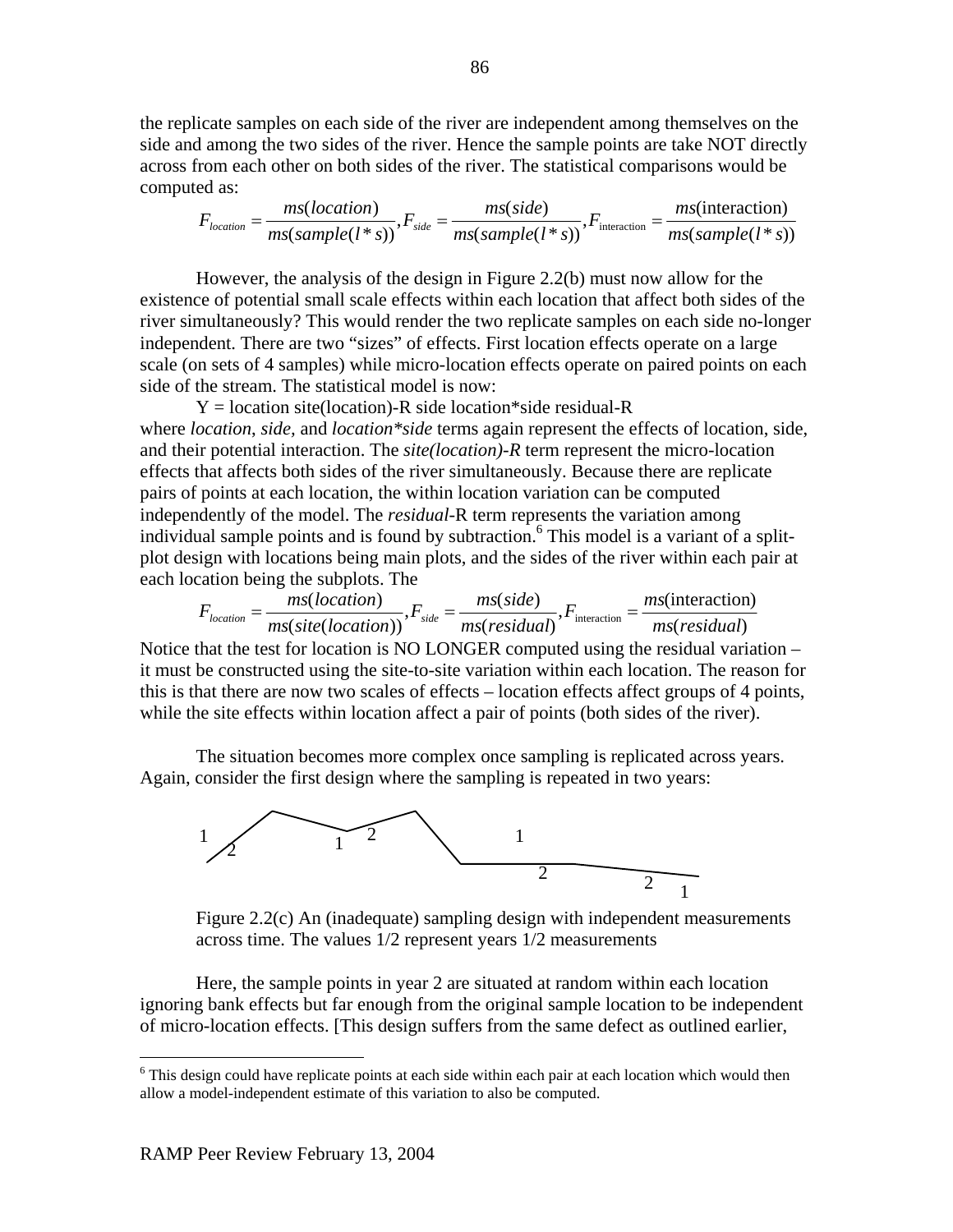i.e. no real replication, but is used only to illustrate a comparison with a paired design below.] Contrast this to the design in Figure 2.2(d) where sampling is deliberately located at the SAME sampling sites in both years:



Figure 2.2(d) An (inadequate) sampling design with paired measurements across time. The values 1/2 represent years 1/2 measurements

Now a proper model that incorporates time effect must account for both the large scale location effects but also potential micro-location effects. [Again, there is no replication at any of the location –year points and so is a poor design.]

 This is relevant to the RAMP report because many of the chapters involve two (or more) factor models but the reports always treat the data as if it came from completely randomized designs (as in Figure 2.2(a)) rather than looking closely at how the data were collected. In many cases, time is a factor, and it is not clear if sample points are paired across time or are independent across time. The analysis is different in these two cases. The report should pay more attention to how the data were collected

 Additional examples are provided in Morrison et al (2001) on the need for proper matching of design and analysis.

#### *2.3 Lack of suitable replication - consequences*

In many cases, it appears that no suitable replication was collected during the sampling design. Rather than simply throwing up ones hands and abandoning the analysis, what are the consequences of no real replicates?

Consider again (as in Chapter 5) a two factor design to investigate the effects of location and bank upon sediment quality. A simple design might take samples from each side of the bank at each of the 4 locations:



Figure 2.3(a) A design to compare effects of bank and location without replicates.

At first glance, this appears to be similar to the previous designs (Figure 2.1(b) or Figure  $2.1(c)$ ) with the same number of total replicates except they are now taken on both sides of the river. However, unless a very strong, untestable assumption is made, no valid statistical test can be made for the effect of side or the effect of location! This design has NO real replicates.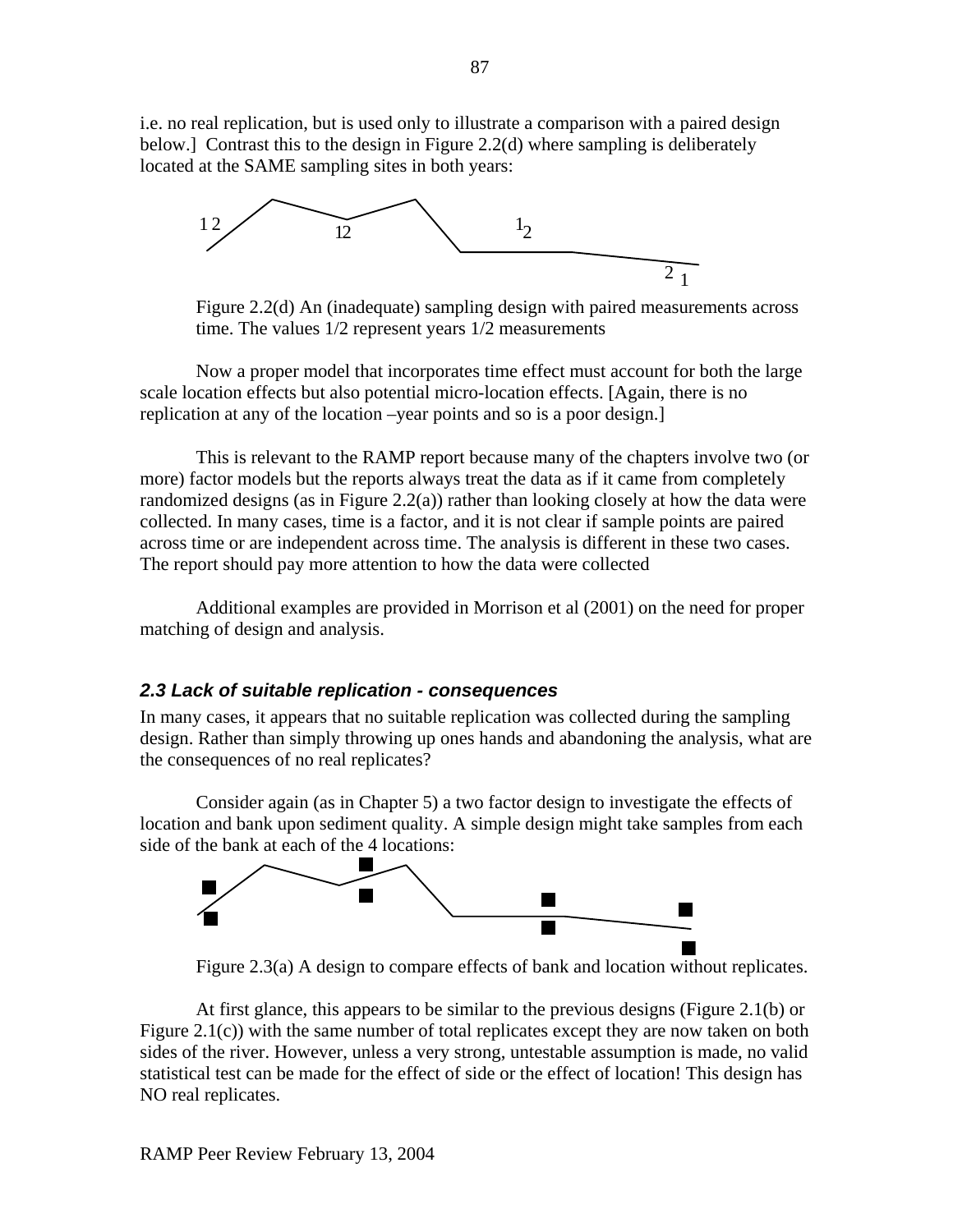The assumption that must be made is that the effects of side is EQUAL at all locations and that the effect of location is EQUAL on both sides, i.e. that there is NO interaction between the effects of location or site. The is insufficient information in the experiment to test this assumption.<sup>7</sup> The statistical model for this experiment under this very strong assumption would be

 $Y =$ location side residual-R where *location* and *side* represent the effects of side and location respectively. The *residual-R* term represents the residual, random variation, after adjusting for location and side. Note that unlike the previous model, the *residual-R* term can only be computed after adjusting for side and location – there is no data-driven estimate of this variation.

This model appears to be the same as the model as for a randomized block design. [A key assumption of a randomized block design is that blocks and factors also do not interact]. However, there is subtle difference between factors and blocks that will not be discussed in this report that implies that they are not identical. The F-statistics for testing effects of location or side would be computed as:

$$
F_{location} = \frac{ms(location)}{ms(residual)}, F_{side} = \frac{ms(side)}{ms(residual)}
$$

where *ms(residual)* represents the remainder after adjusting for the effects of *side* and *location.*

 So on first glance, it does appear that a valid statistical test has been performed – but it will only be valid if the assumption of no interaction is true.

The situation becomes more complex once sampling is replicated across years! Again, consider the first design where the sampling is repeated in two years:



Figure 2.3(b). A design to compare the effects of location and time without replication and independent randomizations in each year.

Here, the sample points in year 2 are situated at random within each location ignoring bank effects but far enough from the original sample location to be independent of microlocation effects. This design suffers from the same defect as outlined earlier, i.e. no real replication and so analyses are only possible if a very strong, untestable assumption is made – namely, no year\*location interaction, i.e. the year effects are equal for all locations, and the location effects are equal for all years. The model that must be fit is

<u>.</u>

 $<sup>7</sup>$  A crude profile plot of the value of the response variable at each location for each side could be used to</sup> informally check if the profiles are parallel which would indicate that no apparent interaction exists, but this is only an informal check.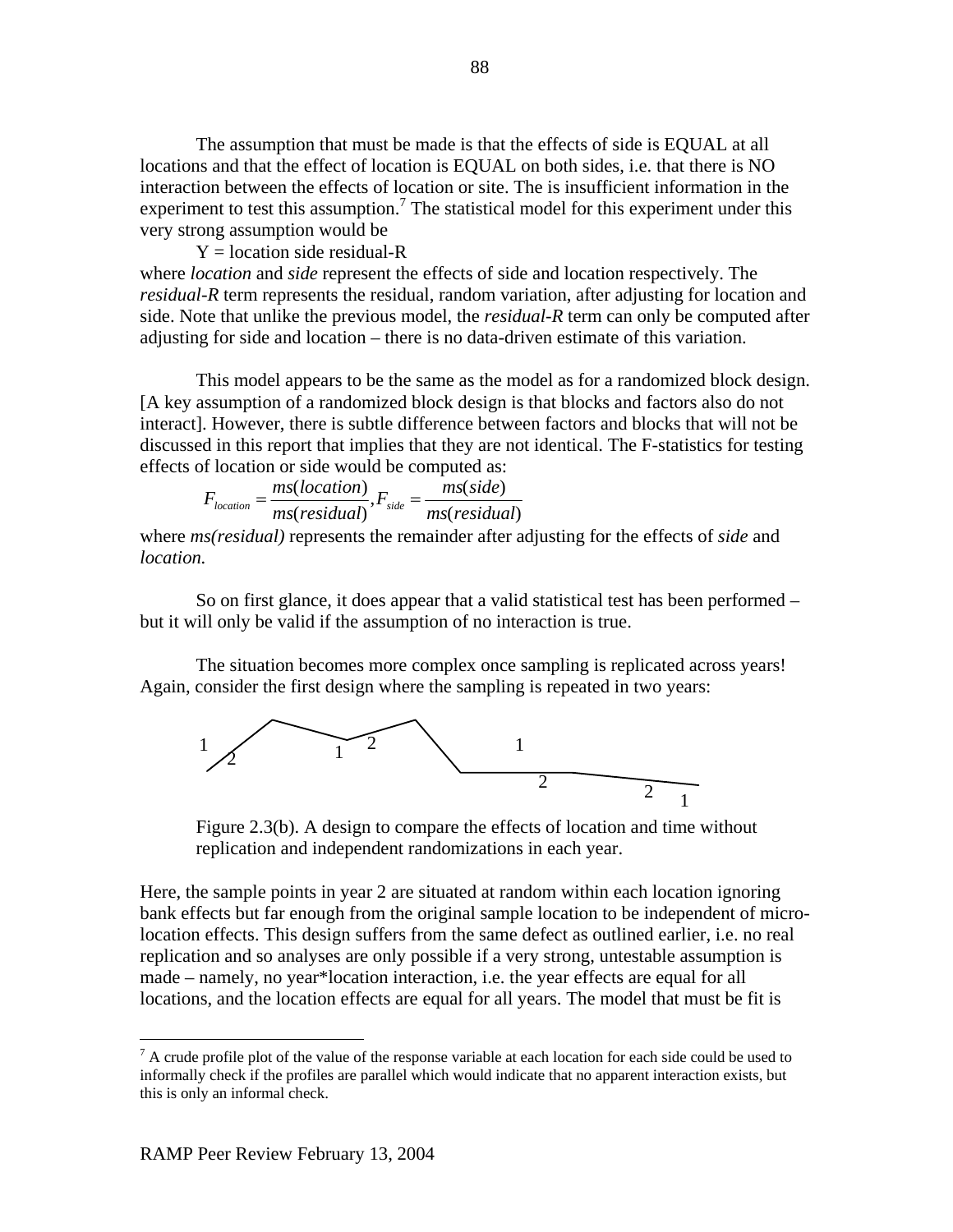#### $Y =$ location year residual-R

where *location* and *year* represent the location and year effects and *residual-R* represents the random variation that must be found after fitting the model. The design can again be improved by replicating the measurements at location-year combinations.

Contrast this to the design where sampling is deliberately located at the SAME sampling sites in both years:



2 Figure 2.3(c) A design to compare the effects of location and time with paired observations across years.

Now a proper model must account for both the large scale location effects but also potential micro-location effects. However, because there is no replication at any of the location –year points, a model can only be fit if strong untestable assumptions are made – in particular that there is no year-location interaction and that there is NO micro-location effect. The model for this design is:

 $Y =$ location year residual-R

This is the same model as for the previous case, but this is an artifact of the poor experimental design chosen – without proper replication, only very simple models that make strong assumptions can be fit. There is a fundamental difference between these two designs – the former is akin to a completely randomized design while the latter is a variant of a split-plot design. With proper replication the model would look quite different.

The RAMP report has many comparisons of the above type. In general, these comparisons may be misleading because of the lack of proper replication. At the very least, these implicit assumptions should be stated directly in the report.

## *2.4 Reporting results; p-values and power analyses*

The report has numerous tables reporting the results of testing for the effects of various factors. In many cases, p-values are the statistic of choice and in some cases, only an indication of statistical significance (i.e. p<.05) are provided.

 Many authors have reviewed the problems with p-values (e.g. Steidl et al 1997; Cherry, 1998; Johnson, 1999). Basically, the p-value does not provide sufficient information to assess the magnitude of the difference detected and can be misleading to readers. Other problems include:

- The choice of null hypothesis is often arbitrary.
- Conclusions are stated a rejecting or not-rejecting the hypothesis when in fact the data may not be that clear cut.
- The choice of  $\alpha$ -level (i.e. 0.05 significance level) is arbitrary. Should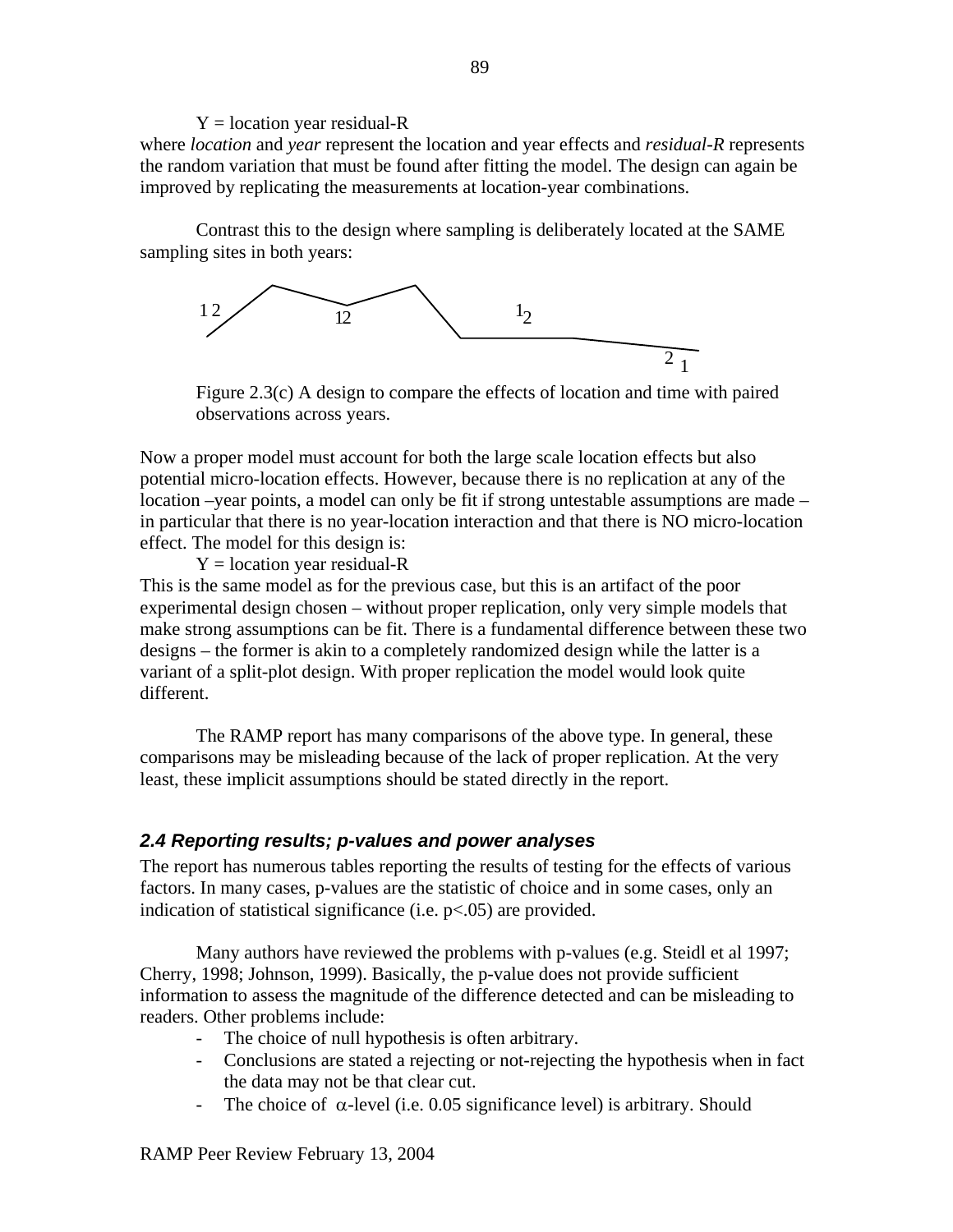different decisions be made if the p-value is 0.0499 or 0.0501? The value of  $\alpha$ used in a study should reflect the costs of Type I errors, i.e. the costs of false positive results and the costs of Type II errors, i.e. the costs of false negative results.

- Users of statistics have often emphasized certain standard levels of significance such as 10%, 5%, or 1% indicated (typically) by asterisks. These reflect a time when it was quite impossible to compute the exact p-values, and only tables were available. In this modern era, there is no excuse for failing to report the exact p-value.
- In many cases, hypothesis testing is used when the evidence is obvious. This leads to statements similar to "p<.00001".
- P-values are prone to mis-interpretation as they measure the plausibility of the data assuming the null hypothsis is true, rather than measuring the "truthfulness" of the hypothesis.
- P-values are highly affected by sample size. With sufficiently large sample sizes every effect is statistically significant but may be of no biological interest.
- The tradeoffs between Type I and II errors, power, and sample size are rarely discussed in this context.
- Just because the null hypothesis is rejected does not imply that the effect is very large. For example, if you were to test if a coin were fair and were able to toss it 1,000,000 times, you would reject the null hypothesis of fairness if the observed proportion of heads was 50.001%. But for all intents and purposes, the coin is fair enough for real use. Statistical significance is not the same as practical significance. Other examples of this trap, are the numerous studies that show cancerous effects of certain foods. Unfortunately, the estimated increase in risk from these studies is often less than 1/100 of 1%!
- Just because an experiment fails to reject the null hypothesis, does not mean that there is no effect! A Type II error - a false negative error - may have been committed. These usually occur when experiments are too small (i.e. inadequate sample size) to detect effects of interest.
- In some experiments, hundreds of statistical tests are performed. However, remember that the p-value represents the chance that this data could have occurred given that the hypothesis is true. So a p-value of 0.01 implies, that this event could have occurred in about 1% of cases EVEN IF THE NULL IS TRUE. So finding one or two significant results out of hundreds of tests is not surprising!

Some of the problems with p-values were recognized in the report. For example, page 7-95 states:

"In many studies, a statistically significant difference in biological measures is used as evidence that a change has occurred. Indeed, several industry-wide monitoring programs have adopted this approach (Environment Canada 1998, 2002). Unfortunately, extrapolation from statistical significance to ecological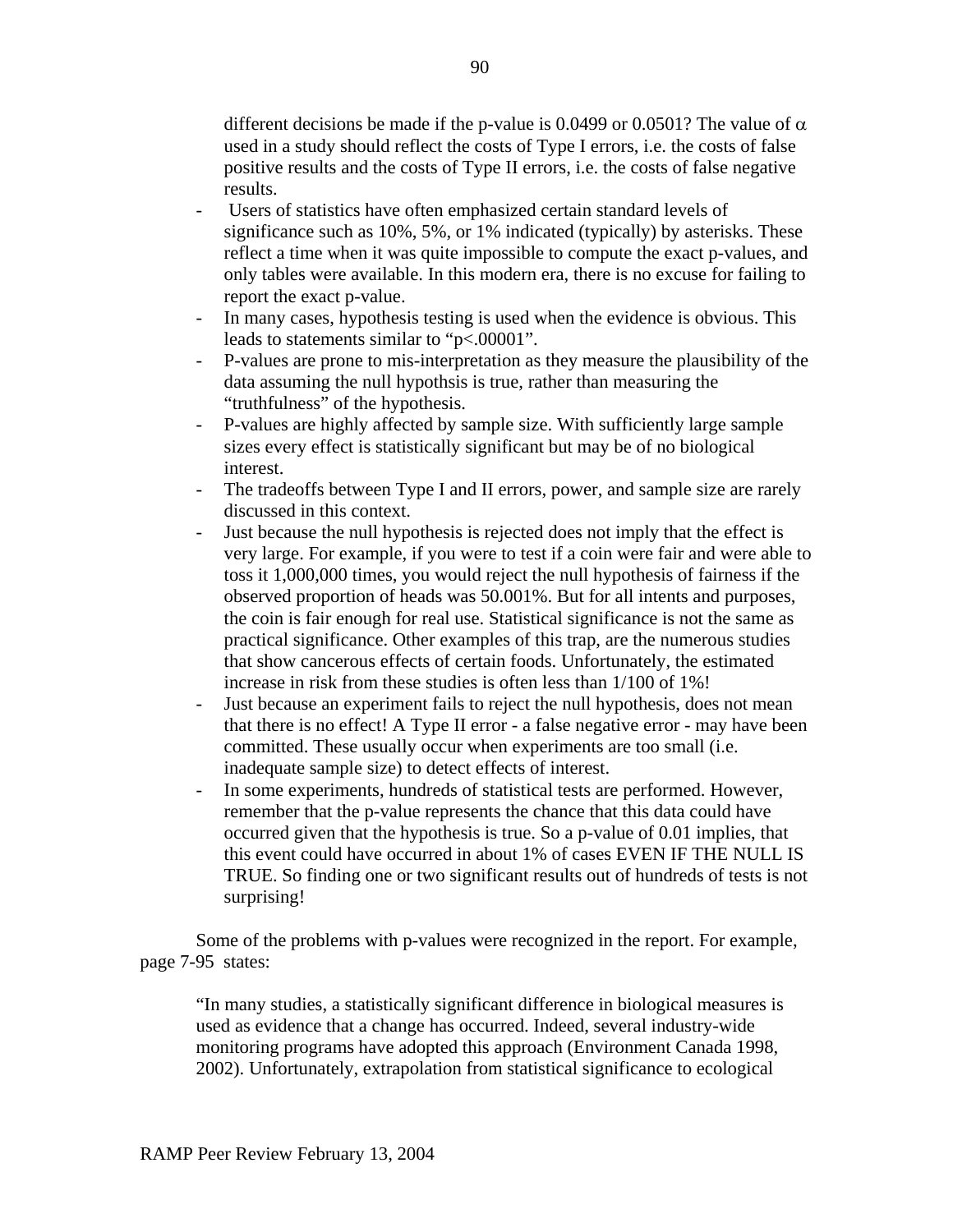significance is difficult because statistical significance depends upon sample size, and may not relate to the size of the impact."

The report recommends that ecological significance be stated in terms of the variability of the natural populations:

"The approach proposed by Kilgour et al*.* (1998) was used to determine the ecological significance of the observed differences. They define ecologicallyrelevant differences as observations from impact locations that fall outside the normal range of variation based on reference-location data. They also define the normal range as the region enclosing 95% of reference-location observations. The 95% region can then be expressed generically as standard deviations in univariate responses. For example, in single responses that are normally distributed, the region defined by  $\mu \pm 1$  σ incorporates about 67% of the population, and  $\mu \pm 1.96 \sigma$  incorporates about 95% of the population. These calculations were performed with the RAMP data, and all mean values of exposure population parameters fell within the normal range based on the three reference populations; …"

While this an improvement over the lack of determination of an ecologically significant result, the report should review these proposed ecologically significant effects carefully because changes in the mean that are much smaller than a standard deviation of individual observations can have large ecological impacts.

Rather than relying upon p-values a summary measure, the earlier cited papers have suggested that more emphasis be place on confidence intervals for effect sizes. For example, the report contains many tables such as Table 4.17, where a comparison between two levels of a factor is shown. The mean values for each level are shown, and the F-statistic is shown with asterisks (\* or \*\*\* or \*\*\*) representing if the effect was "significant". These types of tables could be greatly improved if the estimated difference was shown along with the estimated confidence interval for the difference. In this way, the reader can assess the magnitude of the differences and if these are biologically important.

 Along with reporting confidence intervals for effect sizes, power analyses provide information on the likelihood of success in detecting real changes. The report has numerous power computations, but these could be improved/corrected in the following ways:

- better terminology, e.g. "effect size" should read "minimum detectable difference"
- using the proper estimate of variation. As noted below, pseudo-replication will lead to estimates of variation that are too small and estimates of minimum detectable differences that are too small, i.e. the actual power is much less than "advertised".
- discussion of power of trend tests confuse the minimum sample size that is technically needed to compute a statistic with the sample size needed to detect a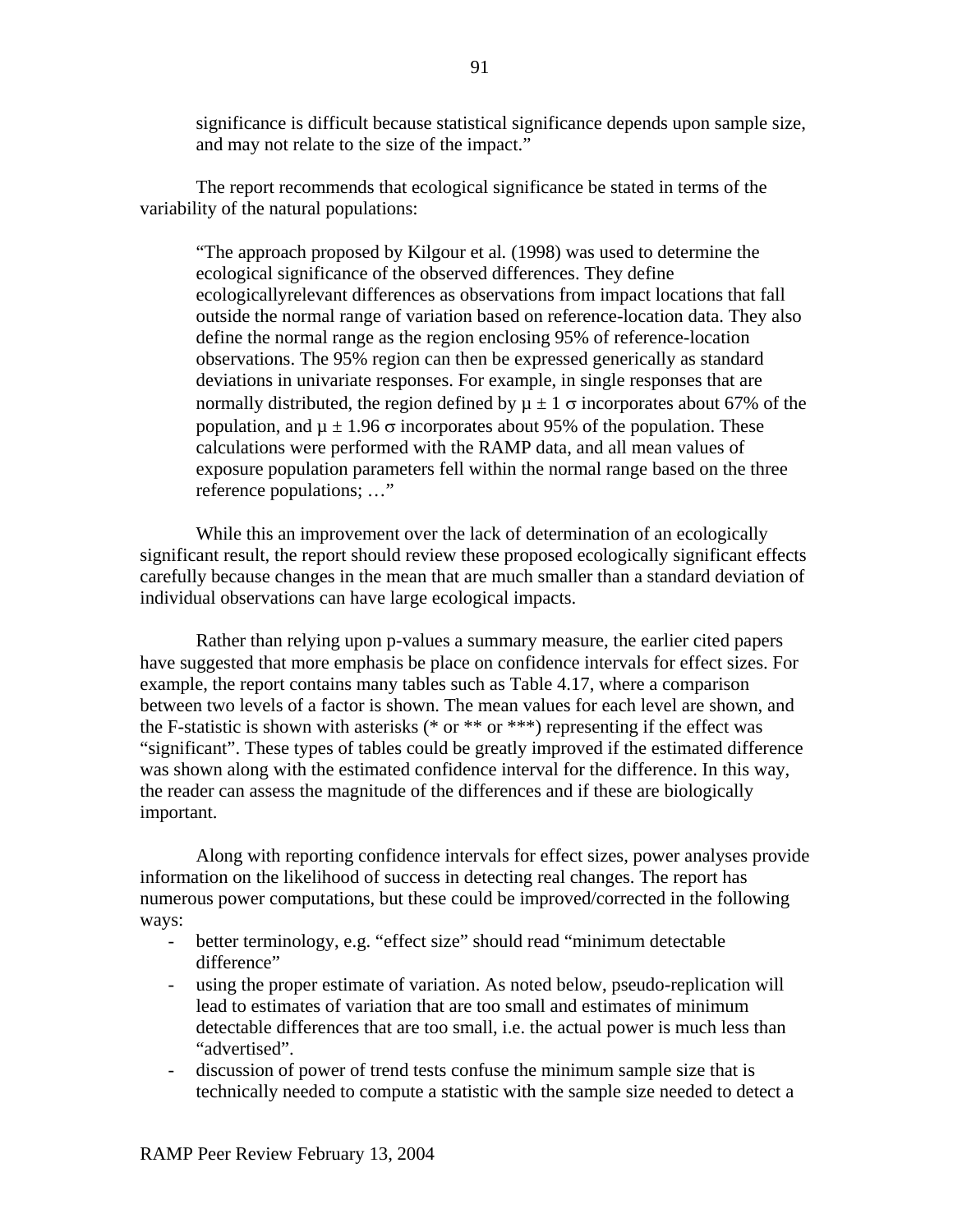specified decline. For example, the Mann-Kendall test looks for monotonicity of the trend and this is dependent upon the actual slope and the natural variation in addition to the sample size. The first two components were not discussed at all in the report.

## *2.5 Types of Monitoring Designs*

 The simplest monitoring design is a before/after measurement at a single site. For example, soil pH is measured before and after emissions begin. This design is widely used in response to obvious accidental incidences of potential impact (e.g. oil spills, forest fires), where, fortuitously, some prior information is available. In these types of studies, the manager obtains a single measurement of pH before and after the event. If the second survey reveals a change, this is attributed to the event.

Unfortunately, there may be no relationship between the observed event and the changes in the pH - the change may be entirely coincidental. Even worse, there is no information collected on the natural variability of the pH over time and the observed changes may simply be due to natural fluctuations over time. Decisions based on this design are extremely hard to justify.

The most basic monitoring design that can distinguish natural changes from changes that follow an impact are the Before/After/Control/Impact (BACI) design where pH is measured at the site before and after the impact, and at a control site (not affected by the impact) before and after the impact. Figure 2.5.1 illustrates three possible outcomes.



In Figure 2.5.1(a), the pH measurements did not change from before to after the impact at either the control or impacted site and there is no evidence of an impact. In Figure 2.5.1(b), both sites have changes in pH over time, but the change is equal for both sites. Because both sites changed in a parallel fashion, there is no evidence of a differential effect of the impact. In Figure 2.5.1(c), the change is no longer parallel between both sites, and there is evidence of an impact.

But what can be done if baseline (before impact) measurements are available.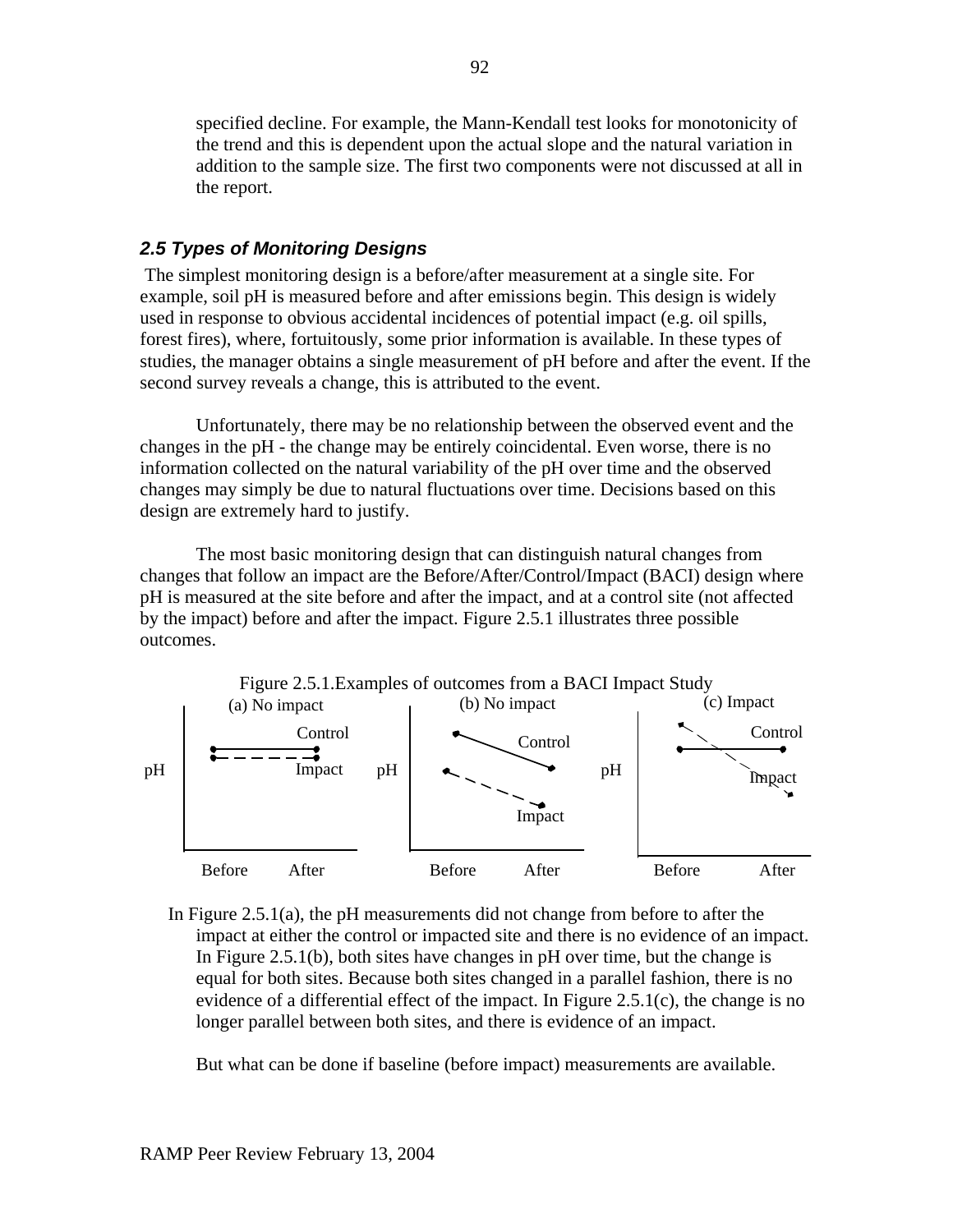Weins and Parker (1995) considered the problem of assessing environmental impacts when before measurements are not possible (e.g. in the case of accidental impacts such as oil spills). They divide potential designs into various classes – the two most relevant to this study are the single-time designs (the current document) and the multiple-time designs (for the future).

In the absence of before measurements, the single-time designs take samples from several sites within the impacted area and from several sites outside the impacted areas. For example, Figure 2.5.2 illustrates this design with four sites chosen from the impacted area and four sites chosen from the control area.



In Figure  $2.5.2(a)$ , the average pH level is about the same in both areas while in Figure 2.5.2(b), there is clear evidence that the mean has declined. The greatest danger with this design is that the observed difference between impacted and control sites may just be due to random variation and not related to the impact but carefully choosing control areas to be a similar as possible to the impacted areas should reduce this possibility.

Note that replication within the impact and control areas is also vital as mentioned earlier. As an illustration of the danger that no replication poses, consider Figure 2.5.3 the same values are used as in Figure 2.5.2, except that only one site was measured from each area. Just by chance, these happened to correspond to the highest and lowest pH in each group.



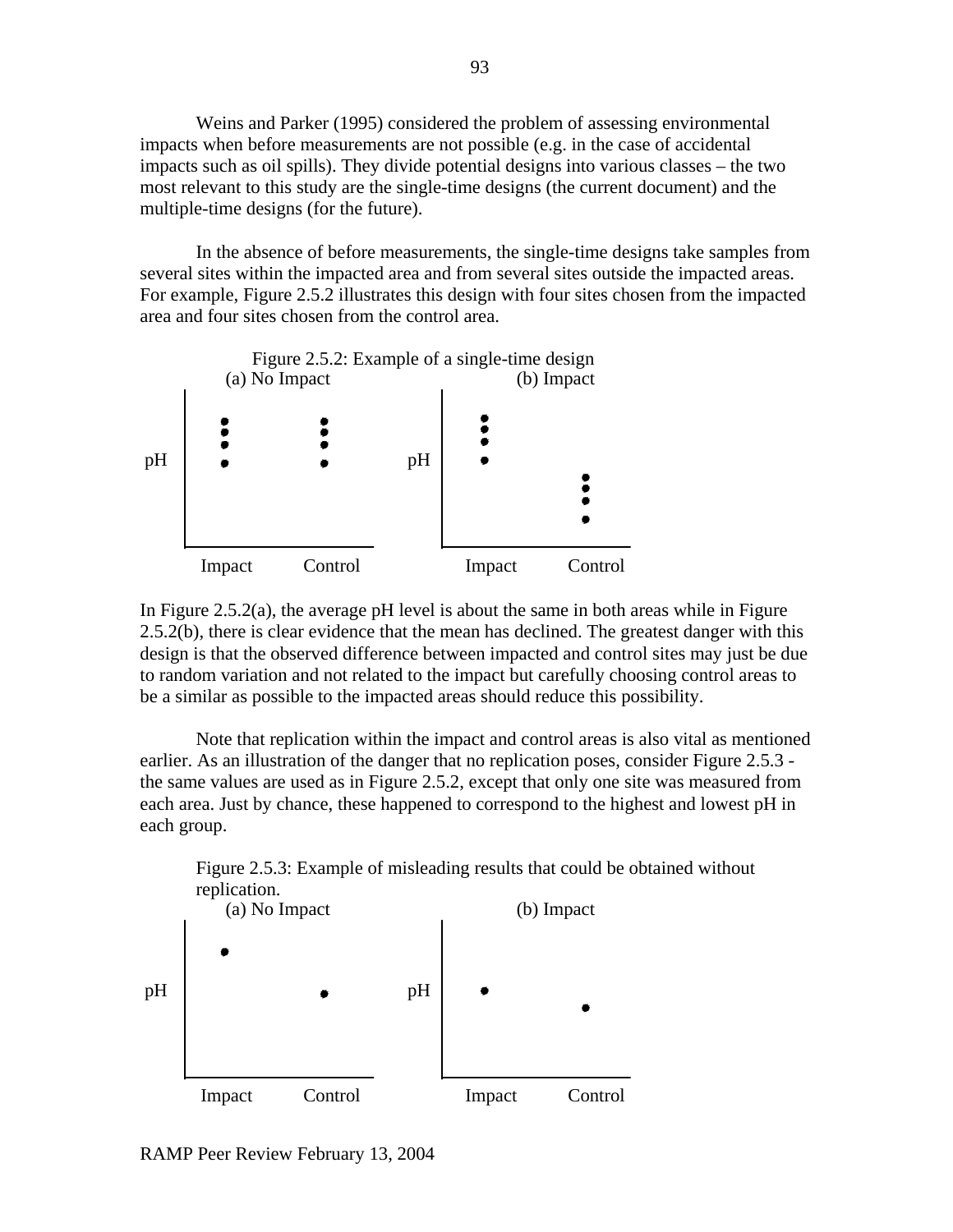In some cases, such in this study, the impact can be quantified and a gradient of exposure can be established. For example, distance from the source of emissions may be used as a surrogate for exposure. Figure 2.5.4 illustrates two potential relationships:



Note that a wide range of exposures needs to be monitored and that the design assumes that all other factors that might affect the response are equal except for exposure. For example, it may turn out that all sites are located in a northerly direction from the emission source and latitude effects are what causing the response variable to change.

This study is intended to continue over time, and so both temporal and exposure effects can be examined as outlined in Weins and Parker (1995). Figure 2.5.5 illustrates two responses that could occur (others are possible):



In Figure 2.5.5(a), there does not appear to be any relationship of the response to exposure but something appears to be happening over time. In Figure 2.5.5(b), there appears to be a relationship with exposure and again some effects of time.

 The lack of baseline information for some aspects of the study have been recognized by the authors. For example in section 4.3.3, the report states: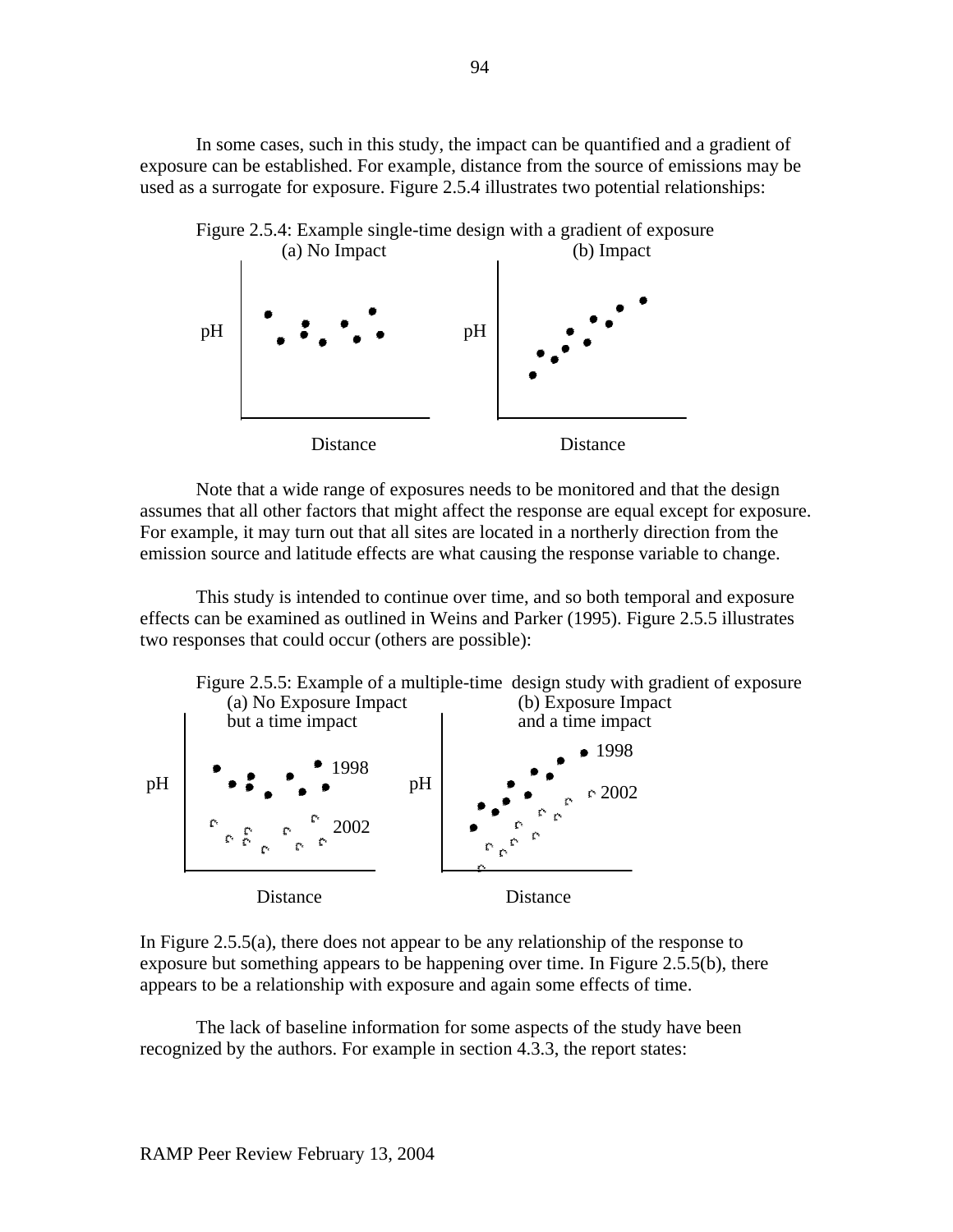"In response to the question "Is RAMP collecting or otherwise obtaining the type of information required to differentiate natural variability from changes associated with human activity?", the answer is mixed. In the case of sulphate levels in the Muskeg River, adequate baseline data had been collected before and after the initiation of development at both upstream and downstream locations to clearly identify a significant change attributable to human activity in the basin. However, as discussed in Section 4.3.3, sufficient baseline information may not be available in less well-studied systems to determine if, for example, significant temporal variations can be detected prior to development.

The Weins and Parker (1995) paper should be reviewed to see if their suggested designs may provide further monitoring options for this study. This is alluded to in the report:

"Since there will be a potential for the appearance of long-term trends unrelated to oil sands developments (e.g., due to climate change or long-term hydrological cycles), monitoring to detect long-term trends should incorporate at least one reference river. Although the analysis described in Section 6.2.1.2 suggests that each river is unique in terms of its benthic community, it is possible that long term trends unrelated to development would be similar in all regional rivers. This would allow the consideration of time-trends observed in reference rivers in the interpretation of data from potentially affected rivers. Based on the extent of planned oil sands development in the region and its hydrological features, finding reference rivers is problematic. Therefore, if significant long-term trends are found by future assessments without corresponding reference river data, the possibility of factors other than oil sands developments causing the observed trends will need to be considered, possibly by evaluating the consistency of trends among rivers monitored throughout the region."

A more systematic exploration of potential monitoring designs for this case should be included in the report.

 Finally, the report comments many times that the same monitoring station was not measured over time or that stations are added or dropped over time. There are obvious tradeoffs between fixed monitoring stations and random monitoring stations which are discussed in many books. However, the RAMP steering committee should consider using **panel-designs** which are a combination of fixed and random monitoring stations. A classical panel design would, for example, start with 12 monitoring stations, and allow up to 1/3 of the stations to rotate each year. Some stations, if feasible, could not be rotated. A simple example is shown below:

|                   | <b>Stations monitored</b> |  |  |  |  |  |  |  |                                   |  |  |  |  |
|-------------------|---------------------------|--|--|--|--|--|--|--|-----------------------------------|--|--|--|--|
|                   |                           |  |  |  |  |  |  |  | yr  1 2 3 4 5 6 7 8 9 10 11 12 13 |  |  |  |  |
| $1$ x x x x x x x |                           |  |  |  |  |  |  |  |                                   |  |  |  |  |
|                   |                           |  |  |  |  |  |  |  |                                   |  |  |  |  |
|                   |                           |  |  |  |  |  |  |  |                                   |  |  |  |  |
|                   |                           |  |  |  |  |  |  |  |                                   |  |  |  |  |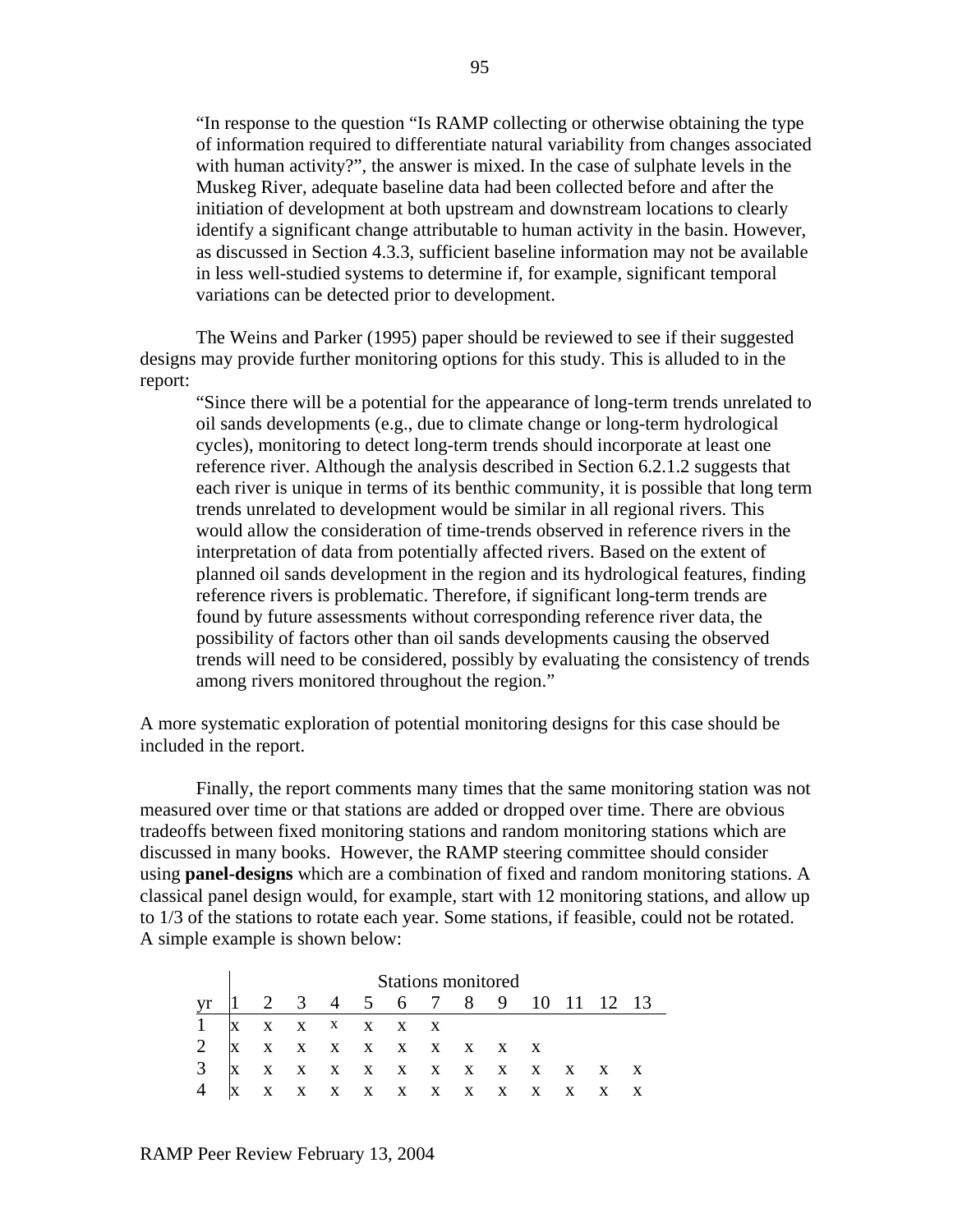5 x x x x x x x x x x x 6 x x x x x x x

These designs combined the best features of fixed and random monitoring. A few stations have long term measurements, while the rotated stations allow for sample refreshment (because, for example, of natural disaster at a station or change in conditions at the station).

## *2.6 Data storage, meta data*

This topic is missing from the report, but the RAMP review should look at how the data for this study is being stored. In particular, the use of simple Excel-type spreadsheets may be inadequate as linking between sheets of different information from the same location may be missing.

An important component of data storage is consideration of maintenance of meta-data, i.e. information about the actual data such a location, sampling method, who collected, who analyzed the data etc. How is this information being stored?

## *2.7 Choice of analysis methods.*

The report uses three basic methods.

2.7.1 Estimation of extreme values (precipitation, stream flow, and temperature) The report uses two programs – the Consolidated Frequency Analysis (CFA) from Environment Canada and the FRQ from Kite to estimate return events. Based upon a reading of the report, these appear to be appropriate methodologies.

However, the described methods of analysis in Section 3.2.1.1 (Precipitation events) is rather unclear. Unlike annual min/maximum records, there is only value per year for precipitation. Consequently, how is the data separated into wet and dry years prior to fitting the appropriate extreme value distribution? Different separations would lead to different estimates of wet/dry return periods.

Note that the precision of the estimated events is lively very poor. Chow (1977) wrote that in order to accurately predict a 10-year recurrence frequency event, 100 years of records are needed, but, in order to accurately predict a 100-year recurrence event, about1,000 years of records will be needed.

The report did not do a power analysis to examine the size of changes that can be detected given the available data. I suspect that the power is very poor given the extreme variation in the data, so that it may not be cost effective to even monitor these variables.

Consequently, I would suggest that (a) the estimated parameters of the fitted distribution should be displayed in tables such as Table 3.10, so that future users do not need to refit the data and (b) a proper power analysis be done.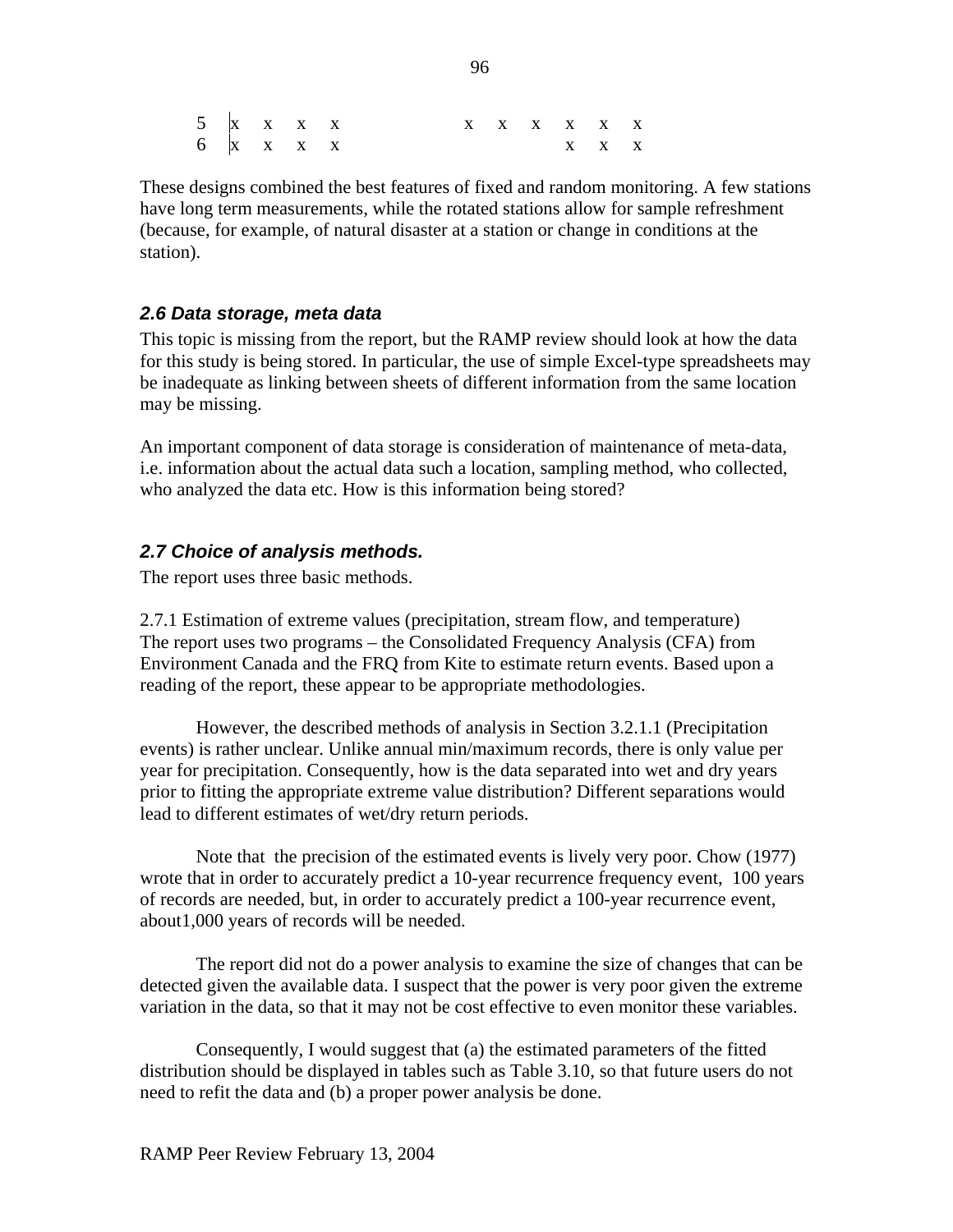#### 2.7.2 ANOVA

The report uses ANOVA extensively to investigate if changes in the mean response have occurred among locations, year, bank, upstream/downstream etc.

ANOVA is a very general methodology but it is extremely important that designs have proper replication (see earlier comments) and that the analysis matches the experimental design. As seen in my comments below, there are several instances where pseudo-replication is apparently taking place, where no real replication occurs, or where the wrong model has been fit.

Some of the analyses need to be redone using the appropriate replicates and/or models.

The report commonly reports p-values but does not report estimates of effect sizes. As noted earlier, it is better practice to report effect sizes rather than simple pvalues which have a number of "defects".

Power analyses may need to be redone to incorporate the proper estimate of variation, i.e. pseudo-replication typically leads to estimates of variation that are too small and power estimates that are too large; in split-plot designs the different error terms are used for power analyses of the different factors.

#### 2.7.3 Regression

The report uses regression analysis to check for temporal trends. Often a non-parametric regression method (Mann-Kendall method) is used.

The primary concern that I have with the regression analyses have to do with the failure of the observations to be independent, e.g. pseudo-replicates are used as realreplicates.

The report attempts to do a power analysis for the non-parametric testing method but confuses the technical minimum sample sizes with a the real power to detect a specified trend. These should be redone to properly report the power to detect, e.g. a 10% decline over 10 years.

#### 2.7.4 Principal Component Analysis

Principal Component Analysis (PCA) is commonly used to reduce a large set of intercorrelated variables to a smaller set of underlying "variables". For example, in Chapter 4, PCA was used to reduce a large number of water chemistry variables to a smaller set – for example, many metals seem to vary together among the samples.

The idea of PCA is to extract a component that has the highest possible variance; then extract a second component that has the next highest variance but is orthogonal to the first etc. PCA is common done on the correlation matrix of the observations as the correlation matrix does not change if the measuring scale of individual variables changes.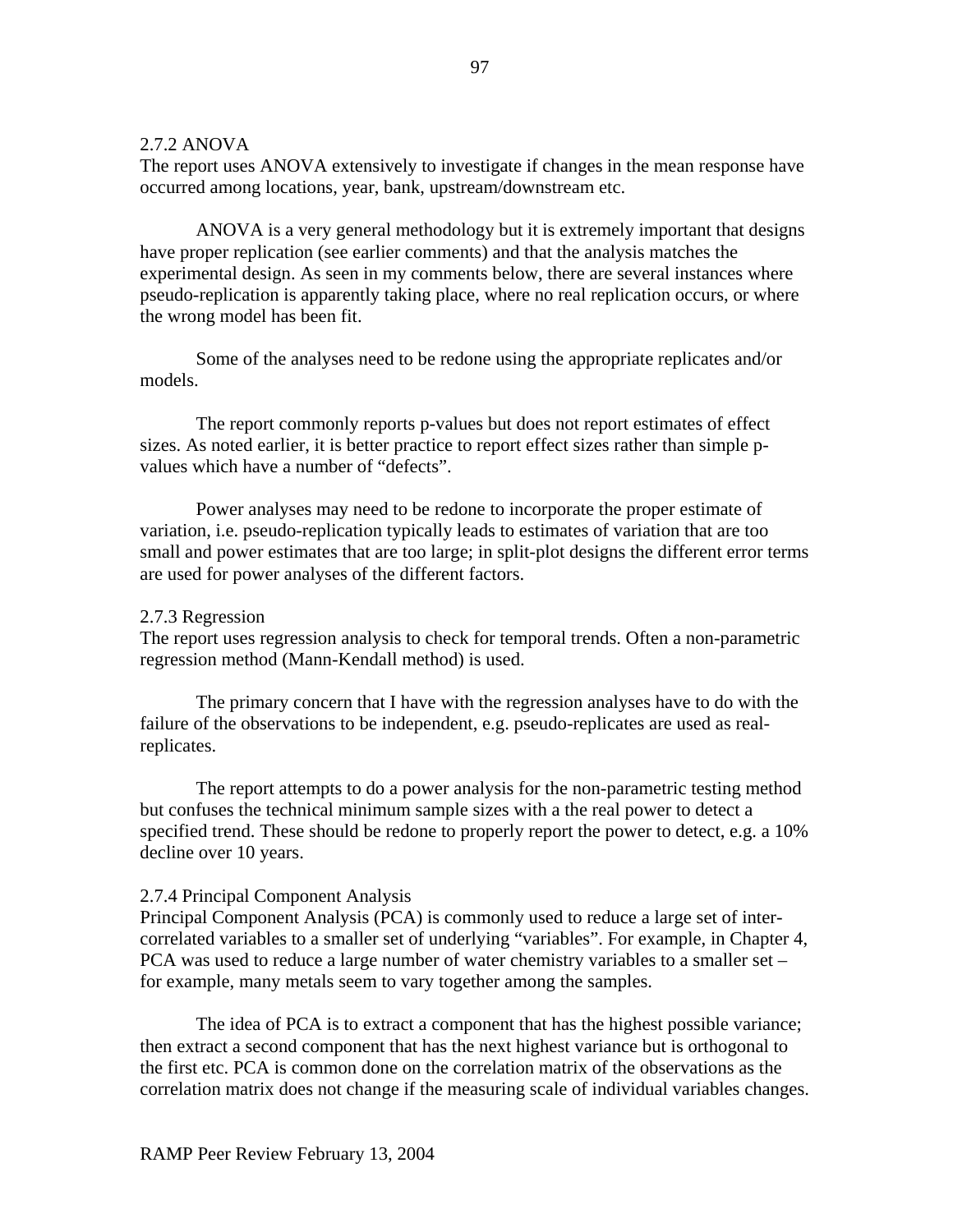For example, changing the measuring units from cm to m would reduce the variance of a variable by a factor of 100, but has not effect on its correlation with other variables. I was somewhat puzzled then by the analysis in Chapter 6 where the PCA was done on the covariance matrix which is not measuring-scale independent.

The interpretation of a principal component (PC) is obtained by examining the correlation of each individual variable with the extracted PC. Sets of variables that are highly correlated provide an interpretation of the component. For example in Table 4.9, a reasonable interpretation of the first component is "concentration of heavy metals", while that for the second components appears to be related to "salts". The report appears to have interpreted the extracted PC correctly.

The extracted PC are often then regressed against other variables, e.g. stream flow. Again, the report appears to have done these appropriately.

The usefulness of PCA for environmental impact studies is mixed. A PCA could be used to identify a common factor that may be easier to measure than a set of disparate variables. However, in some cases, there is little to be gained – for example, chemical analyses of water use methods that produce the individual constituent components a very little marginal cost. When additional data are collected and included in a PCA analysis, the new data can change the computation of the PC slightly so results cannot be directly compared across years. It would be advantageous to use the PCA results to define a new variable (e.g. sum of total metal concentrations) whose definition does not change from year to year.

## **3 DETAILED TECHNICAL COMMENTS**

#### *3.1 Chapter 1 comments*

Section 1.7.4 Changes in monitor plans over time – consider a panel design with sites being rotated in and out a suitable design?

#### *3.2 Chapter 3 comments*

#### **a) Section 3.2.1.1 - Precipitation methods**

Need to carefully define the calendar year. For example, snowfall is recorded from October to May which crosses a year boundary. To which year is this assigned? For example in Table 3.6, calendar year 1945 has both snowfall and rainfall records? The report needs an exact definition of the recording year., e.g. 1945 year corresponds to Sept 1 1944-31 August 1945.

How can two different distributions be fit for dry and wet years to determine return periods for 10/100 year events? It seems to me that a single curve needs to be fit to the entire data and the appropriate percentiles determined (e.g. the .01, .1 or .9 and .99 points.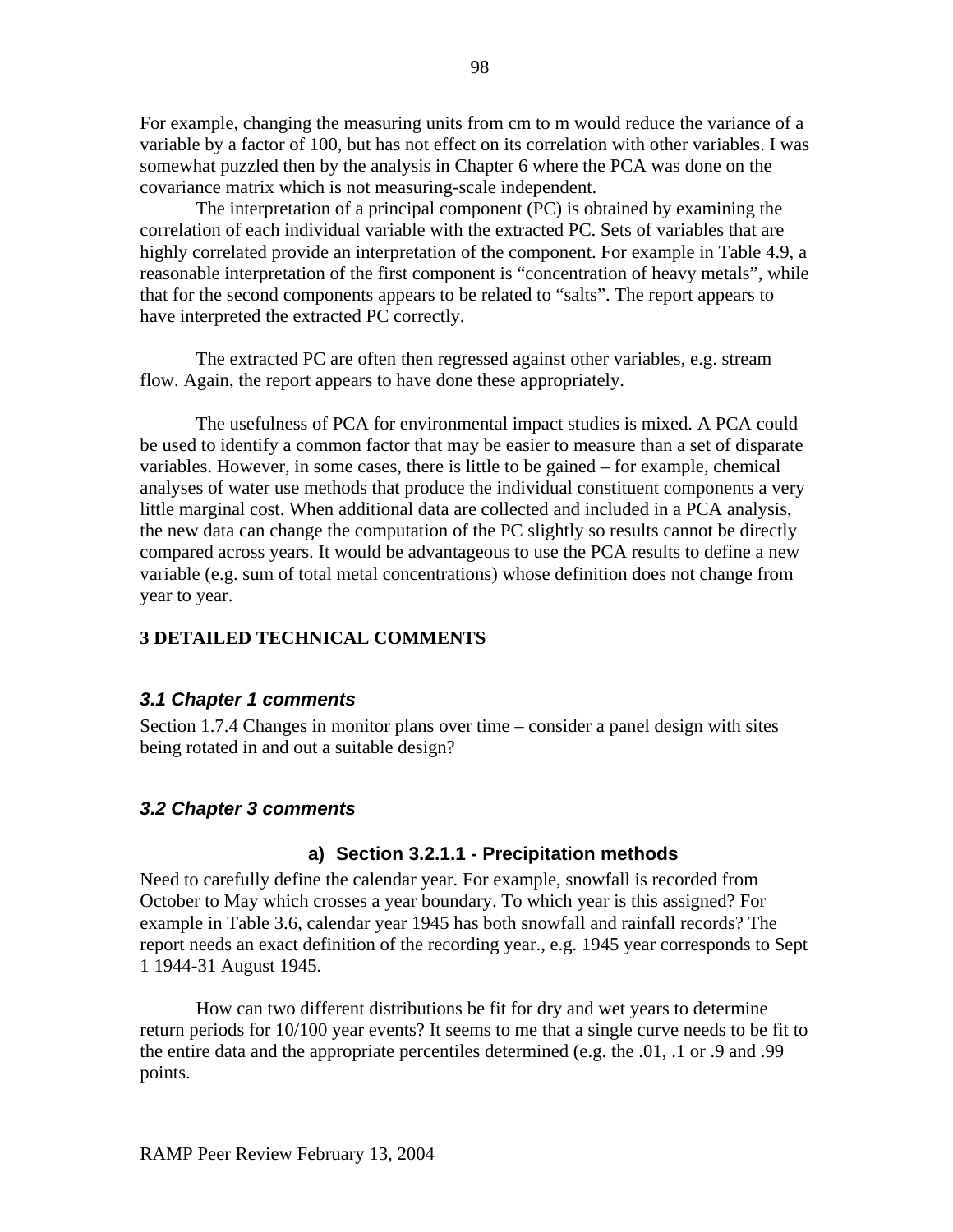#### **b) Section 3.2.2.1 - Temperature methods**

Same comments as above. Dec-Feb data belong to which year? For example in Table 3.8, is Dec-Feb for 1945 associated with Dec 1944-Feb 1945 or Dec 1945-Feb 1946.

Second last paragraph with "correlation between two data sets" and "… cold winter unlikely to CAUSE a cold summer...". Correlation does not imply causation.

#### **c) Section 3.2.3.1 - Runoff depth analysis**

The consolidated frequency analysis program of Environment Canada and the FRQ program by Kite were used to runoff depth – were these used for previous two sections on Precipitation and Temperature?

Figure 3.12 legend differs from rest of graphs in series. Try and make all legends/axes/lines consistent. Try and use consistent colors through out the document, e.g. for the 100/10 return periods values.

Why is goodness of fit used to select appropriate distribution? More modern theory would use AIC for model selection and model averaging (Burnham and Anderson, 2002). Using the distribution that fits best, may lead to a better fit than can be justified..

Report the fitted parameters of distributions so others can use these to estimate other return periods etc without having to reaccess the raw data.

#### **d) Section 3.3 Testing for temporal trends.**

Estimate the actual trend line and report a 95% confidence interval – this can be done even with non-parametric methods as done in later chapters of the report. Absence of a detection of a trend does not imply that there is no trend – rather that it may be small relative to the effect size. Show a plot with the fitted trend curve.

If you find serial dependence in the data set, does it make sense to do Spearman test for trend which assumes independent data points? I suspect that this nonindependence makes the Spearman test incorrect – an example of pseudo-replication.

Report the actual p-value of the test statistics rather than simple if significant at the 1% or 5% levels. Report confidence intervals when ever possible. See the papers cited in the introduction on problems with the way the results are presented.

## **e) Section 3.3.1.1 – Precipitation – Results and Discussion**

"Difference at the 95% confidence interval" makes no sense. Reword here and elsewhere in document.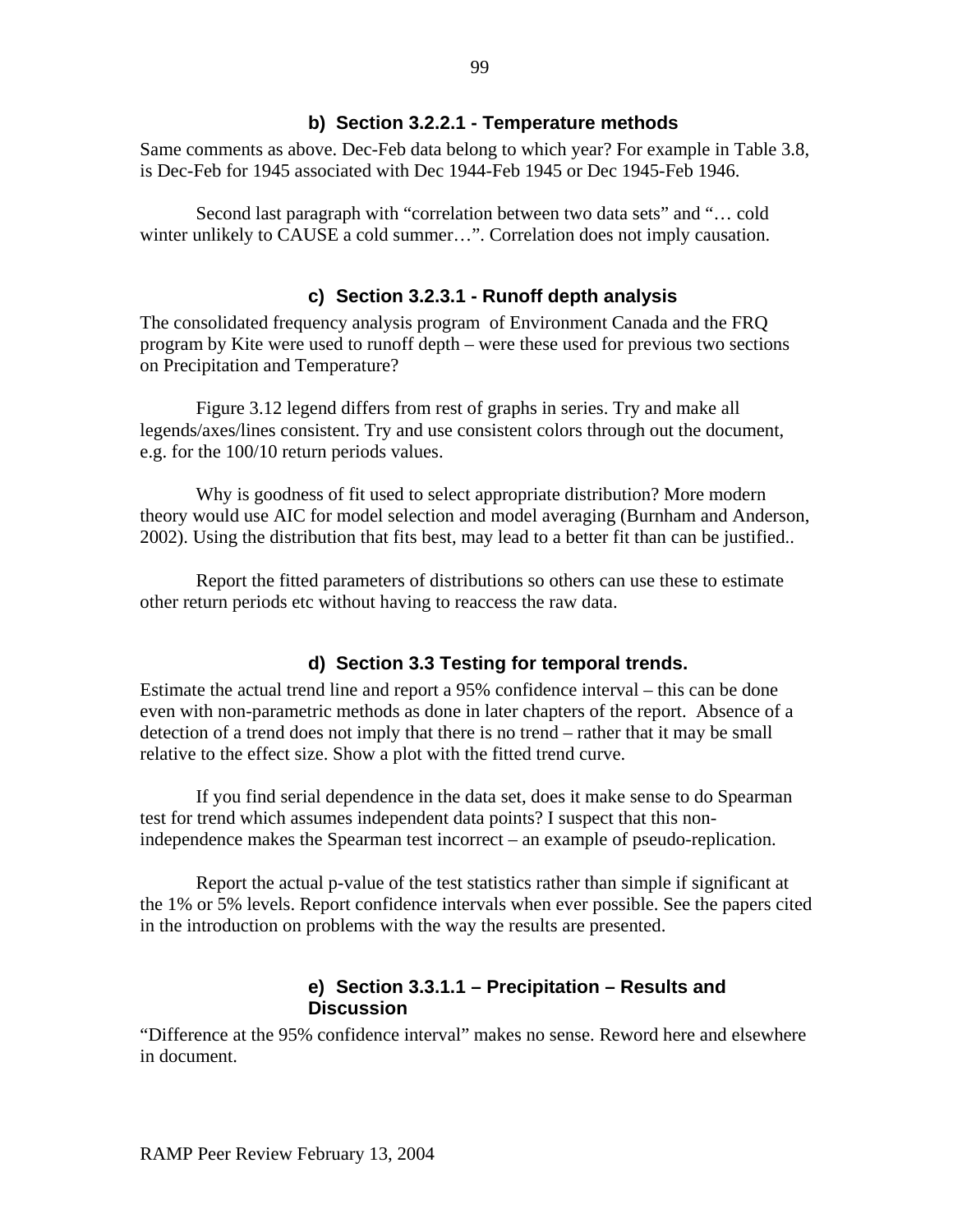The split-sample test – was the year 1971 specified a-priori or was data snooping used?

## **g) Section 3.4 Monitoring To Verify EIA Predictions**

What is missing is a estimate of the size of change than can be detected given the monitoring data, i.e. a power analysis of the recorded data. I suspect that this is extremely low given the high variability in the data.

Consequently, it may not be sensible to collect this data if it has essentially no chance of detecting any reasonable size of impact!

Figure 3.50 looks strange as lines are not parallel to X-axis.

#### *3.3 Chapter 4 comments*

#### **h) Section 4.1.1 – Program Overview**

Because not all sites sampled in all years, think of a panel design.

There is a big discrepancy in sample sizes among tables. Did Athasabasca really have 300-800 samples or do some of these include split/duplicate samples? Look like the potential for lots of pseudo-replication.

## **i) 4.2.1.1 - Methods**

 "Split and duplicate samples were reduced to single samples to guarantee data independence. This process was completed through either random selection or, in cases of unequal analysis, by choosing the sample that had been submitted for the more complete analysis."

While the goal of achieving independence among the samples is laudable, the approach is crude and may "waste" information. Duplicate/split samples are easily handled in modern statistical software through nesting terms. At the very least, the average of the split/duplicate samples should have been used rather than using a single random selection.

"… values recorded as zero were eliminated". Is this really true? A zero value is NOT the same a not recorded and contains valuable information. I suspect this was to avoid problems with  $log(0)$  in the analyses, but why is real data eliminated? It is not clear in the remainder of this section if 0 values were excluded for all analyses.

I can see eliminating entire class of variables if the majority of readings are nondetectable, but this also has dangers. For example, suppose that upstream of a oilsand project a certain component is non-detectible, but downstream from an oilsand project, most a non-detectable but, around 20% show extreme levels of a chemical?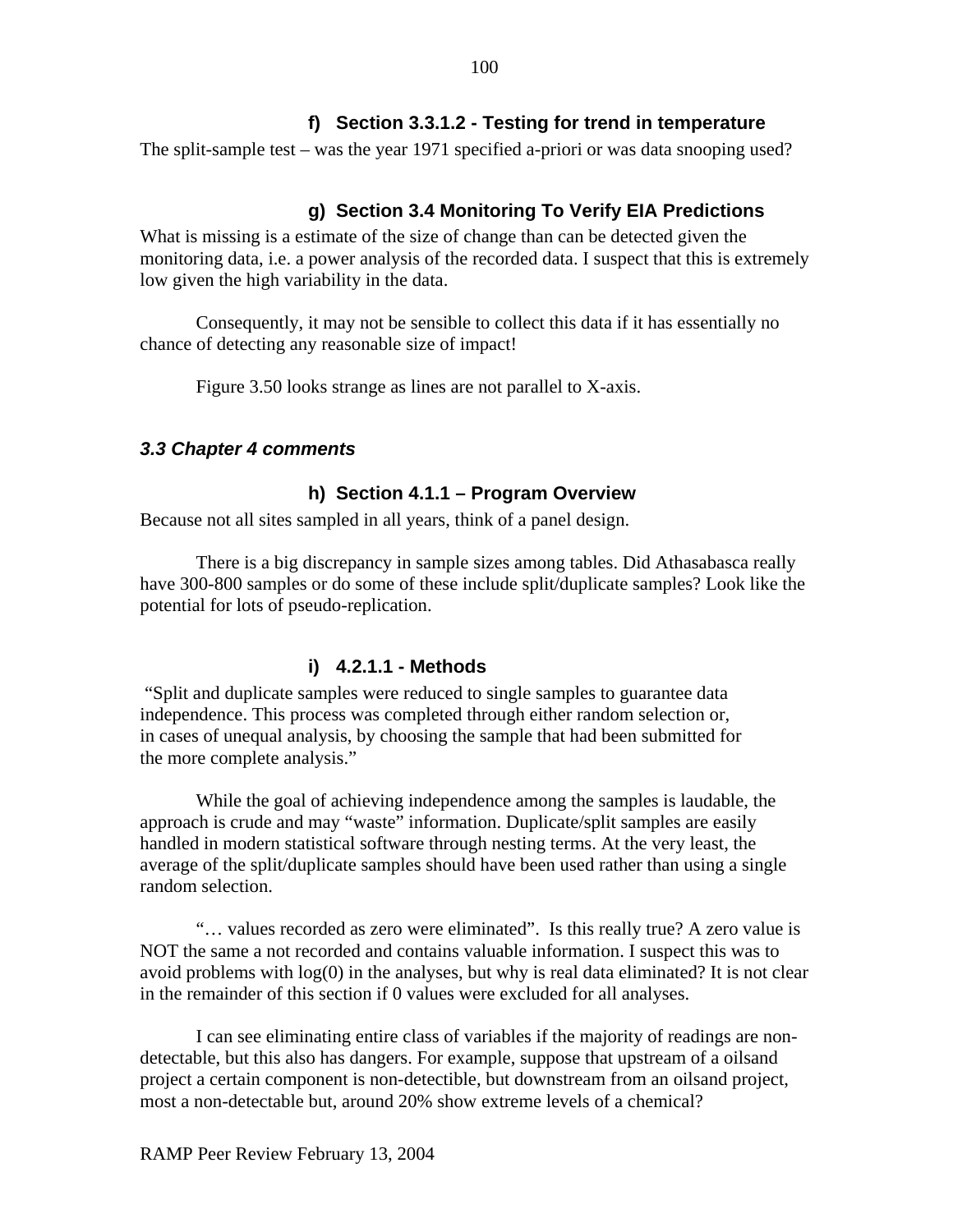The method of dealing with non-detectible (assigning 1/2 of the nd limit) is crude, but will work reasonable well as long as the number of nd is relative small (say 20% of the dataset or less).

## **j) Section 4.2.1.1.- Explicit TSS relationship**

Do the plots first to see any outliers or weird points that may reduce the sample correlation coefficient to zero regardless if a linear relationship exists or not.

Note the problem with p-values. A correlation in Table 410 of .33 was significant for the Athabasca River but not for the Wetlands solely because of sample sizes of around 300 and 30 in the two locations.

#### **k) Section 4.2.2.1 - Methods**

Use ANCOVA to see if relationship is the same between the different sources. Is this possible as the flow variable is different in different streams?

#### **l) Section 4.2.2.2 – Results and Discussion**

Analysis pools over all years/seasons. A more complex model should be used to account for year/season effects.

#### **m) Section 4.2.3.2 – Results and Discussion.**

Analysis is incorrect. Replicate measurements within a season are pseudo-replicates (Hurlbert, 1984) and cannot be treated as independent sample points. A model such as  $Y = year$  season year\*season sample(year\*season)

should be fit so that the test for season is against the year\*season interaction, or an "average" must be computed for each season to give ONE measurement per year/season combination. The consequences of the incorrect analysis in the report is typically too many significant results.

As pointed out, many of the variables of interest are highly related to stream flow which is also related to season. Hence, the test of season is essentially a test of streamflow.

Earlier, analyses were done on log(concentrations), but this section's writing makes it sound like the analyses were done on the raw concentrations. For example in Table 4.15 – Table 4.16 report what appear to be simple MEANS rather than geometric means if the analysis is done on the log-scale?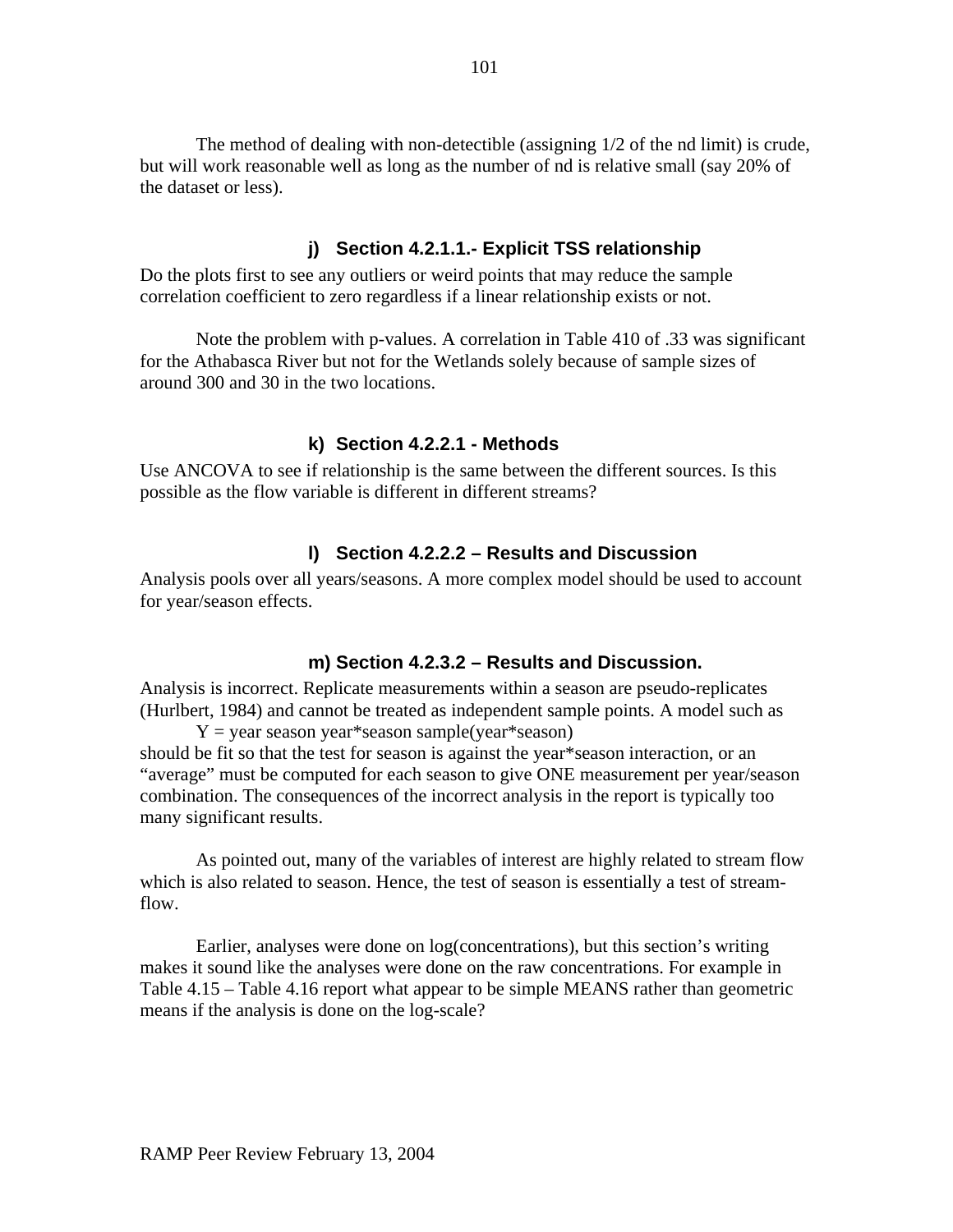## **n) Section 4.3.1.2 – Analysis of Temporal trends in water quality**

It appears that analysis is incorrect. There are multiple measurements taken in any particular year that are likely highly correlated, but these are treated as independent observations. For example, there are only about 25 years of data in the long-term study, but over 150 data points are presented. This can be seen in Figures 4.12 and 4.13 where there is evident clustering of points within years. Again, the likely effect is too many significant results.

Similar comments about the analysis in Tables 4.20 and 4.21 – the sample sizes are not real, independent measurements but are pseudo-replicates. In the Section on the Muskeg River, the report suggests the continuous measurements increase the sample sizes. Again this is pseudo-replication – two measurements taken very close together in time and space are not the same as two independent measurements.

## **4.3.1.3 – Conclusions and Recommendation.**

Absence of a statistically significant results does not imply the non-existence of an effect. Power and sample size may have been inadequate to detect a change of biological importance.

# **4.3.2.1. –Trends in Athabasca River**

See earlier comments in Section 4.3.1.2 – I suspect the analyses are incorrect because of non-independence of the data. Indeed Table 4.22 shows sample sizes that are too large for the model fit – i.e. include pseudo-replication within the year/season/location terms of the model. If year and season are blocking variables, then the year\*season interaction term should be included to make this a paired design for testing location. Not a BACI design, so even if differences are detected, these cannot be attributed to oil sand development, but rather may have always existed.

# **4.3.2.1 – Trends in Muskeg River**

This is a BACI design as pre-development data is available. Same problems as before with pseudo-replication within each year/location/season combination. Model is incorrect – if season and year are blocks, then season\*year must be included. The authors state that year and season are random effects – this is not necessary is they are serving as blocking. In any case, if these were really random effects, then it is likely that MSE is NOT the appropriate denominator for the F-tests. Contrary to the author's assertion it is NOT a split-plot design – rather it is a variant of an incomplete block design.

In BACI designs, the interaction term is the prime term of interest – it indicated if the difference between upstream and downstream changed from before to after the impact occurred. The authors used a multiple comparison procedure if interaction was detected – but again, there is only one contrast of interest and this is of interest regardless if interaction was detected.

## **4.3.2.2 Results and Discussion**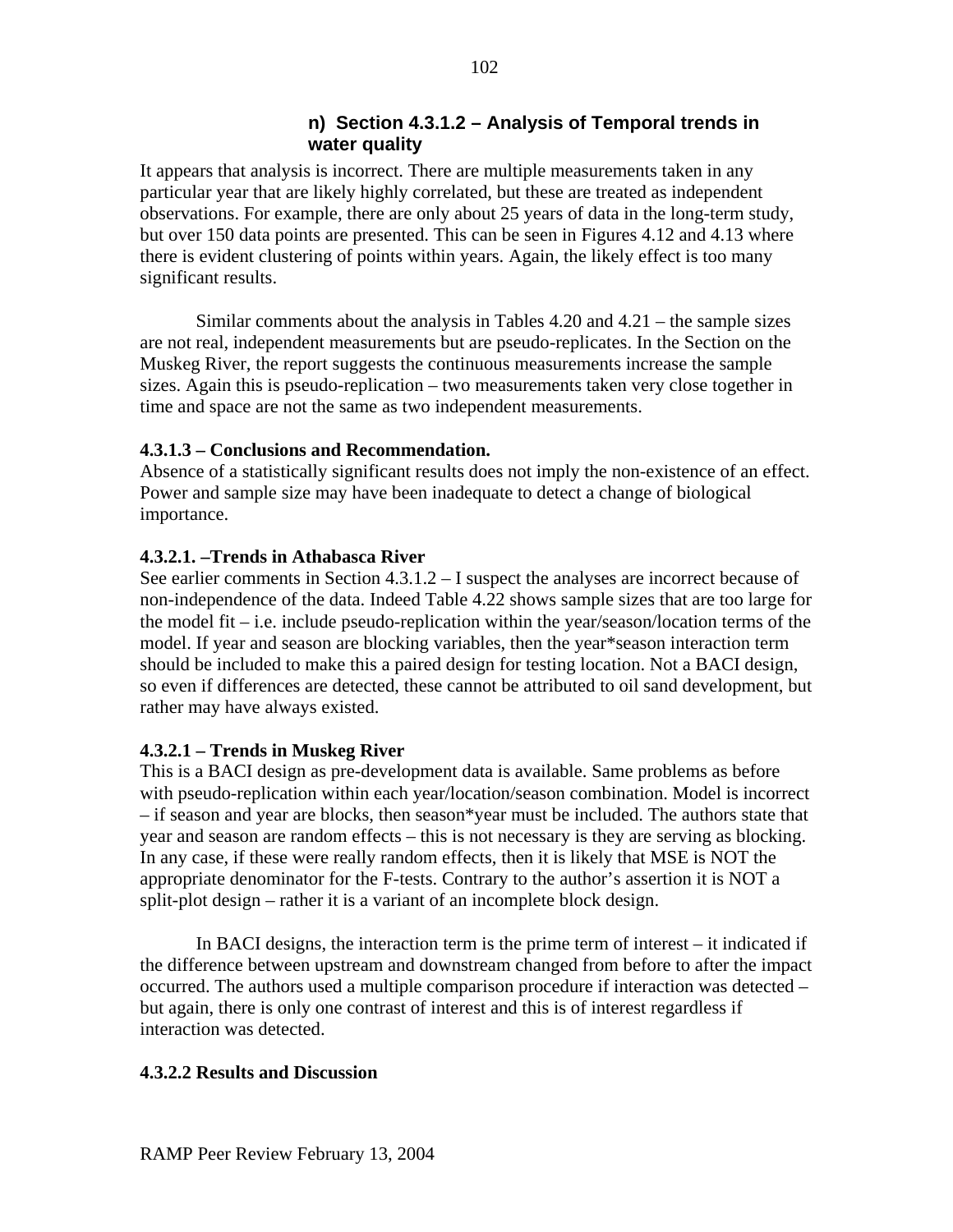Unclear if the PCs were constructed using pooled data if they are plotting different definitions of PCs?

Table 4.22 – were the analyses done on the log(concentration) or the raw concentrations? Again, sample size indicates that pseudo-replication occurred.

Table 4.24 should estimate the change in the difference between upstream and downstream (with a standard error) for ALL comparisons as this is the real story.

# **o) Section 4.3.3 – Ability to detect change**

Power analyses likely wrong because of pseudo-replication. I didn't see a power table.

Comments about power analysis in the case of interaction are not correct – there is only contrast of interest in the Muskeg River comparison so a power analysis easily done. The authors have misinterpret the intent of Steidhl (1997) – they have problems with retrospective power analyses if you use these to explain why your particular test didn't work – there is no problem in using the results of an existing experiment to predict future power. As well, the author should take Steidhl (1997) to heart and produce far more point estimates and confidence intervals.

## **4.3.3.2 Spatial Trends**

The report computes the minimum detectable difference for a specified power than an "effect size". However, the report treats observations within a season/year combination as the indepedendent replicates when, as noted earlier, these are pseudo-replicates. The "n" in the power analysis refers to the number of blocks, i.e. the number of year/season combination as this is the "experimental" unit in question. All results are incorrect in this section.

Table 4.25 legend talks about "abundance" data which are not discussed in this chapter.

The author are surprised that for one variable the observed difference was less than the minimum detectable difference but was no declared statistically significant. However, even with an 80% power, there is still a 20% chance that a difference of that magnitude will not be detected – perhaps the study was just "unlucky".

# **p) Section 4.3.3.3 Conclusions and Recommendations**

The report recommends that baseline data be expanded from 3 to 5 years of data but this report does not provide evidence to back up this assertion.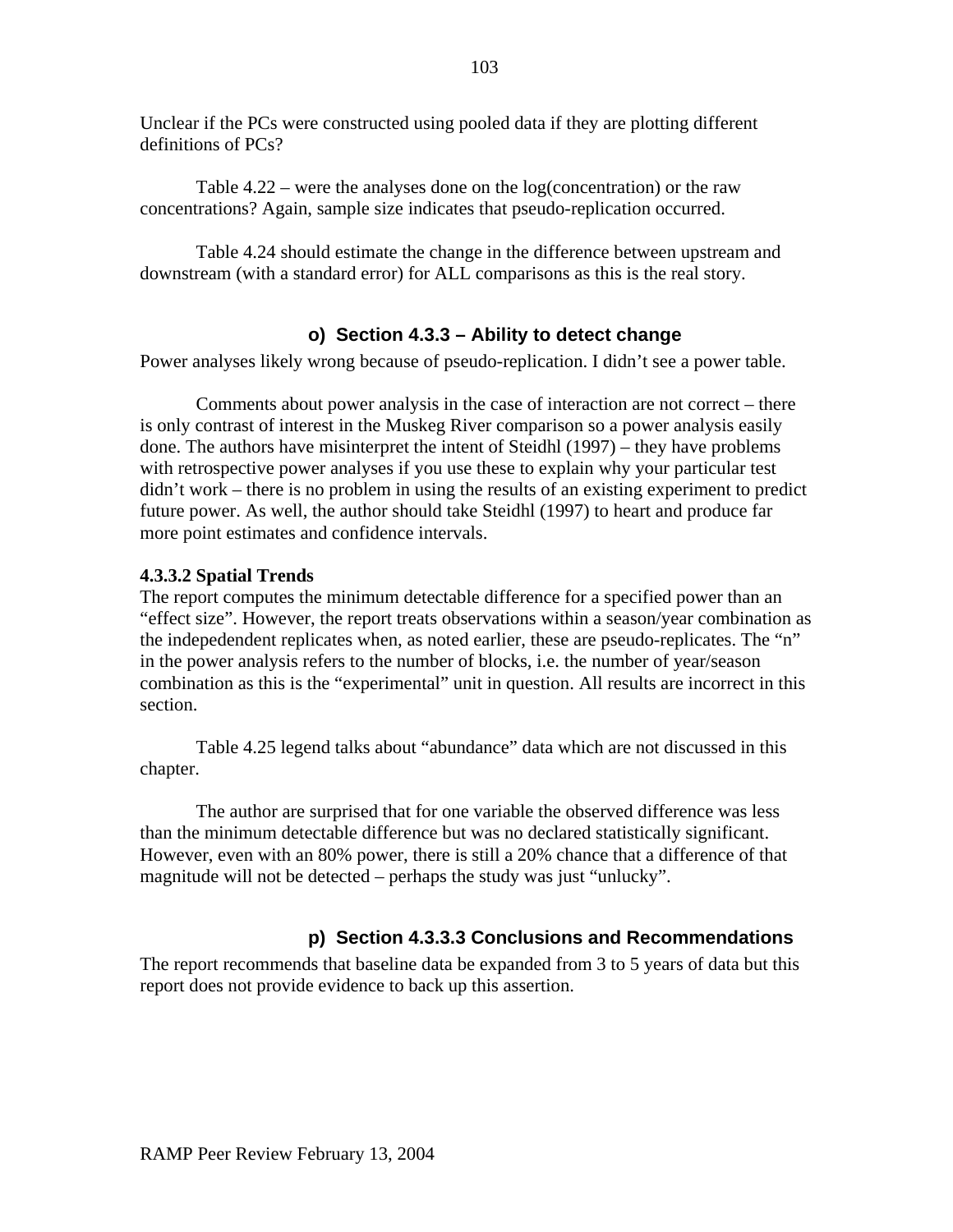## **q) Section 4.4.3 Idenfying changes related to human activity**

As the report indicates a BACI design is the minimum requirement to detect changes in environmental impact studies.

# **r) Section 4.5 Conclusions**

It is unclear how the PCs will be used in the future as these will change depending upon the data collected – i.e. more samples are used and the component weights will change as more data are added. Consequently, estimates of means and standard deviations of current PC are not very informative.

# **s) Section 4.5.2.3 Ability to Detect Change**

While I agree that a longer baseline is useful, this report provides insufficient justification for moving from 3 to 5 years. Unfortunately, in my experience, I suspect that 5 years will be insufficient to detect important biologically important difference! This aspect of the report needs to be reworked and strengthened.

# *3.4 Chapter 5 comments*

The report is unclear on exactly how much sampling is done for sediment. For example, Table 5.1 appears to show that for the Athabasca river, that a single sample was taken in 2001 on the west bank upstream of Donald Creek. Unfortunately, taking a single sample at each location/bank combination provides no information about the variation at each site within a year, and unless strong assumptions are made about interactions (e.g. no year by location interaction), statistical tests cannot be performed. This needs to be clarified and duplicate sample should be taken at some (preferably all) bank/location/year combinations. These samples should be far enough apart so that they provide useful information on the variation within a year/location/bank combination, otherwise it is implicitly assumed that there is NO variation within a year/location/bank combination.

# **t) Section 5.1.1**

With so few sites sampled over time, detecting changes over time will be difficult. Some consideration should be given to implementing a panel design.

# **u) Section 5.2.1 Methods**

See earlier comments about eliminating 0 values. Authors have misinterpreted Zar (1984) about using the arcsin transformation. This is to be used ONLY for count data that has been expressed as a percentage – not for compositional data such as derived from this analysis of silt samples.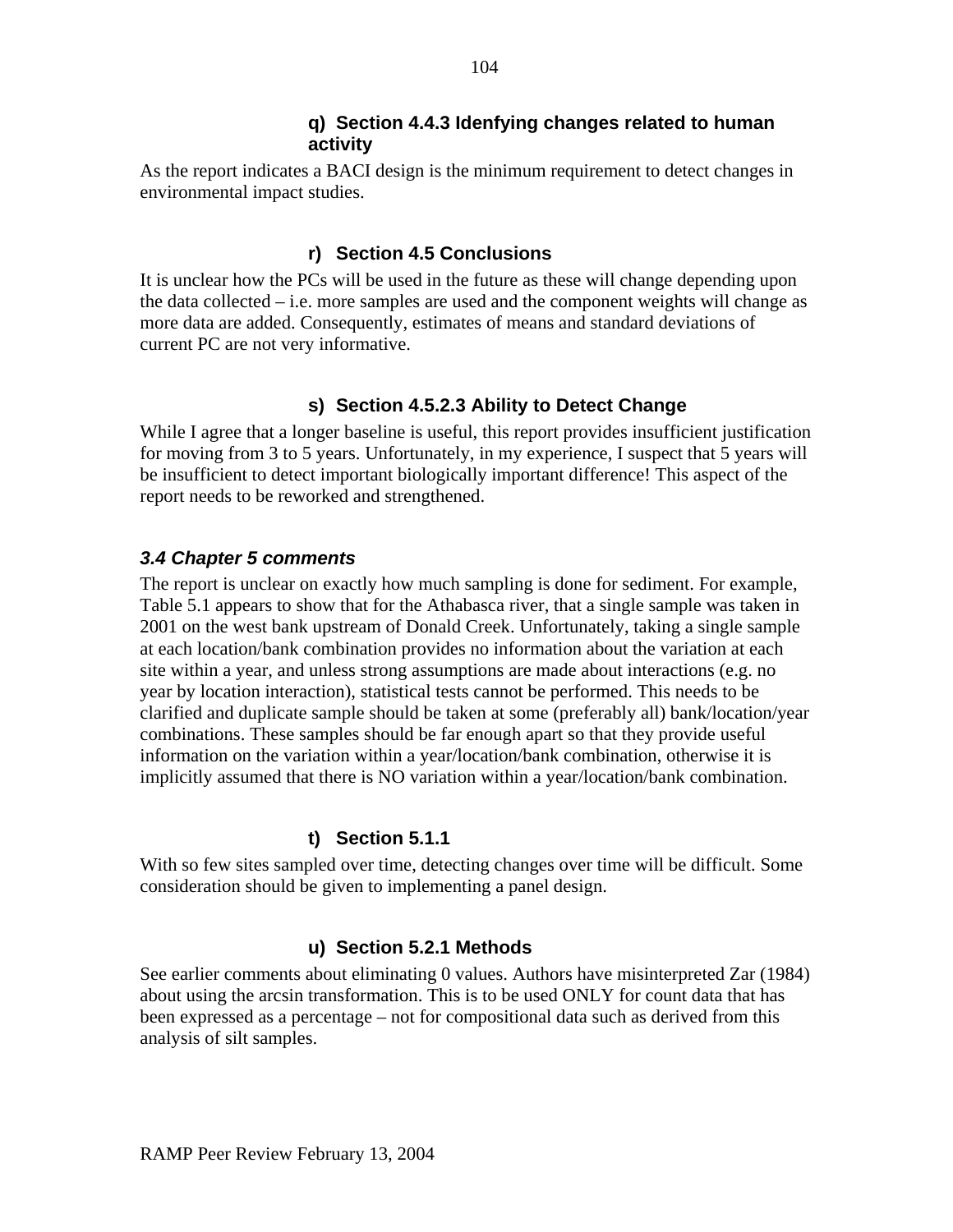## **v) Section 5.3.1.1 Methods**

Why were the modifications for Sen's method used here and not previously?

## **w) Section 5.3.2.1 Methods**

Again, the lack of proper experimental design/data makes modeling difficult. As noted earlier, some replicate samples at the same location/year/bank need to be taken to obtain an estimate of local variation without making strong assumptions. For example, without replicate samples, it is necessary to assume that there is NO variation within a particular location/bank/year combination among replicate samples.

It is not necessary to drop terms from the ANOVA model if they are not statistically significant and the original model can be used to extract all the relevant information. This follows the principle that a non-statistically significant result does not necessarily mean the non-existence of an effect.

Rather than doing multiple comparisons looking for all possible differences among the pairs of yea/locations/bank combinations, focus in on interesting comparisons – typically among locations only.

## **x) Section 5.3.2.2 Results**

Figures 5.13 and 5.16 look strange. The two PCs are supposed to be orthogonal to each other by the method of construction, yet the plots appear t show a distinct relationship between the two components?

## **5.3.3.1 Temporal trends**

The requirement to expand sampling to 6 years only looks at the minimum technical requirement – it doesn't consider the actual size of the trend. While the Mann-Kendall test is "non-parametric" and only uses the relative magnitudes of the data points, its performance does indeed depend upon the actual slope of the line and the residual variation. For example, a very strong slope with small variation would imply that a monotone pattern in the points would occur often, while the same slope with a large residual variation would be less likely to have a monotone trend. An example of this is seen in Figure 5.20 of the report. Consequently, a proper power analysis would examine various combinations of effects, for example what is the chance of detecting an average 10% decline over 5 years under the variation seen in the data collected so far. The recommendation in the report that six years of data need to be collected is too simplistic.

The recommendation of accelerated sampling is pseudo-replication and is not recommended. As the report indicates, taking all samples within a single year makes no sense.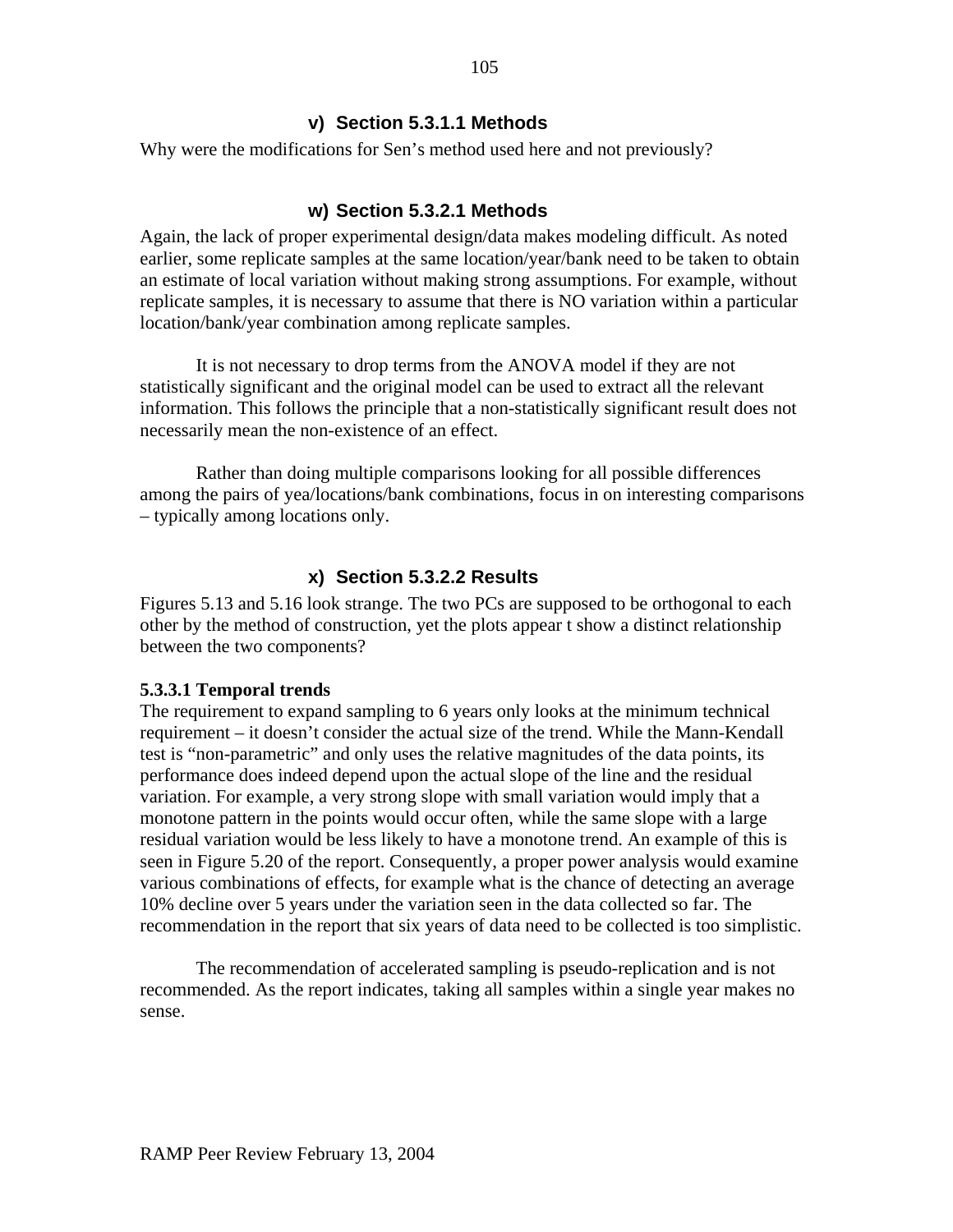# **y) 5.3.3.2 Spatial Trends**

Treating the east/west bank as replicates is likely fine for examining location differences within a particular year, but cannot serve as replicates for differences among years. Refer to initial discussion about experimental design for some of the perils of this recommendation.

# **z) 5.3.3.2 Spatial Trends – Results and Discussion**

The discussion of the relative sources of variation is confusing because the ANOVA model that the report used lumps all variation into one term. There are several sources of variation – not all of which are important for detecting each type of difference. The comments about increasing sample size leading to decreased in error term in the ANOVA are wrong – increasing effort does not lead to a reduction in the various components of variance – it does lead to improved precision.

The recommendation about increasing sampling effort in to detect difference at Donald Creek need careful review to ensure that the proposed sampling design match the principles of good experimental design as outlined in the introduction.

## **Section 5.5.3.3.**

Recommendations on increasing sampling effort in baseline are simplistic and based only on minimum technical requirements to do the computations – a proper power analysis needs to be done.

# *3.5 Chapter 6 Comments:*

Much of the conclusions in this section are limited by the small number of years of data collected (usually 2 or fewer). The report also makes a very valid point that without reference streams that are not subject to impact, it is impossible to separate temporal effects from impact effects.

## **Section 6.1.1 (page 6-25)**

 "Individual samples collected from the same site do not represent replicates in the statistical sense because they are not independent. Widely-spaced samples from a reach (each sample representing a site) were used as replicates to compare reaches." Exactly the point made in the introduction to this report. The proposed design as listed on the bottom of page 6-5 is exactly the type of description of sampling plans needed in the other chapters of the report.

## **Section 6.1.3.3.**

"Sampling designs have changed over time; for example, historical data and 1998 RAMP data were collected at individual sites with closely spaced replicate samples, whereas subsequent RAMP surveys concentrated on several km long reaches, with single replicates at each site." This again illustrates the need for very well documented data files so that later researchers can see exactly how survey were conducted.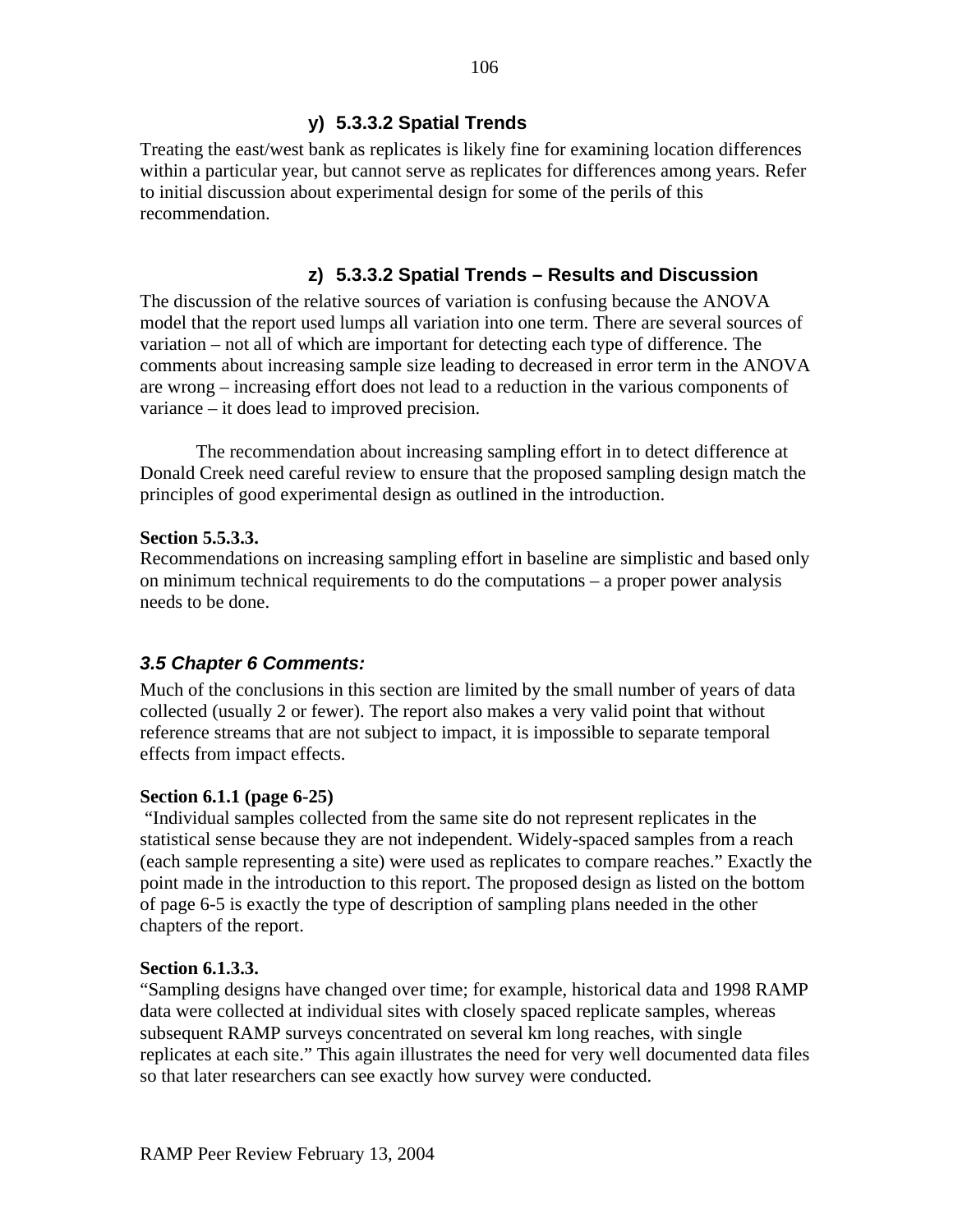#### (1) Section 6.2.1.1

The Principal Component analysis was done on the covariance matrix rather than the correlation matrix. Unfortunately, using the covariance matrix implies that the principal components are highly influenced by very abundant species as these are often the most variable as well. In most cases when the covariance matrix is used, the first principal component will simply be related to total abundance and is not very informative, i.e. in sites where there are lots of invertebrates, all taxa have higher abundances compared to places where abundances are lower. As well, basing results on the covariance matrix implies the results are not unit-independent, i.e. expressing densities on a different scale could change the results. A PCA on the correlation matrix is recommended.

#### **aa) Section 6.2.1.2**

As expected because the covariance matrix was used in the PCA analysis, the first component is essentially total abundance. The second component measures contrasts among three taxa.

## **bb) Section 6.3.1.3 – Appropriateness of study design**

Report is quite correct that some reference rivers are needed in order to separate temporal trend from environmental impact trends.

#### **cc) Section 6.3.1.4 – Conclusions and recommendations**

The assertion by the authors that detecting temporal trends requires sampling a fixed locations is not correct. It is true that fixed monitoring stations often have a greater power to detect temporal changes, but sampling designs with new stations at each time point can also detect changes.

### **dd) Section 6.3.2.4 – Appropriateness of study design**

"Representativeness" is induced by random sampling. Just because the distibution of a species is patchy, does not imply that a single sample is not "representative". I suspect that the authors meant that small sample sizes imply that results are extremely imprecise, i.e. have a large confidence interval.

The recommendation to reduce sampling costs by reducing the number of sites measured but increasing the sub-samples per site needs further investigation. In particular, some sub-sampling should be done to see the relative sizes of the within-site and among-site variations so that an "optimal" allocation of effort across sites and within sites can be determined. The current data does not provide sufficient information to make this assessment.

#### **ee) Section 6.3.2.5 – Conclusions and Recommendations**

In general I concur with the suggestions, but some additional data needs to be collected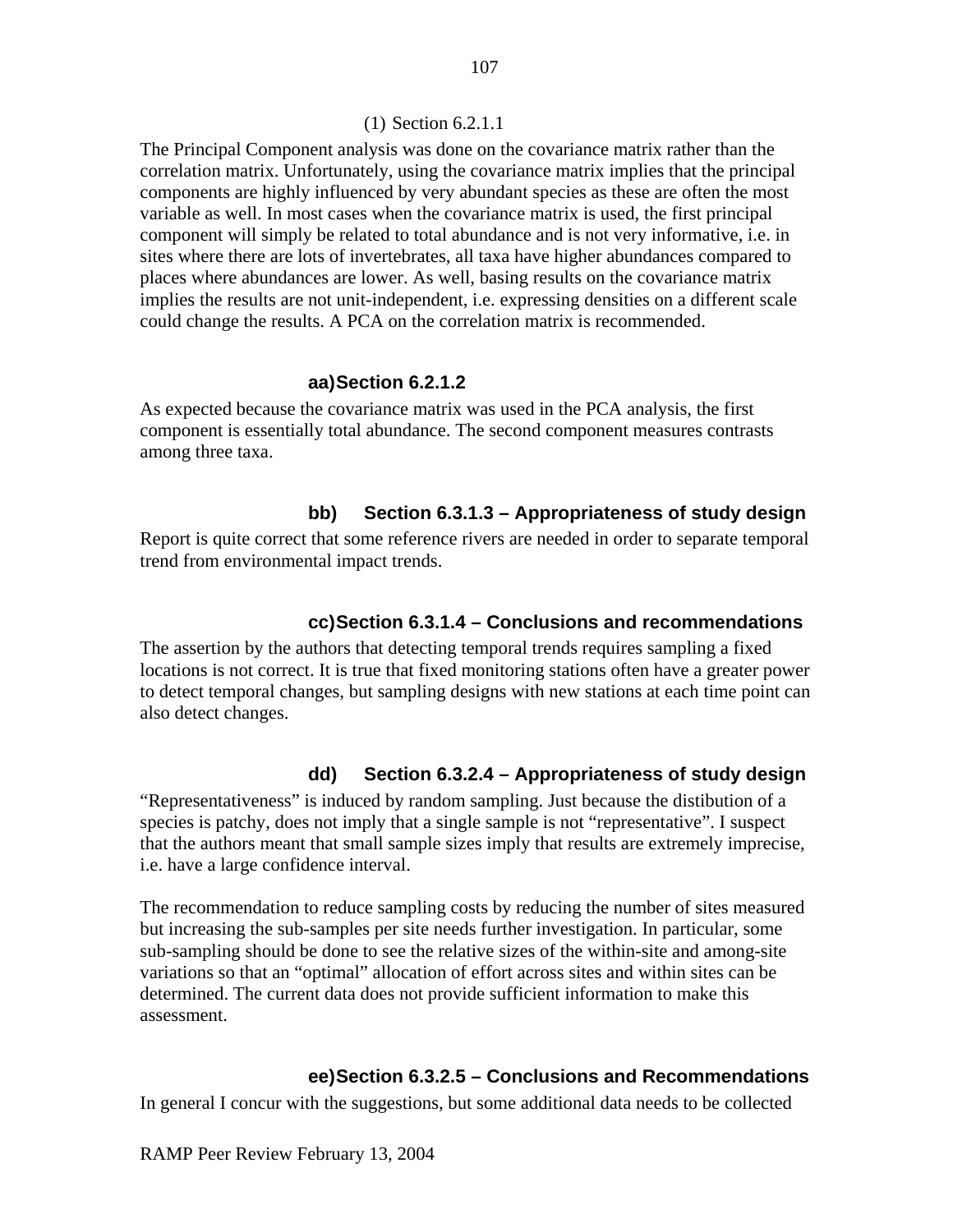before committing to a long term change in the number of sites measured. What is needed is some sub-sampling at the sites to establish the within-site and among-site ratio of variation.

# *3.6 Chapter 7 comments*

Nothing much can be done with this part of the study because of the many one-off studies conducted over the years. There is a need to standardize what will be done over the next few years.

# **ff) Section 7.2.1.1.- Methods**

The authors compared length-frequency distribution using a repeated measures design and a non-parametric method (Page 7-13) based on classifying the data into length classes. A more direct and more appropriate analysis would use the raw data and to compare the cumulative frequency distributions using a Kolmogorov-Smirnov test or to use the binned data and use a log-linear model or chi-square test.

Figure 7.8 and similar figures. Plot the log(weight) on the Y axis; show all the data with the fitted lines for each year/season as needed. See for example, Figure 7.44 which is close, but it would nice to see the data points as well.

No mention was made of the formal analysis of fish health – but this is straight forward and is easily done using logistic regression (for percent of abnormalities) or ANOVA for the external pathology index

# **4. SUMMARY RECOMMENDATIONS**

1. **Ensure adequate replication**. All future monitoring plans should be reviewed to ensure that real replicates will be available so that the proper statistical comparisons can be made with a minimum of untestable assumptions.

2. **Review existing analyses for pseudo-replication.** Existing analyses should be reviewed to ensure that pseudo-replicates have not been used in place of the real replicates. This will impact the reported power analyses as well.

3. **Match analysis with design.** Existing analyses should be reviewed to ensure that the model used is appropriate for the statistical design. When future studies are proposed, a "mock" analysis plan should be provided to ensure that correct model will be used in the analysis.

4. **Improve reporting of results.** Decrease the use of hypothesis testing and increase the use of confidence intervals in reporting results. As part of the report, the results should be placed in context of biologically important effects. For example, graphs similar to Figure 6 found in Steidhl et al (1977) would be very useful in interpreting the results of the report: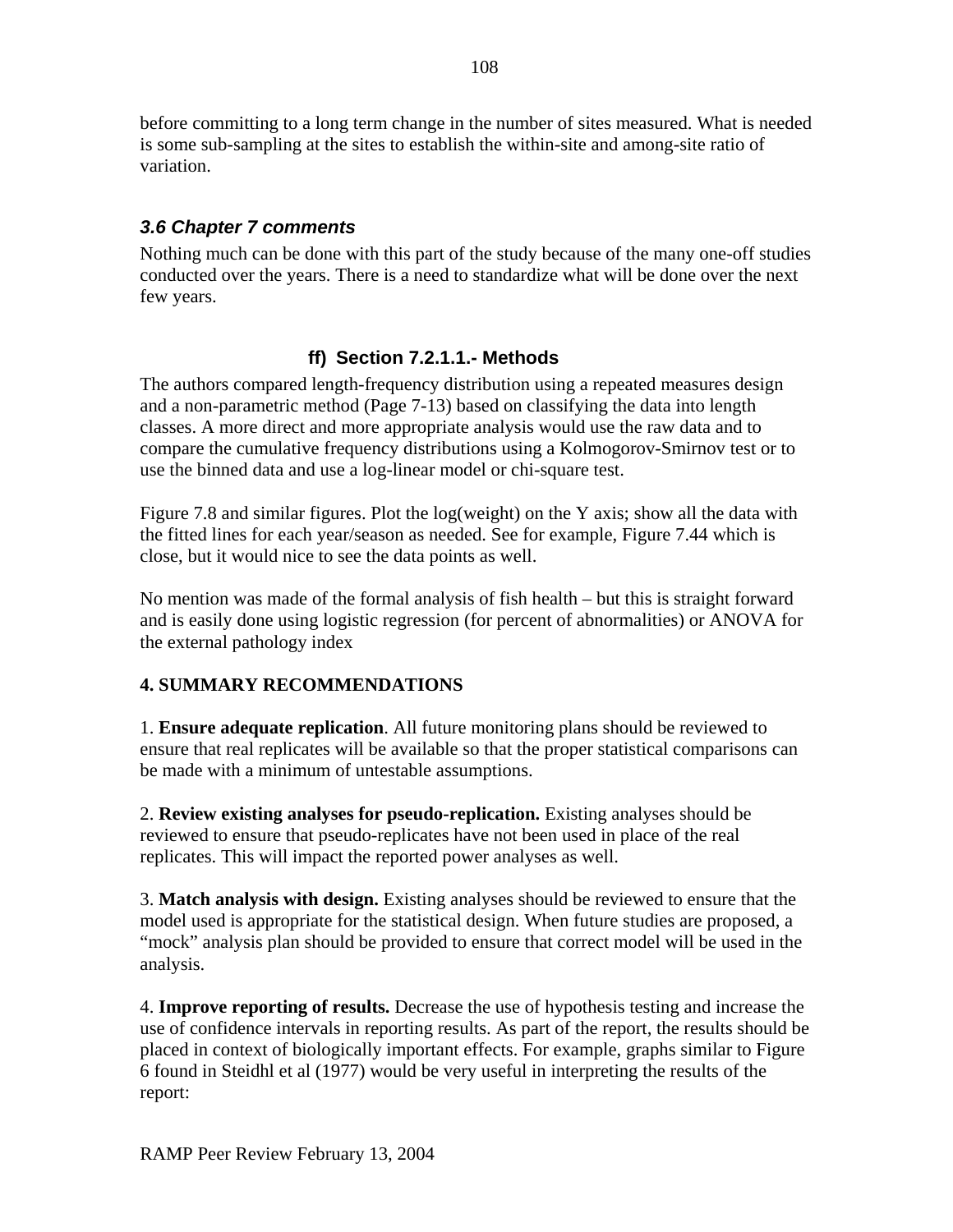

Fig. 6. Hypothetical observed effects (circles) and their associated  $100(1 - a)\%$  confidence intervals. The solid line represents zero effect and dashed lines represent minimum biologically significant effects. In case A, the confidence interval for the estimated effect excludes zero effect and includes only biologically significant effects, so the study is both statistically and biologically significant. In case B, the confidence interval excludes zero effect, so the study is statistically significant; however, the confidence interval also includes values below those thought to be biologically significant, so the study is inconclusive biologically. In case C, the confidence interval includes zero effect and biologically significant effects, so the study is both statistically and biologically inconclusive. In case D, the confidence interval includes zero effect but excludes all effects considered biologically significant, so the "practical" null hypothesis of no biologically significant effect can be accepted with  $100(1 - \alpha)\%$  confidence.

5. **Data handing issues**. In any long term study, data storage and availability is a crucial issue. This is particularly true if contractors change during a project. Data should be available in electronic format to all interested participants. RAMP should consider setting up a separate long-term data storage/management facility whose duties would be to serve as data manager, archiver, and provider. Ideally, data could be served to interested parties using a WWW server. For example, a university could serve as a contractor. This was partially discussed in the RAMP Program Design document in the supplementary material.

6. **Consider panel designs for ongoing monitoring.** These design combine the best features of fixed and random monitoring stations.

## **5. REFERENCES:**

Burnham, K. P. and Anderson, D. R. (2002). Model selection and inference: a practical information-theoretic approach. New York: Springer Verlag.

Cherry, S. (1998) Statistical tests in publication of the Wildlife Society Wildlife Society Bulletin, 26, 947-954.

Hurlbert, S. H. (1984). Pseudo-replication and the design of ecological field experiments. Ecological Monographs 54, 187-211.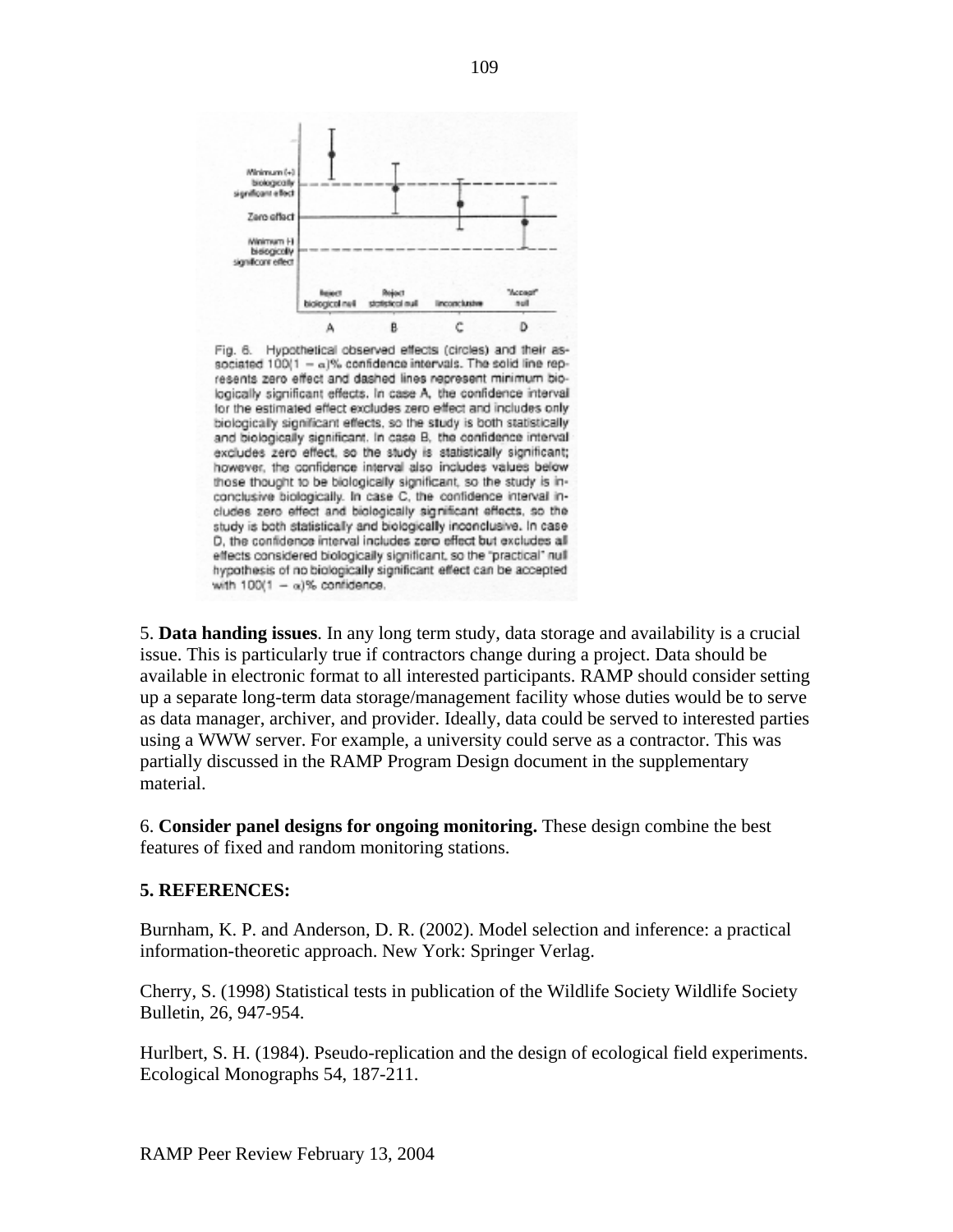Johnson, D. H. (1999) The Insignificance of Statistical Significance Testing. Journal of Wildlife Management, 63, 763-772.

Morrison, M. L., Block, W. M., Strickland, M .D. and Kendall, W. L. (2001). Wildlife study designs. Springer: New York.

Steidl, R. J., Hayes, J. P., and Shauber, E. (1997). Statistical power analysis in wildlife research. Journal of Wildlife Management 61, 270-279.

Weins, J. A., and Parker, K. R. (1995). Analyzing the effects of accidental environmental impacts: approaches and assumptions. Ecological Applications, 5, 1069-1083.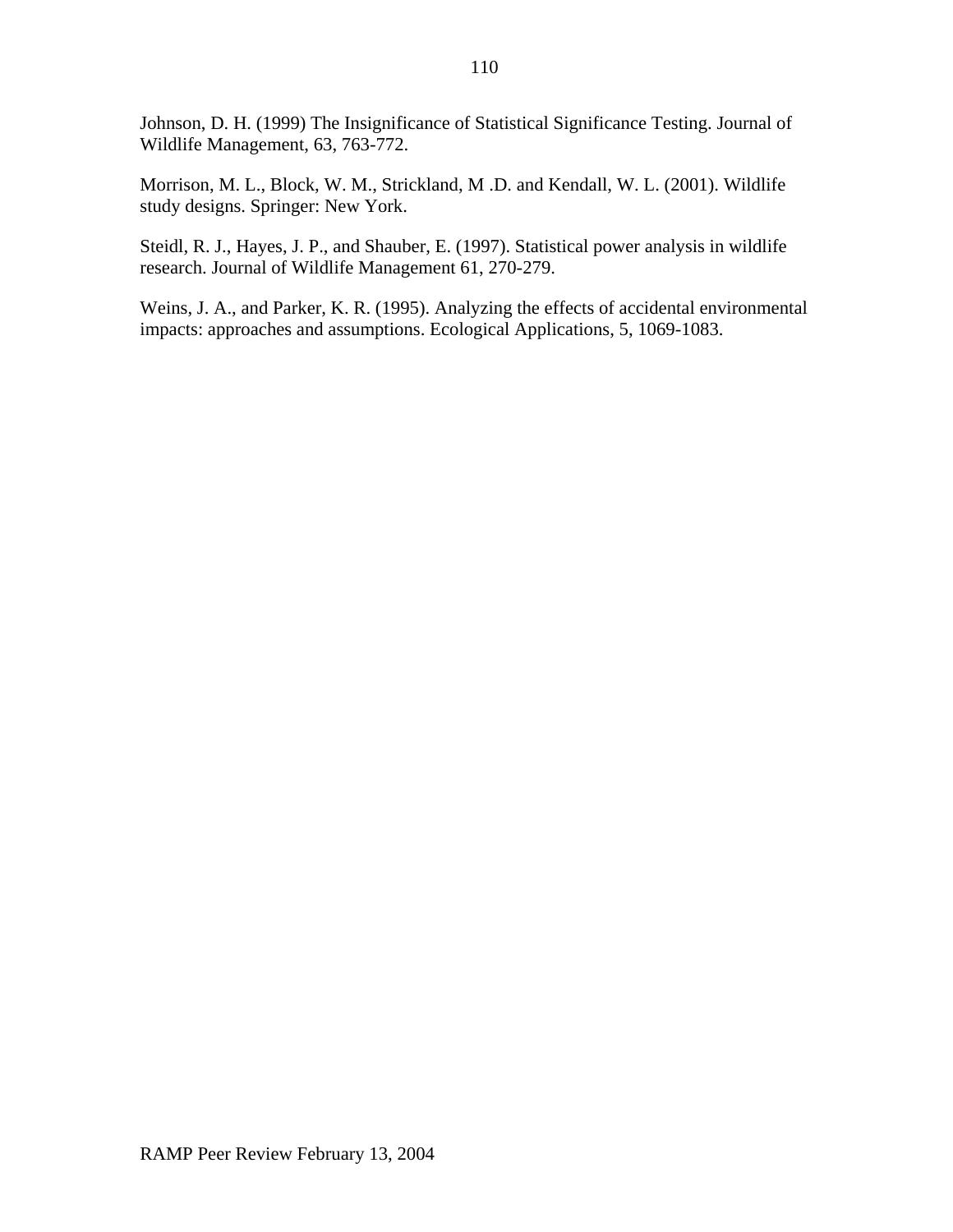### **APPENDIX A TO BIOSTATISTICS REPORT COMMENTS ABOUT THE INTERIM REPORTS**

A less detailed review of the interim reports was conducted as many of the reports are simple data summaries with the multi-year analysis deferred to the Five-Year report reviewed above. The 1999 report has many good features in its use of statistics. It could serve as a model for all the other reports.

## *A.1 1997 Report*

#### **Some real replication occurred:**

There appears to be some replicate sampling for some the data collected. For example, in Water Quality testing, multiple samples were taken on either bank etc. From the data in Table 3.1, the variation among samples within the same site seems to nearly as large as the variation among sites. This highlights the importance of real replication during the sampling protocols. The information from this Table may be useful in determining how many replicate samples will be needed for future studies.

#### **Incorrect distinction between standard error and standard deviation:**

Section 3.47 Standard Error and Standard Deviation

"Standard error (SE) and standard dev**i**ation (SD) both express the var**i**ab**il**ity of resu**l**ts around the mean. However, standard error takes the sample size into consideration when calculated. By including sample size, SE gives an indication of how well we've measured the entire population. This is particularly true if you have very different sample sizes for the groups you are comparing; the larger the sample size, the more confidence you have that the data represents the popu**l**at**i**on. Standard error is calculated as: S**E=**SD + 5*/*11;where n**=**sample s**i**ze. M**i**crosoft Exce**l** will calcu**l**ate SD automatically. In order to calculate SE the formula in Excel would be " =StDev(cells with data)/(sample size)<sup>^0.5</sup> ". The "A.05" denotes square root (by asking excel to calculate to the power of 0.5). Standard error **i**s now considered to be the appropriate measure to use in any technical presentation of data and should be used in any figures or tables of fish population statistics."

This is mostly incorrect. Standard deviations measure the variation of individual measurements around the mean. Standard errors measure the precision of an estimate. [Technically, the standard error of an estimate measures the variation of the estimate if repeated samples of the same size were taken from the population.]

The formula quoted above is ONLY valid for the standard error of a mean collected under a simple random sample. It is NOT valid for other estimates nor for other designs. However, it is possible to compute a standard error for other estimates and for other designs.

Standard deviation should be used when variation of individuals values is to be highlighted. Standard error is to be used when the estimate of the underlying population parameter (e.g. the population mean) is to be highlighted.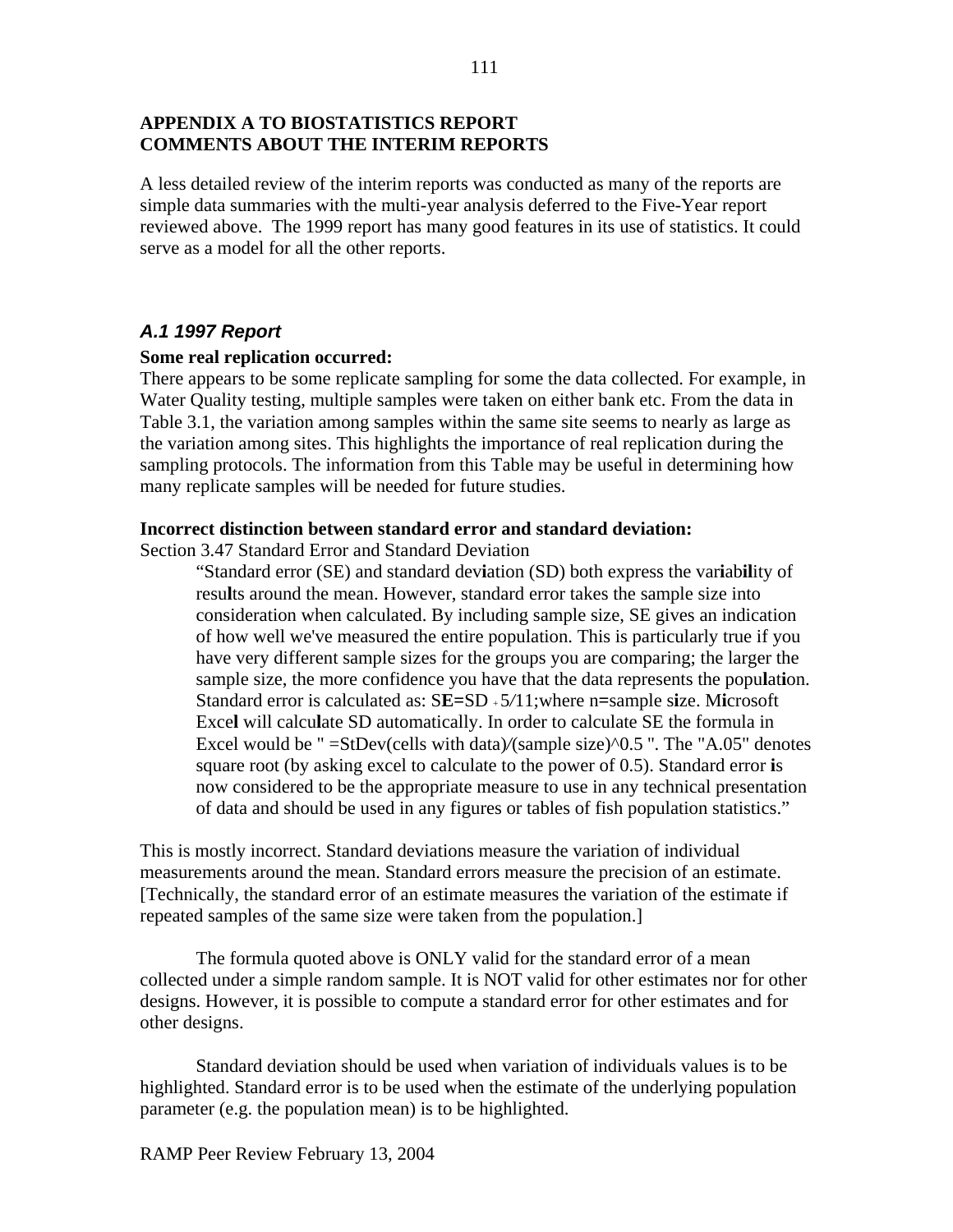## *A.2 1998 Report*

## **gg) Section 3.1.1.2 Field Methods for water and sediment quality – some real replication?**

Figure 3-1 indicates that for the most part there was no real replicate sampling, but at the very top site (on the map), there may be real replication.

## **hh) Section 3.2.2 Benthic Invertebrates field methods – some real replication?**

Some replication done here?

#### **Section 4.2, Table 4-8 – illustration of dangers of p-values.**

This is an illustration of one of the "dangers" of p-values. The p-values reported here are for a test that the slope of the size at age curve is zero. Yet, this is a silly hypothesis because it known to be false and not biologically interesting. It would be much more informative to report confidence intervals for the slopes and intercepts.

Similarly, in the discussion of the comparison of results between 1997 and 1998 (page 4- 11), it was stated that the intercepts were "significantly different", yet no value was given for the estimated difference along with a standard error. If the estimated difference was .001 with a se of .0001, who cares? Table 4-9 is much more informative and should be the standard way of presenting such results.

In graphs similar to Figure 4-5, the Y axis should be in relative frequency (e.g.  $\%$ ) rather than absolute frequency.

Figure 4-12, please show the raw data as well so that it can be seen if the observed change in the regression line is "caused" by a few anomalous fish.

# *A.3 1999 Report*

## **ii) Section 3.1.2.2 – Good practice for multiple comparisons**

"To control experiment-wise error, a significance level of  $p=0.017$  (i.e.,  $\text{\pounds}/no$ . of comparisons, 0.05/3) rather than p=0.05 was used (i.e., Bonferroni's adjustment)."

This is a good practise that should be extended to the other reports. This report also has a good discussion of power analysis and biologically meaningful difference.

This report presented statistical issues well and did power analysis well. It should serve as a model for future reports.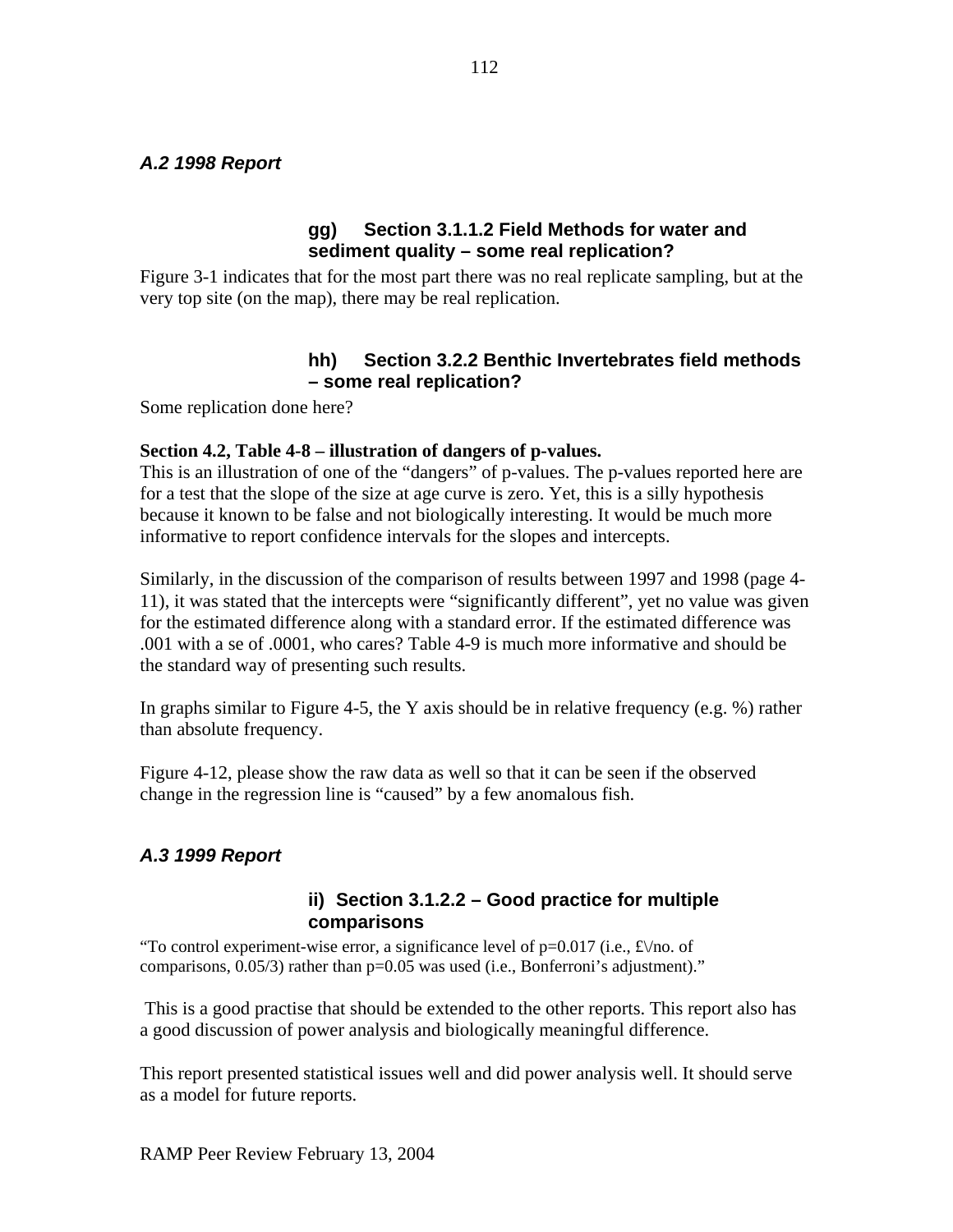## *A.4 2000 Report*

## **jj) Table 4.7 – some information on real replicates variation?**

Table 4.7. Here is some information on local variation of sediment values among replicate stations. I disagree with the conclusion that the variation is small – it looks rather alarmingly large often varying  $\pm 50\%$  of the mean value! This information should be used to establish the number of replicates needed at individual sites for future sampling plans.

## *A.5 2001 Report v. 1*

## **kk) Misunderstanding about the use of the arcsine transformation**

Page 3-52. Misunderstanding about the use of the arsine transformation – not necessary for compositional data such as LSI or GSI. The arcsine transformation is only appropriate for proportions that are derived from counts of discrete objects, e.g. what proportion of fish have lesions, where the binomial distribution is the underlying description of the data. Compositional data does not follow a binomial distribution and so the use of this transformation is inappropriate.

#### **Misunderstanding of the Kruskal-Wallis test.**

Page 3-65.

"The Kruskal-Wallis test is used instead of Analysis of Variance when samples do not come from normal populations, are heterogeneous or do not have equal numbers of data in each group (Zar 1999). The Kruskal-Wallis test was the appropriate test to use for RAMP since different lakes were sampled using varying numbers of transects and plots. The test was applied to identify significant differences between the lakes for vegetation groups, species, and water chemistry."

This is not correct. Non-parametric tests, despite their name, also have assumptions. For example, they assume equal variances in all groups. It is not necessary to use the KW test if sample sizes are unequal in groups, and it is not appropriate if the variances are heterogeneous. They also require the same attention to matching design and analysis, i.e. the KW test assumes a single factor completely randomized design. Designs with transects and plot within transects are NOT completely randomized designs, and consequently should not be analyzed using a KW test, nor with a single-factor CRD ANOVA.

# *A.6 Ramp Program Design and Rationale1*

**Section 4.2 Sediment sampling – compositing vs real replicates.**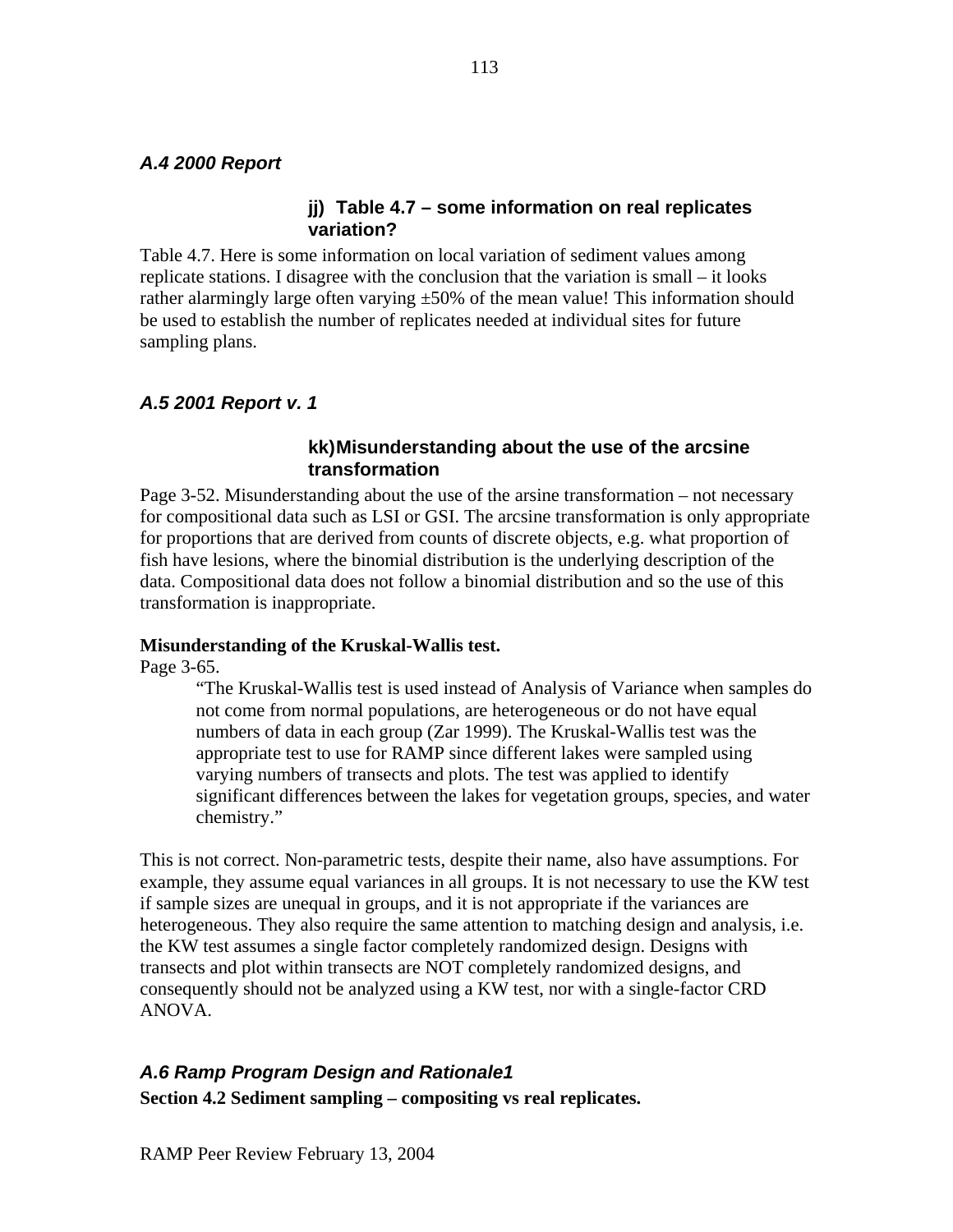#### Page 4-5 .

"At each sample site, except upstream of Fort McMurray and upstream of the Embarras River, one composite sample will be prepared every fall by combining 4 to 6 grab samples collected from depositional areas located between the east river bank and 25% of the river width (Table 4-1). The process will then be repeated between the west river bank and 25% of the river width."

The compositing is fine as the replicates samples within a small physical area in the sample size are pseudo-replicates, but there is no real replication at the sample locations. I would also take some real replicates (see my earlier report) at some sites, i.e. move 200 m upstream or downstream, to identify the actual within site variability.

## **Need for real replication:**

Table 4-3 needs to be expanded to indicate how many real replicates will be gathered – at the moment, only a single replicate is gathered at each sampling location.

## **ll) Reallocation of resources from split/duplicate samples?**

In the QA/QC the program is willing to spend some money on split-samples. Perhaps divert some of this money to real replication.

How was it known that three samples composited will be enough?

## **mm) Section 5.1.2 Benthic sampling – real replication used, but better rationale needed**

Here the necessity for real replication is explained. Why were 15 samples taken – what is the rationale for this?

## **nn)Section 6.1.1.2 Fish Inventory – Dangers of CPUE as adundance measure**

"Species distribution, composition and relative abundance (i.e., catch per uniteffort) will be recorded."

CPUE to measure abundance is notorious poor because of changing gear, changes in catch efficiency over time, difficulty in standardizing etc. I suspect a better measure of impact would be fish health indices, composition (young vs old), and length-frequency shifts.

## **oo) Section 6.1.2.2 Mackay River Fish Inventory – more rationale needed about tagging**

Fish are to be tagged, but sampling will be done very three years? Who will return tags that hare added? Will the tags last three years?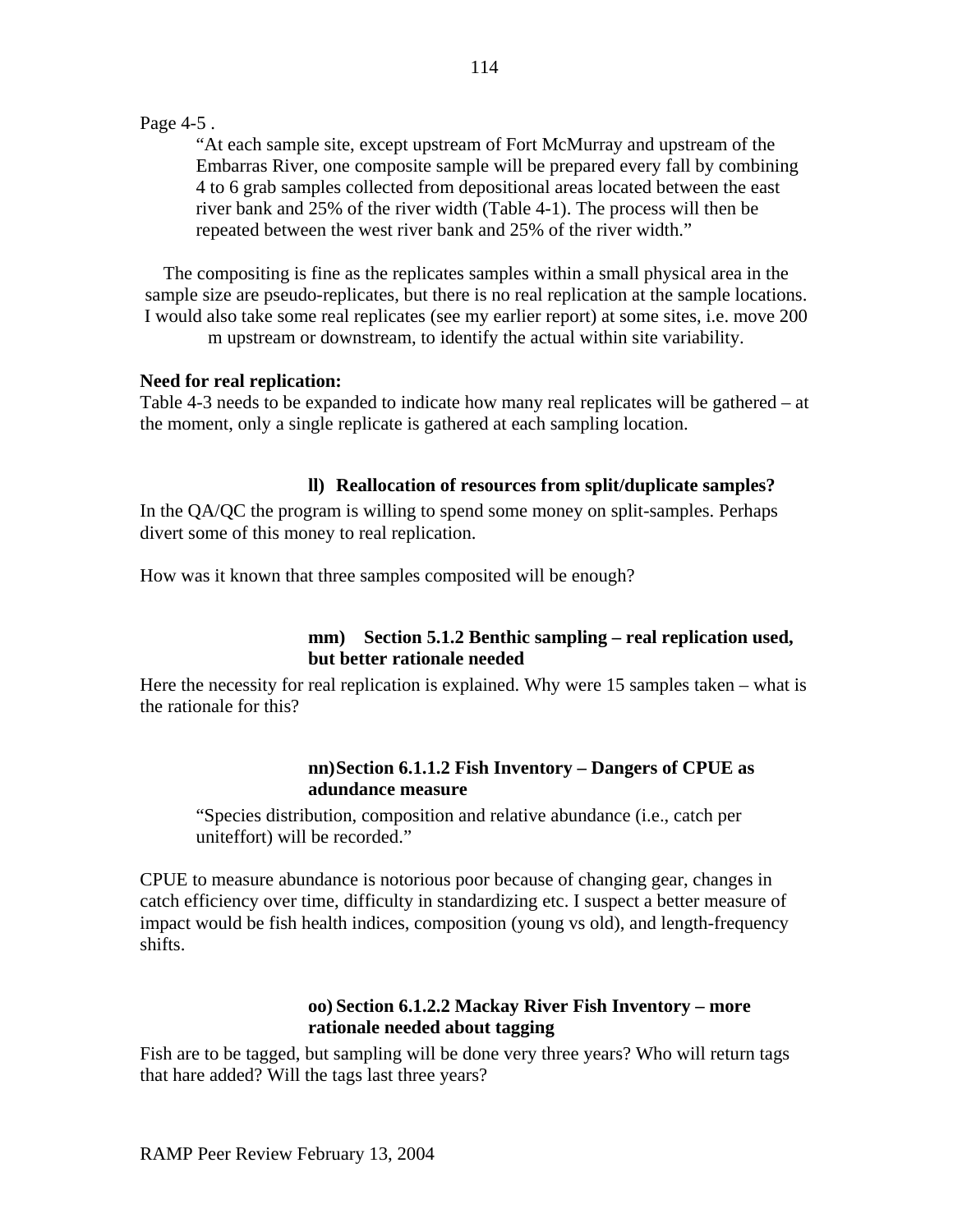## **pp)Section 6.3.1.1.Muskeg River radiotelemetry – unclear purpose?**

What information will be gained by this monitoring?

# **Section 6.3.4 Database development for RAMP Fisheries – need for implementation**

This is a major issue for all components of the RAMP program – how will data be stored, accessed, and protected during the life of the monitoring program? This is covered in Appendix 1 with a power point presentation on the FWIS – is this available to RAMP?

# **Section 7 – Vegetation surveys –cluster/two stage sampling**

Many of the vegetation surveys have implemented real replication, but subsequent analyzes need to take into account the cluster/two-stage sampling design:

*"In 2001, 11 plots were located on 6-transects with approximately two plots per transect." (Shipyard Lake study).* 

# **Section 7.1.1.5 Reference wetlands – panel design should be considered?**

Good that at least two reference wetlands are being measured. The report mentions the possibility of bringing in new lakes if problem sarise with the control lake – try and get as much advance notice as possible of this. Perhaps plan for a panel design from the start.

# **Section 8 – Gradient exposure designs.**

Sampling plan is appropriate with a gradient in exposure and spatial controls that will not be exposed. If the oil sands expands, will the gradient in exposure change over time? This was an issue for the TEEM monitoring project where the expansion of the oilsands has exposed many of the "control" sites to deposition.